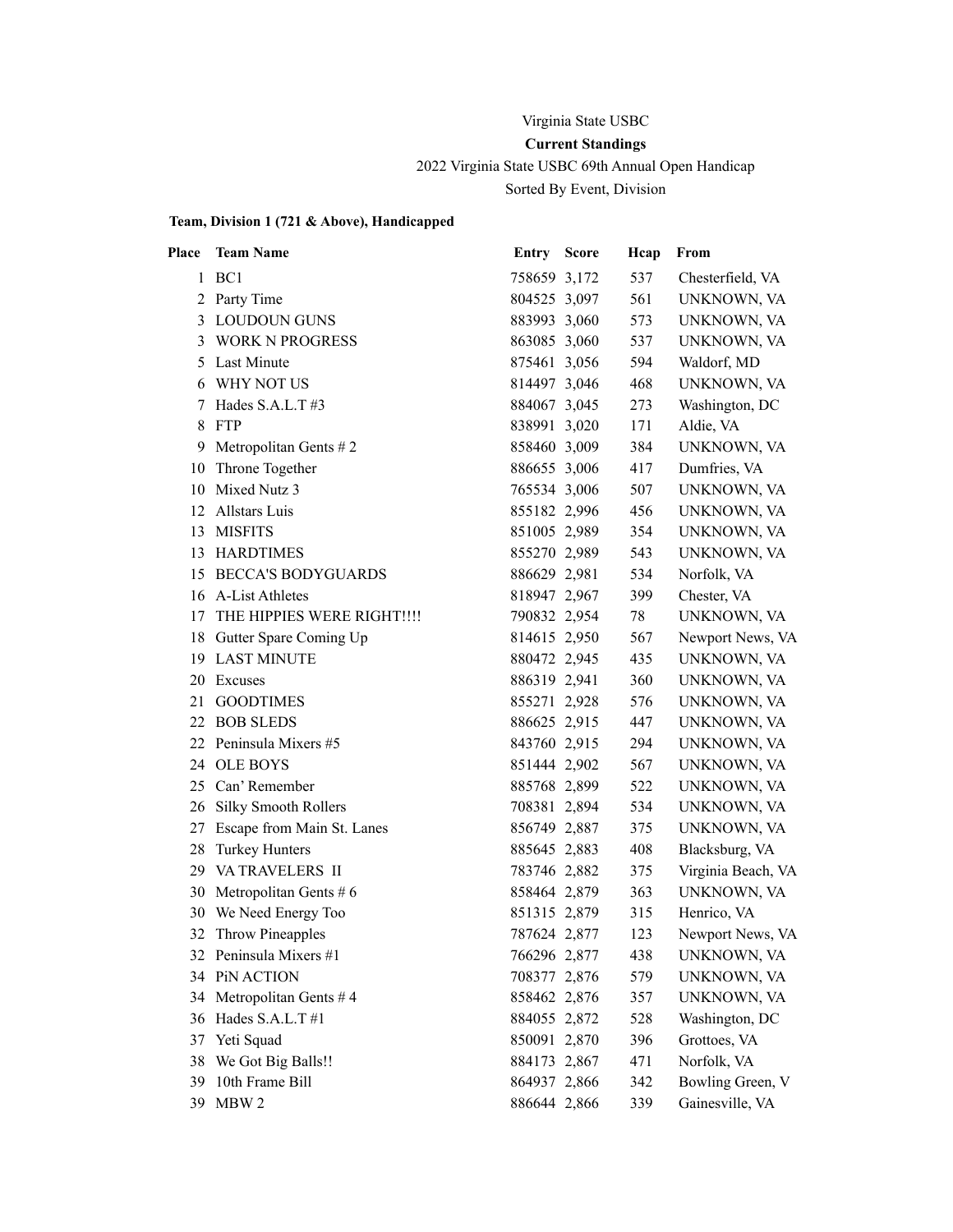| 39 Woodrow Jones Team 1 | 721984 2,866 | 102 | UNKNOWN, VA      |
|-------------------------|--------------|-----|------------------|
| 42 JOHNNY'S DREAM TEAM  | 800089 2,865 | 234 | UNKNOWN, VA      |
| 43 You Mad Bro?         | 787622 2,864 | 120 | Newport News, VA |
| 43 Bottom Feeders       | 852441 2,864 | 276 | Ashland, VA      |
| 45 S.T.F.U.             | 851035 2,863 | 504 | Richmond, VA     |
| 46 Todays Tax Service   | 794637 2,862 | 567 | South Boston, VA |
|                         |              |     |                  |

Page 1 of 88

Jun 08, 2022 01:05 PM

Virginia State USBC **Current Standings** 2022 Virginia State USBC 69th Annual Open Handicap Sorted By Event, Division

| Place | <b>Team Name</b>              | <b>Entry Score</b> | Hcap | From               |
|-------|-------------------------------|--------------------|------|--------------------|
|       | 47 Mixed Nutz 9               | 765540 2,861       | 435  | UNKNOWN, VA        |
|       | 48 Byer' Pro Shop 1           | 853400 2,858       | 276  | UNKNOWN, VA        |
| 49    | Stew's Your Daddy!            | 886317 2,857       | 399  | UNKNOWN, VA        |
| 50    | Allstars Doc                  | 855180 2,853       | 324  | UNKNOWN, VA        |
| 51    | OFF CONSTANTLY 2              | 827233 2,852       | 564  | UNKNOWN, VA        |
| 52    | X - FACTOR                    | 882596 2,849       | 561  | UNKNOWN, VA        |
| 53    | <b>B</b> A Dranesville 2      | 825169 2,844       | 489  | Ashburn, VA        |
|       | 54 Metropolitan Gents #3      | 858461 2,839       | 396  | UNKNOWN, VA        |
| 55    | Direct Hit                    | 816637 2,837       | 585  | Clover, VA         |
| 56    | D's NUTZ                      | 843501 2,834       | 579  | UNKNOWN, VA        |
| 56    | Sharp Rollers 7               | 850698 2,834       | 567  | UNKNOWN, VA        |
| 58    | I.D.G.A.F                     | 791016 2,832       | 294  | UNKNOWN, VA        |
| 59    | Susan Baber Team 1            | 721957 2,830       | 264  | Waynesboro, VA     |
| 59    | Sharp Rollers 2               | 850693 2,830       | 516  | UNKNOWN, VA        |
| 61    | Dizbone                       | 788537 2,829       | 381  | Montpelier, VA     |
| 61    | <b>PPLM</b>                   | 883195 2,829       | 492  | UNKNOWN, VA        |
| 63    | Shake N Bake                  | 854284 2,827       | 339  | Salem, VA          |
|       | 63 pack #4                    | 788042 2,827       | 435  | Lynchburg, VA      |
| 65    |                               | 886639 2,825       | 570  | Fredericksburg, VA |
| 66    | Pack $#1$                     | 788039 2,824       | 507  | Lynchburg, VA      |
| 67    | MBW 4                         | 886646 2,814       | 288  | Gainesville, VA    |
| 68    | <b>High Rollers</b>           | 885643 2,808       | 564  | Blacksburg, VA     |
| 69    | Pete's Misfits                | 885684 2,804       | 417  | Blacksburg, VA     |
|       | 70 Lefty Loosey Righty Tighty | 856670 2,803       | 516  | UNKNOWN, VA        |
| 71    | <b>SLIPPERY WHEN WET</b>      | 708380 2,802       | 333  | UNKNOWN, VA        |
| 72    | <b>MAGA</b>                   | 823673 2,801       | 219  | Chester, VA        |
| 73    | Pack $#2$                     | 788040 2,798       | 408  | Lynchburg, VA      |
| 74    | Sharp Rollers 3               | 850694 2,795       | 378  | UNKNOWN, VA        |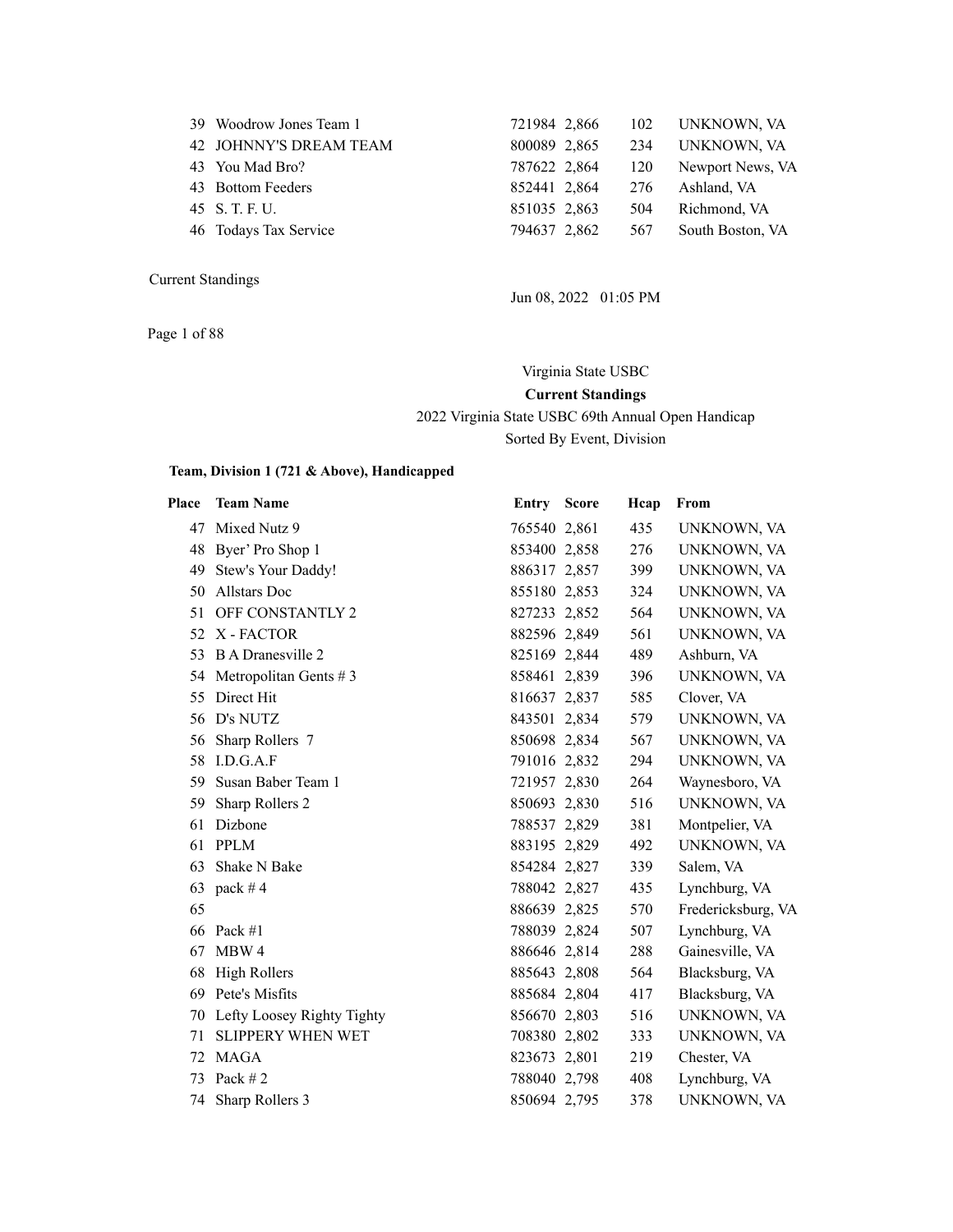|    | 75 Pack # 6                          | 788044 2,791 | 222 | Lynchburg, VA   |
|----|--------------------------------------|--------------|-----|-----------------|
| 76 | Here We Go Again!!                   | 708395 2,788 | 342 | UNKNOWN, VA     |
| 77 | <b>STARS &amp; STRIKES</b>           | 708388 2,786 | 579 | UNKNOWN, VA     |
| 78 | THAT'S HOW WE ROLL                   | 708392 2,784 | 564 | UNKNOWN, VA     |
| 78 | Barlow' Crew                         | 886264 2,784 | 579 | Roanoke, VA     |
| 80 | <b>CFP</b>                           | 838992 2,782 | 117 | Aldie, VA       |
| 80 | Metropolitan Gents $# 5$             | 858463 2.782 | 303 | UNKNOWN, VA     |
| 82 | TFL <sub>2</sub>                     | 743871 2,778 | 348 | Portsmouth, VA  |
| 83 | TFL <sub>4</sub>                     | 743873 2,777 | 453 | Portsmouth, VA  |
| 83 | <b>EAST END EXPRESS BOWLING CLUB</b> | 856507 2,777 | 399 | Richmond, VA    |
| 85 | <b>Chantilly Pocket</b>              | 856107 2,774 | 294 | Centreville, VA |
| 86 | <b>SHARP ROLLERS 8</b>               | 857103 2,773 | 507 | Chelteham, MD   |
| 87 | Over Under                           | 795343 2,772 | 321 | Bristow, VA     |
| 88 | Shut up n Bowl                       | 845253 2,770 | 249 | Franklin, VA    |
| 89 | The Other Guys                       | 788538 2,766 | 372 | Montpelier, VA  |
| 90 | Red Rock Title                       | 856572 2,764 | 363 | Bethesda, MD    |
| 91 | <b>OFF CONSTANTLY</b>                | 827232 2,758 | 108 | UNKNOWN, VA     |
|    | 92 Freedom Rollers                   | 886632 2,757 | 516 |                 |

Page 2 of 88

Jun 08, 2022 01:05 PM

Virginia State USBC

**Current Standings**

### 2022 Virginia State USBC 69th Annual Open Handicap Sorted By Event, Division

| Place | <b>Team Name</b>               | Entry        | <b>Score</b> | Hcap | From             |
|-------|--------------------------------|--------------|--------------|------|------------------|
|       | 93 Lets Hope We Can Carry #2   | 850962 2,753 |              | 270  | UNKNOWN, VA      |
| 94    | Baggers - R US                 | 838136 2.752 |              | 261  | UNKNOWN, VA      |
| 95    | <b>Senior Strikers</b>         | 825272 2.750 |              | 483  | Inwood, WV       |
|       | 96 Pack # 7                    | 788045 2,617 |              | 549  | Lynchburg, VA    |
| 97    | B A Dranesville 1              | 825142 2,748 |              | 432  | Sterling, VA     |
|       | 97 "U" DON"T ANT US            | 708386 2,748 |              | 474  | UNKNOWN, VA      |
| 99    | Beat the Heat                  | 874811 2,746 |              | 135  | UNKNOWN, VA      |
|       | 100 C U Next Time              | 886609 2.745 |              | 576  | Chesterfield, VA |
|       | 101 NOT YET                    | 789797 2,742 |              | 354  | UNKNOWN, VA      |
|       | 102 Book Sheet Metal           | 838135 2,740 |              | 438  | UNKNOWN, VA      |
| 103   | WTW Enterprize I               | 886640 2,738 |              | 330  | Ft Lee, VA       |
| 103   | Woodbridge Rollers             | 838923 2,738 |              | 480  | Stafford, VA     |
| 105   | TFL <sub>3</sub>               | 743872 2,735 |              | 183  | Portsmouth, VA   |
|       | 106 The Returning State Champs | 850965 2,734 |              | 396  | UNKNOWN, VA      |
| 107   | Ken Pritchard Team 1           | 866032 2,733 |              | 321  | UNKNOWN, VA      |
|       | 108 ROLLING THUNDER            | 758013 2.731 |              | 525  | UNKNOWN, VA      |
|       |                                |              |              |      |                  |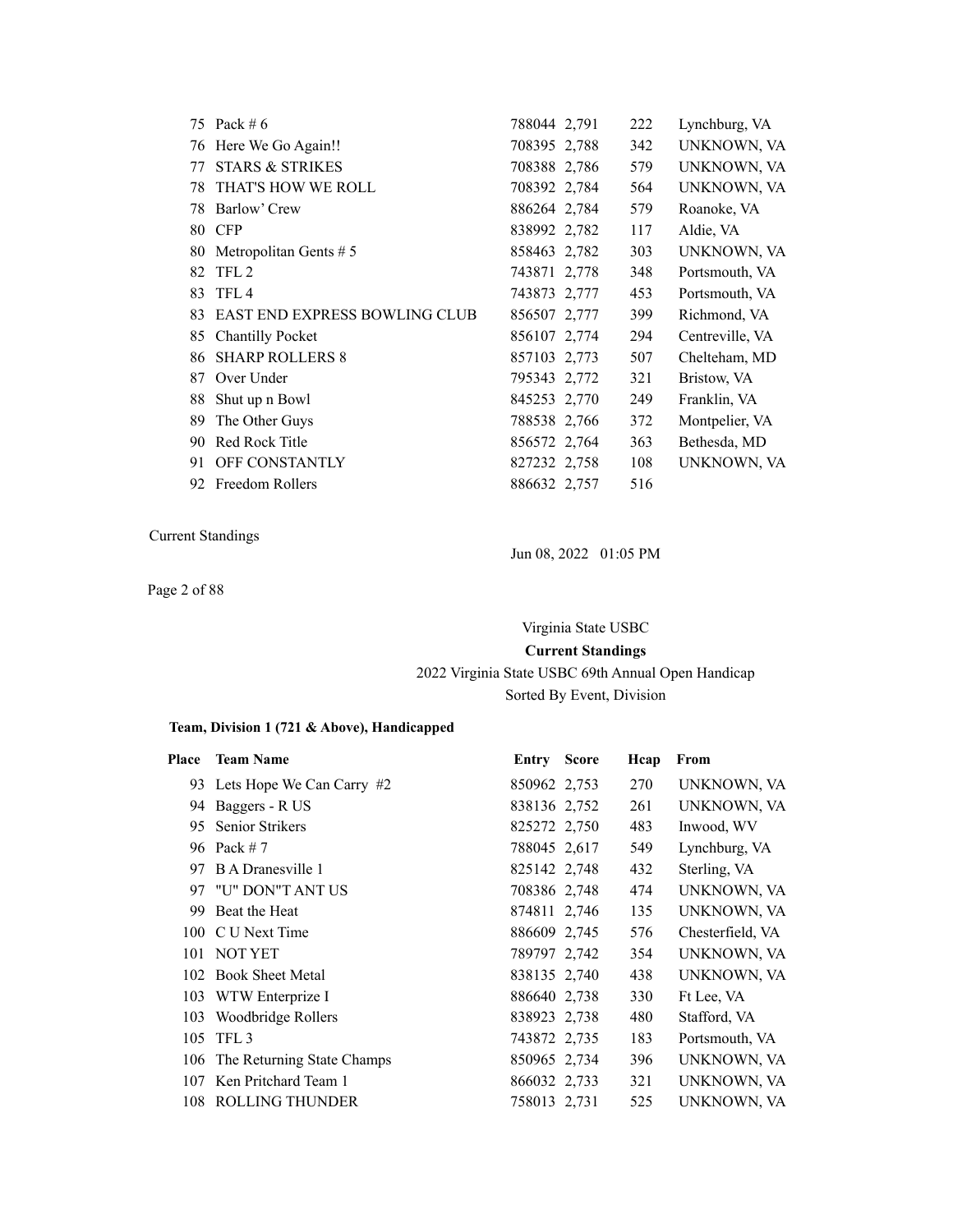|     | 108 Walking Wounded            | 886627 2,731 | 357 | Waynesboro, VA     |
|-----|--------------------------------|--------------|-----|--------------------|
|     | 110 K-Strikers                 | 795264 2,727 | 582 | UNKNOWN, VA        |
| 111 | Pack $# 9$                     | 788047 2,724 | 381 | Lynchburg, VA      |
| 111 | Lots of Caulk                  | 821453 2,724 | 324 | Chester, VA        |
|     | 113 Mixed Nutz 6               | 765537 2,721 | 219 | UNKNOWN, VA        |
|     | 114 2 revs and alot of speed   | 787626 2,718 | 294 | Newport News, VA   |
|     | 115 Pack # 5                   | 788043 2,716 | 402 | Lynchburg, VA      |
|     | 116 NO TALENT                  | 852481 2,711 | 222 | UNKNOWN, VA        |
| 117 | They are who we thought they w | 863120 2,710 | 501 | Springfield, VA    |
|     | 117 Friends and Family 1       | 798412 2,710 | 297 | Chesterfield, VA   |
|     | 119 W.F.S.                     | 785609 2,708 | 345 | Chester, VA        |
|     | 120 An Up Hill Climb           | 788536 2,706 | 198 | Montpelier, VA     |
|     | 121 All In the Family          | 886075 2,705 | 540 | Carrollton, VA     |
| 122 |                                | 886656 2,702 | 312 | Sterling, VA       |
|     | 123 First Due Flooring         | 708552 2,701 | 309 | Buena Vista, VA    |
|     | 124 Who Cares                  | 851622 2,697 | 18  | UNKNOWN, VA        |
|     | 125 WTW Enterprize 3           | 886642 2,693 | 339 | Prince George, VA  |
|     | 126 Friends and Family 4       | 798414 2,691 | 594 | Chesterfield, VA   |
|     | 127 FIRE POWER                 | 883784 2,690 | 123 | Fredericksburg, VA |
|     | 128 LIGHTS OUT!                | 708384 2,688 | 489 | UNKNOWN, VA        |
|     | 129 Lets Hope We Can Carry     | 850961 2,686 | 351 | UNKNOWN, VA        |
|     | 130 Lets Hope We Can Carry # 4 | 850964 2,682 | 480 | UNKNOWN, VA        |
|     | 130 Unbowlievable              | 812887 2,682 | 297 | Virginia Beach, VA |
|     | 132 Smokey and the Bandits     | 818923 2,681 | 195 | Chester, VA        |
| 133 | Summit Roofing                 | 886647 2,675 | 288 | Gainesville, VA    |
|     | 133 Brier Boys                 | 885597 2,675 | 456 | UNKNOWN, VA        |
| 135 | Stephanie Winslow              | 879746 2,673 | 369 | Elizabeth City, NC |
|     | 136 Pack #10                   | 788048 2,669 | 576 | Lynchburg, VA      |
| 137 | Fun Bunch                      | 859323 2,667 | 450 | Chester, VA        |
|     | 138 The Franchise              | 819029 2,666 | 195 | Chester, VA        |

Jun 08, 2022 01:05 PM

Page 3 of 88

Virginia State USBC

#### **Current Standings**

2022 Virginia State USBC 69th Annual Open Handicap Sorted By Event, Division

| <b>Place</b> Team Name            |              | Entry Score Heap From |                              |
|-----------------------------------|--------------|-----------------------|------------------------------|
| 138 We Ain't Playin Wit U!!!      |              |                       | 708397 2,666 516 UNKNOWN, VA |
| 140 MBW 3                         | 886645 2.665 |                       | 459 Gainesville, VA          |
| 141 EAST END EXPRESS BOWLING CLUB | 856508 2,663 |                       | 507 Richmond, VA             |
| 142 STEPH'S CREW                  | 721934 2,662 |                       | 360 Broadway, VA             |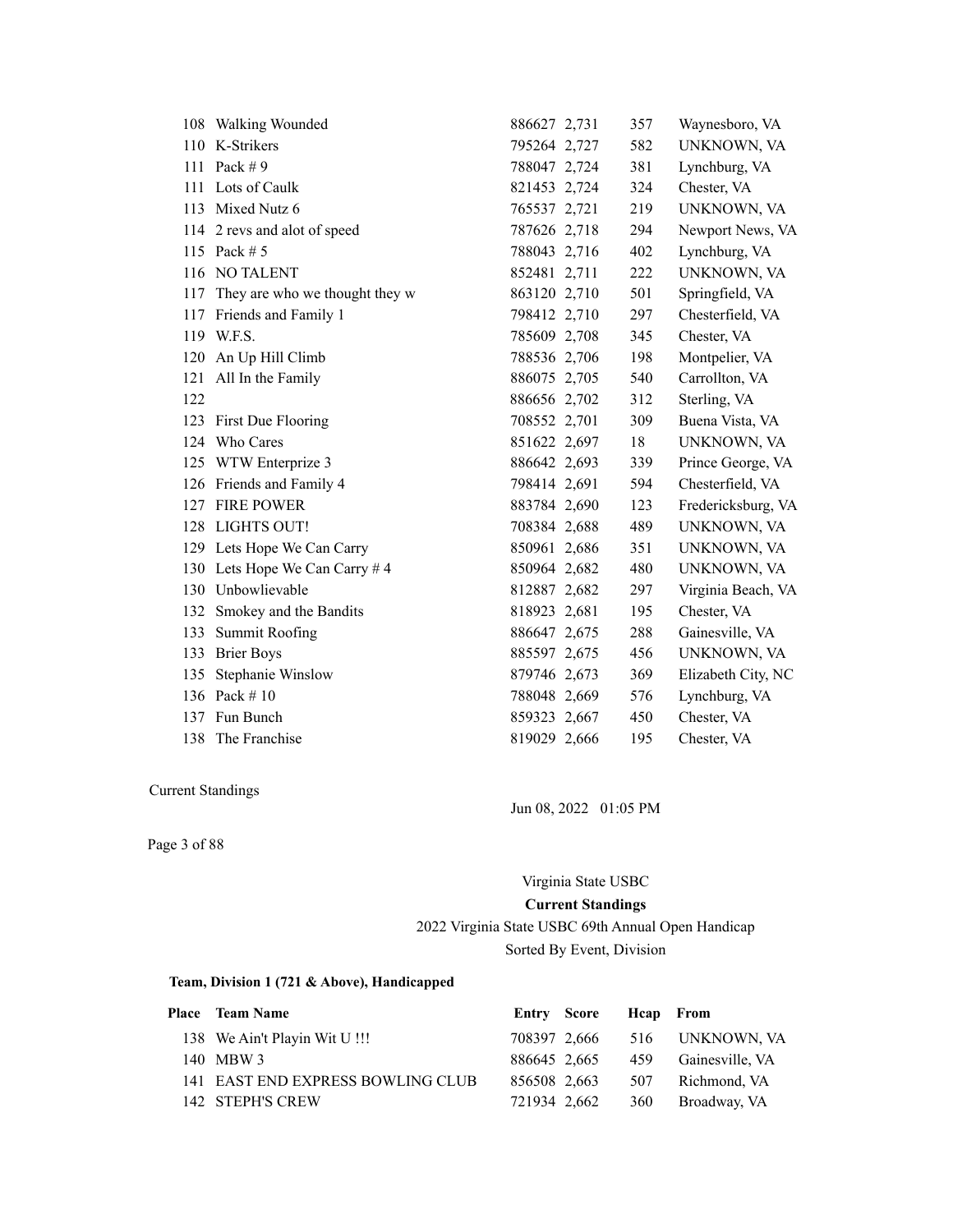|     | 143 Seriously!!!              | 885621 2,654 | 330 | Nokesville, VA   |
|-----|-------------------------------|--------------|-----|------------------|
|     | 144 Lets Hope We Can Carry #3 | 850963 2,651 | 285 | UNKNOWN, VA      |
|     | 145 Dazed and Confused        | 753428 2,650 | 141 | Palmyra, VA      |
|     | 146 Mixed Nutz 5              | 765536 2,648 | 480 | UNKNOWN, VA      |
|     | 147 B A Dranesville 3         | 825190 2,634 | 483 | Sterling, VA     |
| 148 | TEAM NO TALENT                | 852482 2,631 | 246 | UNKNOWN, VA      |
|     | 149 Pack #8                   | 788046 2,629 | 312 | Lynchburg, VA    |
| 150 | Shannon Lineberry Team 1      | 743004 2,626 | 579 | Fairfield, VA    |
|     | 150 MBW 1                     | 886643 2,626 | 237 | Gainesville, VA  |
|     | 152 Allstars Noel             | 855183 2,618 | 531 | UNKNOWN, VA      |
| 153 | Pinbusters                    | 853088 2,606 | 450 | UNKNOWN, VA      |
|     | 154 Peninsula Mixers #3       | 766298 2,605 | 354 | UNKNOWN, VA      |
|     | 155 Brooklyn Strikers         | 886599 2,603 | 489 | UNKNOWN, VA      |
|     | 156 Old Ppl and A lefty       | 787623 2,588 | 129 | Newport News, VA |
|     | 157 Pick It Upp               | 816639 2,583 | 489 | Clover, VA       |
| 158 | WHITE HOUSE ROAD              | 790915 2,582 | 507 | UNKNOWN, VA      |
| 159 | Get way DEEP                  | 787625 2,572 | 111 | Newport News, VA |
| 160 | Sharp Rollers 1               | 850692 2,568 | 390 | UNKNOWN, VA      |
| 161 | Friends and Family 5          | 798413 2,566 | 480 | Chesterfield, VA |
| 162 | Just a Cruizen                | 856573 2,564 | 390 | Bethesda, MD     |
|     | 163 Peninsula Mixers #6       | 843761 2,560 | 222 | UNKNOWN, VA      |
|     | 164 Suicide Squad             | 851042 2,557 | 132 | Waynesboro, VA   |
|     | 165 WTW Enterprize 2          | 886641 2,547 | 189 | Disputanta, VA   |
|     | 166 Hades S.A.L.T #2          | 884054 2,539 | 354 | Washington, DC   |
| 167 | We Need Energy                | 851314 2,538 | 264 | Henrico, VA      |
| 168 | The Watchmans                 | 863194 2,537 | 438 | UNKNOWN, VA      |
| 169 | Strike or Bust                | 856574 2,534 | 228 | Bethesda, MD     |
| 170 | Riley's Truck & Auto          | 861764 2,518 | 279 | SALEM, VA        |
| 171 | Pack $# 3$                    | 788041 2,516 | 246 | Lynchburg, VA    |
| 172 | <b>LOVE EVERYBODY</b>         | 863317 2,502 | 477 | UNKNOWN, VA      |
| 173 | Metropolitan Gents $# 1$      | 858459 2,499 | 573 | UNKNOWN, VA      |
|     | 174 Friends and Family 3      | 798415 2,497 | 435 | Chesterfield, VA |
| 175 | Hmmm                          | 874843 2,463 | 255 | Newport News, VA |
|     | 176 Capybaras                 | 789626 2,450 | 264 | Arlington, VA    |
|     |                               |              |     |                  |

The lowest score to cash is 2450.

### **Team, Division 2 (720 & Below), Handicapped**

| <b>Place</b> Team Name      | Entry Score  |                  | Heap From |              |
|-----------------------------|--------------|------------------|-----------|--------------|
| 1 Disturbin tha Peace (DTP) |              | 886628 3,146 747 |           | Norfolk, VA  |
| 2 Heavy Hitters             | 816640 3,119 |                  | 933       | Clover, VA   |
| 3 STRIKE FORCERS            | 708378 3,109 |                  | 795       | UNKNOWN, VA  |
| 4 Goofygoobers              | 886648 3,076 |                  | 885       | Hopewell, VA |

Current Standings

Jun 08, 2022 01:05 PM

Page 4 of 88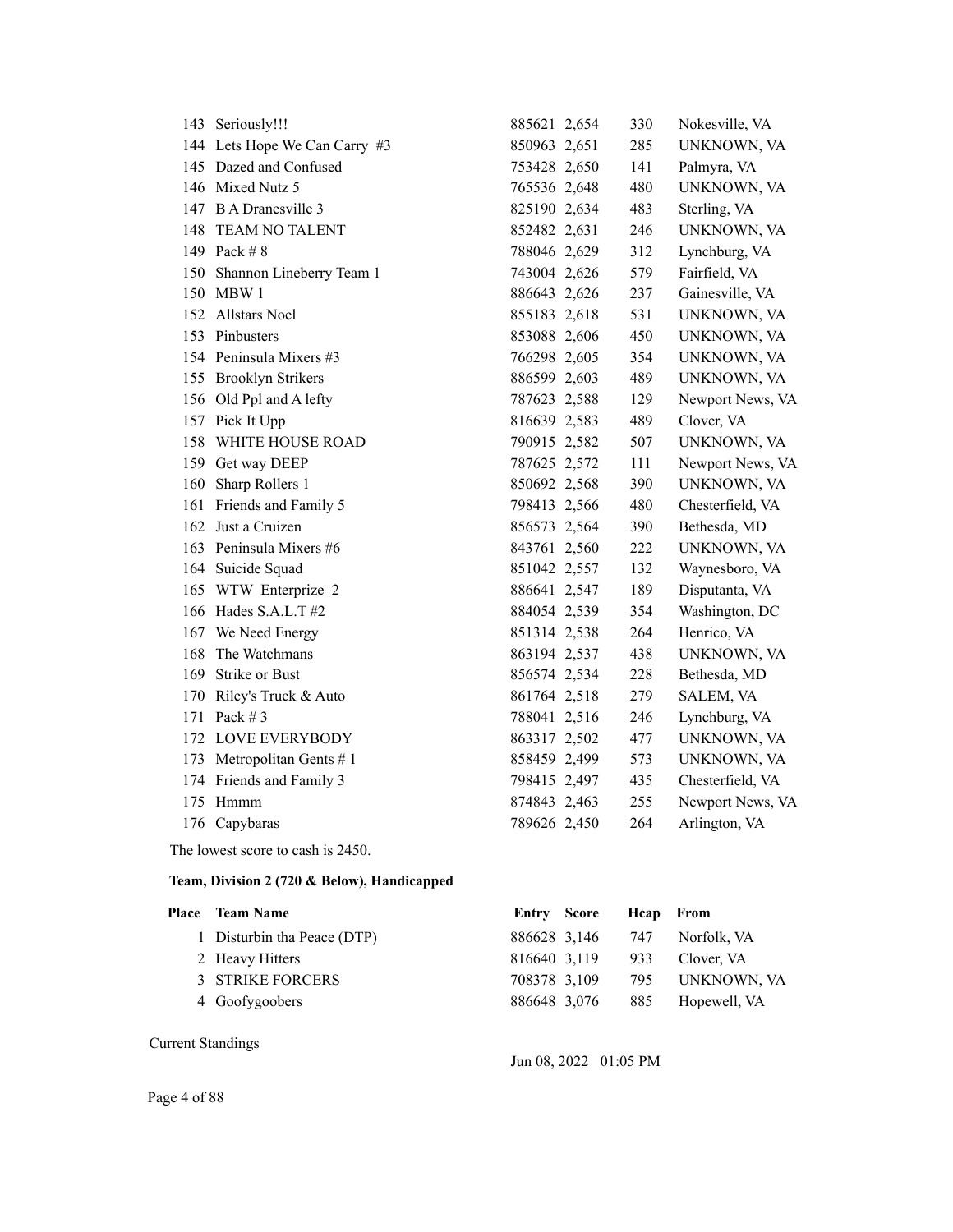# Virginia State USBC **Current Standings**

2022 Virginia State USBC 69th Annual Open Handicap Sorted By Event, Division

### **Team, Division 2 (720 & Below), Handicapped**

| Place | <b>Team Name</b>           | <b>Entry Score</b> | Hcap | From               |
|-------|----------------------------|--------------------|------|--------------------|
| 5     | Mother of Dragons          | 886638 3,057       | 1119 | Landover, MD       |
|       | 6 Splits Happen            | 885644 3,040       | 621  | Blacksburg, VA     |
| 7     | <b>POWER UP!!!</b>         | 886626 3,037       | 684  | Washington, DC     |
| 8     | TNBA #1                    | 883074 2,986       | 651  | UNKNOWN, VA        |
| 9     | Pinbusters #4              | 886653 2,985       | 789  | Waldorf, MD        |
| 10    | BC <sub>2</sub>            | 758658 2,972       | 678  | Chesterfield, VA   |
| 11    | <b>ONE MORE</b>            | 851636 2,958       | 831  | UNKNOWN, VA        |
| 12    | Pinbusters $# 3$           | 886652 2,939       | 855  | Waldorf, MD        |
| 13    | <b>Faithful Warriors</b>   | 884059 2,937       | 1035 | Falls Church, VA   |
|       | 14 Pin Poppers             | 708396 2,925       | 1071 | UNKNOWN, VA        |
| 15    | Hilltoppers No 2           | 789560 2,918       | 708  | Covington, VA      |
| 16    | Alex & the Backup Squad    | 861581 2,916       | 813  | UNKNOWN, VA        |
| 17    | <b>JUST HAVING FUN</b>     | 708389 2,915       | 618  | UNKNOWN, VA        |
| 18    | <b>MORE MULLIES</b>        | 863173 2,914       | 1149 | UNKNOWN, VA        |
| 19    | <b>CURVE BALL STRIKERS</b> | 850948 2,910       | 633  | UNKNOWN, VA        |
| 20    | <b>TOP DAWGS</b>           | 874953 2,905       | 621  | Rustburg, VA       |
| 21    | We Don't Trip              | 708393 2,896       | 825  | UNKNOWN, VA        |
| 22    | Peninsula Mixers #4        | 766299 2,892       | 612  | UNKNOWN, VA        |
| 23    | Timothy Armes Team 1       | 781067 2,891       | 696  | UNKNOWN, VA        |
| 24    | Storm warning              | 882798 2,889       | 693  | UNKNOWN, VA        |
| 25    | PILL POPPERS               | 808666 2,888       | 876  | Hampton, VA        |
| 26    | MDSoBo                     | 841891 2,876       | 810  | South Boston, VA   |
| 27    | The Heat                   | 816636 2,875       | 648  | Clover, VA         |
| 28    | 10 Pin Madness             | 886064 2,868       | 720  | UNKNOWN, VA        |
|       | 29 Big Dogs                | 874198 2,867       | 612  | Roanoke, VA        |
| 30    | Marcia's Style             | 863285 2,864       | 741  | UNKNOWN, VA        |
| 31    | <b>VA TRAVELERS</b>        | 783745 2,862       | 738  | Virginia Beach, VA |
|       | 32 LET IT GO               | 708387 2,861       | 714  | UNKNOWN, VA        |
| 33    | Tracie and the Guys        | 880489 2,860       | 795  | Hampton, VA        |
| 34    | <b>JUST SAYING</b>         | 708383 2,856       | 939  | UNKNOWN, VA        |
| 35    | <b>SANDBAGGERS</b>         | 788950 2,849       | 621  | Elkton, VA         |
|       | 35 Fat Lives Matter        | 886618 2,849       | 858  | Mechanicsville, V  |
|       | 37 1 Queen and 3 Kings     | 878421 2,845       | 645  | Virginia Beach, VA |
|       | 37 VELOCITY STRIKERS       | 708391 2,845       | 825  | UNKNOWN, VA        |
| 39    | Barlow' Crew 2             | 886263 2,840       | 999  | Roanoke, VA        |
|       | 40 NO MERCY                | 708385 2,839       | 690  | UNKNOWN, VA        |
| 41    | Just Here For The Beer     | 886318 2,833       | 945  | UNKNOWN, VA        |
| 41    | Friends and Family 2       | 798411 2,833       | 1131 | Chesterfield, VA   |
|       | 43 Mixed Nutz 8            | 765539 2,831       | 1173 | UNKNOWN, VA        |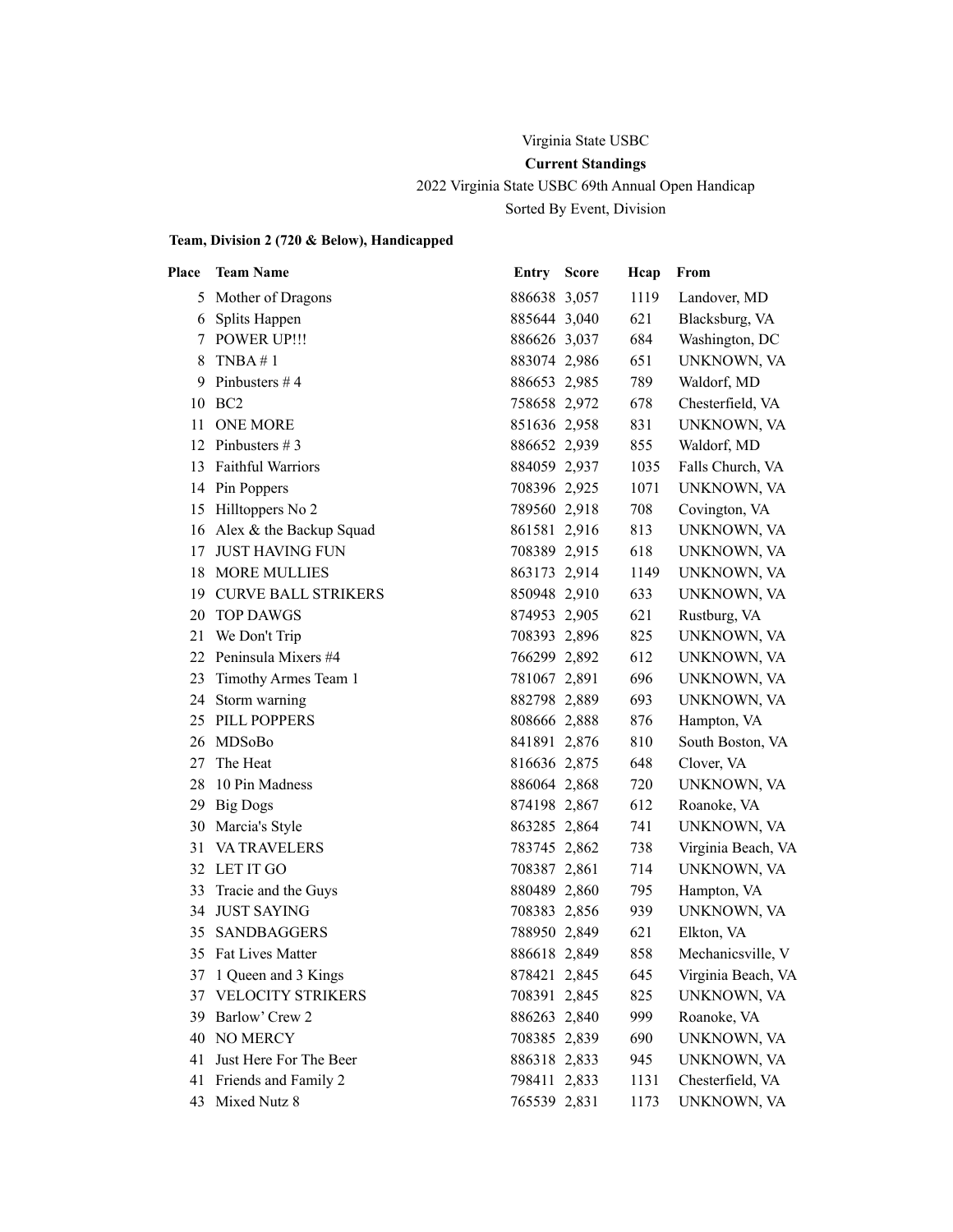| 44 Mullies            | 863172 2,830 | 612  | UNKNOWN, VA |
|-----------------------|--------------|------|-------------|
| 45 Mixed Nutz 4       | 765535 2,829 | 816  | UNKNOWN, VA |
| 46 JUST 4 FUN         | 843781 2,824 | 660  | UNKNOWN, VA |
| 47 Mixed Nutz 10      | 765541 2,811 | 654  | UNKNOWN, VA |
| 48 Sharp Rollers 5    | 850696 2,810 | 762  | UNKNOWN, VA |
| <b>49 TOMBANATORS</b> | 844276 2,803 | 756  | UNKNOWN, VA |
| 50 Byer' Pro Shop 2   | 853399 2,798 | 1044 | UNKNOWN, VA |
|                       |              |      |             |

Page 5 of 88

Jun 08, 2022 01:05 PM

Virginia State USBC **Current Standings** 2022 Virginia State USBC 69th Annual Open Handicap

Sorted By Event, Division

### **Team, Division 2 (720 & Below), Handicapped**

| Place | <b>Team Name</b>                     | <b>Entry Score</b> | Hcap | From              |
|-------|--------------------------------------|--------------------|------|-------------------|
| 51    | Bowling 4 Beer                       | 850452 2,796       | 618  | Newport News, VA  |
| 52    | ROLL-WIT-IT                          | 708379 2,795       | 726  | UNKNOWN, VA       |
| 53    | Light'n Strikes                      | 712727 2,787       | 1077 | Roanoke, VA       |
| 54    | Pinbuster $# 2$                      | 886651 2,786       | 999  | Waldorf, MD       |
| 54    | <b>EA CONSTRUCTION</b>               | 814520 2.786       | 612  | Dublin, VA        |
| 56    | <b>Two Pairs</b>                     | 795322 2,784       | 795  | UNKNOWN, VA       |
| 57    | John Potter Team 1                   | 746115 2,782       | 954  | S. Prince George, |
| 58    | <b>SHOOTEN HIGH</b>                  | 708390 2,774       | 705  | UNKNOWN, VA       |
| 59    | <b>10 UP 10 DOWN</b>                 | 856360 2,771       | 795  | Fort Washington,  |
| 60    | Allstars Whitted                     | 855184 2,769       | 717  | UNKNOWN, VA       |
| 61    | Virginia Pals                        | 861787 2,765       | 696  | SALEM, VA         |
| 62    | <b>EAST END EXPRESS BOWLING CLUB</b> | 856509 2,760       | 660  | Richmond, VA      |
| 63    | Virginia Pals II                     | 861810 2,757       | 765  | SALEM, VA         |
| 63    | Untouchables                         | 816638 2,757       | 666  | Clover, VA        |
| 63    | <b>ONE MORE 1</b>                    | 851637 2,757       | 654  | UNKNOWN, VA       |
| 66    | Show No Mercy                        | 708394 2,756       | 660  | UNKNOWN, VA       |
| 67    | Say What????!!!!                     | 708382 2,755       | 765  | UNKNOWN, VA       |
| 68    | Mixed Nutz 2                         | 765533 2,744       | 735  | UNKNOWN, VA       |
| 69    | Good Ole Boys                        | 852248 2,743       | 828  | Broadway, VA      |
| 70    | Alleygators                          | 856353 2,742       | 660  | UNKNOWN, VA       |
| 71    | Gutter Gang                          | 885646 2,738       | 828  | Blacksburg, VA    |
| 72    | Get The Money                        | 874757 2,737       | 891  | Clinton, MD       |
| 73    | <b>TUCKIN' FENPIN</b>                | 791015 2,736       | 735  | UNKNOWN, VA       |
| 74    | Metropolitan Gents $# 7$             | 858465 2,735       | 660  | UNKNOWN, VA       |
| 75    | Pinbusters $# 1$                     | 886650 2,733       | 714  | Waldorf, MD       |
| 76    | The ClarkesAnd Bill                  | 849288 2,732       | 621  | Ashburn, VA       |
| 77    | Rippers                              | 844275 2,731       | 630  | UNKNOWN, VA       |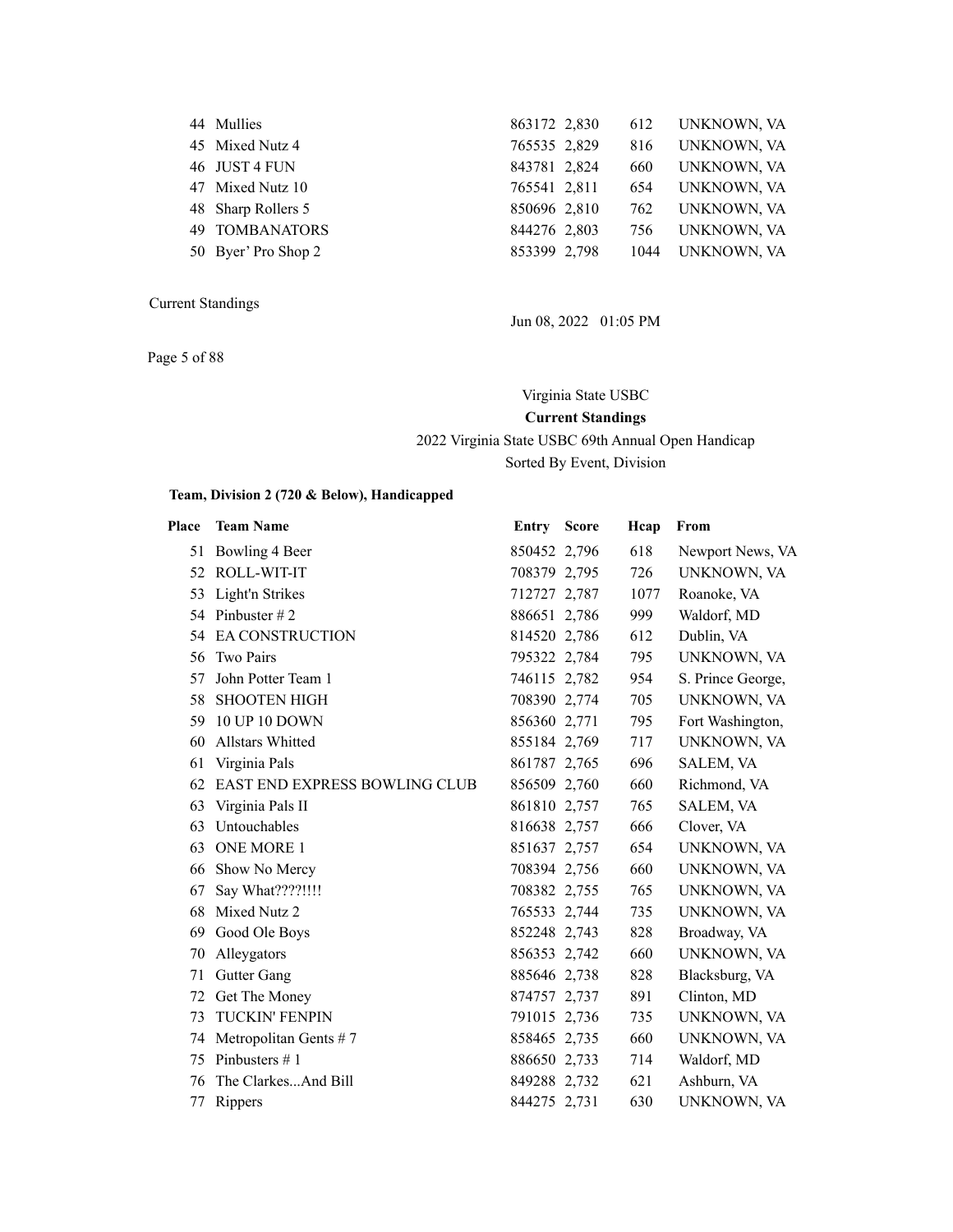|    | 77 TGIF                              | 790596 2,731 | 753 | Prince George, VA  |
|----|--------------------------------------|--------------|-----|--------------------|
| 79 | Peninsula Mixers #2                  | 766297 2.726 | 642 | UNKNOWN, VA        |
| 80 | <b>Gutter Dusters</b>                | 875659 2,723 | 612 | Lynchburg, VA      |
| 81 | Incognito                            | 856467 2,722 | 699 | Newport News, VA   |
| 82 | The Lucky Strikes                    | 883839 2,720 | 645 | UNKNOWN, VA        |
| 83 | <b>ACHES &amp; PAINS</b>             | 814513 2,710 | 708 | Suffolk, VA        |
| 84 | <b>EAST END EXPRESS BOWLING CLUB</b> | 856506 2,709 | 741 | Richmond, VA       |
| 85 | Allstars Karen                       | 855181 2,707 | 804 | UNKNOWN, VA        |
| 86 | <b>RONNIE'S CREW</b>                 | 790996 2.703 | 630 | UNKNOWN, VA        |
| 87 | TNBA $# 2$                           | 883075 2,702 | 783 | UNKNOWN, VA        |
| 88 | Strike It Rich III                   | 708398 2,692 | 894 | UNKNOWN, VA        |
| 89 | Mixed Nutz 7                         | 765538 2,690 | 600 | UNKNOWN, VA        |
| 90 | Ashley and the Three Bears           | 850338 2,674 | 849 | UNKNOWN, VA        |
| 91 | Sharp Rollers 4                      | 850695 2.671 | 696 | UNKNOWN, VA        |
| 92 | Mixed Nutz 1                         | 765532 2,661 | 675 | UNKNOWN, VA        |
| 93 | Oceana 4                             | 874661 2,650 | 690 | Virginia Beach, VA |
| 94 | TFL <sub>1</sub>                     | 743870 2,641 | 657 | Portsmouth, VA     |
| 95 | Neighbors                            | 844390 2,598 | 903 | UNKNOWN, VA        |
| 96 | Be The Ball                          | 804526 2,597 | 735 | UNKNOWN, VA        |
|    |                                      |              |     |                    |

Jun 08, 2022 01:05 PM

Page 6 of 88

# Virginia State USBC **Current Standings** 2022 Virginia State USBC 69th Annual Open Handicap

### Sorted By Event, Division

### **Team, Division 2 (720 & Below), Handicapped**

| <b>Place</b> Team Name | Entry Score Heap From |                                |
|------------------------|-----------------------|--------------------------------|
| 97 Sharp Rollers 6     |                       | 886657 2.583 732 UNKNOWN, VA   |
| 98 Hilltoppers No 1    |                       | 789559 2,576 876 Covington, VA |
| 99 WHO KNOWS           |                       | 790086 2,482 618 Yorktown, VA  |
|                        |                       |                                |

The lowest score to cash is 2482.

#### **Team, Team Scratch, Scratch**

| Place | <b>Team Name</b>           | <b>Entry Score</b> | Hcap | From             |
|-------|----------------------------|--------------------|------|------------------|
|       | THE HIPPIES WERE RIGHT!!!! | 790832 2,876       |      | UNKNOWN, VA      |
|       | 2 FTP                      | 838991 2,849       |      | Aldie, VA        |
|       | 3 Hades $S.A.L.T$ #3       | 884067 2,772       |      | Washington, DC   |
|       | 4 Woodrow Jones Team 1     | 721984 2,764       |      | UNKNOWN, VA      |
|       | 5 Throw Pineapples         | 787624 2,754       |      | Newport News, VA |
|       | 6 You Mad Bro?             | 787622 2,744       |      | Newport News, VA |
|       | Who Cares                  | 851622 2,679       |      | UNKNOWN, VA      |
|       | 8 CFP                      | 838992 2,665       |      | Aldie, VA        |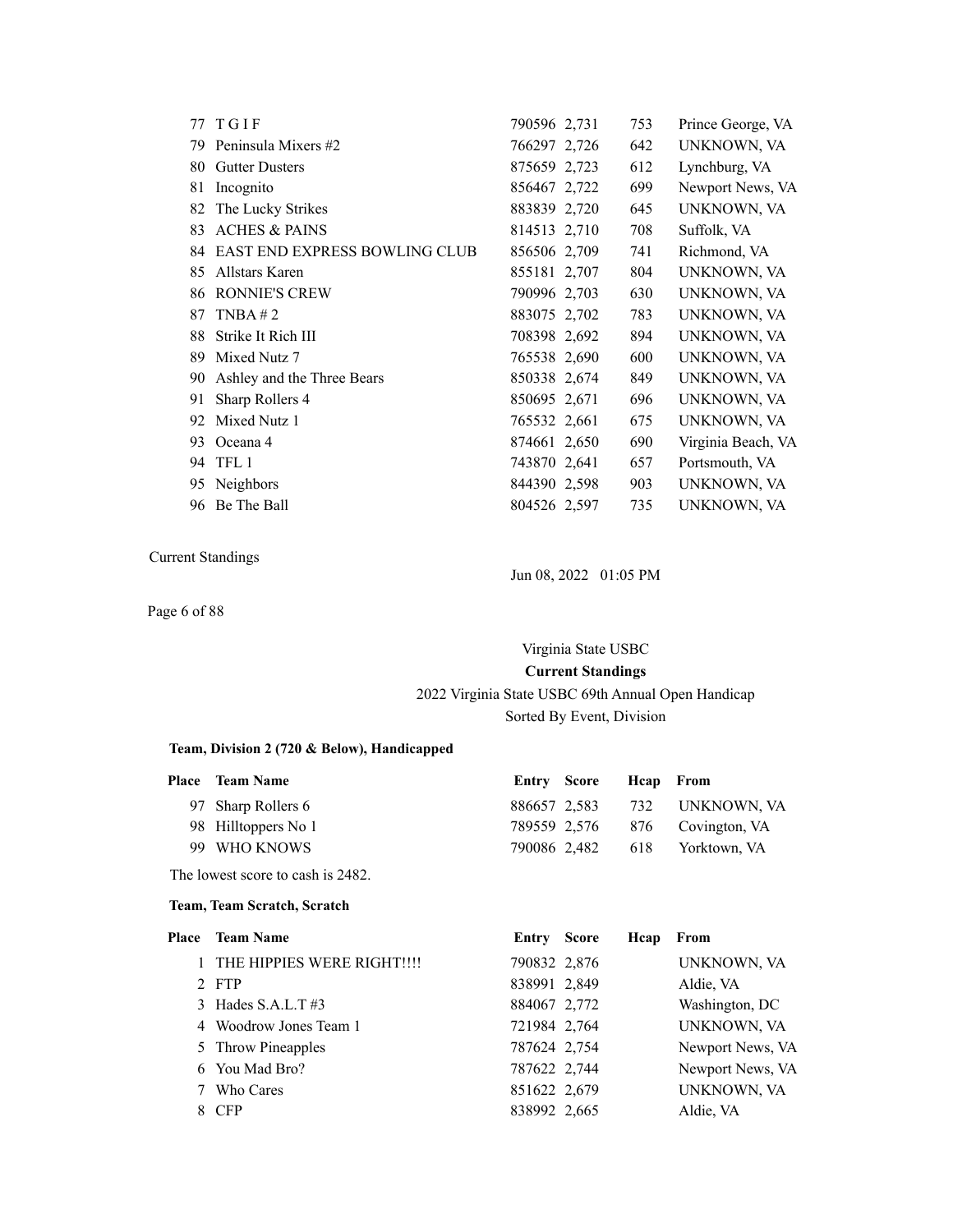| 9  | <b>OFF CONSTANTLY</b>      | 827232 2,650 | UNKNOWN, VA        |
|----|----------------------------|--------------|--------------------|
| 10 | <b>MISFITS</b>             | 851005 2,635 | UNKNOWN, VA        |
| 11 | <b>JOHNNY'S DREAM TEAM</b> | 800089 2,631 | UNKNOWN, VA        |
| 12 | Metropolitan Gents $# 2$   | 858460 2,625 | UNKNOWN, VA        |
| 13 | Peninsula Mixers #5        | 843760 2,621 | UNKNOWN, VA        |
| 14 | Beat the Heat              | 874811 2,611 | UNKNOWN, VA        |
| 15 | Throne Together            | 886655 2,589 | Dumfries, VA       |
| 16 | <b>Bottom Feeders</b>      | 852441 2,588 | Ashland, VA        |
| 17 | Byer' Pro Shop 1           | 853400 2,582 | UNKNOWN, VA        |
| 17 | <b>MAGA</b>                | 823673 2,582 | Chester, VA        |
| 19 | Excuses                    | 886319 2,581 | UNKNOWN, VA        |
| 20 | A-List Athletes            | 818947 2,568 | Chester, VA        |
| 21 | <b>FIRE POWER</b>          | 883784 2,567 | Fredericksburg, VA |
| 22 | Susan Baber Team 1         | 721957 2,566 | Waynesboro, VA     |
| 23 | We Need Energy Too         | 851315 2,564 | Henrico, VA        |
| 24 | Allstars Luis              | 855182 2,540 | UNKNOWN, VA        |
| 25 | <b>Allstars Doc</b>        | 855180 2,529 | UNKNOWN, VA        |
| 26 | MBW 2                      | 886644 2,527 | Gainesville, VA    |
| 27 | MBW 4                      | 886646 2,526 | Gainesville, VA    |
| 28 | Shut up n Bowl             | 845253 2,521 | Franklin, VA       |
| 29 | Escape from Main St. Lanes | 856749 2,512 | UNKNOWN, VA        |
|    | 30 Dazed and Confused      | 753428 2,509 | Palmyra, VA        |
| 31 | An Up Hill Climb           | 788536 2,508 | Montpelier, VA     |
| 32 | Mixed Nutz 6               | 765537 2,502 | UNKNOWN, VA        |
| 33 | Baggers - R US             | 838136 2,491 | UNKNOWN, VA        |
|    | 34 NO TALENT               | 852481 2,489 | UNKNOWN, VA        |
| 35 | Shake N Bake               | 854284 2,488 | Salem, VA          |
|    | 36 Smokey and the Bandits  | 818923 2,486 | Chester, VA        |
| 37 | Metropolitan Gents # 5     | 858463 2,479 | UNKNOWN, VA        |
| 38 | The Franchise              | 819029 2,471 | Chester, VA        |
| 39 | Last Minute                | 875461 2,462 | Waldorf, MD        |

Jun 08, 2022 01:05 PM

Page 7 of 88

Virginia State USBC **Current Standings** 2022 Virginia State USBC 69th Annual Open Handicap Sorted By Event, Division

### **Team, Team Scratch, Scratch**

| Place Team Name        | <b>Entry Score</b> | Heap From |                  |
|------------------------|--------------------|-----------|------------------|
| 40 Get way DEEP        | 787625 2,461       |           | Newport News, VA |
| 41 Old Ppl and A lefty | 787623 2,459       |           | Newport News, VA |
| 42 Stew's Your Daddy!  | 886317 2,458       |           | UNKNOWN, VA      |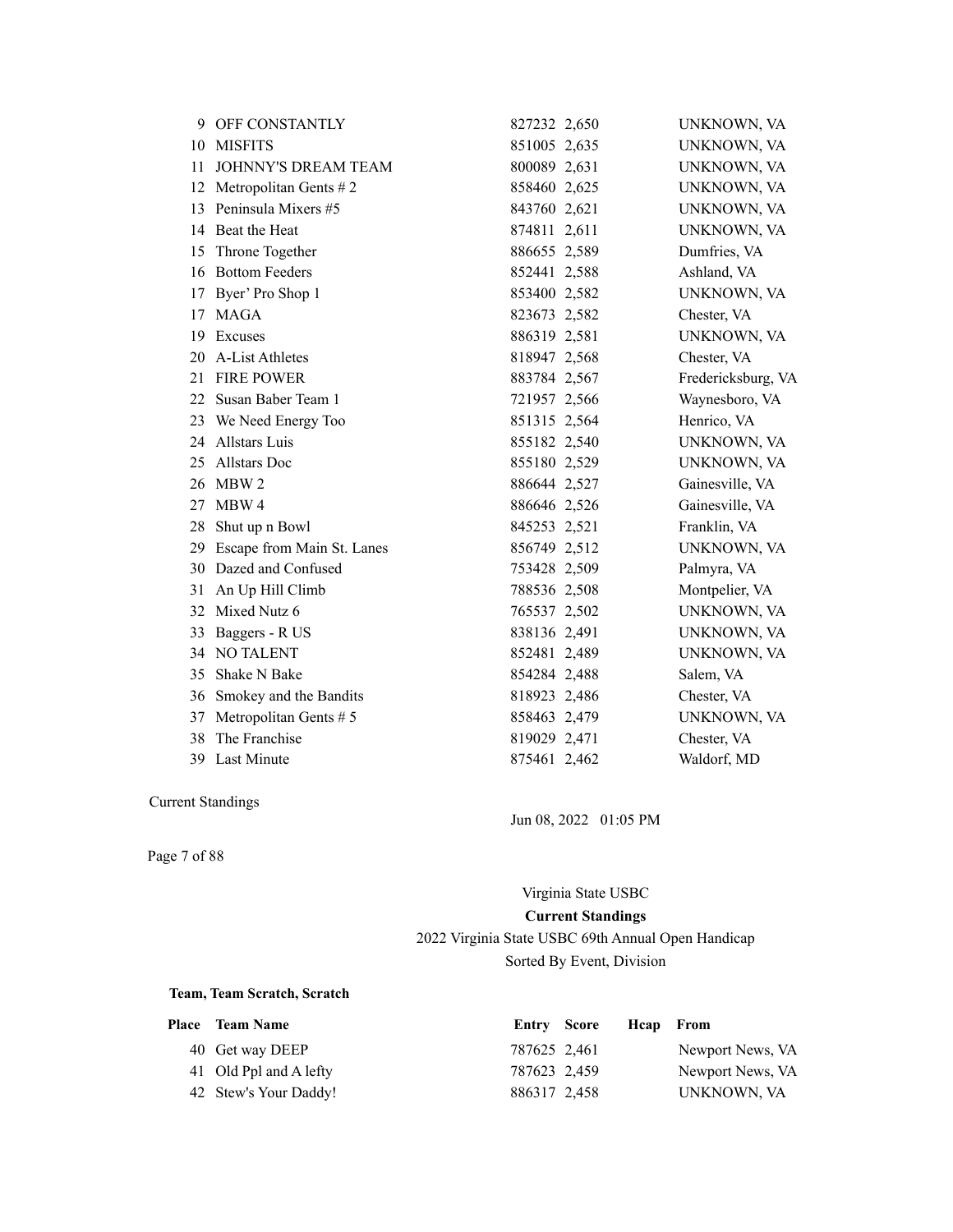| 43 | Dizbone                  | 788537 2,448 | Montpelier, VA     |
|----|--------------------------|--------------|--------------------|
| 44 | Suicide Squad            | 851042 2,425 | Waynesboro, VA     |
| 45 | 2 revs and alot of speed | 787626 2,424 | Newport News, VA   |
| 46 | Friends and Family 1     | 798412 2,413 | Chesterfield, VA   |
| 47 | Ken Pritchard Team 1     | 866032 2,412 | UNKNOWN, VA        |
| 48 | Lots of Caulk            | 821453 2,400 | Chester, VA        |
| 49 | The Other Guys           | 788538 2,394 | Montpelier, VA     |
| 50 | MBW 1                    | 886643 2,389 | Gainesville, VA    |
| 51 | <b>Summit Roofing</b>    | 886647 2,387 | Gainesville, VA    |
| 52 | <b>TEAM NO TALENT</b>    | 852482 2,385 | UNKNOWN, VA        |
| 53 | <b>Walking Wounded</b>   | 886627 2,374 | Waynesboro, VA     |
| 54 | WTW Enterprize 2         | 886641 2,358 | Disputanta, VA     |
| 55 | Hades S.A.L.T#1          | 884055 2,344 | Washington, DC     |
| 56 | Peninsula Mixers #6      | 843761 2,338 | UNKNOWN, VA        |
| 57 | Seriously!!!             | 885621 2,324 | Nokesville, VA     |
| 58 | <b>STRIKE FORCERS</b>    | 708378 2,314 | UNKNOWN, VA        |
| 59 | <b>Strike or Bust</b>    | 856574 2,306 | Bethesda, MD       |
| 60 | <b>TOP DAWGS</b>         | 874953 2,284 | Rustburg, VA       |
| 61 | Peninsula Mixers #4      | 766299 2,280 | UNKNOWN, VA        |
| 62 | We Need Energy           | 851314 2,274 | Henrico, VA        |
| 63 | Peninsula Mixers #3      | 766298 2,251 | UNKNOWN, VA        |
| 64 | Riley's Truck & Auto     | 861764 2,239 | SALEM, VA          |
| 65 | Mullies                  | 863172 2,218 | UNKNOWN, VA        |
| 66 | MBW 3                    | 886645 2,206 | Gainesville, VA    |
| 67 | Hades S.A.L.T#2          | 884054 2,185 | Washington, DC     |
| 68 | The Lucky Strikes        | 883839 2,075 | UNKNOWN, VA        |
| 69 | <b>VELOCITY STRIKERS</b> | 708391 2,020 | <b>UNKNOWN, VA</b> |

The lowest score to cash is 2020.

### **Doubles, Division 1 (361 & Above), Handicapped**

| Place | <b>Team Name</b>                                 | Entry        | <b>Score</b> | Hcap | From             |
|-------|--------------------------------------------------|--------------|--------------|------|------------------|
|       | 1 Tinsley Martessa D. \ Wilkerson Donzell C.     | 884055 1,629 |              | 279  | Washington, DC   |
|       | 2 Fry Jesse R. Jr \ Miller Justin D.             | 886319 1.590 |              | 147  | UNKNOWN, VA      |
|       | 3 Stephens Alexander $\setminus$ Vicars Caleb A. | 875461 1,588 |              | 222  | Waldorf, MD      |
|       | 4 Duffer Christopher B. \ Ramsey David M.        | 804525 1.563 |              | 294  | UNKNOWN, VA      |
|       | 5 Gallahan Bryan W. \Coulson Rick E.             | 790832 1,518 |              | 12   | UNKNOWN, VA      |
|       | 6 Day Jeff M. \Collis Robert F.                  | 838136 1.513 |              | 123  | UNKNOWN, VA      |
|       | 7 Campbell Andrew T. \ Hornstein Dylan S.        | 856749 1,504 |              | 150  | UNKNOWN, VA      |
| 8     | Brownie Robert A. $\setminus$ Orfield Robert D.  | 886609 1,495 |              | 117  | Chesterfield, VA |
| 8     | Hannay Jimmy V. \Thurston M. Ryan                | 819029 1,495 |              | 102  | Chester, VA      |
|       | 10 Painter Lewis J. Jr \ Painter James E.        | 838136 1,489 |              | 138  | UNKNOWN, VA      |
|       | 11 Praileau Brandon L. \ McKleny Carlos M.       | 884173 1,487 |              | 282  | Norfolk, VA      |
| 12    | Billips Anthony D. \ Dotson Kevin M.             | 874198 1,479 |              | 204  | Roanoke, VA      |
|       |                                                  |              |              |      |                  |

Current Standings

Jun 08, 2022 01:05 PM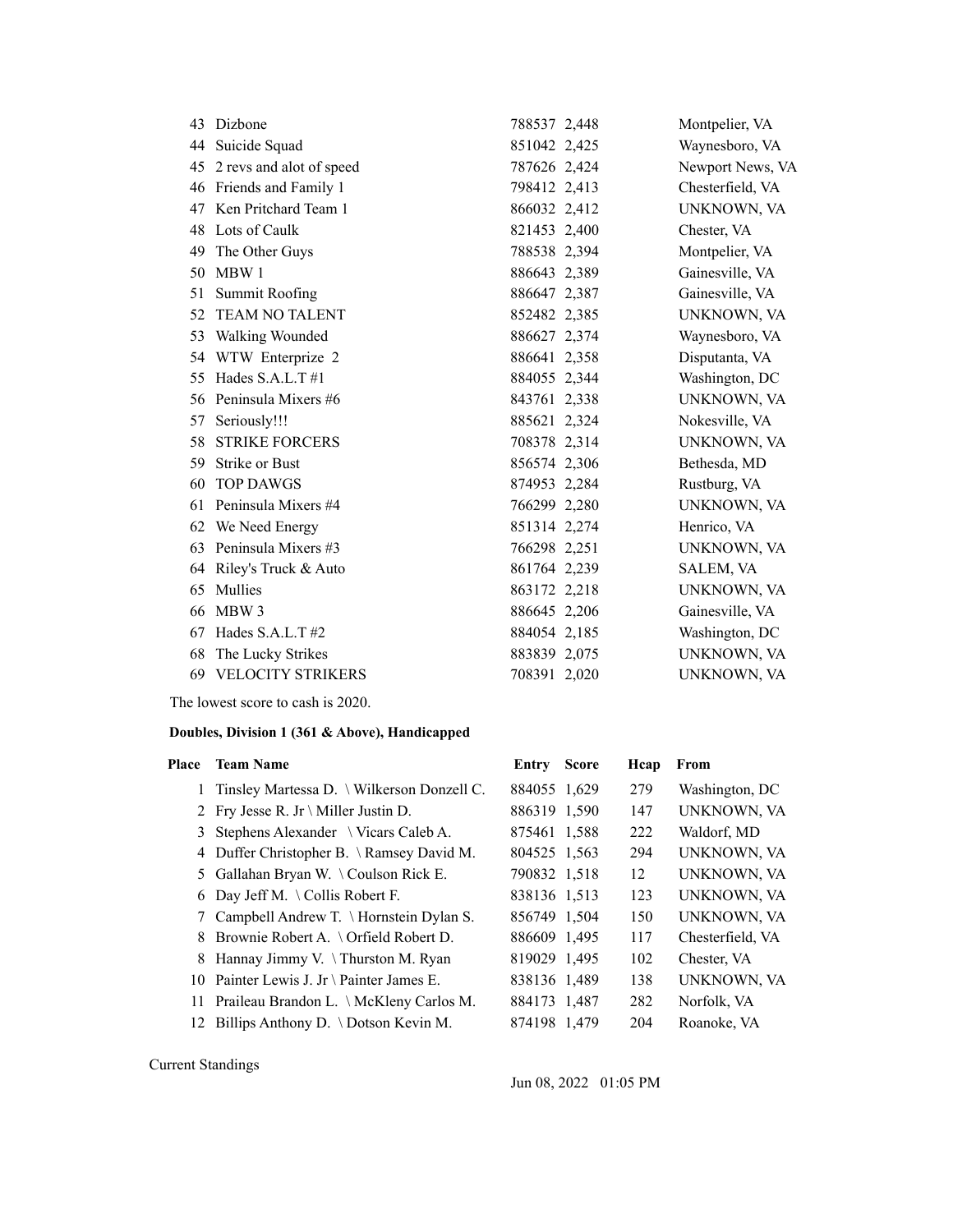### Virginia State USBC

### **Current Standings**

2022 Virginia State USBC 69th Annual Open Handicap

Sorted By Event, Division

| Place | <b>Team Name</b>                              | <b>Entry Score</b> | Hcap | From               |
|-------|-----------------------------------------------|--------------------|------|--------------------|
|       | 13 Humphrey Andrew M. \Cox Billy J.           | 818947 1,478       | 75   | Chester, VA        |
|       | 14 Casey Lenn R. \ McGregor Ronald A.         | 855184 1,476       | 297  | UNKNOWN, VA        |
|       | 15 Wingfield Danny W. Sr \ Campbell Robert L. | 800089 1,473       | 183  | UNKNOWN, VA        |
|       | 15 Owens Brian K. \Douglas Frederick H. Jr    | 886632 1,473       | 255  |                    |
| 17    | Harge Angela M. \ Williams Eric               | 886639 1,468       | 294  | Fredericksburg, VA |
| 17    | Bradshaw Brandon W. \Parrish Eric             | 851315 1,468       | 156  | Henrico, VA        |
|       | 19 Clay Kristan S. \Thompson Ciara N.         | 884055 1,465       | 147  | Washington, DC     |
| 20    | Bolosan Chris L. \ Boyters Greg D.            | 787624 1,464       | 9    | Newport News, VA   |
| 21    | Patterson Paula D. \ Patterson Erick R.       | 850693 1,461       | 291  | UNKNOWN, VA        |
|       | 22 Watkins Tyrone R. Jr \ Dickerson Dmitri A. | 884067 1,459       | 180  | Washington, DC     |
|       | 22 Hinkle Craig W. \Christian Cory A.         | 851315 1,459       | 159  | Henrico, VA        |
| 24    | Gilbert Corey E. \ Gilbert Nelson E.          | 883993 1,457       | 240  | UNKNOWN, VA        |
|       | 24 Hammer Jeffrey P. \Negron Cristopher D.    | 787624 1,457       | 114  | Newport News, VA   |
|       | 26 Lineberry Shannon Q. \Montgomery Will C.   | 743004 1,455       | 204  | Fairfield, VA      |
|       | 26 Linkous Dylan L. \Linkous Joseph R.        | 885643 1,455       | 294  | Blacksburg, VA     |
| 28    | Kindig Anthony W. \ Denton Max D.             | 886599 1,452       | 297  | UNKNOWN, VA        |
|       | 29 Palmer Brian D. \ Higbee Kevin M.          | 838991 1,447       | 108  | Aldie, VA          |
| 30    | Webster John A. Jr \ Poe David C. Jr          | 858461 1,444       | 162  | UNKNOWN, VA        |
| 30    | Hayes Sean M. \ Porterfield James R.          | 765534 1,444       | 222  | UNKNOWN, VA        |
| 32    | Dysart Noel K. \ Holtzclaw John W.            | 855183 1,443       | 222  | UNKNOWN, VA        |
| 32    | Trombly Ron $\setminus$ Smith Scott D.        | 864937 1,443       | 201  | Bowling Green, V   |
| 34    | Moon Sungju \ Park Joon                       | 795264 1,442       | 297  | UNKNOWN, VA        |
| 35    | Byrd Keith M. \Reid Manna T.                  | 708390 1,441       | 285  | UNKNOWN, VA        |
|       | 35 Chesson Kareem T. \ Rice Montrelle C.      | 788046 1,441       | 210  | Lynchburg, VA      |
| 37    | Guilliams Doyle D. \ Humphreys Bryan L.       | 854284 1,440       | 237  | Salem, VA          |
| 38    | Prince William J. Jr \ Woodall Thomas P.      | 783746 1,437       | 129  | Virginia Beach, VA |
| 38    | Palmer Jesse W. Jr \ Bayes Vincent            | 863085 1,437       | 222  | UNKNOWN, VA        |
| 40    | Wiggins Gerald R. Sr \ Reed Alejandro L.      | 788048 1,436       | 219  | Lynchburg, VA      |
| 40    | Hayes Lisa G. \Cook Jennifer (Red) S.         | 765533 1,436       | 297  | UNKNOWN, VA        |
| 42    | Carroll Dylan C. \ White Terrance L.          | 787625 1,435       | 48   | Newport News, VA   |
| 42    | Moore Vernon E. \Pargoe Danny T.              | 789797 1,435       | 210  | UNKNOWN, VA        |
| 42    | Taylor Carroll E. Jr \ Taylor Davis           | 798414 1,435       | 180  | Chesterfield, VA   |
|       | 45 Price Robert E. \ Simpson Larry A.         | 821453 1,434       | 210  | Chester, VA        |
| 45    | Clingman Corina J. \ Bell Trina-Renee M.      | 850698 1,434       | 270  | UNKNOWN, VA        |
| 47    | Harkless C Bruce \ Rudy Tyrus R.              | 858462 1,433       | 243  | UNKNOWN, VA        |
| 47    | Welch Brian C. \ Lanham Bobby L.              | 855267 1,433       | 183  | Kearneysville, WV  |
| 49    | Hailes Larry R. Jr \ Baez Nicholas J.C.       | 743873 1,431       | 204  | Portsmouth, VA     |
| 50    | Todd Earnest \ Brown Sonny L.                 | 863194 1,427       | 273  | UNKNOWN, VA        |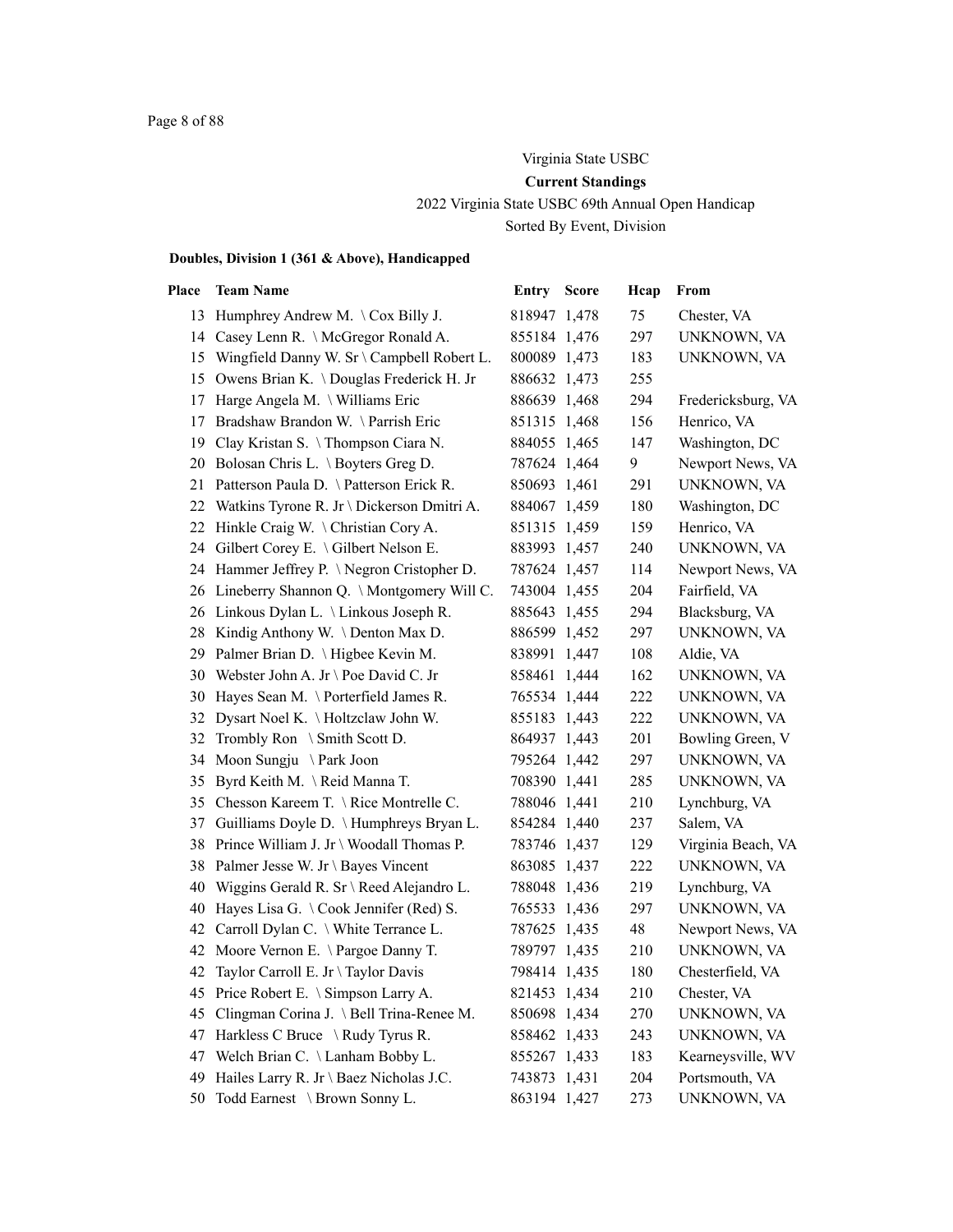| 50 Johnson Brandon D. \Jones James C.           | 721984 1,427 | 45  | UNKNOWN, VA        |
|-------------------------------------------------|--------------|-----|--------------------|
| 52 Sacro Vincent J. \ Wetherington Jesse W. Jr  | 886656 1,426 | 198 | Sterling, VA       |
| 53 Jefferson Quintina R. \ Corbett Curtis H. Sr | 708397 1,425 | 183 | <b>UNKNOWN, VA</b> |
| 53 Lacy John B. Jr \ Smith Adam M.              | 851314 1,425 | 138 | Henrico, VA        |
| 55 Carrico Preston C. \ Moretz Charles E.       | 855271 1,423 | 249 | UNKNOWN, VA        |
| 55 Greene Evelyn C. \ Roy Kevin A.              | 855182 1,423 | 273 | <b>UNKNOWN, VA</b> |
| 57 Cornwell Adam C. \ Newsom William L.         | 845253 1,422 | 111 | Franklin, VA       |
| 58 Martin Jason C. \ Pinder Russell O. Jr       | 886655 1,421 | 207 | Dumfries, VA       |
|                                                 |              |     |                    |

Jun 08, 2022 01:05 PM

Page 9 of 88

### Virginia State USBC

### **Current Standings**

2022 Virginia State USBC 69th Annual Open Handicap

Sorted By Event, Division

| Place | <b>Team Name</b>                                     | <b>Entry Score</b> | Hcap | From             |
|-------|------------------------------------------------------|--------------------|------|------------------|
|       | 59 Reuss-Dean Cheyanne \ Hester Jamie D. Jr          | 886644 1,420       | 204  | Gainesville, VA  |
|       | 59 Meador Christopher Derek \ Board Michael<br>W. Jr | 863172 1,420       | 297  | UNKNOWN, VA      |
| 59.   | Russell Glen W. $\setminus$ Book James E.            | 838135 1,420       | 243  | UNKNOWN, VA      |
| 62    | Dulney Andrew J. \ Brower Etzel C. Jr                | 856107 1,419       | 198  | Centreville, VA  |
| 62    | Carter Diamond \Thompson Tubar                       | 855180 1,419       | 156  | UNKNOWN, VA      |
| 64    | Glenn Daryl J. \Pope Jerrold M.                      | 858462 1,418       | 114  | UNKNOWN, VA      |
| 65    | Cox Brandyn J. $\setminus$ Cox Emily P.              | 883195 1,417       | 210  | UNKNOWN, VA      |
| 65    | Sharp Mabel G. \ Sharp Robert T.                     | 850694 1,417       | 267  | UNKNOWN, VA      |
| 65    | Campbell Danny R. \ Smith Greggory A.                | 790996 1,417       | 294  | UNKNOWN, VA      |
| 68    | Williams Albert G. Sr \ Brooks Leo N.                | 788537 1,416       | 192  | Montpelier, VA   |
| 68    | Catalan Kevin P. \ Boone Moses H.                    | 708384 1,416       | 213  | UNKNOWN, VA      |
| 68    | Carico Adam L. \ Hart Jason A.                       | 855270 1,416       | 231  | UNKNOWN, VA      |
| 68    | Whitaker Vincent M. \Moreira Kasper A.               | 838923 1,416       | 153  | Stafford, VA     |
| 72    | James Mark N. \ Marshall Eugene L. II                | 858463 1,415       | 237  | UNKNOWN, VA      |
| 73    | Randesi Kevin P. \ Ridge Richard R.                  | 852441 1,413       | 108  | Ashland, VA      |
| 74    | Tucker Dan T. Jr \ Blowers Don E.                    | 798413 1,412       | 162  | Chesterfield, VA |
| 75    | Meredith Sonya B. \Houff Timothy B.                  | 708394 1,411       | 267  | UNKNOWN, VA      |
| 76    | Miller Kyle D. \ Miller Robert D.                    | 721934 1,407       | 39   | Broadway, VA     |
| 77    | Coffey Edward L. \ Brooks John W. III                | 708552 1,406       | 231  | Buena Vista, VA  |
| 77    | Bailey Brian D. \ Woodson Benjamin L. Sr             | 886632 1,406       | 261  |                  |
| 79    | Dineen Joseph A. \ Campbell Charles M.               | 851622 1,403       | 18   | UNKNOWN, VA      |
| 80    | Jones Aleea M. \ McDaniel Tyler C.                   | 785609 1,401       | 225  | Chester, VA      |
| 80    | Russell Shellene D. \Altice Sheffield II             | 708377 1,401       | 237  | UNKNOWN, VA      |
| 80    | Abt Jeff \ Eisewann William J. Jr                    | 827232 1,401       | 144  | UNKNOWN, VA      |
| 83    | Allman Dallas W. \Glazier Timothy J.                 | 787623 1,400       | 72   | Newport News, VA |
|       |                                                      |                    |      |                  |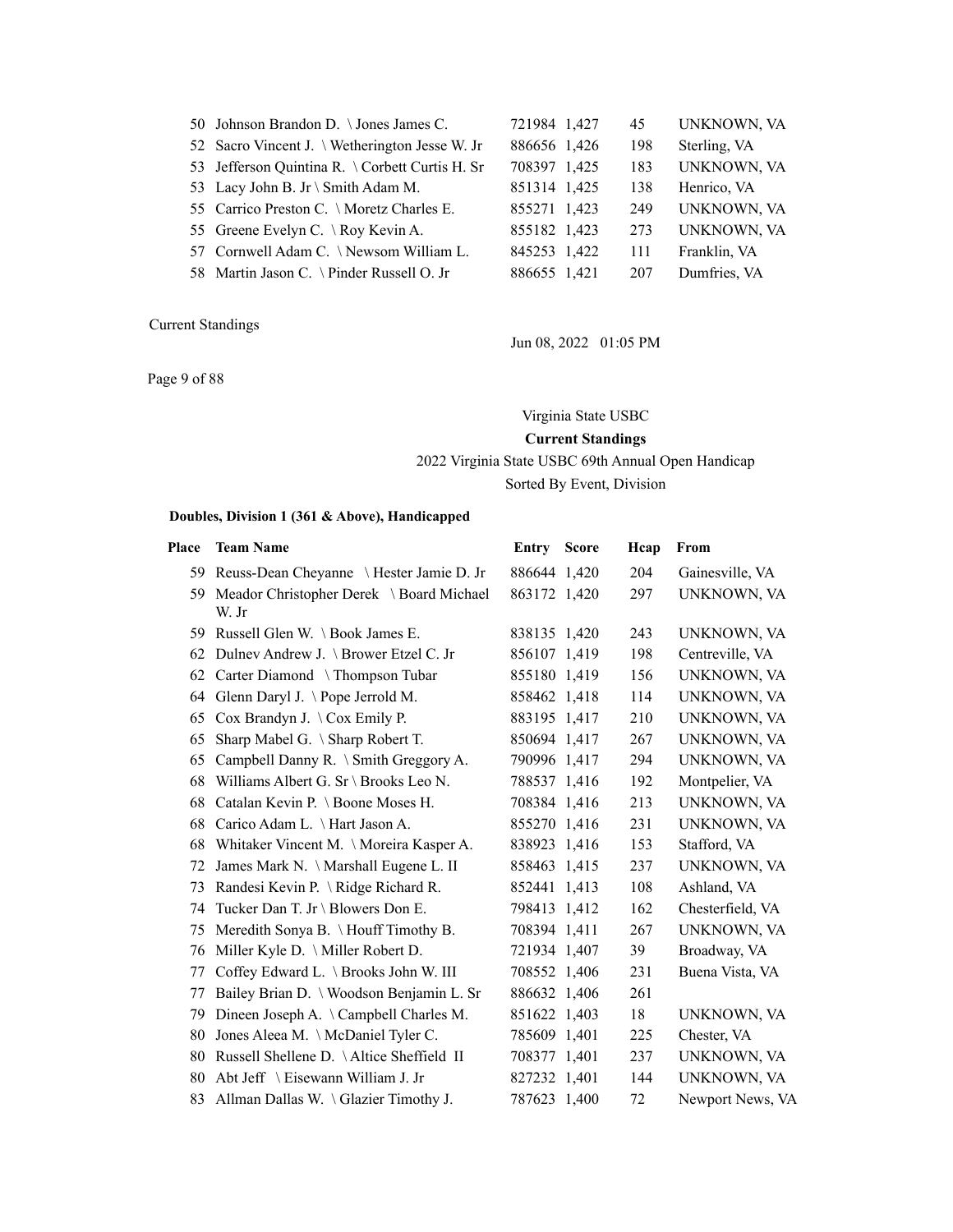|     | 84 Jackson Bernice H. \ Broughton Feast L.   | 788042 1,398 | 222 | Lynchburg, VA      |
|-----|----------------------------------------------|--------------|-----|--------------------|
| 85  | Beavers Kelly L. \ Hummel John P.            | 825190 1,397 | 258 | Sterling, VA       |
|     |                                              |              |     |                    |
| 85  | Alston Troy M. \ Samick Michael R.           | 788537 1,397 | 189 | Montpelier, VA     |
| 87  | Banchy Mark J. \ Kolbe Douglas K.            | 788041 1,395 | 120 | Lynchburg, VA      |
| 88  | Harper Vaughn K. \Faircloth Myrick J.        | 788043 1,394 | 183 | Lynchburg, VA      |
| 88  | Matthews Lowell A. \Marshall Keith L.        | 858460 1,394 | 156 | UNKNOWN, VA        |
| 88  | Byer Melissa L. \ Craft Jason R.             | 853400 1,394 | 156 | UNKNOWN, VA        |
| 91  | Harrington Ryan C. \ Moore Thomas P.         | 850964 1,393 | 219 | UNKNOWN, VA        |
| 91  | Jenkins Sherika N. \Paige Michael A.         | 886639 1,393 | 276 | Fredericksburg, VA |
| 91  | Marshall Cornel V. \Nowlin Paul V.           | 708380 1,393 | 123 | UNKNOWN, VA        |
| 94  | Gilley Adam \ Disbrow Kristen A.             | 851035 1,392 | 198 | Richmond, VA       |
| 94  | Campbell Meg \ Campbell Michael J.           | 812887 1,392 | 192 | Virginia Beach, VA |
| 96  | Butts Danny L. \ Myers Jack W. Jr            | 790086 1,391 | 255 | Yorktown, VA       |
| 96  | Terrant Robert B. \ Gorlinsky Michael L.     | 885621 1,391 | 138 | Nokesville, VA     |
| 98  | Evans Ronald E. \ Harris Randy L.            | 859323 1,389 | 219 | Chester, VA        |
| 99  | McLane Joseph M. \McLane Michael A.          | 852482 1,388 | 159 | UNKNOWN, VA        |
| 100 | Ratcliff Jacob P. \ Stubbs Ernest A. II      | 885645 1,387 | 228 | Blacksburg, VA     |
| 100 | Dawson Hank L. \ Bell Frank A.               | 886647 1,387 | 54  | Gainesville, VA    |
|     | 102 Preston Michael A. \ Preston Jonathan B. | 859323 1,386 | 231 | Chester, VA        |
|     | 103 Norman Angela H. \ Layne Aaron F. Sr     | 798412 1,385 | 210 | Chesterfield, VA   |
|     | 103 Barbour Joseph R. \ Dawes Vincent        | 708380 1,385 | 210 | UNKNOWN, VA        |

Jun 08, 2022 01:05 PM

Page 10 of 88

# Virginia State USBC **Current Standings** 2022 Virginia State USBC 69th Annual Open Handicap

# Sorted By Event, Division

| <b>Team Name</b> | Entry                                                                                                                                                                                                                                                                                                                                                                                                                                                                                                                        |                                                  | Hcap                                                                                                                                                                                                         | From             |
|------------------|------------------------------------------------------------------------------------------------------------------------------------------------------------------------------------------------------------------------------------------------------------------------------------------------------------------------------------------------------------------------------------------------------------------------------------------------------------------------------------------------------------------------------|--------------------------------------------------|--------------------------------------------------------------------------------------------------------------------------------------------------------------------------------------------------------------|------------------|
|                  |                                                                                                                                                                                                                                                                                                                                                                                                                                                                                                                              |                                                  | 66                                                                                                                                                                                                           | UNKNOWN, VA      |
| MICHAEL II       |                                                                                                                                                                                                                                                                                                                                                                                                                                                                                                                              |                                                  | 57                                                                                                                                                                                                           | UNKNOWN, VA      |
|                  |                                                                                                                                                                                                                                                                                                                                                                                                                                                                                                                              |                                                  | 150                                                                                                                                                                                                          | Bristow, VA      |
|                  |                                                                                                                                                                                                                                                                                                                                                                                                                                                                                                                              |                                                  | 237                                                                                                                                                                                                          | UNKNOWN, VA      |
|                  |                                                                                                                                                                                                                                                                                                                                                                                                                                                                                                                              |                                                  | 72                                                                                                                                                                                                           | Aldie, VA        |
|                  |                                                                                                                                                                                                                                                                                                                                                                                                                                                                                                                              |                                                  | 285                                                                                                                                                                                                          | Waynesboro, VA   |
|                  |                                                                                                                                                                                                                                                                                                                                                                                                                                                                                                                              |                                                  | 132                                                                                                                                                                                                          | Newport News, VA |
|                  |                                                                                                                                                                                                                                                                                                                                                                                                                                                                                                                              |                                                  | 33                                                                                                                                                                                                           | Newport News, VA |
|                  |                                                                                                                                                                                                                                                                                                                                                                                                                                                                                                                              | 1.380                                            | 225                                                                                                                                                                                                          | Carrollton, VA   |
|                  |                                                                                                                                                                                                                                                                                                                                                                                                                                                                                                                              |                                                  | 180                                                                                                                                                                                                          | UNKNOWN, VA      |
|                  |                                                                                                                                                                                                                                                                                                                                                                                                                                                                                                                              |                                                  | 246                                                                                                                                                                                                          | Ashburn, VA      |
|                  |                                                                                                                                                                                                                                                                                                                                                                                                                                                                                                                              |                                                  | 285                                                                                                                                                                                                          | Lynchburg, VA    |
|                  |                                                                                                                                                                                                                                                                                                                                                                                                                                                                                                                              |                                                  | 45                                                                                                                                                                                                           | Waynesboro, VA   |
|                  | 105 Dingus Tim L. \ Oliver John C.<br>106 CALLOWAY MICHAEL W. \LIDA<br>106 Burchfield Michael E. \ Fabian Robert S.<br>108 Carroll Daniel \Johnson Darren K.<br>108 Randolph Gerald F. \ Kolessides John N.<br>110 Moore Jennifer M. \Houchens Ginger L.<br>111 Crespo Hildo "Cookie" \ Wetzel Cole E.<br>111 Hartsock Joseph R. \ Riggle Robert R.<br>114 Hassan Idris B. \ Miller David M.<br>115 Nelson Anthony W. \Horner Tabatha K.<br>115 Sweat Glenn R. \ Sutton Leroy G.<br>115 Rowzie Benjamin C. \ Snyder David M. | Dixon Cleveland M. \ Dixon Cleveland M. Jr886075 | <b>Score</b><br>790832 1,384<br>791016 1.383<br>795343 1,383<br>851005 1.382<br>838992 1,382<br>886627 1.381<br>874843 1,380<br>787625 1.380<br>858464 1,379<br>825169 1,377<br>788039 1,377<br>851042 1,377 |                  |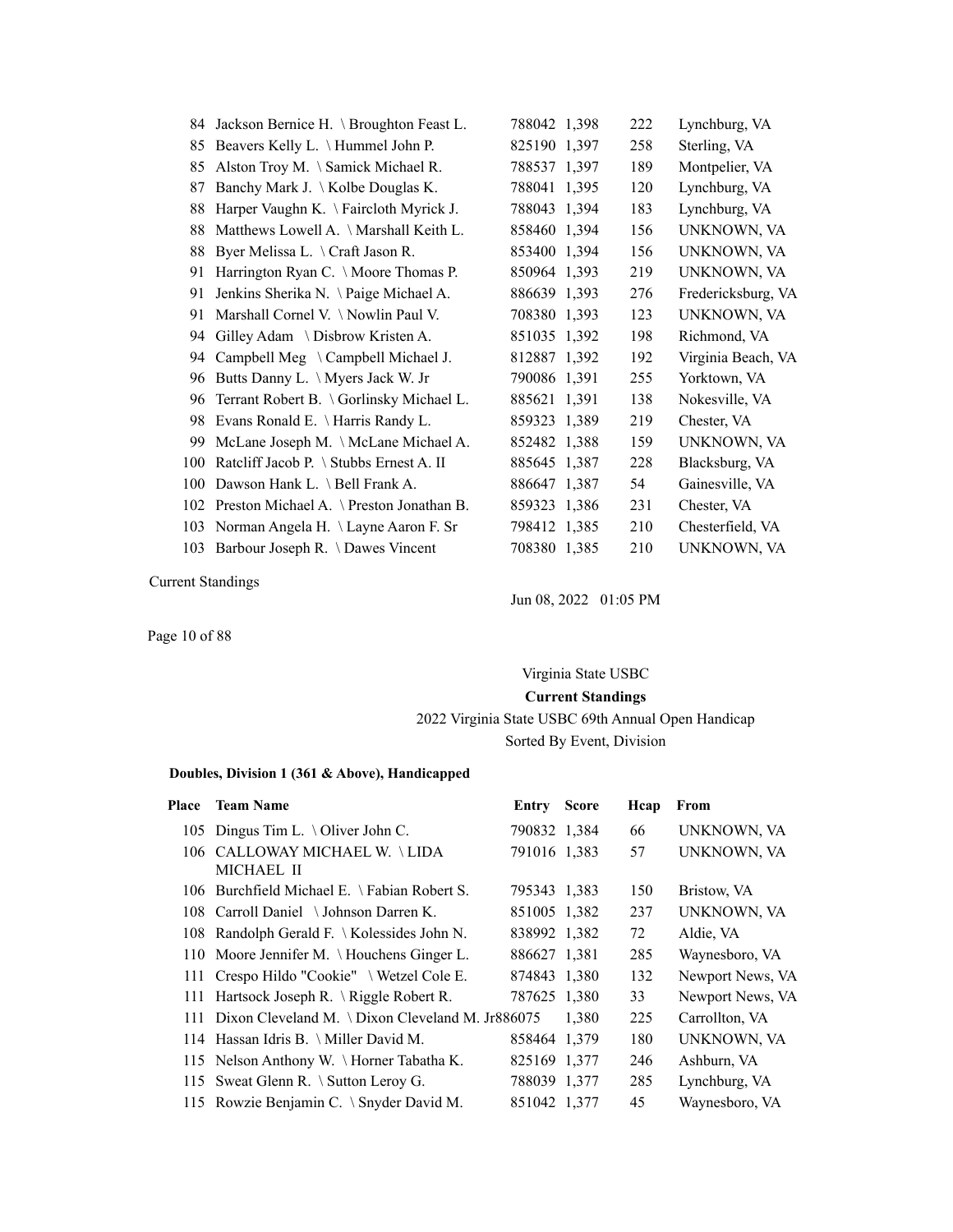| 118 | Woodall Heather M. \Kidder Bradley S.    | 783746 1,376    | 246 | Virginia Beach, VA |
|-----|------------------------------------------|-----------------|-----|--------------------|
| 118 | Lagham James \ Delgado Anibal            | 886647 1,376    | 198 | Gainesville, VA    |
| 120 | Jordan Catherine J. \McDaniel Derrick A. | 886626 1,375    | 285 | Washington, DC     |
| 120 | Heard Janine B. \Thorne Terrance E. Sr   | 708392 1,375    | 240 | UNKNOWN, VA        |
| 122 | Abrams Stanley A. \Abrams Gary           | 886625 1,374    | 258 | UNKNOWN, VA        |
| 122 | White Cory E. \ White Bruce M.           | 864937 1,374    | 141 | Bowling Green, V   |
| 124 | Russell Jeffrey M. \Lanier Jeffery A.    | 858460 1,373    | 228 | UNKNOWN, VA        |
| 125 | Eberly Chelsea R. \ Baker Darren C.      | 886646 1,371    | 189 | Gainesville, VA    |
| 125 | Hunter Decola D. \Neal Tamara V.         | 850698 1,371    | 297 | UNKNOWN, VA        |
| 127 | Campbell Andrew T. \ Brown Richard T. Jr | 855180 1,370    | 168 | UNKNOWN, VA        |
| 127 | Benjamin Rose E. \ Wiggins Perry L.      | 743872 1,370    | 204 | Portsmouth, VA     |
| 129 | Bailey Nikki \ DeVore Warner A.          | 708386 1,369    | 156 | UNKNOWN, VA        |
| 130 | Carter Patrick A. \Turner Lisa F.        | 851314 1,368    | 126 | Henrico, VA        |
|     | 130 Creel James M. \Kerzic Joseph M.     | 852481 1,368    | 162 | UNKNOWN, VA        |
| 132 | Eanes Joyce A. \Ramey Leonard W.         | 825142 1,367    | 189 | Sterling, VA       |
| 132 | Crider Joshua W. \ Baldwin Vernon L.     | 882596 1,367    | 252 | UNKNOWN, VA        |
| 134 | Ware Michael R. \ Pritchett Alexander M. | 814615 1,366    | 237 | Newport News, VA   |
|     | 134 Scott Ashley T. \Hawk Daniel E.      | 812887 1,366    | 105 | Virginia Beach, VA |
| 136 | Hartman Logan S. \ Pattin Francis W.     | 785609 1,365    | 120 | Chester, VA        |
| 137 | Vereen Corey T. \ Slade Kelvin R.        | 788040 1,364    | 189 | Lynchburg, VA      |
| 138 | Washington Renay \ Williams Sammie L.    | 788042 1,363    | 213 | Lynchburg, VA      |
| 138 | Johnson DeWayne M. Jr \ Bland Kevin R.   | 823673 1,363    | 150 | Chester, VA        |
| 140 | Bradham Joseph C. \ Kubyako Nicholas A.  | 788536 1,361    | 120 | Montpelier, VA     |
| 141 | Cole Kevin W. \ Stemp Andrew L.          | 886644 1,360    | 135 | Gainesville, VA    |
| 141 | Eastwood Chris M. \ Smith Michael B.     | 787622 1,360    | 63  | Newport News, VA   |
| 143 | Sparks John R. Jr \ Cook Matthew E.      | 766299 1,359    | 210 | UNKNOWN, VA        |
| 144 | Grey Richard L. Jr \ Sutton Stephanie M. | 885621 1,357    | 192 | Nokesville, VA     |
| 144 | Noltee Christopher D. \ Murray James P.  | 874811<br>1,357 | 75  | UNKNOWN, VA        |
| 146 | Watson Blake C. \ Smith Mike             | 818923 1,356    | 117 | Chester, VA        |
| 146 | Cox William C. \ Smith Robert W.         | 821453 1,356    | 114 | Chester, VA        |
| 148 | Kessel David E. Jr \ Martin Aden J.      | 854284 1,354    | 102 | Salem, VA          |
|     | 148 Zimmerman Michael P. \Han Alex J.    | 885597 1,354    | 153 | UNKNOWN, VA        |
|     | 150 Coles Darren A. \ Mason Kimberly D.  | 708385 1,353    | 279 | UNKNOWN, VA        |

Jun 08, 2022 01:05 PM

Page 11 of 88

# Virginia State USBC **Current Standings** 2022 Virginia State USBC 69th Annual Open Handicap Sorted By Event, Division

| <b>Place</b> Team Name                   | Entry Score Heap From |                              |
|------------------------------------------|-----------------------|------------------------------|
| 150 Figlioli Vito J. \ Potter Timothy E. | 838992 1.353 45       | Aldie. VA                    |
| 152 Gilbert John A. \ Lemons James E.    |                       | 856670 1.351 228 UNKNOWN, VA |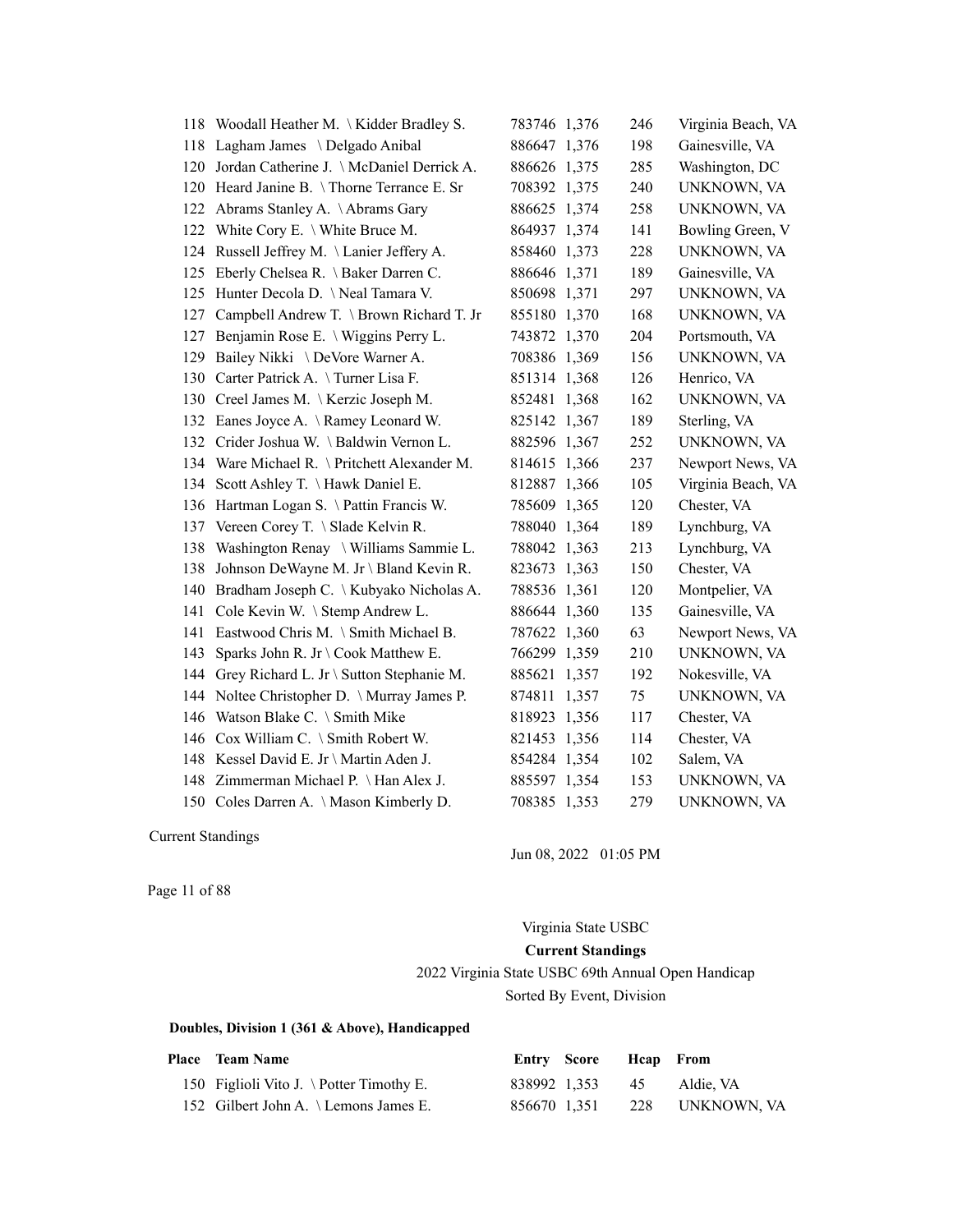|     | 152 Fox Curt D. \ Fox Joylene L.                       | 766297 1,351 |       | 237              | UNKNOWN, VA        |
|-----|--------------------------------------------------------|--------------|-------|------------------|--------------------|
|     | 152 Booth Brandon S. \ Bradley Scott J.                | 885644 1,351 |       | 267              | Blacksburg, VA     |
|     | 152 Ramey Kristopher L. \ Shane Jesse A.               | 885684 1,351 |       | 201              | Blacksburg, VA     |
| 156 | Watson Edgar L. Jr \ Pritchard Kenneth E.              | 866032 1,350 |       | 249              | UNKNOWN, VA        |
| 156 | Winslow Stephanie J. \Hope Gordon B. III               | 879746 1,350 |       | 129              | Elizabeth City, NC |
| 158 | Gray John M. \Gray Cheryl T.                           | 853088 1,349 |       | 285              | UNKNOWN, VA        |
| 159 | Viles Robert R. II \ Scabis Philip E.                  | 838991 1,348 |       | 63               | Aldie, VA          |
| 159 | Phillips Michael D. \ Linkous Jordan A.                | 885643 1,348 |       | 270              | Blacksburg, VA     |
| 161 | Broadney Colin D. \ Broadney Robert L. Jr              | 765536 1,347 |       | 159              | UNKNOWN, VA        |
| 162 | Goodman William E. \ McDaniels Keith Q.                | 788040 1,346 |       | 219              | Lynchburg, VA      |
|     | 162 Bullock Allen M. \Gallup Roland E. II              | 856572 1,346 |       | 225              | Bethesda, MD       |
| 162 | Gilbert Mark W. \Lugarich Stephen P.                   | 856670 1,346 |       | 288              | UNKNOWN, VA        |
| 165 | Tigar Justin \Hooker Van D.                            | 765540 1,344 |       | 234              | UNKNOWN, VA        |
| 166 | Riggleman Aaron L. Jr \ Johnson L. Keith               | 766296 1,342 |       | 171              | UNKNOWN, VA        |
| 167 | Roberson Darryl L. \ Rollins Derrick R. Sr             | 886646 1,340 |       | 99               | Gainesville, VA    |
| 167 | Sutton Stephanie M. \Gilbert Mary T.                   | 886655 1,340 |       | 210              | Dumfries, VA       |
| 167 | Dickerson Nathan L. Jr \ Huff Jimmie E. Jr             | 886064 1,340 |       | 267              | UNKNOWN, VA        |
| 167 | Williams Tyree G. Sr \ Rhones Carletha O.              | 884055 1,340 |       | 252              | Washington, DC     |
| 171 | Molloy Jack N. \ Owens Sidney J.                       | 765534 1,339 |       | 285              | UNKNOWN, VA        |
| 172 | Wilkerson Rick W. \Powers Wayne M. Jr                  | 790915 1,338 |       | 129              | UNKNOWN, VA        |
|     | 172 Paxton Bruce A. Jr \ McLaughlin Vernon P. II789560 |              | 1,338 | 246              | Covington, VA      |
|     | 174 Lucas Clayton J. \Arms Timothy W.                  | 781067 1,335 |       | 252              | UNKNOWN, VA        |
|     | 174 Lamb Lynn \ Lamb Thomas F. III                     | 743871 1,335 |       | 237              | Portsmouth, VA     |
| 176 | Lion Dale E. $\setminus$ Kim Tom                       | 792967 1,334 |       | 75               | UNKNOWN, VA        |
| 177 | Rigatti Dalton A. \ Waldon Edward E.                   | 886629 1,333 |       | 183              | Norfolk, VA        |
|     | 177 Neal Delonte J. \ Williams Michael B.              | 788047 1,333 |       | 123              | Lynchburg, VA      |
| 177 | Fierro Carmen M. \ Johnson Tyrone G.                   | 838923 1,333 |       | 156              | Stafford, VA       |
| 177 | Russ Tommy L. \ Long Jonathan H.                       | 850962 1,333 |       | 156              | UNKNOWN, VA        |
| 181 | Holland Patricia A. \ Jones Frank H.                   | 863317 1,329 |       | 267              | UNKNOWN, VA        |
| 181 | Harris Josef D. \Hawkins Leon C.                       | 858464 1,329 |       | 183              | UNKNOWN, VA        |
| 181 | Davis Ronald H. Jr \ Bell Tiffany A.                   | 883784 1,329 |       | 57               | Fredericksburg, VA |
| 184 | Sill Andrew D. \ Smith Bryan D.                        | 758659 1,328 |       | 231              | Chesterfield, VA   |
|     | 185 Pittman Brian \ Myers Elainea R.                   | 886657 1,327 |       | 249              | UNKNOWN, VA        |
|     | 186 Petrello Anthony M. \Larrabee Brian S.             | 851622 1,326 |       | $\boldsymbol{0}$ | UNKNOWN, VA        |
| 187 | Michonski Michael \ Smith Billy Jr                     | 861764 1,325 |       | 171              | SALEM, VA          |
| 187 | McCargo Kermit A. \ Ford Donald C. III                 | 794637 1,325 |       | 255              | South Boston, VA   |
| 187 | Kaplan Lee \ Massie Steve J. Jr                        | 851637 1,325 |       | 252              | UNKNOWN, VA        |
| 190 | Fosmire Austin T. \ Fortier Laurence R.                | 851005 1,324 |       | 117              | UNKNOWN, VA        |
| 190 | Fulton Timothy E. \Akers Bryan K.                      | 850961 1,324 |       | 159              | UNKNOWN, VA        |
| 192 | Rose John H. III \ Dohmann David E.                    | 758658 1,323 |       | 243              | Chesterfield, VA   |
| 192 | Worsley Jalen D. \ Hudgins Tyler S.                    | 884173 1,323 |       | 189              | Norfolk, VA        |
| 192 | Blevins James T. \ Ellinger James S.                   | 708552 1,323 |       | 78               | Buena Vista, VA    |
| 195 | Liska Luke I. \ Hurst Troy W.                          | 814520 1,322 |       | 264              | Dublin, VA         |
|     | 196 Ampley Ann C. \ Savage Jerome L.                   | 850692 1,321 |       | 291              | UNKNOWN, VA        |

Jun 08, 2022 01:05 PM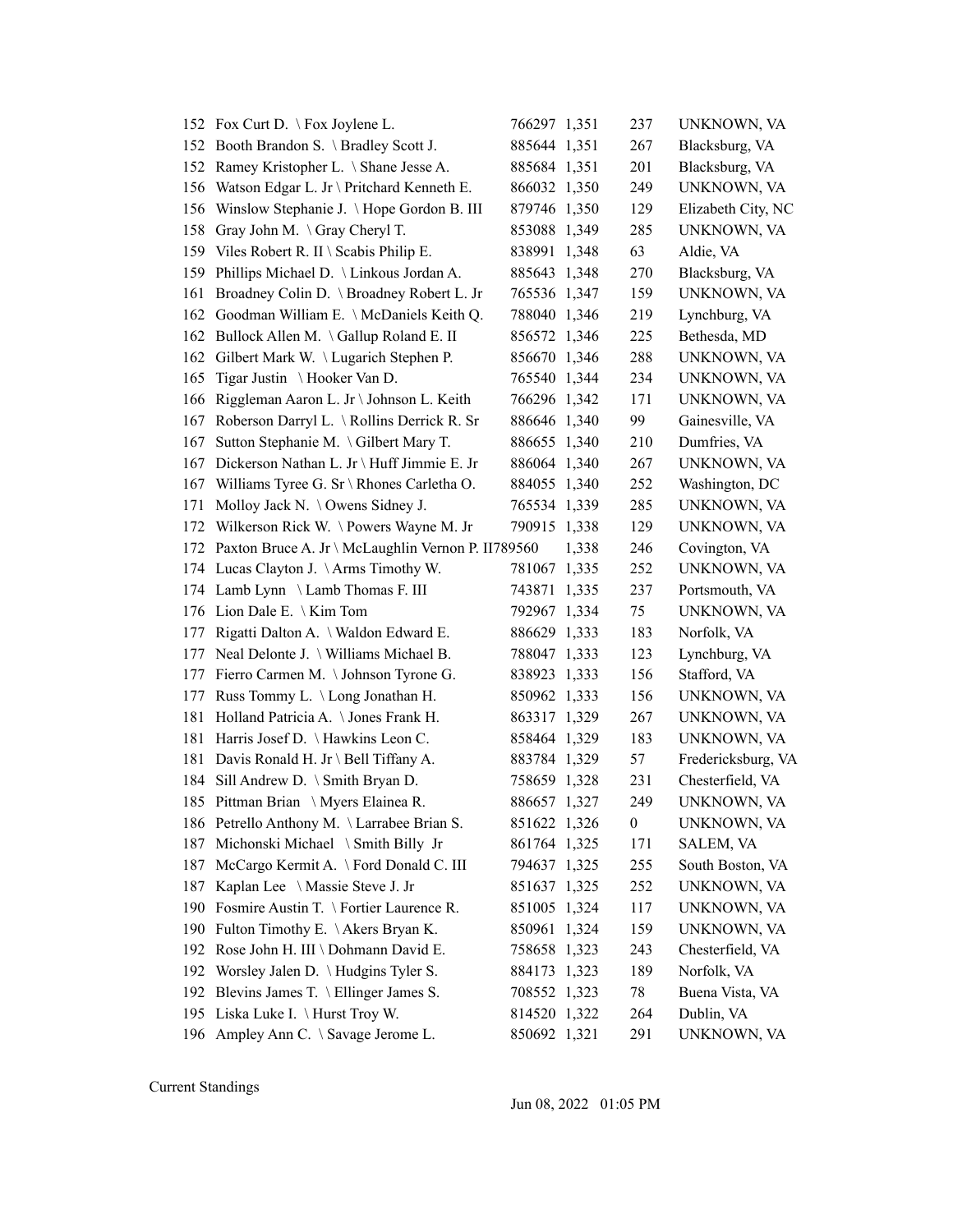# Virginia State USBC **Current Standings** 2022 Virginia State USBC 69th Annual Open Handicap Sorted By Event, Division

| Place | <b>Team Name</b>                                    | Entry        | <b>Score</b> | Hcap   | From             |
|-------|-----------------------------------------------------|--------------|--------------|--------|------------------|
|       | 196 Peoples Carolyn V. \Reed Cecil T.               | 850693 1,321 |              | 225    | UNKNOWN, VA      |
|       | 196 Day Deanna E. \ Day Kenneth L.                  | 788043 1,321 |              | 219    | Lynchburg, VA    |
|       | 196 Maxey Richard L. \Ramsey Andrew                 | 856749 1,321 |              | 180    | UNKNOWN, VA      |
|       | 196 Moore Joseph A. \ Moore Austin L.               | 850964 1,321 |              | 261    | UNKNOWN, VA      |
|       | 201 Faxon Arron R. Sr \ Franks Jim M.               | 758013 1,320 |              | 132    | UNKNOWN, VA      |
|       | 201 Krech Steven J. \ Stewart Keith A. Sr           | 886317 1,320 |              | 183    | UNKNOWN, VA      |
|       | 201 Dye Cleve III \ Richardson Megan M.             | 766298 1,320 |              | 168    | UNKNOWN, VA      |
|       | 201 Thompson Jeffrey A. \ Bercaw Sarah A.           | 766296 1,320 |              | 267    | UNKNOWN, VA      |
|       | 201 Shelton Keith J. \ Barnette Tony L.             | 856507 1,320 |              | 177    | Richmond, VA     |
|       | 206 Neer Keith R. \ White Douglas M.                | 789797 1,316 |              | 144    | UNKNOWN, VA      |
|       | 206 Drakes Luis A. \Callis Sherman C. Jr            | 855182 1,316 |              | 183    | UNKNOWN, VA      |
|       | 208 Davis Maurice T. \Hall Randy L.                 | 708388 1,315 |              | 279    | UNKNOWN, VA      |
|       | 208 Wade Danielle \ Wade Clint T.                   | 886319 1,315 |              | 213    | UNKNOWN, VA      |
|       | 210 SHIFFLETT ELVIN \ Carter Joseph F. Jr           | 791015 1,184 |              | 153    | UNKNOWN, VA      |
|       | 211 Mann Warren A. \ Friendly Oscar S.              | 886645 1,313 |              | $78\,$ | Gainesville, VA  |
| 211   | Jones Darren W. \Hatton Jesse T. III                | 852481 1,313 |              | 60     | UNKNOWN, VA      |
|       | 213 Symanowski William R. \Clarke Carroll           | 849288 1,312 |              | 177    | Ashburn, VA      |
|       | 213 Mason Ryan J. \ Hiser Jonathan C.               | 843760 1,312 |              | 195    | UNKNOWN, VA      |
|       | 215 Williams Yolanda S. \ Wise Amanda N.            | 884054 1,311 |              | 186    | Washington, DC   |
|       | 216 Simmons Dale E. \ Eppard Ricky A.               | 788950 1,310 |              | 282    | Elkton, VA       |
| 217   | Speaker Joshua \ Wilson Christopher D.              | 856107 1,308 |              | 96     | Centreville, VA  |
| 217   | Stewart Deloid M. \Hall Sterling W. Jr              | 858461 1,308 |              | 201    | UNKNOWN, VA      |
|       | 219 Winpegler Johnny A. \HAHN<br><b>CHRISTOPHER</b> | 791016 1,307 |              | 237    | UNKNOWN, VA      |
|       | 220 Holmes Lee Ann \ Holmes Willie E.               | 863317 1,305 |              | 210    | UNKNOWN, VA      |
|       | 221 Griffin Allen L. \Riley Harvey R.               | 861764 1,304 |              | 108    | SALEM, VA        |
| 221   | Smith Thomas L. \ Brown Hezzie J. Jr                | 816639 1,304 |              | 162    | Clover, VA       |
| 221   | Clark Taylor \Abrams Thomas C.                      | 886625 1,304 |              | 189    | UNKNOWN, VA      |
| 221   | Murphy Penny K. \Hall Kevin L.                      | 856572 1,304 |              | 138    | Bethesda, MD     |
| 221   | Griffin Brian T. \ Webster Pete A.                  | 885684 1,304 |              | 216    | Blacksburg, VA   |
| 221   | Emerson Robert W. \Matthews Larryl A.               | 858463 1,304 |              | 66     | UNKNOWN, VA      |
| 221   | Robey Ronny L. \ Foltz Alan W.                      | 886643 1,304 |              | 114    | Gainesville, VA  |
|       | 228 Clark Calvin L. Sr \ Johnson Michael A.         | 788044 1,303 |              | 123    | Lynchburg, VA    |
|       | 229 Rengers Vickie B. \Atkins Stephen D.            | 798412 1,302 |              | 87     | Chesterfield, VA |
|       | 230 Akers Shay T. \Felicia Mark D.                  | 850961 1,301 |              | 192    | UNKNOWN, VA      |
|       | 230 Stribling Kenya D. \ Evans Raymond C.           | 850963 1,301 |              | 129    | UNKNOWN, VA      |
|       | 230 Tyler Barry R. \Thorpe Felicia T.               | 708394 1,301 |              | 174    | UNKNOWN, VA      |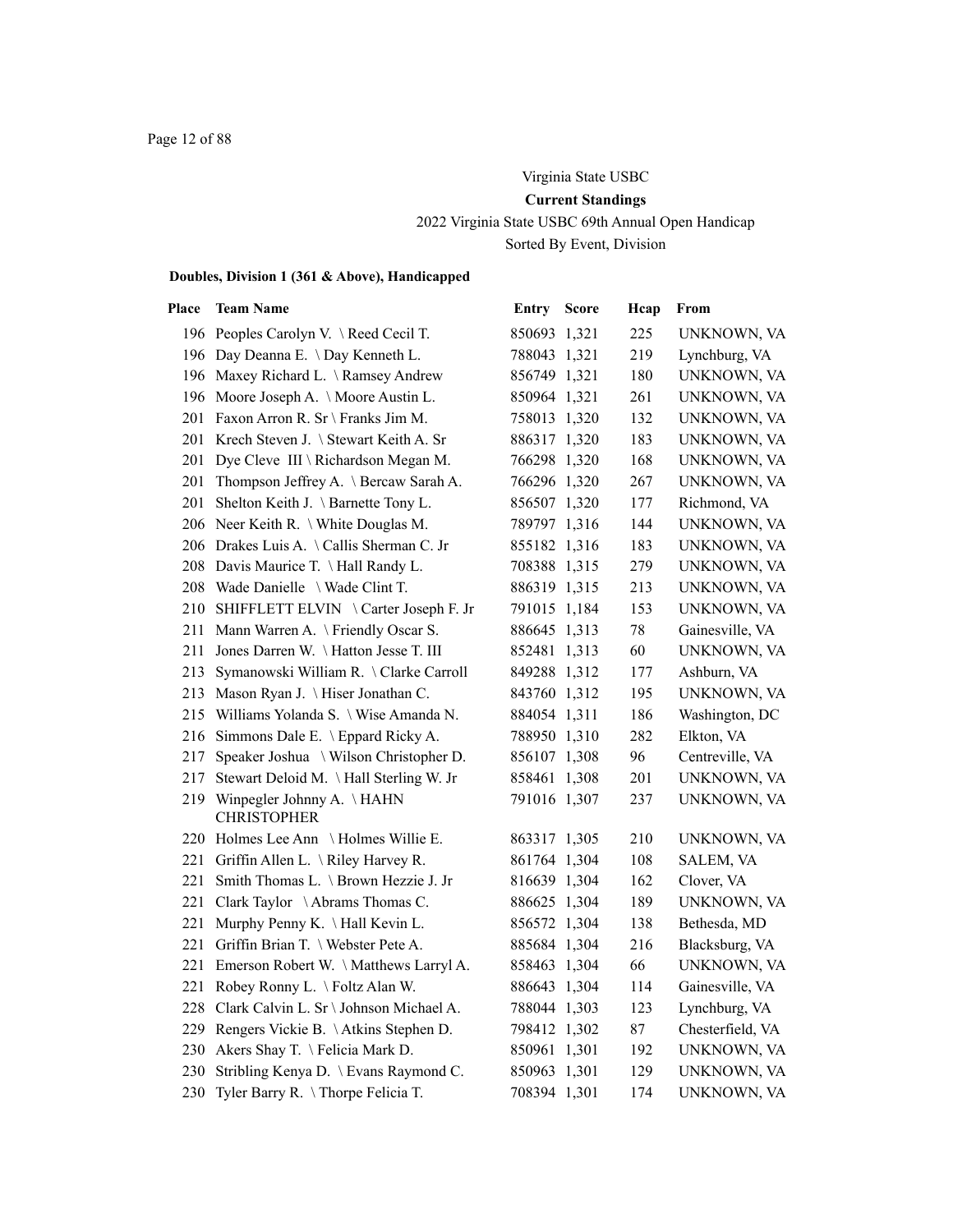| 230 Robinson Derrick A. \ Spencer Charles I. Jr        | 708384 1,301 |       | 276 | UNKNOWN, VA        |
|--------------------------------------------------------|--------------|-------|-----|--------------------|
| 230 Lee James D. Jr \ Comer Christopher                | 788538 1,301 |       | 213 | Montpelier, VA     |
| 235 Szamborski Brian E. \ Szamborski William J. 856573 |              | 1.300 | 57  | Bethesda, MD       |
| 236 Ivey Eric M. \ Bland Randolph L.                   | 886642 1.299 |       | 249 | Prince George, VA  |
| 236 Painter Nathaniel C. \ White Vernon T. Jr          | 743870 1.299 |       | 243 | Portsmouth, VA     |
| 238 Beatty Boris R. \ Swinson William T.               | 879746 1.298 |       | 240 | Elizabeth City, NC |
| 239 Workman William W. III \ LaMotte James H.          | 804525 1,297 |       | 267 | UNKNOWN, VA        |
| 240 Keenan Christopher M. \ Koch Brian C.              | 766298 1.296 |       | 186 | UNKNOWN, VA        |
| 241 Baber Susan D. \Holmberg Stephen P.                | 721957 1,295 |       | 183 | Waynesboro, VA     |
| 242 Jones Jay $\setminus$ Jones Johntay M.             | 850962 1,294 |       | 114 | UNKNOWN, VA        |

Jun 08, 2022 01:05 PM

Page 13 of 88

Virginia State USBC

**Current Standings**

2022 Virginia State USBC 69th Annual Open Handicap

Sorted By Event, Division

| Place | <b>Team Name</b>                                | <b>Entry Score</b> | Hcap | From             |
|-------|-------------------------------------------------|--------------------|------|------------------|
|       | 242 Hickman P Phillip \ Knapp Dylan M.          | 819029 1,294       | 93   | Chester, VA      |
|       | 242 Allen Anthony B. \ Fowler Marxcus X.        | 884067 1,294       | 111  | Washington, DC   |
|       | 245 Pollock James E. \ Head Alan T.             | 850692 1,292       | 99   | UNKNOWN, VA      |
| 246   | Jones Woody V. \ Dich Kenneth H.                | 721984 1,291       | 57   | UNKNOWN, VA      |
|       | 247 Webster Earl R. \ Kulenguski Robert A.      | 743872 1,289       | 99   | Portsmouth, VA   |
|       | 248 Hansen Christopher A. \ Scott James P.      | 827232 1,288       | 15   | UNKNOWN, VA      |
|       | 248 Dover Becky E. \Pancoast Steven P.          | 814513 1,288       | 279  | Suffolk, VA      |
| 248   | Eatmon Curtis A. \ Williams Keirson D.          | 858459 1.288       | 261  | UNKNOWN, VA      |
| 251   | Mabry Willie L. III \ McAlister Melvin O.       | 850963 1,286       | 156  | UNKNOWN, VA      |
| 252   | Johnson Jeremy M. \ Graham Tyler A.             | 885645 1,285       | 180  | Blacksburg, VA   |
| 253   | Hines Jaccob W. $\backslash$ Hines Donald W.    | 856467 1,284       | 135  | Newport News, VA |
|       | 254 David Christine R. \ Robinson Chester A. Sr | 788039 1,282       | 222  | Lynchburg, VA    |
| 255   | Campbell C Wade \ Castle Will H.                | 843501 1,281       | 237  | UNKNOWN, VA      |
|       | 256 Collins Bobby W. \Fifer David C.            | 844275 1,280       | 198  | UNKNOWN, VA      |
|       | 257 Hunter Gregory M. \Gomez Joseph A.          | 788044 1,278       | 99   | Lynchburg, VA    |
| 257   | Coombs Carla A. \ Denig Karrington S.           | 850965 1,278       | 249  | UNKNOWN, VA      |
|       | 257 Cochran Steven R. \ Burton Kenneth Wayne    | 798415 1,278       | 159  | Chesterfield, VA |
| 260   | Ahner Ashby F. \ Hice Jason A.                  | 787626 1,276       | 153  | Newport News, VA |
| 260   | Tsugawa James J. \Majors William S.             | 789626 1,276       | 108  | Arlington, VA    |
| 260   | Collins Travis J. $\bigcap$ Garcia Frank Jr     | 886656 1,276       | 114  | Sterling, VA     |
| 263   | Fellin Shawn D. \ Woodruff Paul T.              | 788536 1,275       | 120  | Montpelier, VA   |
|       | 263 Cutshaw William R. \ Ford Robert J.         | 765540 1,275       | 201  | UNKNOWN, VA      |
|       | 265 Luhmann Gregg A. \Hardy Rodney D.           | 863194 1,274       | 165  | UNKNOWN, VA      |
| 266   | Wolfe James (Jim) M. \ Einhorn James D. Jr      | 874811 1,273       | 60   | UNKNOWN, VA      |
|       | 266 Vandusen Thomas J. \VanDusen Timothy J.     | 765541 1,273       | 129  | UNKNOWN, VA      |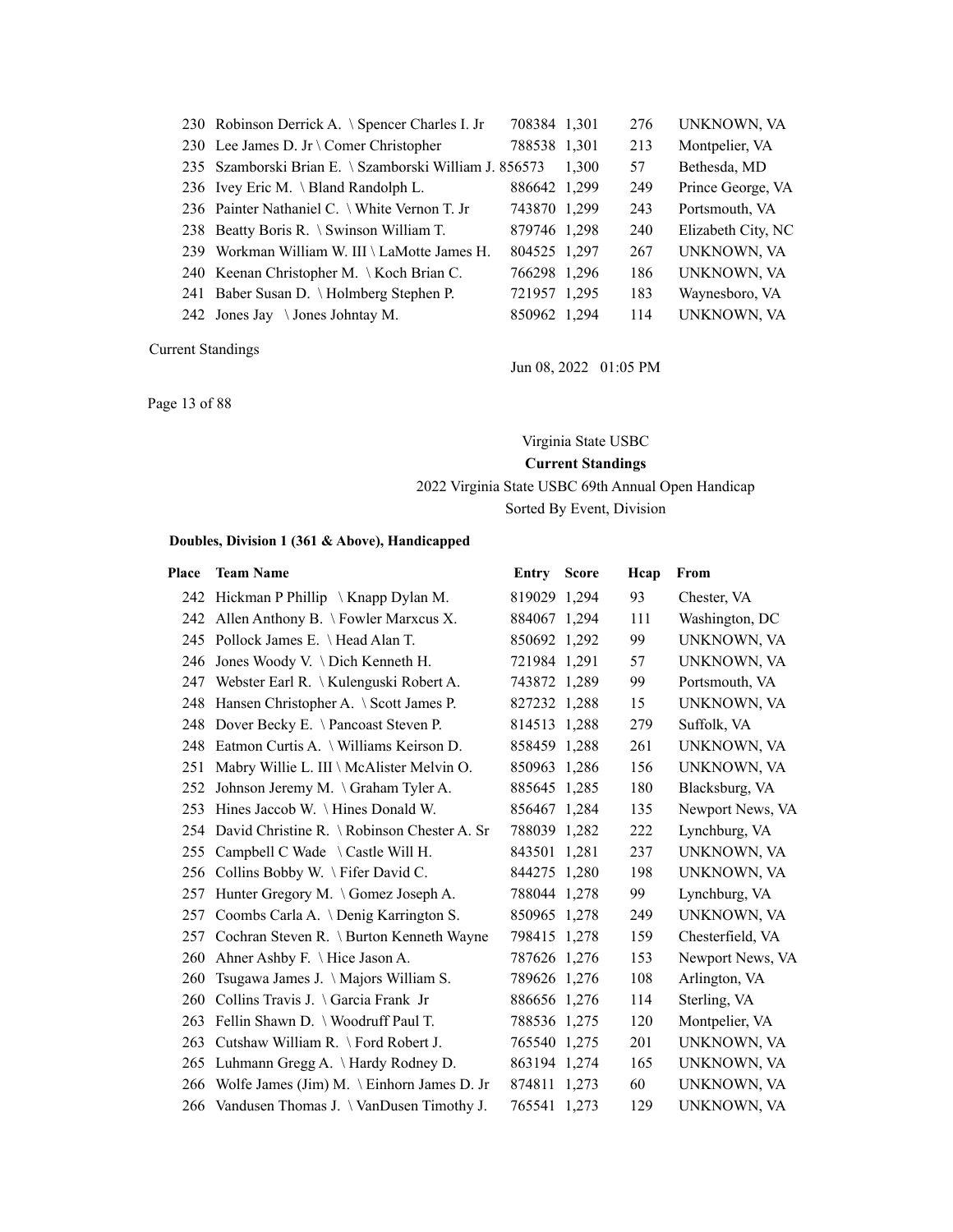|     | 266 Cline Robert D. \York Tim S.                     | 885768 1,273 |       | 195 | UNKNOWN, VA      |
|-----|------------------------------------------------------|--------------|-------|-----|------------------|
| 269 | Shankle Clint T. Sr \ Shankle Mark W.                | 825272 1,272 |       | 147 | Inwood, WV       |
| 269 | Sylvia Michael L. Jr \ Davis Adam O.                 | 874843 1,272 |       | 123 | Newport News, VA |
| 271 | Cash Benjamin L. \ Higgs Rodney E.                   | 787626 1,271 |       | 141 | Newport News, VA |
|     | 272 Richardson Janice B. \Massenburg Grady III743870 |              | 1,268 | 294 | Portsmouth, VA   |
| 273 | Key Harry M. \Durrer Richard W.                      | 721957 1,267 |       | 81  | Waynesboro, VA   |
| 273 | Roberts Raymond A. Sr \ Lovelace Kevin S.            | 816637 1,267 |       | 237 | Clover, VA       |
| 273 | Reynolds Chelsea L. \ Short Justin A.                | 753428 1,267 |       | 48  | Palmyra, VA      |
| 276 | Sekely Scott M. \ Fosmire Michaela G.                | 886643 1,265 |       | 123 | Gainesville, VA  |
| 277 | Tkacz Jennifer L. \ Long Leonard                     | 825190 1,264 |       | 225 | Sterling, VA     |
|     | 278 Cloud J Andrew \ Coburn Lloyd W.                 | 825142 1,261 |       | 243 | Sterling, VA     |
| 279 | Lamb Thomas F. Jr \ Lamb Terence A.                  | 743871 1,259 |       | 111 | Portsmouth, VA   |
| 280 | Edwards Kenneth A. \ Edwards Zachary I.              | 845253 1,257 |       | 138 | Franklin, VA     |
| 281 | Rumburg Billy L. II \ Brooks Avery E.                | 850452 1,256 |       | 282 | Newport News, VA |
| 281 | Justice Kenneth D. Jr \ Shafer Michael A. Jr         | 851444 1,256 |       | 135 | UNKNOWN, VA      |
| 283 | Brads Chris \ Harlow Michael A.                      | 753428 1,251 |       | 93  | Palmyra, VA      |
|     | 284 Harris Bryan L. \ Jones Stephen P. Sr            | 886317 1,249 |       | 204 | UNKNOWN, VA      |
| 284 | Edwards Kevin D. \ Edwards Kevin A.                  | 883839 1,249 |       | 270 | UNKNOWN, VA      |
| 286 | Cash Brandon S. \ Fregulia Frank A.                  | 787622 1,247 |       | 108 | Newport News, VA |
| 286 | Woskobunik Jeremy W. \Jones Ta'Shawn L.              | 843761 1,247 |       | 114 | UNKNOWN, VA      |
|     | 288 Nunez Santiago D. \Nunez Leland S.               | 843760 1,246 |       | 99  | UNKNOWN, VA      |

Jun 08, 2022 01:05 PM

Page 14 of 88

# Virginia State USBC **Current Standings** 2022 Virginia State USBC 69th Annual Open Handicap Sorted By Event, Division

| Place | <b>Team Name</b>                             | Entry        | <b>Score</b> | Hcap | From               |
|-------|----------------------------------------------|--------------|--------------|------|--------------------|
|       | 288 Evans Donald R. \ Williams Michael D. Sr | 856574 1,246 |              | 93   | Bethesda, MD       |
|       | 290 Decker Samuel O. III \ Moore Lamarr A.   | 886627 1,245 |              | 72   | Waynesboro, VA     |
|       | 291 Callahan Gareth T. \Callahan Shawn M.    | 863120 1,244 |              | 165  | Springfield, VA    |
|       | 292 Kwak Jae J. \Lee Steven                  | 795264 1,242 |              | 285  | <b>UNKNOWN, VA</b> |
|       | 292 Mortensen Paul D. \ Minter Brian K. Sr   | 886640 1,242 |              | 105  | Ft Lee, VA         |
|       | 294 Mays Calvin T. $\setminus$ Gable Chad P. | 800089 1,240 |              | 51   | <b>UNKNOWN, VA</b> |
|       | 294 Chavez Ricardo R. \Chavez Reginald R. Jr | 850965 1,240 |              | 147  | <b>UNKNOWN, VA</b> |
|       | 296 Cash Casey N. \ Sprouse Thomas G.        | 851042 1,239 |              | 87   | Waynesboro, VA     |
|       | 296 Donahue Nannette M. \Donahue Thomas S.   | 827233 1,239 |              | 141  | <b>UNKNOWN, VA</b> |
|       | 298 Freeman Kenneth H. \Tyler Brian R.       | 708395 1,237 |              | 21   | <b>UNKNOWN, VA</b> |
|       | 298 Johnston David J. \ Loeb Bret W.         | 853088 1,237 |              | 165  | <b>UNKNOWN, VA</b> |
|       | 300 Welch David Q. \ West Jason W.           | 798415 1,236 |              | 276  | Chesterfield, VA   |
|       | 301 Massey Benjamin T. \ Scott Raymond W. Jr | 765538 1,233 |              | 291  | <b>UNKNOWN, VA</b> |
|       |                                              |              |              |      |                    |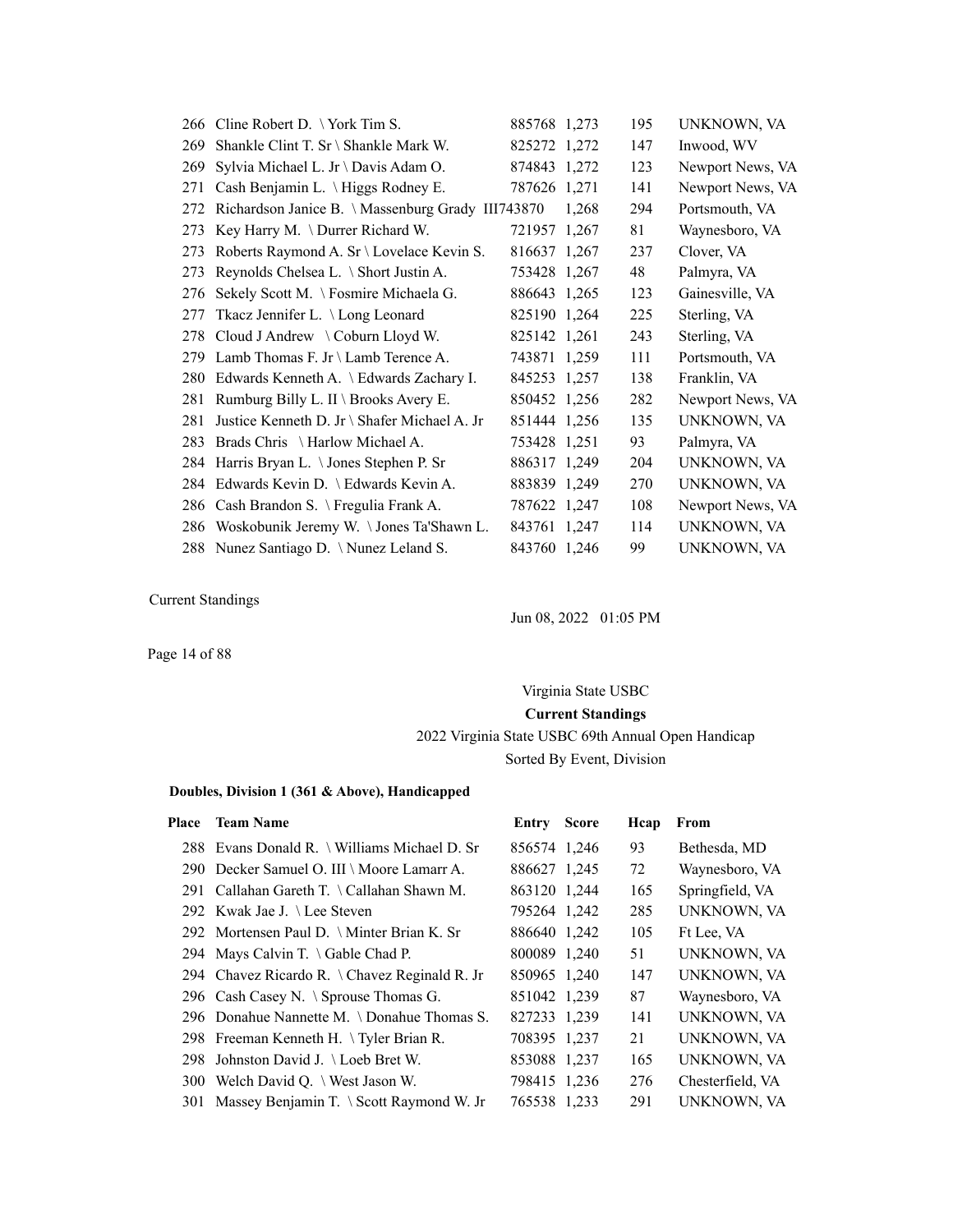| 301 | Skidmore Scott W. \Hadloc Bruce L.                  | 789626 1,233 |       | 156              | Arlington, VA      |
|-----|-----------------------------------------------------|--------------|-------|------------------|--------------------|
| 301 | Williams Keith A. \ Rainey William S.               | 883195 1,233 |       | 282              | UNKNOWN, VA        |
| 304 | Bourne James E. \ Bryant Robert E. Jr               | 856508 1,231 |       | 237              | Richmond, VA       |
| 304 | Griffin Kelly A. \Phelps Tony E.                    | 852482 1,231 |       | 87               | UNKNOWN, VA        |
| 306 | Williamson Cory E. \ Dutton Jacob B.                | 823673 1,229 |       | 69               | Chester, VA        |
| 306 | Stevenson Joseph Jr \ Roberts Edward L.             | 886642 1,229 |       | 90               | Prince George, VA  |
| 308 | Armstrong Kevin M. \ Williams Monique A.            | 708381 1,228 |       | 126              | UNKNOWN, VA        |
| 308 | Green Cynthia L. \ Koch Craig M.                    | 852441 1,228 |       | 168              | Ashland, VA        |
| 310 | Williams LaShaun D. \ Williams John L.              | 788047 1,227 |       | 258              | Lynchburg, VA      |
| 311 | Poulos Ben A. \ Skiba Joseph T. IV                  | 880472 1,226 |       | 126              | UNKNOWN, VA        |
| 312 | Byer Timothy (Timmy) G. \Layton Mike                | 853400 1,224 |       | 120              | UNKNOWN, VA        |
| 313 | Thorne Randy A. III \ Heckstall William M. Jr788046 |              | 1,221 | 102              | Lynchburg, VA      |
| 314 | Tate Amanda C. \ Franklin Candi C.                  | 765537 1,220 |       | 177              | UNKNOWN, VA        |
| 314 | Archer Tammi M. \Neal David A.                      | 708393 1,220 |       | 291              | UNKNOWN, VA        |
| 316 | Christmas Garland L. Sr \ Bethel Dale W.            | 858465 1,218 |       | 270              | UNKNOWN, VA        |
| 317 | Easter Mark A. \Alleyne Tristan O.                  | 856507 1,216 |       | 222              | Richmond, VA       |
| 317 | Beavers Brian K. \ Seewald Kenneth G.               | 825169 1,216 |       | 210              | Ashburn, VA        |
| 319 | Bell Darnell R. \ Parham Jason E.                   | 883784 1,211 |       | $\boldsymbol{0}$ | Fredericksburg, VA |
| 320 | Pierchal Todd M. \ Williamson Mark E.               | 818923 1,208 |       | 78               | Chester, VA        |
| 321 | Keene Robert Jr \ Cooper Philander M.               | 886641 1,205 |       | 15               | Disputanta, VA     |
| 322 | Wargo Bob \ Lewis Timothy E.                        | 795343 1,204 |       | 171              | Bristow, VA        |
| 323 | Pritchard Jason K. \ Pritchard Carrie A.            | 866032 1,199 |       | 72               | UNKNOWN, VA        |
| 323 | Wright Emmett L. \ Honore' Palmer J. Jr             | 788041 1,199 |       | 126              | Lynchburg, VA      |
| 323 | Russell Matthew T. \ Dennis Terry J.                | 838135 1,199 |       | 195              | UNKNOWN, VA        |
| 326 | Montgomery Roshad J. \Montgomery                    | 743873 1,190 |       | 249              | Portsmouth, VA     |
|     | Seneeka T.                                          |              |       |                  |                    |
| 327 | Tate Ira T. Jr \ Rook John C.                       | 765537 1,189 |       | 42               | UNKNOWN, VA        |
| 328 | Crawley Timothy A. \ Watkins Wade T.                | 886640 1,182 |       | 225              | Ft Lee, VA         |
| 329 | Mabry James W. \Donathan William L.                 | 814497 1,179 |       | 105              | UNKNOWN, VA        |
| 330 | Tucker Michelle D. \ Jefferis Anthony D.            | 857103 1,175 |       | 183              | Chelteham, MD      |
| 331 | Ritz Michael D. \ Morlan Joseph R.                  | 787623 1,173 |       | 36               | Newport News, VA   |
|     | 332 Penn Leonard E. \Fuller Jerry K.                | 886264 1,169 |       | 219              | Roanoke, VA        |
| 333 | Hatfield Thomas V. \Dombrowski David A.             | 886599 1,143 |       | 192              | UNKNOWN, VA        |
|     | 334 Foor Robert L. \ Shank Thomas C.                | 856574 1,142 |       | 156              | Bethesda, MD       |

Jun 08, 2022 01:05 PM

Page 15 of 88

### Virginia State USBC

### **Current Standings**

# 2022 Virginia State USBC 69th Annual Open Handicap Sorted By Event, Division

| <b>Place</b> Team Name                     |              | Entry Score Heap From |                 |
|--------------------------------------------|--------------|-----------------------|-----------------|
| 335 Bass-Campbell Dawn N. \ Gonzalez Frank | 843761 1,126 |                       | 108 UNKNOWN, VA |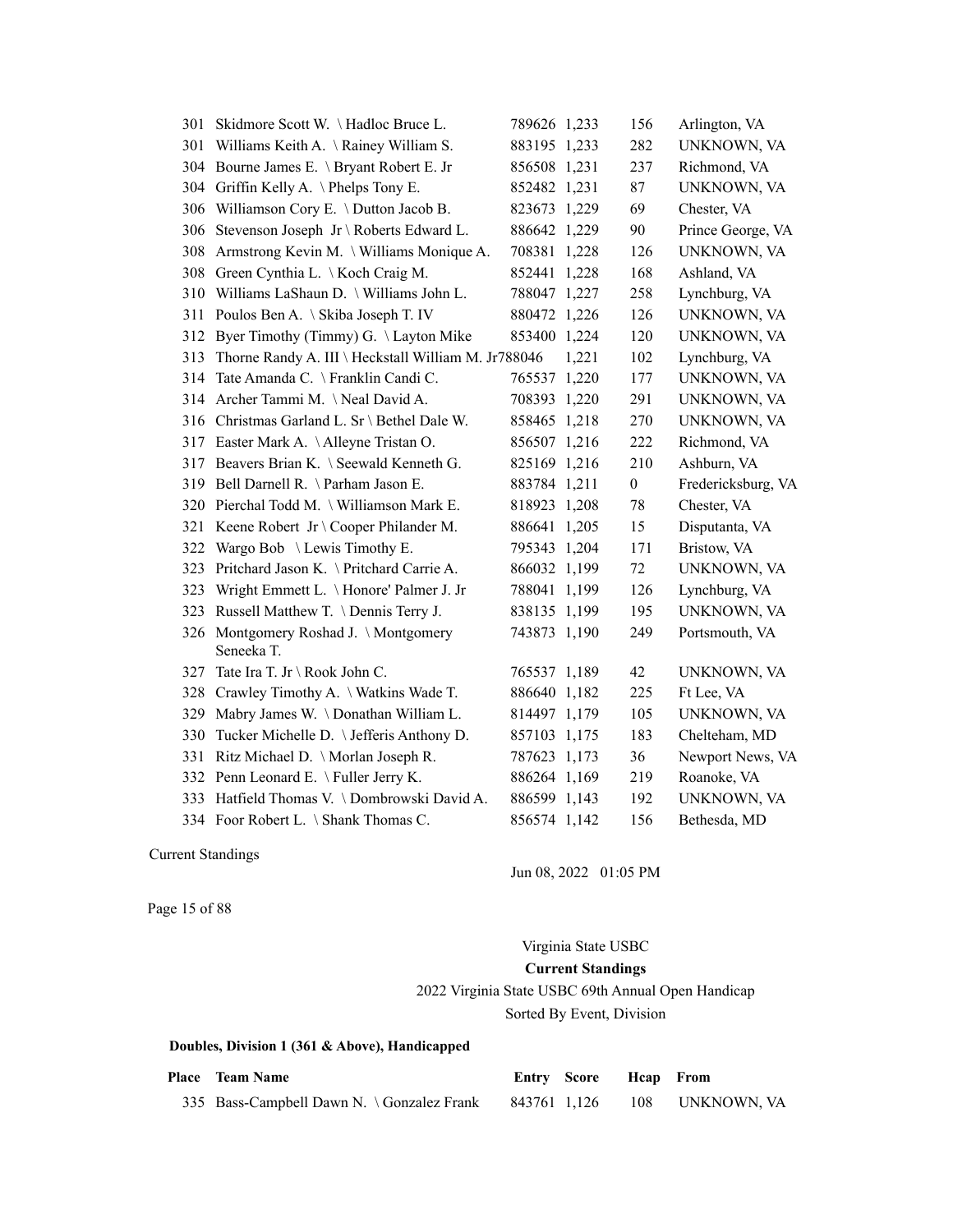|  |  |  | 336 Jones Milton E. \Parker Richmond L. |
|--|--|--|-----------------------------------------|
|--|--|--|-----------------------------------------|

The lowest score to cash is 949.

#### **Doubles, Division 2 (360 & Below), Handicapped**

### **Place Team Name Entry Score Hcap From** 1 Hardister Josh G. \ Wines Neal D. 851444 1,724 432 UNKNOWN, VA 2 Jones Leonard W. \ Martin William R. III 789559 1,625 327 Covington, VA 3 Hudson Jonathan T. \ Smith James L. 816640 1,579 435 Clover, VA 4 Jackson Shane A. \ Martin William D. 863173 1,577 606 UNKNOWN, VA 5 Hsu David \ Alkhoja Ziad N. 792967 1,574 309 UNKNOWN, VA 6 King William A. \ Claughton JVon L. 816636 1,561 336 Clover, VA 7 Pippin Dakota R. \ Conner Joshua 886648 1,530 411 Hopewell, VA 8 McGhee James \ Geronimo Romano J. 886653 1,525 444 Waldorf, MD 9 Harris Carl D. III \ Harvey Kenneth C. 708393 1,519 534 UNKNOWN, VA 9 Hogue Sylvia A. \ Cuffee Larry M. 841891 1,519 504 South Boston, VA 11 Harrison Terence L. \ Pierce Ryan M. 878421 1,509 333 Virginia Beach, VA 12 Burch Kenneth S. \ Thacker Robert O. 883993 1,502 333 UNKNOWN, VA 13 Luckett Daniel G. \ Battle Robert J. Jr 708389 1,493 300 UNKNOWN, VA 14 Peacock William M. \ Stalker Matthew C. 863120 1,488 336 Springfield, VA 15 King Ric \ McLaughlin Doris C. 789560 1,487 462 Covington, VA 16 Reid Stephanie N. \ Collins Justin M. 721934 1,474 321 Broadway, VA 17 Beasley Brandon W. \ Gaddis Colette G. 814615 1,472 330 Newport News, VA 17 Tolbert Betty J. \ Netherland Danny L. 758658 1,472 435 Chesterfield, VA 19 Baker Darnell \ Driver Walter Jr 808666 1,471 402 Hampton, VA 19 Coles Thomas R. \ Johnson Clifton "Kip" W. 843781 1,471 336 UNKNOWN, VA 21 Jacobs Keia D. \ Mills Antuan A. 886628 1,467 396 Norfolk, VA 21 Hysick Yvonne K. \ Hysick Mike D. 765539 1,467 702 UNKNOWN, VA 23 Miller Fredrick Butch W. \ Kibler Jeff R. 852248 1,466 432 Broadway, VA 24 Martin James L. \ Jackson James L. Jr 794637 1,464 312 South Boston, VA 25 Spencer Hortense(Toodie) A. \ Douglas Walt 708378 1,462 429 UNKNOWN, VA A. 26 Archie Page A. \ Archie Cecil D. Jr 886628 1,461 351 Norfolk, VA 26 Brown Ginger D. \ Brown Paul G. 844276 1,461 339 UNKNOWN, VA 28 Kelley Angelina D. \ Gadson Samuel S. Jr 708382 1,458 357 UNKNOWN, VA 28 McDowell Brenda A. \ Garrett Diane P. 861581 1,458 474 UNKNOWN, VA 30 Loesch Chris M. \ Clark Jason J. 850948 1,454 309 UNKNOWN, VA 31 Ratcliffe Steven L. \ Gibson Crystal D. 712727 1,452 459 Roanoke, VA 31 Johnson Corlitta R. \ Johnson Robert T. 708378 1,452 366 UNKNOWN, VA 33 Guill David E. \ Barbour Sidney P. 874953 1,451 300 Rustburg, VA 34 Shaw Taysha L. \ Robinson David D. Jr 874757 1,447 468 Clinton, MD 35 Layton Betty \ Byer Roger G. 853399 1,446 414 UNKNOWN, VA

Current Standings

| 336 Jones Milton E. \ Parker Richmond L. |              | 886641 1,123 108 |     | Disputanta, VA     |
|------------------------------------------|--------------|------------------|-----|--------------------|
| 337 Ahlgrim Keith A. \Dalton Steven W.   | 788538 1,118 |                  |     | 117 Montpelier, VA |
| 338 Smith Melvin Jr \ Davis Edwin A.     | 850694 1,116 |                  |     | 132 UNKNOWN, VA    |
| 339 Wingfield Robert H. \ Clanton Willie | 856508 1,110 |                  | 270 | Richmond, VA       |
| 340 Yetter Thomas E. \Nelson Travis C.   | 850091 949   |                  | 57  | Grottoes, VA       |
|                                          |              |                  |     |                    |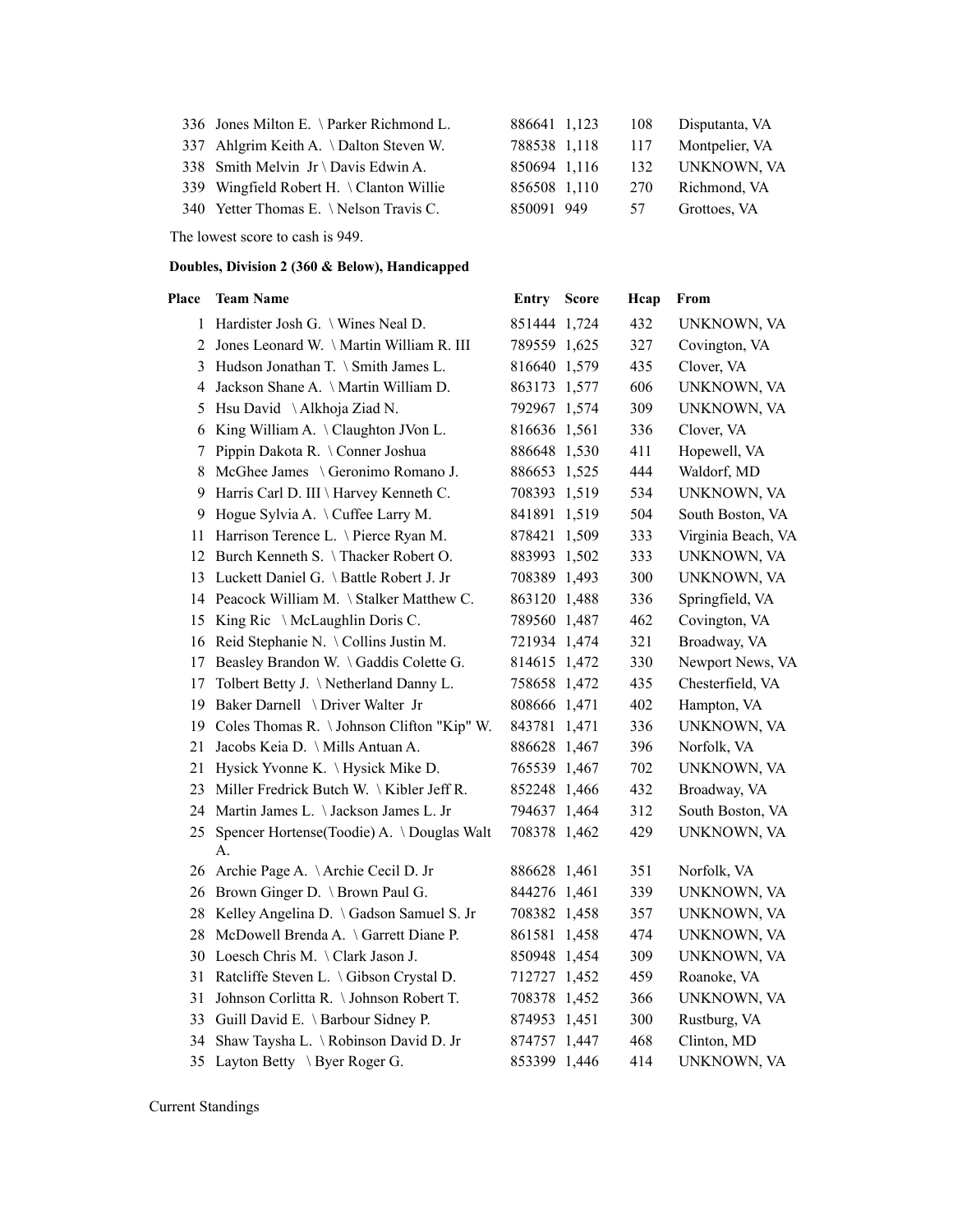# Virginia State USBC **Current Standings** 2022 Virginia State USBC 69th Annual Open Handicap Sorted By Event, Division

| Place | <b>Team Name</b>                                    | Entry        | <b>Score</b> | Hcap | From               |
|-------|-----------------------------------------------------|--------------|--------------|------|--------------------|
| 35    | White Leslie V. \ White Thomas L.                   | 708396 1,446 |              | 453  | UNKNOWN, VA        |
|       | 37 Knight Keva J. \Knight Terry M. Jr               | 708385 1,439 |              | 411  | UNKNOWN, VA        |
| 38    | Roberts Brenda L. \Faulkner Alfred M.               | 816637 1,438 |              | 339  | Clover, VA         |
|       | 39 Hall Jessika N. \ Johnson Aaron J.               | 765539 1,437 |              | 471  | UNKNOWN, VA        |
| 40    | Flowers Joyce M. \Hankerson Willie M.               | 708391 1,435 |              | 474  | UNKNOWN, VA        |
| 41    | Amato Raymond J. \ Estrada Victor D.                | 883839 1,433 |              | 375  | UNKNOWN, VA        |
| 41    | Watkins Tamara S. \ Wolde Samuel                    | 875461 1,433 |              | 372  | Waldorf, MD        |
| 43    | Taylor Darla D. \ Mattingley Timothy A.             | 851636 1,432 |              | 396  | UNKNOWN, VA        |
| 43    | Johnson Brandi L. \Johnson Michael D. III           | 804526 1,432 |              | 315  | UNKNOWN, VA        |
|       | 43 Ellis Michelle L. \ Martin James II              | 886064 1,432 |              | 426  | UNKNOWN, VA        |
|       | 46 Dale Dianna L. \ Fisher Nathan S.                | 851636 1,431 |              | 435  | UNKNOWN, VA        |
| 47    | Hollins Michelle R. \Hollins James A.               | 886626 1,429 |              | 399  | Washington, DC     |
| 48    | Atkins Birgitta A. \Feaster William E.              | 798411 1,428 |              | 699  | Chesterfield, VA   |
| 49    | McNear Erica L. \ Smith Stanley                     | 816638 1,427 |              | 345  | Clover, VA         |
| 50    | White Carrie R. \ White David W.                    | 844276 1,426 |              | 417  | UNKNOWN, VA        |
| 51    | Brown Troy L. Sr \ Spence David L.                  | 844275 1,422 |              | 432  | UNKNOWN, VA        |
| 52    | Griscom Karen M. \McDaniel Sean C.                  | 790596 1,421 |              | 432  | Prince George, VA  |
| 53    | Padilla Madonna M. \ Wilder Jason M.                | 850948 1,419 |              | 324  | UNKNOWN, VA        |
| 53    | Schultz Debbie D. \ Proctor Kenneth P.              | 886650 1,419 |              | 384  | Waldorf, MD        |
| 55    | Wright Tara H. \ Wright Michael T. Jr               | 886618 1,418 |              | 462  | Mechanicsville, V  |
| 56    | Kong Jeremy E. \ Green Ronald                       | 863085 1,416 |              | 315  | UNKNOWN, VA        |
| 57    | Conner Dawniel C. \ Roach Darrin C.                 | 708379 1,415 |              | 348  | UNKNOWN, VA        |
| 57    | Smith Lauren A. \ Smith Robert P. Jr                | 814497 1,415 |              | 363  | UNKNOWN, VA        |
| 59.   | Simmons Tammy E. \ Simmons Brian                    | 844390 1,414 |              | 447  | UNKNOWN, VA        |
| 59    | Chavis Thomas L. III \ Griffin Janet L.             | 886318 1,414 |              | 504  | UNKNOWN, VA        |
| 61    | Furman Theresa S. \Joyner Robert E.                 | 814513 1,413 |              | 429  | Suffolk, VA        |
| 62    | Lucas Carolyn J. \Hampton John O. Jr                | 708391 1,412 |              | 351  | UNKNOWN, VA        |
| 62    | Oliver Tom \Pultz Lorie                             | 844390 1,412 |              | 456  | UNKNOWN, VA        |
| 62    | Cutshaw Christa M. \Cook Caylyn M.                  | 765533 1,412 |              | 438  | UNKNOWN, VA        |
| 62    | Dever James H. III \ Taylor Tim J.                  | 765535 1,412 |              | 495  | UNKNOWN, VA        |
| 62    | Delp Charles M. \ Willard Jarrod R.                 | 855270 1,412 |              | 309  | UNKNOWN, VA        |
| 62    | Dugan Stephen D. \Young Roger A.                    | 874661 1,412 |              | 387  | Virginia Beach, VA |
| 68    | Marks Charles B. \ Marks Wesley                     | 885597 1,411 |              | 303  | UNKNOWN, VA        |
| 69    | Parrish Steffany N. \ Grimsley William T.           | 886648 1,409 |              | 474  | Hopewell, VA       |
| 69    | Pugh Chad M. \ Board Kaleb H.                       | 863173 1,409 |              | 543  | UNKNOWN, VA        |
| 69    | Richardson Bernadette L. \ Richardson<br>William A. | 708386 1,409 |              | 318  | UNKNOWN, VA        |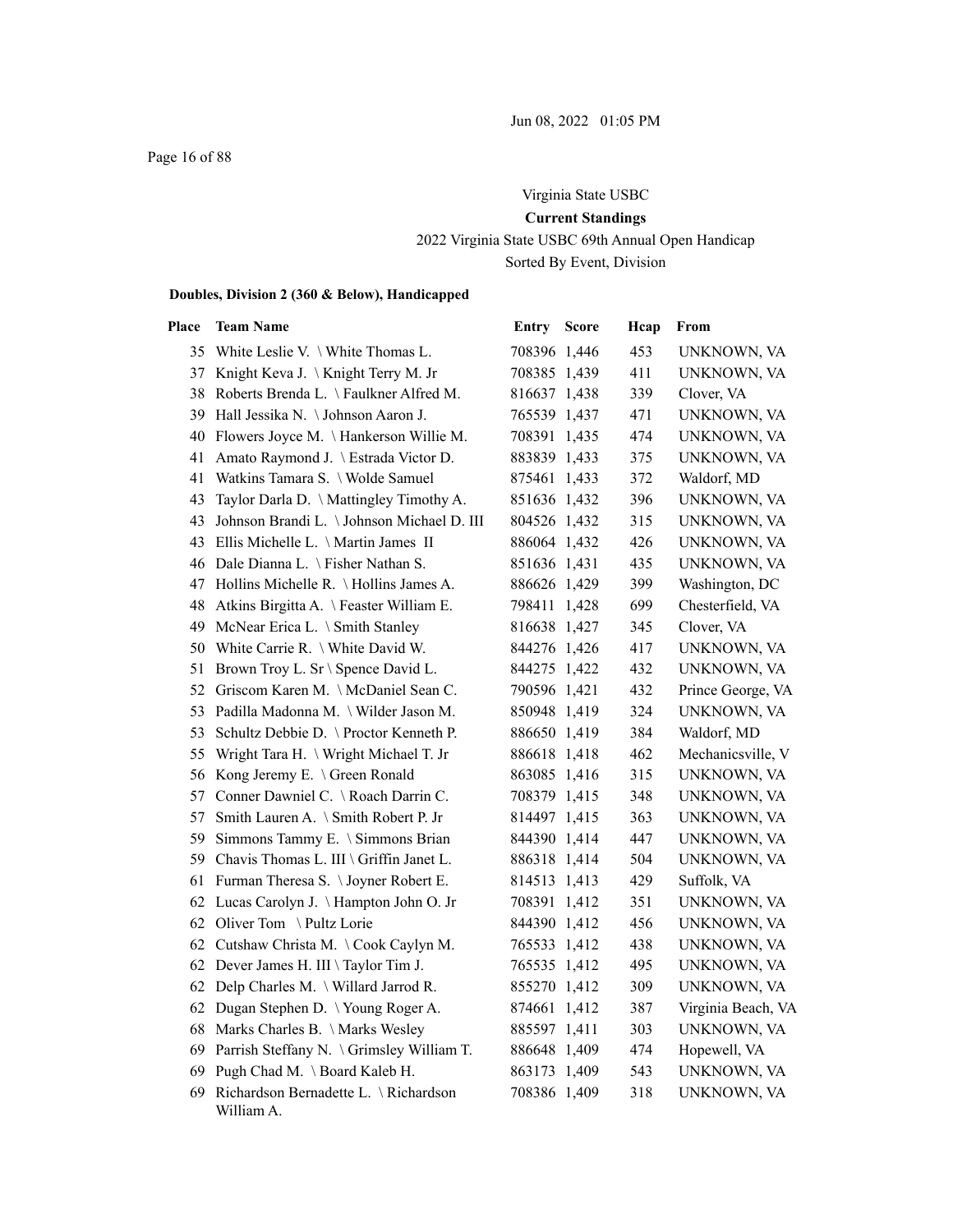|     | 69 Pearson Greta N. \ Garner Rigo          | 708395 1,409 | 321 | UNKNOWN, VA        |
|-----|--------------------------------------------|--------------|-----|--------------------|
|     | 73 Neal Cynthia S. \Gulledge Walter R.     | 746115 1,407 | 540 | S. Prince George,  |
|     | 74 Milloy Theresa T. \Holoman James A.     | 880489 1,405 | 396 | Hampton, VA        |
|     | 75 Stephenson O'Neil \ Craig William E.    | 883075 1,404 | 414 | <b>UNKNOWN, VA</b> |
|     | 76 Grigsby Jay W. \ Selby Kenneth H.       | 790086 1,401 | 363 | Yorktown, VA       |
|     | 77 Dixon Corrina A. \Dixon Timothy J.      | 886075 1,397 | 315 | Carrollton, VA     |
|     | 77 Parker Robin E. \ Smith-Brown Mary L.   | 708377 1,397 | 342 | <b>UNKNOWN, VA</b> |
| 79. | Barnes Renard $\setminus$ Jones Aaron L.   | 886653 1,395 | 345 | Waldorf, MD        |
|     | 79 McCauley Michael A. \ Floyd Linnette    | 850695 1,395 | 384 | UNKNOWN, VA        |
|     | 81 Richardson Elizabeth A. \ Shrum John H. | 795322 1,394 | 441 | <b>UNKNOWN, VA</b> |
|     |                                            |              |     |                    |

Page 17 of 88

Jun 08, 2022 01:05 PM

### Virginia State USBC

### **Current Standings**

2022 Virginia State USBC 69th Annual Open Handicap

Sorted By Event, Division

| Place | <b>Team Name</b>                            | <b>Entry Score</b> | Hcap | From             |
|-------|---------------------------------------------|--------------------|------|------------------|
|       | 82 Atkins William G. Jr \ Shupe Michael W.  | 798411 1,393       | 432  | Chesterfield, VA |
| 82    | Shifflett John E. Jr \ Reid Elwood F.       | 852248 1,393       | 396  | Broadway, VA     |
| 84    | Ashley Phyllis M. $\Lambda$ shley Robert B. | 790996 1,392       | 402  | UNKNOWN, VA      |
| 85    | Chase Mark A. Jr \ Chase Natasha L.         | 708390 1,391       | 417  | UNKNOWN, VA      |
| 85    | Webb Corey T. \ Duncan Ronald E.            | 885646 1,391       | 327  | Blacksburg, VA   |
| 87    | VanBuren Belinda B. \Leake Tommy L.         | 708396 1,390       | 618  | UNKNOWN, VA      |
| 88    | Hess William B. \Litchfield Adrian C.       | 886652 1,388       | 477  | Waldorf, MD      |
| 89    | McLean Charles E. \ Brown Evan A.           | 808666 1,387       | 474  | Hampton, VA      |
| 90    | Savoy Iris N. \ Holmes Leroy M. Sr          | 708382 1,385       | 408  | UNKNOWN, VA      |
| 90    | Lee Alyssa M. \ Mann Jessica L.             | 886645 1,385       | 381  | Gainesville, VA  |
| 92    | Clark Barbara J. \ Clark Samuel A. Jr       | 874073 1,383       | 315  | Rockville, MD    |
| 93    | Welcher William A. \ Welcher Roy A.         | 861787 1,382       | 306  | <b>SALEM, VA</b> |
| 94    | Hugen Tyler \ Brown Robert E.               | 851637 1,381       | 402  | UNKNOWN, VA      |
| 94    | Brown Stephanie C. \ Smith James W.         | 816639 1,381       | 327  | Clover, VA       |
| 96    | Delk-Glenn Darlene \ Glenn Steven E.        | 856467 1,380       | 546  | Newport News, VA |
| 96    | Hansen Amanda G. \Turner David E.           | 827233 1,380       | 372  | UNKNOWN, VA      |
| 98    | Issa Mohammed \ Caldwell Ricky W. Jr        | 885644 1,379       | 354  | Blacksburg, VA   |
| 98    | Coleman Ponce D. \ Smith Marc D.            | 858465 1,379       | 390  | UNKNOWN, VA      |
| 98    | Orfield Patricia D. \ Orfield Roger D.      | 886609 1,379       | 459  | Chesterfield, VA |
| 101   | Wade Tamara M. \ Bennett Samuel O.          | 708398 1,378       | 504  | UNKNOWN, VA      |
| 102   | Dever Jason D. Jr \ Dever Jason D.          | 765535 1,375       | 321  | UNKNOWN, VA      |
| 103   | McCray Paris A. \Lucas Julia R.             | 781067 1,374       | 444  | UNKNOWN, VA      |
| 104   | Hudson Wanda E. \ Evans David M.            | 804526 1,373       | 420  | UNKNOWN, VA      |
| 104   | Blizzard David L. \ Howell Steven N.        | 883074 1,373       | 315  | UNKNOWN, VA      |
| 106   | McDowell James L. Jr \ Keyes Heather A.     | 765538 1,372       | 309  | UNKNOWN, VA      |
|       |                                             |                    |      |                  |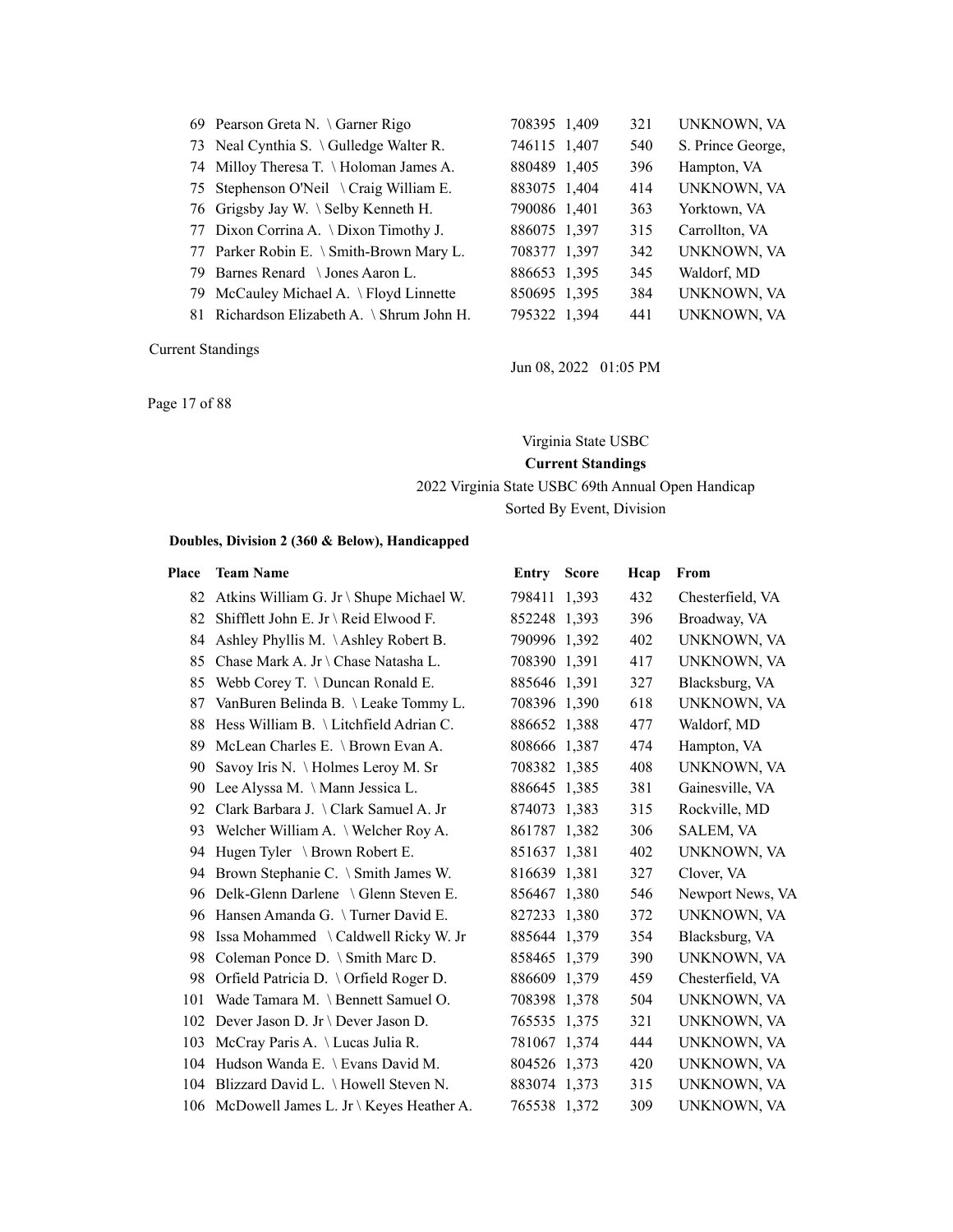|     | 106 Pyles Brian L. \ Chandler Mark L.               | 816636 1,372 |       | 312 | Clover, VA         |
|-----|-----------------------------------------------------|--------------|-------|-----|--------------------|
| 108 | Smith Adam L. \ Belton Robbie J.                    | 855271 1,369 |       | 330 | UNKNOWN, VA        |
| 108 | Speidel James L. \ Sullivan Wayne P.                | 790596 1,369 |       | 321 | Prince George, VA  |
| 110 | Carter Shandy \ Lida Stephanie L.                   | 791015 1,367 |       | 582 | UNKNOWN, VA        |
| 111 | Curtis Stafford J. Sr \ Hogue Cecil C.              | 841891 1,366 |       | 306 | South Boston, VA   |
|     | 112 Johnston Lisa S. \Neidig John L.                | 885768 1,365 |       | 327 | UNKNOWN, VA        |
| 113 | Goss Shaquanda R. $\log$ Soss James R.              | 708388 1,364 |       | 300 | UNKNOWN, VA        |
| 114 | Cook Adam P. \Atteberry Louis                       | 766299 1,362 |       | 402 | UNKNOWN, VA        |
|     | 115 Rose Antwon S. \ Preston Derek A.               | 843501 1,361 |       | 342 | UNKNOWN, VA        |
| 116 | Smith Christina M. \ Smith Lloyd H.                 | 816640 1,360 |       | 498 | Clover, VA         |
|     | 116 Williams Cynthia D. \Colding Tina L.            | 850696 1,360 |       | 459 | UNKNOWN, VA        |
| 116 | Hamblin Kerry E. \ Smoke Russell J.                 | 863285 1.360 |       | 405 | UNKNOWN, VA        |
| 119 | Tate-Moore Amelia J. \ Jefferson Neda E.            | 886657 1.359 |       | 510 | UNKNOWN, VA        |
| 120 | Rice Henry B. Jr \ Stamps James L.                  | 880489 1,357 |       | 399 | Hampton, VA        |
| 121 | Slater Wilfred S. \Carey-Slater Cassandra Y. 788048 |              | 1,356 | 357 | Lynchburg, VA      |
|     | 122 Pilgram Harold \ Megginson Lorenzo              | 843781 1,355 |       | 324 | UNKNOWN, VA        |
| 123 | Barber Jimmie L. \ Jordan Clarence "Ned"            | 789559 1,353 |       | 549 | Covington, VA      |
| 124 | Caffee Jacinta Y. $\setminus$ Batchelor Eric L. Sr  | 878421 1,352 |       | 312 | Virginia Beach, VA |
| 125 | Stephens Ian A. \ Kobzda Alexander T.               | 878436 1,350 |       | 441 | Laurel, MD         |
| 126 | Murray Anne M. \ Murray Hickey J. Jr                | 856573 1,349 |       | 333 | Bethesda, MD       |
|     | 127 Adams Dwayne W. Sr \ Coates Dominique           | 708397 1,348 |       | 357 | UNKNOWN, VA        |

Jun 08, 2022 01:05 PM

Page 18 of 88

# Virginia State USBC **Current Standings** 2022 Virginia State USBC 69th Annual Open Handicap Sorted By Event, Division

| Place | <b>Team Name</b>                                                        | Entry        | <b>Score</b> | Hcap | From             |
|-------|-------------------------------------------------------------------------|--------------|--------------|------|------------------|
|       | 128 Wilson Linda \ Bonhom Gary M.                                       | 850696 1,347 |              | 303  | UNKNOWN, VA      |
| 129   | Carper Jeffrey W. \Campbell Rusty (Russell)) $856353$<br>W.             |              | 1,345        | 324  | UNKNOWN, VA      |
|       | 130 Puffenbarger Kenny (Kenneth) E. \Roberts<br>$\text{Jim}(\text{Ji})$ | 856353 1,344 |              | 336  | UNKNOWN, VA      |
|       | 131 Broadus Eugene R. Jr \ Hamblin Garry A.                             | 874198 1,343 |              | 408  | Roanoke, VA      |
| 131   | Johnson Shawanda D. \Armstrong Gary                                     | 886638 1,343 |              | 486  | Landover, MD     |
|       | 131 Nelson Shirley A. \ Lancaster John W.                               | 874757 1,343 |              | 423  | Clinton, MD      |
|       | 134 Faison Veronica D. \ Butler Anthony M. Sr                           | 886652 1,342 |              | 378  | Waldorf, MD      |
|       | 135 Johnson Mark S. \ Beck Margo L.                                     | 798413 1,339 |              | 318  | Chesterfield, VA |
|       | 135 Brown Carolyn A. \Hawkins John C.                                   | 708387 1,339 |              | 327  | UNKNOWN, VA      |
|       | 137 Palmer Dianna W. \Palmer Willie A.                                  | 861810 1,337 |              | 444  | <b>SALEM, VA</b> |
|       | 138 Oueen Karen S. \ Lee Christine                                      | 855181 1.336 |              | 498  | UNKNOWN, VA      |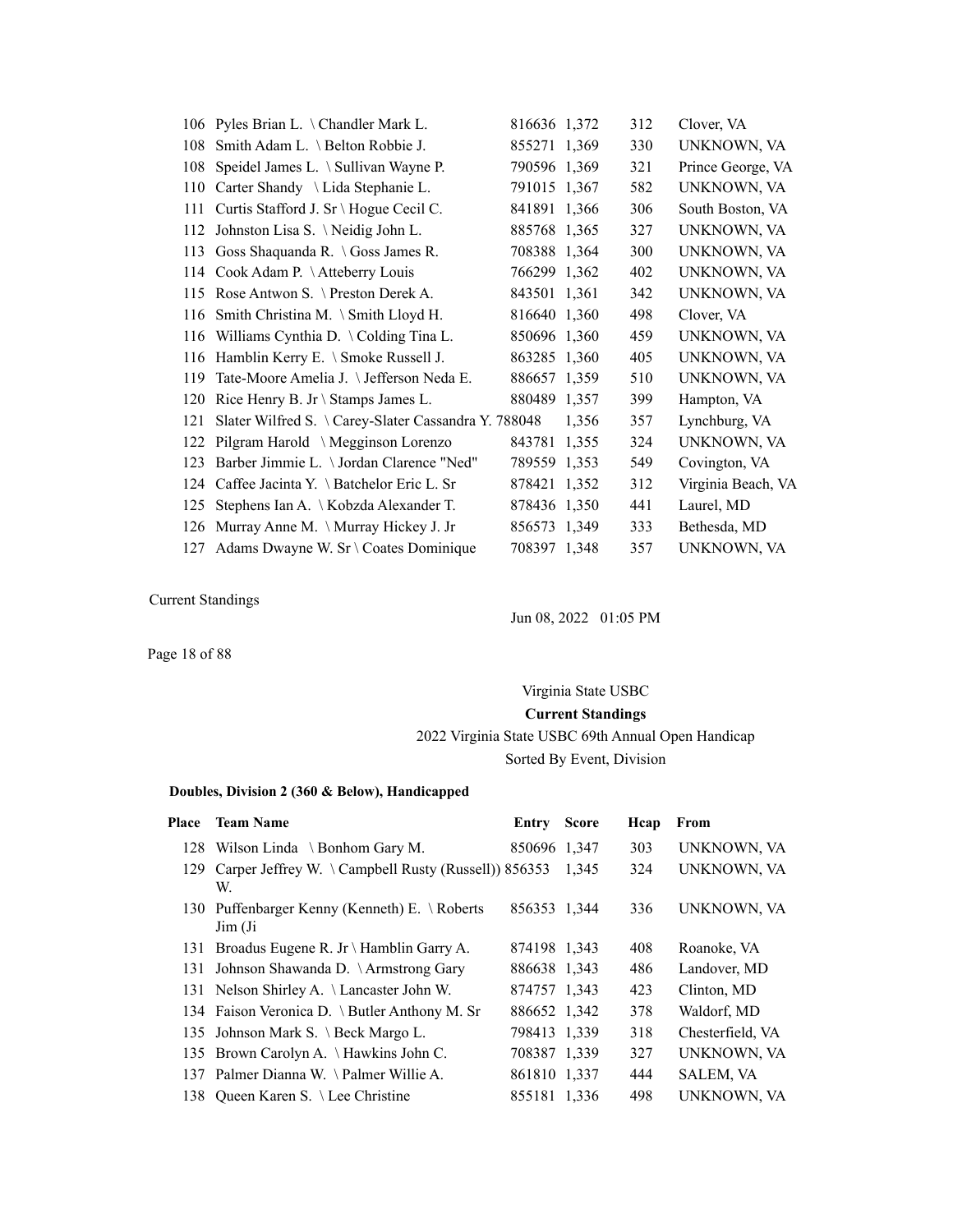|     | 138 Nuzzo Nicole M. \Lawson Donald (Dick) R.     | 886650 1,336 | 330 | Waldorf, MD        |
|-----|--------------------------------------------------|--------------|-----|--------------------|
|     | 140 Whitted Michael C. \ Green Helen M.          | 855184 1,335 | 420 | UNKNOWN, VA        |
| 140 | Morris Shannon \ Haga David S.                   | 758013 1,335 | 345 | UNKNOWN, VA        |
| 142 | Knox Thomas J. \ Downey Roy J. III               | 880472 1,333 | 309 | UNKNOWN, VA        |
| 143 | Wells Troy R. \ Griffin Janelle R.               | 850695 1,330 | 312 | UNKNOWN, VA        |
| 144 | Johnson Christi C. \ Smith Julius A.             | 708383 1,328 | 498 | UNKNOWN, VA        |
| 144 | Pezzella Tony J. \Lafon C W.                     | 783745 1,328 | 315 | Virginia Beach, VA |
|     | 144 VAN DUSEN STEPHANIE \VanDusen<br>Jennifer M. | 765541 1,328 | 525 | UNKNOWN, VA        |
|     | 147 James Sheila S. \James Thomas E. Sr          | 856506 1,327 | 330 | Richmond, VA       |
| 147 | Cochran Kristie L. \Taylor Page L.               | 798414 1,327 | 414 | Chesterfield, VA   |
| 147 | Copper Zinabeth \ Morgan Cynthia V.              | 851084 1,327 | 423 | Davidsonville, MD  |
| 150 | Morris Amanda \ Clarke Phillip C. III            | 849288 1,326 | 444 | Ashburn, VA        |
| 151 | Jones Donna B. \ Gravely Charles L.              | 886264 1,325 | 342 | Roanoke, VA        |
| 151 | Bolden Catherine C. \ Bolden Nathan A.           | 884059 1,325 | 378 | Falls Church, VA   |
| 151 | Keys Timothy D. $\setminus$ Keys Shelley A.      | 882798 1,325 | 378 | UNKNOWN, VA        |
| 151 | Byer Summer V. \ Via Sylvia T.                   | 853399 1,325 | 630 | UNKNOWN, VA        |
| 155 | Fuller David C. \ Disbrow Nelson C.              | 851035 1,323 | 306 | Richmond, VA       |
| 155 | Prophet Ike A. \ Washington Monica A.            | 708383 1,323 | 441 | UNKNOWN, VA        |
| 157 | Bluford Jeffrey W. Sr \ Robinson Solomon         | 858459 1,320 | 312 | UNKNOWN, VA        |
| 158 | Allen Farnell \ Williams Alvin W. Sr             | 708392 1,319 | 324 | UNKNOWN, VA        |
| 158 | Fry Tami B. \ Martyn William T.                  | 886318 1,319 | 441 | UNKNOWN, VA        |
| 160 | Shuler Paul E. Sr \ Stroman Cordelia O.          | 708387 1,311 | 387 | UNKNOWN, VA        |
| 160 | Kebere Toeke'Shea A. \ Sherman Charles E.        | 708379 1,311 | 378 | UNKNOWN, VA        |
| 162 | Crawford C. Brantley \ Skaggs Harry A.           | 783745 1,310 | 423 | Virginia Beach, VA |
| 162 | Barnette Keshia M. \Howard Keith A.              | 856509 1,310 | 357 | Richmond, VA       |
| 164 | Hagerman Anita L. \Moody James D.                | 795322 1,307 | 354 | UNKNOWN, VA        |
| 164 | Taggart Charlie D. \ Potter John G. Jr           | 746115 1,307 | 414 | S. Prince George,  |
| 166 | Treadway Robert J. Jr \ Jensen John P.           | 850338 1,306 | 369 | UNKNOWN, VA        |
| 167 | Williams Marvin D. \ Battle Captoria             | 708389 1,305 | 318 | UNKNOWN, VA        |
| 168 | St. Clair Steven J. Jr \ Warren David S.         | 814520 1,304 | 348 | Dublin, VA         |
| 168 | Camp Warren E. \ Harris Paul A.                  | 758659 1,304 | 306 | Chesterfield, VA   |
| 170 | Brooks Felix L. \ Suckart Richard B.             | 850452 1,303 | 336 | Newport News, VA   |
| 171 | Alston Denise \ Montgomery Bill                  | 856360 1,301 | 363 | Fort Washington,   |

Jun 08, 2022 01:05 PM

Page 19 of 88

# Virginia State USBC

### **Current Standings**

# 2022 Virginia State USBC 69th Annual Open Handicap

Sorted By Event, Division

| <b>Place</b> Team Name                                                      |  | Entry Score Heap From |  |
|-----------------------------------------------------------------------------|--|-----------------------|--|
| 172 Hayes Clarence (Bill) W. \Treaster Gary R. 790915 1,298 378 UNKNOWN, VA |  |                       |  |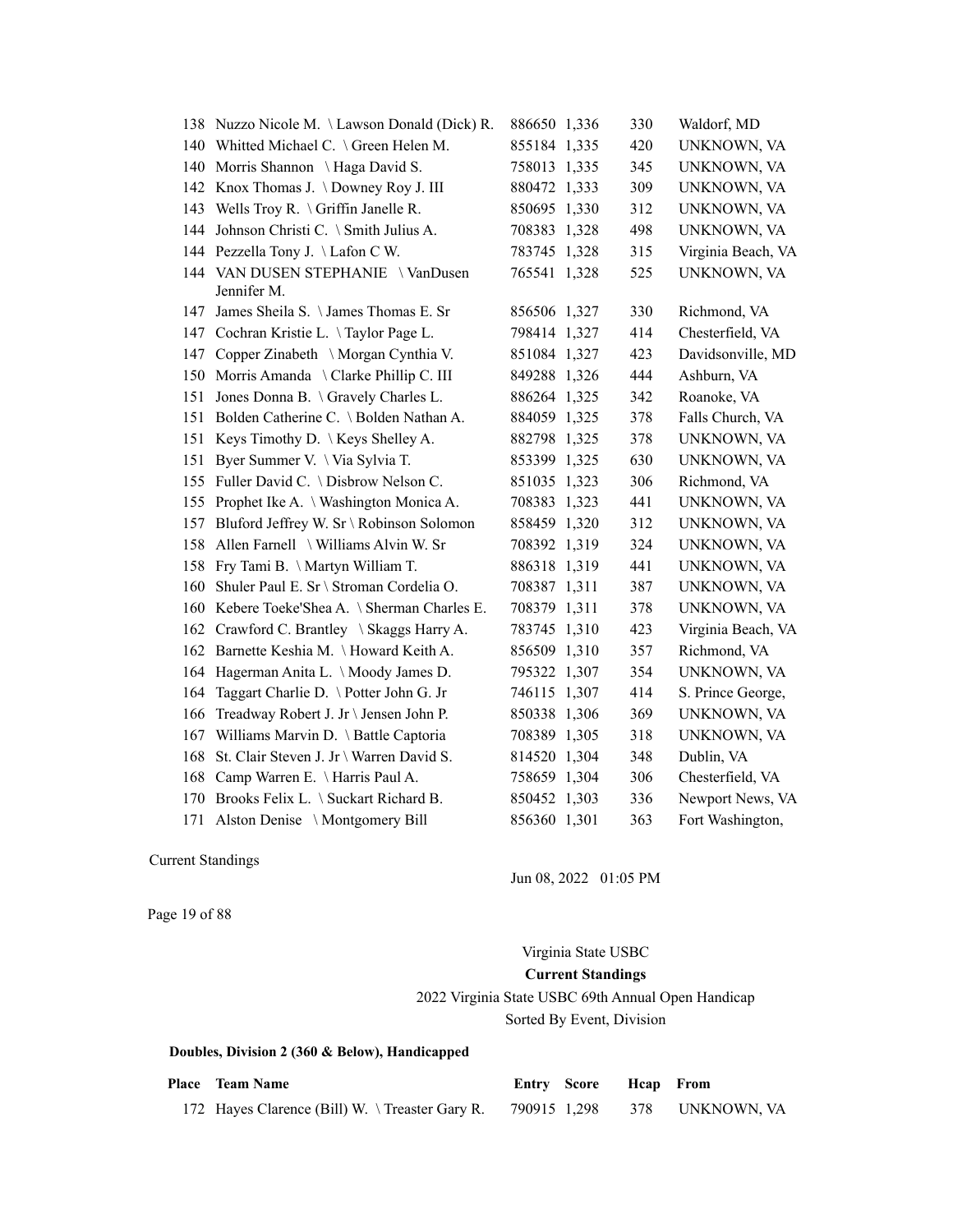|     | 172 Cooper Tai M. \ Smith Ryan N.                                | 708381 1,298 | 408              | UNKNOWN, VA        |
|-----|------------------------------------------------------------------|--------------|------------------|--------------------|
|     | 174 Latimore Patricia M. \Ramey Ashley L.                        | 886638 1,297 | 633              | Landover, MD       |
|     | 175 Heath Deborah L. \ Shuler Karen E.                           | 766297 1,294 | 405              | <b>UNKNOWN, VA</b> |
| 176 | Tate Ira T. Sr \ Bollinger Lester E.                             | 765532 1,292 | 312              | UNKNOWN, VA        |
| 176 | Gay Les $Jr \setminus$ Marshall John A.                          | 855183 1,292 | 309              | UNKNOWN, VA        |
| 176 | Curtis Janice E. \ Curtis William R.                             | 882798 1,292 | 315              | UNKNOWN, VA        |
| 176 | Cullers Robert E. \ Cullers Robbie E. II                         | 788950 1,292 | 339              | Elkton, VA         |
| 180 | Hare Keith J. \Gray Emrett M.                                    | 883075 1,333 | 369              | UNKNOWN, VA        |
| 181 | Cole Sheila D. \ James Tiliyah B.                                | 856509 1,291 | 303              | Richmond, VA       |
| 181 | Kapustka Lesa A. \ Kapustka Guy M.                               | 886651 1,291 | 495              | Waldorf, MD        |
| 181 | Crowder Krystle L. \ Cox Betty J.                                | 818947 1,291 | 324              | Chester, VA        |
|     | 184 Cobbs Robin O. \Journiette Lamar R.                          | 861810 1,288 | 321              | SALEM, VA          |
| 185 | Lawson Otima L. \ Lawson Edward S. Jr                            | 857103 1,286 | 324              | Chelteham, MD      |
| 186 | Jainniney Ronald C. \ Easter Chandra M.                          | 825272 1,285 | 429              | Inwood, WV         |
| 187 | Hill Portia M. \Preston Joe L.                                   | 861787 1,284 | 390              | SALEM, VA          |
| 188 | Pearce Lisa C. \ Jones Alexander T.                              | 861581 1,281 | 330              | UNKNOWN, VA        |
|     | 189 Perdue Danielle N. \ Meadows Marcia L.                       | 863285 1,280 | 336              | UNKNOWN, VA        |
| 190 | Williams Jerome H. Sr \ Houff Timothy B.                         | 855181 1,279 | 306              | UNKNOWN, VA        |
| 191 | Clark Rebecca E. \ Madison Hunter R.                             | 886629 1,273 | 351              | Norfolk, VA        |
| 192 | Yetter Amber E. \Yetter Brandon A.                               | 850091 1,269 | 339              | Grottoes, VA       |
| 193 | Fletcher Diane E. \Adams John F.                                 | 886651 1,267 | 504              | Waldorf, MD        |
| 194 | Ayers Melissa T. \Coleman Jobie R.                               | 743004 1,264 | 333              | Fairfield, VA      |
| 195 | Drake Brigitte E. \Tate Anne C.                                  | 765532 1,263 | 363              | UNKNOWN, VA        |
| 196 | Reynolds Arthur B. \Holmes Cecil H.                              | 883074 1,261 | 336              | UNKNOWN, VA        |
| 197 | Oakley Denver R. III \ Burrows Damon E.                          | 886618 1,258 | 396              | Mechanicsville, V  |
| 198 | Aschenbach Ashley \ Manthey Jacob G.                             | 850338 1,256 | 435              | UNKNOWN, VA        |
| 199 | Vinson Gigi M. \ Scott Karen F.                                  | 788045 1,253 | 321              | Lynchburg, VA      |
| 200 | Boyd Bettsie M. \ Bernard George S.                              | 884059 1,252 | 579              | Falls Church, VA   |
| 201 | Wright Eric L. \ Steele Randy S.                                 | 863172 1,249 | 315              | UNKNOWN, VA        |
| 202 | Sweeney Teresa A. \ Wagoner Phyllis J.                           | 712727 1,247 | 618              | Roanoke, VA        |
| 203 | Phillips Harold D. \ Phillips Timothy J.                         | 885646 1,246 | 501              | Blacksburg, VA     |
| 204 | Hiett Charles {Ed} E. Sr \ McLaughlin Richard 882596 1,245<br>Е. |              | 309              | UNKNOWN, VA        |
|     | 204 Robinson Janet R. \ Dent Garnelle                            | 856360 1,245 | 432              | Fort Washington,   |
| 206 | Jackson Willie B. \ Edmonds Jeffrey L.                           | 816638 1,241 | 321              | Clover, VA         |
| 207 | Pannell Robert L. Jr \ Pannell David L.                          | 855240 1,235 | 348              | UNKNOWN, VA        |
| 208 | Taylor Chiquita E. \Taylor Lance D.                              | 856506 1,215 | 411              | Richmond, VA       |
| 209 | Cline Elisa P. \ Rogers James Jr                                 | 874661 1,204 | 303              | Virginia Beach, VA |
| 210 | Pennix George M. \Daugherty Harvey L.                            | 875659 1,188 | 303              | Lynchburg, VA      |
| 211 | Arendas Andrew E. \ Cuvelier Jim F.                              | 875659 1,156 | 342              | Lynchburg, VA      |
| 212 | Ray Anne S. \ Broadney Robert L. III                             | 765536 1,313 | 321              | UNKNOWN, VA        |
| 213 | Agosto Dante E. \ Stickler Noah H.                               | 886263 954   | $\boldsymbol{0}$ | Roanoke, VA        |
| 214 | Jones Phillip K. Jr \ Dance Saffar M.                            | 708398 833   | 390              | UNKNOWN, VA        |
| 215 | Adams Daryl C. \ Barlow Harry "Jerome" J.                        | 886263 807   | 0                | Roanoke, VA        |

The lowest score to cash is 807.

Current Standings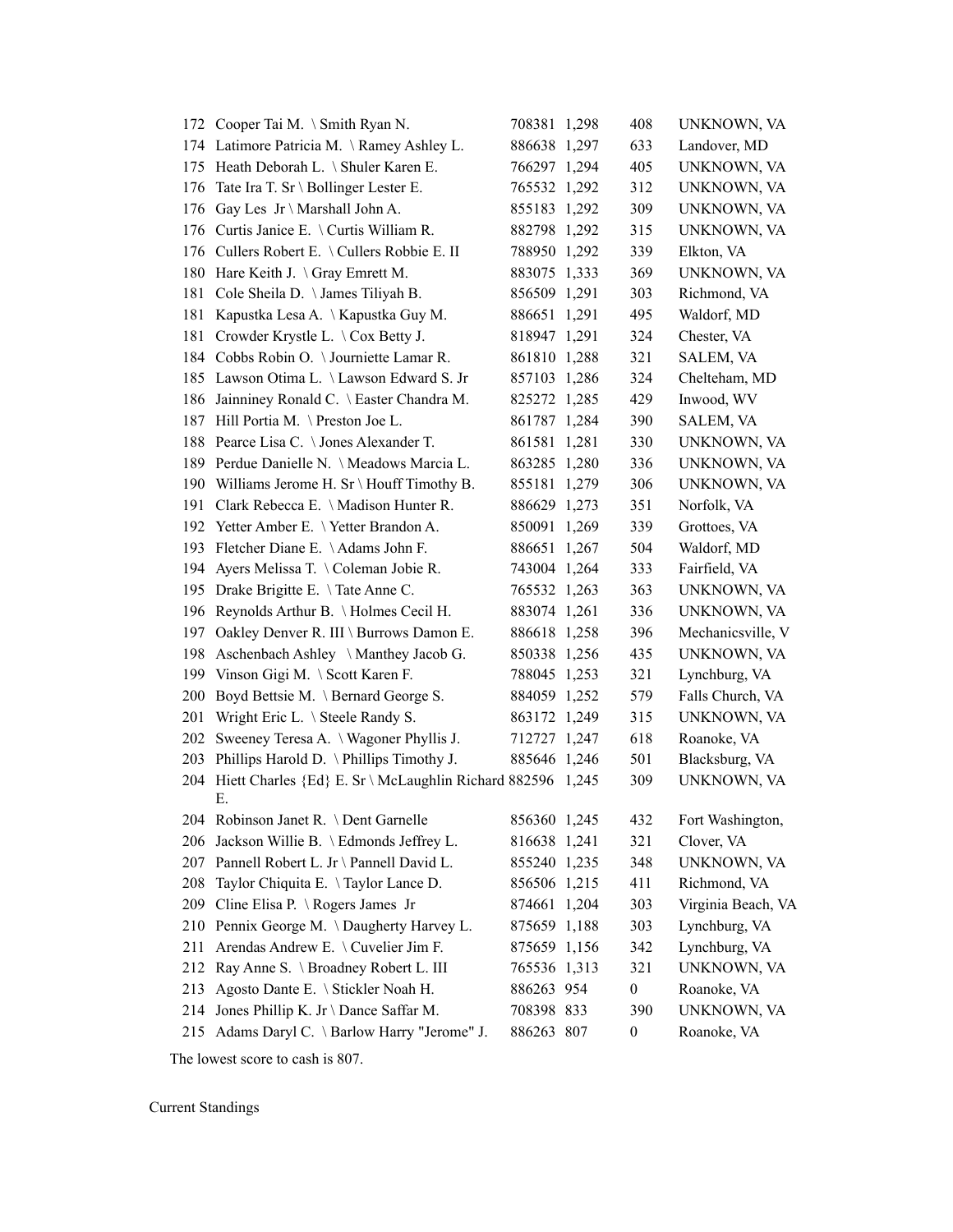# Virginia State USBC **Current Standings** 2022 Virginia State USBC 69th Annual Open Handicap Sorted By Event, Division

### **Doubles, Doubles Scratch, Scratch**

| Place | <b>Team Name</b>                                   | <b>Entry Score</b> | Hcap | From               |
|-------|----------------------------------------------------|--------------------|------|--------------------|
|       | 1 Gallahan Bryan W. \Coulson Rick E.               | 790832 1,506       |      | UNKNOWN, VA        |
|       | 2 Fry Jesse R. Jr \ Miller Justin D.               | 886319 1,443       |      | UNKNOWN, VA        |
|       | 3 Humphrey Andrew M. $\operatorname{Cox}$ Billy J. | 818947 1,403       |      | Chester, VA        |
|       | 4 Hannay Jimmy V. \Thurston M. Ryan                | 819029 1,393       |      | Chester, VA        |
| 5     | Dineen Joseph A. \Campbell Charles M.              | 851622 1,385       |      | UNKNOWN, VA        |
| 6     | Johnson Brandon D. \ Jones James C.                | 721984 1,382       |      | UNKNOWN, VA        |
| 7     | Brownie Robert A. \ Orfield Robert D.              | 886609 1,378       |      | Chesterfield, VA   |
| 8     | Miller Kyle D. \ Miller Robert D.                  | 721934 1,368       |      | Broadway, VA       |
| 9     | Stephens Alexander \ Vicars Caleb A.               | 875461 1,366       |      | Waldorf, MD        |
|       | 10 Campbell Andrew T. \ Hornstein Dylan S.         | 856749 1,354       |      | UNKNOWN, VA        |
|       | 11 Palmer Brian D. \Higbee Kevin M.                | 838991 1,339       |      | Aldie, VA          |
|       | 12 Dawson Hank L. \ Bell Frank A.                  | 886647 1,333       |      | Gainesville, VA    |
|       | 13 Rowzie Benjamin C. \ Snyder David M.            | 851042 1,332       |      | Waynesboro, VA     |
|       | 14 Petrello Anthony M. \Larrabee Brian S.          | 851622 1,326       |      | UNKNOWN, VA        |
|       | 15 Clay Kristan S. \Thompson Ciara N.              | 884055 1,318       |      | Washington, DC     |
| 15    | Dingus Tim L. \ Oliver John C.                     | 790832 1,318       |      | UNKNOWN, VA        |
|       | 17 Cornwell Adam C. \Newsom William L.             | 845253 1,311       |      | Franklin, VA       |
| 18    | Randolph Gerald F. \ Kolessides John N.            | 838992 1,310       |      | Aldie, VA          |
|       | 19 Figlioli Vito J. \Potter Timothy E.             | 838992 1,308       |      | Aldie, VA          |
|       | 20 Randesi Kevin P. \Ridge Richard R.              | 852441 1,305       |      | Ashland, VA        |
|       | 21 Eastwood Chris M. \ Smith Michael B.            | 787622 1,297       |      | Newport News, VA   |
|       | 22 Wingfield Danny W. Sr \ Campbell Robert L.      | 800089 1,290       |      | UNKNOWN, VA        |
|       | 23 Lacy John B. Jr \ Smith Adam M.                 | 851314 1,287       |      | Henrico, VA        |
|       | 24 Viles Robert R. II \ Scabis Philip E.           | 838991 1,285       |      | Aldie, VA          |
|       | 25 Noltee Christopher D. \ Murray James P.         | 874811 1,282       |      | UNKNOWN, VA        |
|       | 26 Watkins Tyrone R. Jr \ Dickerson Dmitri A.      | 884067 1,279       |      | Washington, DC     |
|       | 27 Hansen Christopher A. \ Scott James P.          | 827232 1,273       |      | UNKNOWN, VA        |
|       | 28 Davis Ronald H. Jr \ Bell Tiffany A.            | 883784 1,272       |      | Fredericksburg, VA |
|       | 29 Hsu David \Alkhoja Ziad N.                      | 792967 1,265       |      | UNKNOWN, VA        |
|       | 30 Carter Diamond \Thompson Tubar                  | 855180 1,263       |      | UNKNOWN, VA        |
|       | 31 Scott Ashley T. \Hawk Daniel E.                 | 812887 1,261       |      | Virginia Beach, VA |
|       | 32 Lion Dale E. \ Kim Tom                          | 792967 1,259       |      | UNKNOWN, VA        |
|       | 33 Abt Jeff \ Eisewann William J. Jr               | 827232 1,257       |      | UNKNOWN, VA        |
|       | 34 Terrant Robert B. \ Gorlinsky Michael L.        | 885621 1,253       |      | Nokesville, VA     |
|       | 34 Jones Darren W. \Hatton Jesse T. III            | 852481 1,253       |      | UNKNOWN, VA        |
|       | 36 Kessel David E. Jr \ Martin Aden J.             | 854284 1,252       |      | Salem, VA          |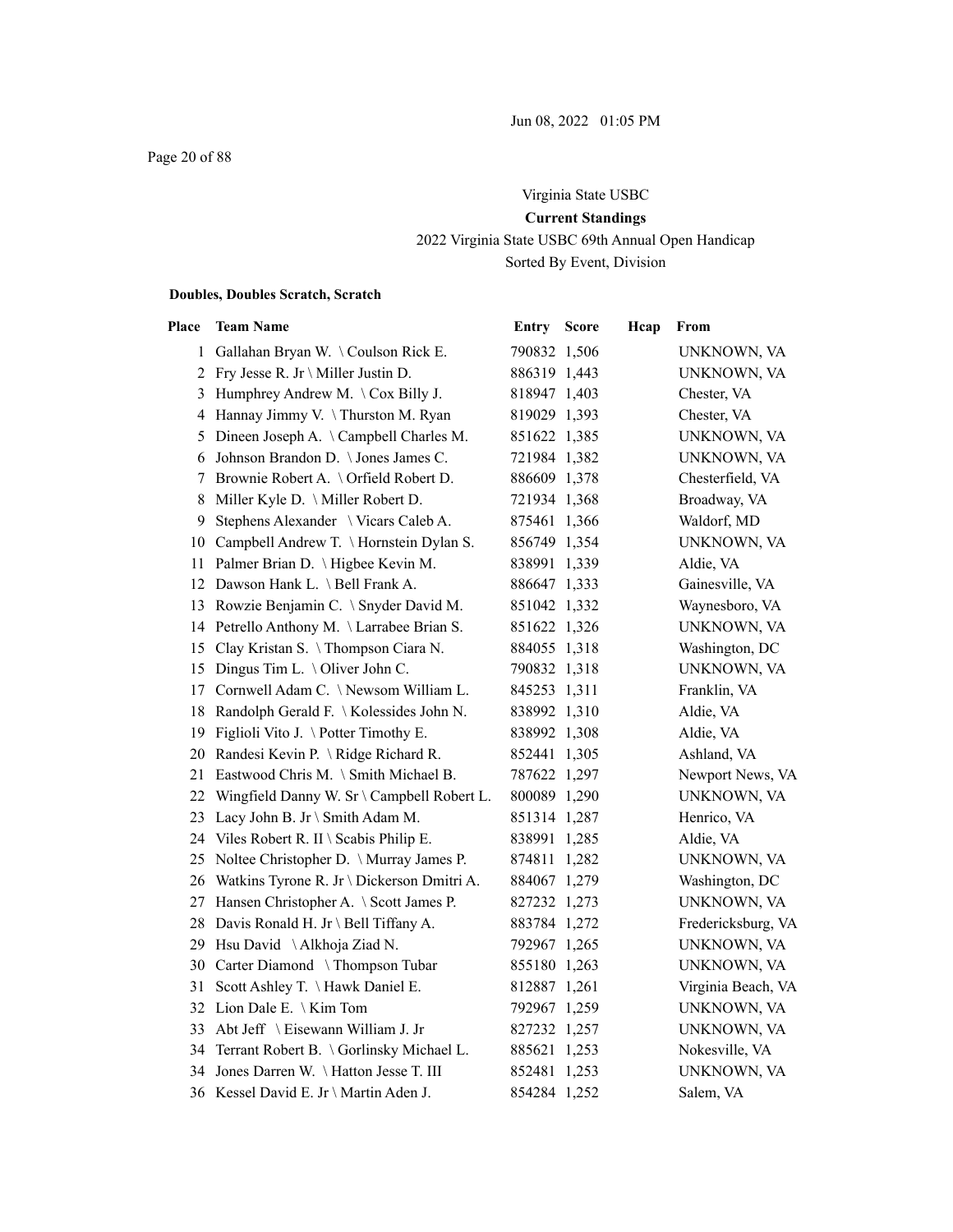| 37 Tucker Dan T. Jr \ Blowers Don E.                  | 798413 1,250 |       | Chesterfield, VA |
|-------------------------------------------------------|--------------|-------|------------------|
| 38 Szamborski Brian E. \ Szamborski William J. 856573 |              | 1.243 | Bethesda, MD     |
| 39 Jefferson Quintina R. \ Corbett Curtis H. Sr       | 708397 1,242 |       | UNKNOWN, VA      |
| 39 Cox William C. \ Smith Robert W.                   | 821453 1,242 |       | Chester, VA      |
| 39 Carter Patrick A. \Turner Lisa F.                  | 851314 1,242 |       | Henrico, VA      |
| 42 Bradham Joseph C. \ Kubyako Nicholas A.            | 788536 1,241 |       | Montpelier, VA   |
| 42 Roberson Darryl L. \ Rollins Derrick R. Sr         | 886646 1,241 |       | Gainesville, VA  |
| 44 Watson Blake C. $\Im$ Smith Mike                   | 818923 1,239 |       | Chester, VA      |
| 45 Byer Melissa L. \Craft Jason R.                    | 853400 1,238 |       | UNKNOWN, VA      |
| 45 Emerson Robert W. \Matthews Larryl A.              | 858463 1,238 |       | UNKNOWN, VA      |

Jun 08, 2022 01:05 PM

Page 21 of 88

### Virginia State USBC

**Current Standings**

# 2022 Virginia State USBC 69th Annual Open Handicap

# Sorted By Event, Division

#### **Doubles, Doubles Scratch, Scratch**

| Place | <b>Team Name</b>                                 | <b>Entry Score</b> | Hcap | From               |
|-------|--------------------------------------------------|--------------------|------|--------------------|
|       | 45 Matthews Lowell A. \Marshall Keith L.         | 858460 1,238       |      | UNKNOWN, VA        |
| 48    | Mann Warren A. \ Friendly Oscar S.               | 886645 1,235       |      | Gainesville, VA    |
| 49    | Jones Woody V. \ Dich Kenneth H.                 | 721984 1,234       |      | UNKNOWN, VA        |
| 50    | Burchfield Michael E. \ Fabian Robert S.         | 795343 1,233       |      | Bristow, VA        |
| 50    | White Cory E. \ White Bruce M.                   | 864937 1,233       |      | Bowling Green, V   |
| 52    | McLane Joseph M. \ McLane Michael A.             | 852482 1,229       |      | UNKNOWN, VA        |
| 53    | Cole Kevin W. \ Stemp Andrew L.                  | 886644 1,225       |      | Gainesville, VA    |
|       | 54 Williams Albert G. Sr \ Brooks Leo N.         | 788537 1,224       |      | Montpelier, VA     |
|       | 54 Price Robert E. \ Simpson Larry A.            | 821453 1,224       |      | Chester, VA        |
| 56    | Reynolds Chelsea L. \ Short Justin A.            | 753428 1,219       |      | Palmyra, VA        |
| 57    | Reuss-Dean Cheyanne \ Hester Jamie D. Jr         | 886644 1,216       |      | Gainesville, VA    |
| 58    | Palmer Jesse W. Jr \ Bayes Vincent               | 863085 1,215       |      | UNKNOWN, VA        |
| 58    | Rengers Vickie B. \Atkins Stephen D.             | 798412 1,215       |      | Chesterfield, VA   |
| 60    | Martin Jason C. \ Pinder Russell O. Jr           | 886655 1,214       |      | Dumfries, VA       |
| 61    | Johnson DeWayne M. Jr \ Bland Kevin R.           | 823673 1,213       |      | Chester, VA        |
| 61    | Wolfe James (Jim) M. \ Einhorn James D. Jr       | 874811 1,213       |      | UNKNOWN, VA        |
| 63    | Bell Darnell R. \ Parham Jason E.                | 883784 1,211       |      | Fredericksburg, VA |
| 64    | Alston Troy M. \ Samick Michael R.               | 788537 1,208       |      | Montpelier, VA     |
| 65    | Fosmire Austin $T \setminus$ Fortier Laurence R. | 851005 1,207       |      | UNKNOWN, VA        |
| 66    | Creel James M. \ Kerzic Joseph M.                | 852481 1,206       |      | UNKNOWN, VA        |
| 67    | Guilliams Doyle D. \ Humphreys Bryan L.          | 854284 1,203       |      | Salem, VA          |
| 68    | Campbell Andrew T. \ Brown Richard T. Jr         | 855180 1,202       |      | UNKNOWN, VA        |
| 69    | Hickman P Phillip \ Knapp Dylan M.               | 819029 1,201       |      | Chester, VA        |
| 70    | Griffin Allen L. \Riley Harvey R.                | 861764 1,196       |      | SALEM, VA          |
|       |                                                  |                    |      |                    |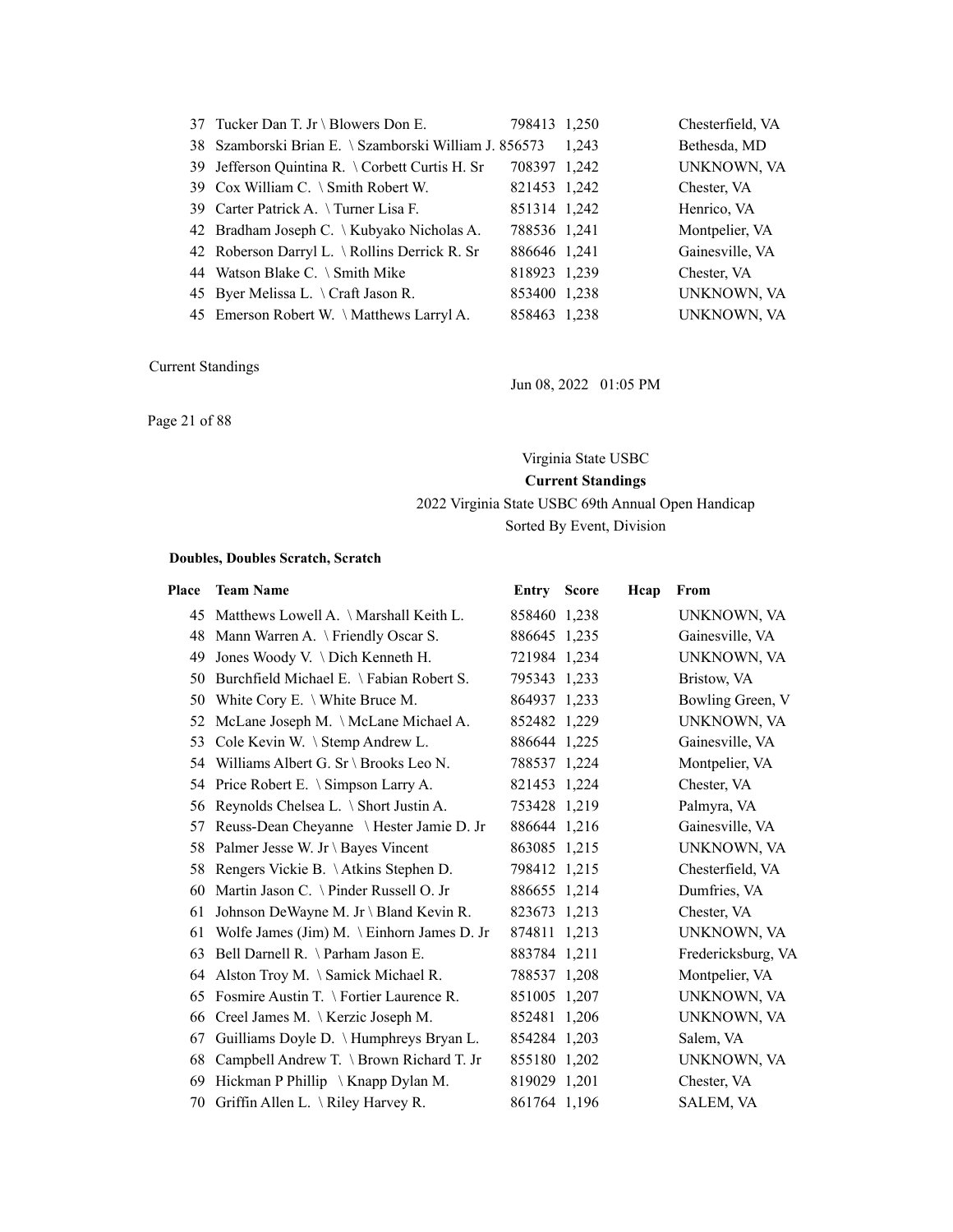|    | 71 Pollock James E. \Head Alan T.        | 850692 1,193 | UNKNOWN, VA      |
|----|------------------------------------------|--------------|------------------|
| 72 | Keene Robert Jr \ Cooper Philander M.    | 886641 1,190 | Disputanta, VA   |
| 72 | Robey Ronny L. \ Foltz Alan W.           | 886643 1,190 | Gainesville, VA  |
| 74 | Mays Calvin T. $\setminus$ Gable Chad P. | 800089 1,189 | UNKNOWN, VA      |
| 75 | Key Harry M. \Durrer Richard W.          | 721957 1,186 | Waynesboro, VA   |
| 76 | Carico Adam L. \ Hart Jason A.           | 855270 1,185 | UNKNOWN, VA      |
| 77 | Allen Anthony B. \ Fowler Marxcus X.     | 884067 1,183 | Washington, DC   |
| 78 | James Mark N. \ Marshall Eugene L. II    | 858463 1,178 | UNKNOWN, VA      |
| 78 | Lagham James \ Delgado Anibal            | 886647 1,178 | Gainesville, VA  |
| 80 | Norman Angela H. \ Layne Aaron F. Sr     | 798412 1,175 | Chesterfield, VA |
| 81 | Decker Samuel O. III \ Moore Lamarr A.   | 886627 1,173 | Waynesboro, VA   |
| 82 | Riggleman Aaron L. Jr \ Johnson L. Keith | 766296 1,171 | UNKNOWN, VA      |
| 83 | Murphy Penny K. \ Hall Kevin L.          | 856572 1,166 | Bethesda, MD     |
| 84 | Grey Richard L. Jr \ Sutton Stephanie M. | 885621 1,165 | Nokesville, VA   |
| 85 | Williamson Cory E. \ Dutton Jacob B.     | 823673 1,160 | Chester, VA      |
| 86 | Brads Chris \ Harlow Michael A.          | 753428 1,158 | Palmyra, VA      |
| 87 | Fellin Shawn D. \ Woodruff Paul T.       | 788536 1,155 | Montpelier, VA   |
| 88 | Michonski Michael \ Smith Billy Jr       | 861764 1,154 | SALEM, VA        |
| 89 | Evans Donald R. \ Williams Michael D. Sr | 856574 1,153 | Bethesda, MD     |
| 90 | Dye Cleve III \ Richardson Megan M.      | 766298 1,152 | UNKNOWN, VA      |
| 90 | Cash Casey N. \ Sprouse Thomas G.        | 851042 1,152 | Waynesboro, VA   |
| 92 | Greene Evelyn C. \ Roy Kevin A.          | 855182 1,150 | UNKNOWN, VA      |

Jun 08, 2022 01:05 PM

Page 22 of 88

# Virginia State USBC **Current Standings** 2022 Virginia State USBC 69th Annual Open Handicap Sorted By Event, Division

#### **Doubles, Doubles Scratch, Scratch**

#### Place Team Name **Entry Score Heap** From

| 93 Sparks John R. Jr \ Cook Matthew E.    | 766299 1,149 | UNKNOWN, VA      |
|-------------------------------------------|--------------|------------------|
| 94 Tate Ira T. Jr \ Rook John C.          | 765537 1,147 | UNKNOWN, VA      |
| 94 Nunez Santiago D. \Nunez Leland S.     | 843760 1,147 | UNKNOWN, VA      |
| 96 Harris Josef D. \Hawkins Leon C.       | 858464 1,146 | UNKNOWN, VA      |
| 97 Carroll Daniel \Johnson Darren K.      | 851005 1,145 | UNKNOWN, VA      |
| 97 Russell Jeffrey M. \ Lanier Jeffery A. | 858460 1,145 | UNKNOWN, VA      |
| 99 Meredith Sonya B. \ Houff Timothy B.   | 708394 1,144 | UNKNOWN, VA      |
| 99 Griffin Kelly A. \Phelps Tony E.       | 852482 1,144 | UNKNOWN, VA      |
| 101 Sekely Scott M. \ Fosmire Michaela G. | 886643 1,142 | Gainesville, VA  |
| 102 Maxey Richard L. \ Ramsey Andrew      | 856749 1,141 | UNKNOWN, VA      |
| 103 Cash Brandon S. \ Fregulia Frank A.   | 787622 1,139 | Newport News, VA |
| 104 Krech Steven J. \ Stewart Keith A. Sr | 886317 1,137 | UNKNOWN, VA      |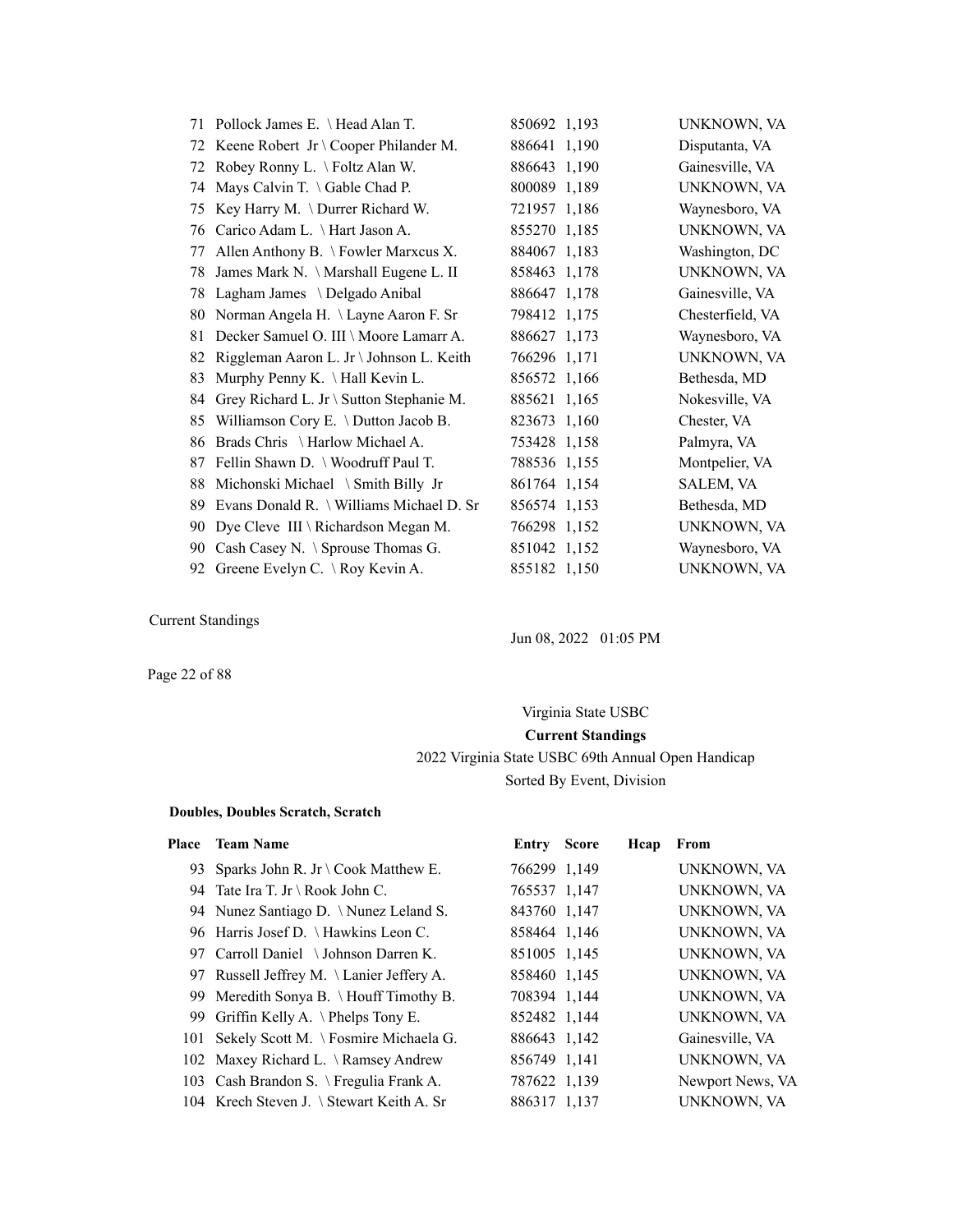| 105 | Symanowski William R. \Clarke Carroll           | 849288 1,135 |       | Ashburn, VA    |
|-----|-------------------------------------------------|--------------|-------|----------------|
| 106 | Drakes Luis A. \Callis Sherman C. Jr            | 855182 1,133 |       | UNKNOWN, VA    |
| 106 | Woskobunik Jeremy W. \Jones Ta'Shawn L.         | 843761 1,133 |       | UNKNOWN, VA    |
| 108 | Sutton Stephanie M. \Gilbert Mary T.            | 886655 1,130 |       | Dumfries, VA   |
| 108 | Pierchal Todd M. \ Williamson Mark E.           | 818923 1,130 |       | Chester, VA    |
| 110 | Pritchard Jason K. \ Pritchard Carrie A.        | 866032 1,127 |       | UNKNOWN, VA    |
| 110 | Tyler Barry R. \Thorpe Felicia T.               | 708394 1,127 |       | UNKNOWN, VA    |
| 112 | Williams Yolanda S. \ Wise Amanda N.            | 884054 1,125 |       | Washington, DC |
| 113 | Meador Christopher Derek \ Board Michael        | 863172 1,123 |       | UNKNOWN, VA    |
|     | W. Jr                                           |              |       |                |
|     | 114 Bullock Allen M. \Gallup Roland E. II       | 856572 1,121 |       | Bethesda, MD   |
| 115 | Edwards Kenneth A. \ Edwards Zachary I.         | 845253 1,119 |       | Franklin, VA   |
| 116 | Mason Ryan J. \ Hiser Jonathan C.               | 843760 1,117 |       | UNKNOWN, VA    |
| 117 | Fox Curt D. \Fox Joylene L.                     | 766297 1,114 |       | UNKNOWN, VA    |
| 118 | Baber Susan D. \ Holmberg Stephen P.            | 721957 1,112 |       | Waynesboro, VA |
|     | 119 Keenan Christopher M. \ Koch Brian C.       | 766298 1,110 |       | UNKNOWN, VA    |
| 120 | Byer Timothy (Timmy) G. \ Layton Mike           | 853400 1,104 |       | UNKNOWN, VA    |
| 121 | Armstrong Kevin M. \ Williams Monique A.        | 708381 1,102 |       | UNKNOWN, VA    |
| 122 | Kong Jeremy E. \ Green Ronald                   | 863085 1,101 |       | UNKNOWN, VA    |
| 122 | Watson Edgar L. Jr \ Pritchard Kenneth E.       | 866032 1,101 |       | UNKNOWN, VA    |
| 124 | Donahue Nannette M. \Donahue Thomas S.          | 827233 1,098 |       | UNKNOWN, VA    |
| 125 | Moore Jennifer M. \Houchens Ginger L.           | 886627 1,096 |       | Waynesboro, VA |
| 126 | Lee James D. Jr \ Comer Christopher             | 788538 1,088 |       | Montpelier, VA |
| 126 | Williams Tyree G. Sr \ Rhones Carletha O.       | 884055 1,088 |       | Washington, DC |
| 128 | Johnson Corlitta R. \ Johnson Robert T.         | 708378 1,086 |       | UNKNOWN, VA    |
| 129 | Mabry James W. \Donathan William L.             | 814497 1,074 |       | UNKNOWN, VA    |
| 130 | Lucas Carolyn J. \Hampton John O. Jr            | 708391 1,061 |       | UNKNOWN, VA    |
| 131 | Green Cynthia L. \ Koch Craig M.                | 852441       | 1,060 | Ashland, VA    |
| 132 | Liska Luke I. \ Hurst Troy W.                   | 814520 1,058 |       | Dublin, VA     |
| 133 | Thompson Jeffrey A. \ Bercaw Sarah A.           | 766296 1,053 |       | UNKNOWN, VA    |
| 134 | Smith Lauren A. \ Smith Robert P. Jr            | 814497 1,052 |       | UNKNOWN, VA    |
| 135 | Harris Bryan L. \ Jones Stephen P. Sr           | 886317 1,045 |       | UNKNOWN, VA    |
| 136 | Tate Amanda C. \ Franklin Candi C.              | 765537 1,043 |       | UNKNOWN, VA    |
| 137 | Spencer Hortense(Toodie) A. \Douglas Walt<br>А. | 708378 1,033 |       | UNKNOWN, VA    |

Jun 08, 2022 01:05 PM

Page 23 of 88

Virginia State USBC **Current Standings** 2022 Virginia State USBC 69th Annual Open Handicap Sorted By Event, Division

**Doubles, Doubles Scratch, Scratch**

Place Team Name **Entry Score Hcap From**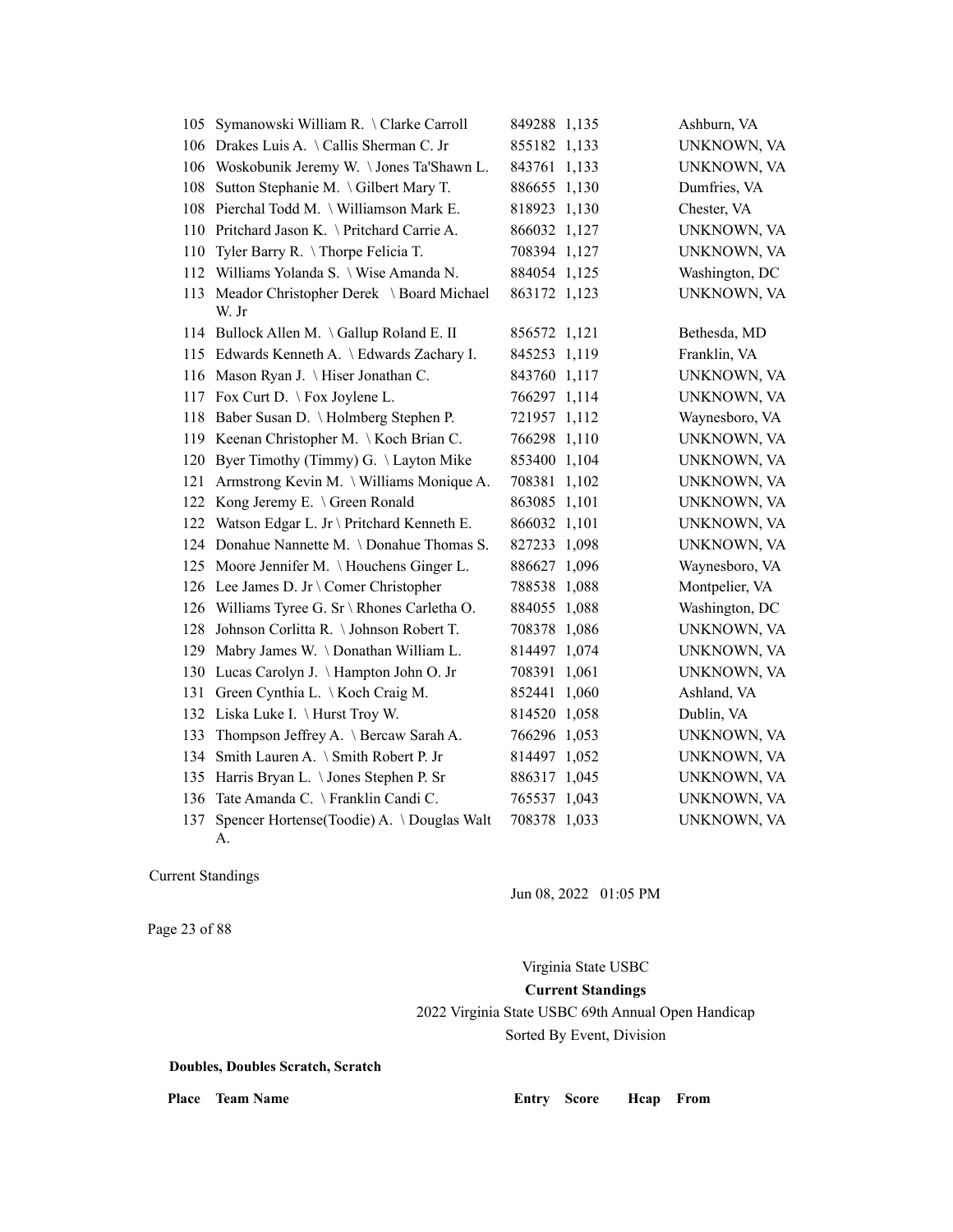|     | 138 Bass-Campbell Dawn N. \ Gonzalez Frank    | 843761 1,018 | UNKNOWN, VA    |
|-----|-----------------------------------------------|--------------|----------------|
| 139 | Jones Milton E. \ Parker Richmond L.          | 886641 1,015 | Disputanta, VA |
|     | 140 Ellis Michelle L. \ Martin James II       | 886064 1,006 | UNKNOWN, VA    |
|     | 141 Ahlgrim Keith A. \Dalton Steven W.        | 788538 1,001 | Montpelier, VA |
|     | 142 Foor Robert L. \ Shank Thomas C.          | 856574 986   | Bethesda, MD   |
|     | 143 Crowder Krystle L. \ Cox Betty J.         | 818947 967   | Chester, VA    |
|     | 144 Lawson Otima L. \ Lawson Edward S. Jr     | 857103 962   | Chelteham, MD  |
|     | 145 Flowers Joyce M. \Hankerson Willie M.     | 708391 961   | UNKNOWN, VA    |
|     | 146 Cook Adam P. \Atteberry Louis             | 766299 960   | UNKNOWN, VA    |
|     | 147 Wright Eric L. \ Steele Randy S.          | 863172 934   | UNKNOWN, VA    |
|     | 148 Kebere Toeke'Shea A. \ Sherman Charles E. | 708379 933   | UNKNOWN, VA    |
|     | 149 Yetter Thomas E. \ Nelson Travis C.       | 850091 892   | Grottoes, VA   |
|     | 150 Heath Deborah L. \ Shuler Karen E.        | 766297 889   | UNKNOWN, VA    |

The lowest score to cash is 889.

| Place          | <b>Team Name</b>         | <b>Entry Score</b> | Hcap | From               |
|----------------|--------------------------|--------------------|------|--------------------|
| 1              | Norman Angela H.         | 798412 832         | 138  | Chesterfield, VA   |
| $\overline{2}$ | Price Robert E.          | 821453 828         | 132  | Chester, VA        |
| $\overline{2}$ | Wilkerson Donzell C.     | 884055 828         | 129  | Washington, DC     |
| 4              | Woodall Heather M.       | 783746 803         | 144  | Virginia Beach, VA |
| 5              | Clay Kristan S.          | 884055 801         | 60   | Washington, DC     |
| 6              | Thurston M. Ryan         | 819029 799         | 57   | Chester, VA        |
| 6              | Prince William J. Jr     | 783746 799         | 93   | Virginia Beach, VA |
| 8              | Miller David M.          | 858464 798         | 84   | UNKNOWN, VA        |
| 9              | Montgomery Will C.       | 743004 791         | 105  | Fairfield, VA      |
| 10             | Martin William R. III    | 789559 789         | 141  | Covington, VA      |
| 11             | Baez Nicholas J.C.       | 743873 786         | 120  | Portsmouth, VA     |
| 12             | Kidder Bradley S.        | 783746 785         | 102  | Virginia Beach, VA |
| 13             | Cox Brandyn J.           | 883195 784         | 21   | UNKNOWN, VA        |
| 14             | Smith Robert P. Jr       | 814497 783         | 144  | UNKNOWN, VA        |
| 15             | Hardy Rodney D.          | 863194 781         | 123  | UNKNOWN, VA        |
| 16             | Pattin Francis W.        | 785609 778         | 48   | Chester, VA        |
| 17             | Altice Sheffield II      | 708377 776         | 129  | UNKNOWN, VA        |
| 18             | Welch Brian C.           | 855267 774         | 87   | Kearneysville, WV  |
| 18             | Scott Ashley T.          | 812887 774         | 69   | Virginia Beach, VA |
| 20             | Bradshaw Brandon W.      | 851315 769         | 93   | Henrico, VA        |
| 20             | Gilbert Corey E.         | 883993 769         | 138  | UNKNOWN, VA        |
| 20             | Park Joon                | 795264 769         | 138  | UNKNOWN, VA        |
| 23             | Richardson William A. Jr | 708386 767         | 147  | UNKNOWN, VA        |
| 24             | Disbrow Kristen A.       | 851035 766         | 141  | Richmond, VA       |
| 24             | Turner Lisa F.           | 851314 766         | 57   | Henrico, VA        |
| 26             | Collis Robert F.         | 838136 765         | 93   | UNKNOWN, VA        |
| 26             | Johnson Robert T.        | 708378 765         | 123  | UNKNOWN, VA        |
| 26             | Lamb Terence A.          | 743871 765         | 57   | Portsmouth, VA     |
| 29             | Hall Randy L.            | 708388 763         | 84   | UNKNOWN, VA        |
|                |                          |                    |      |                    |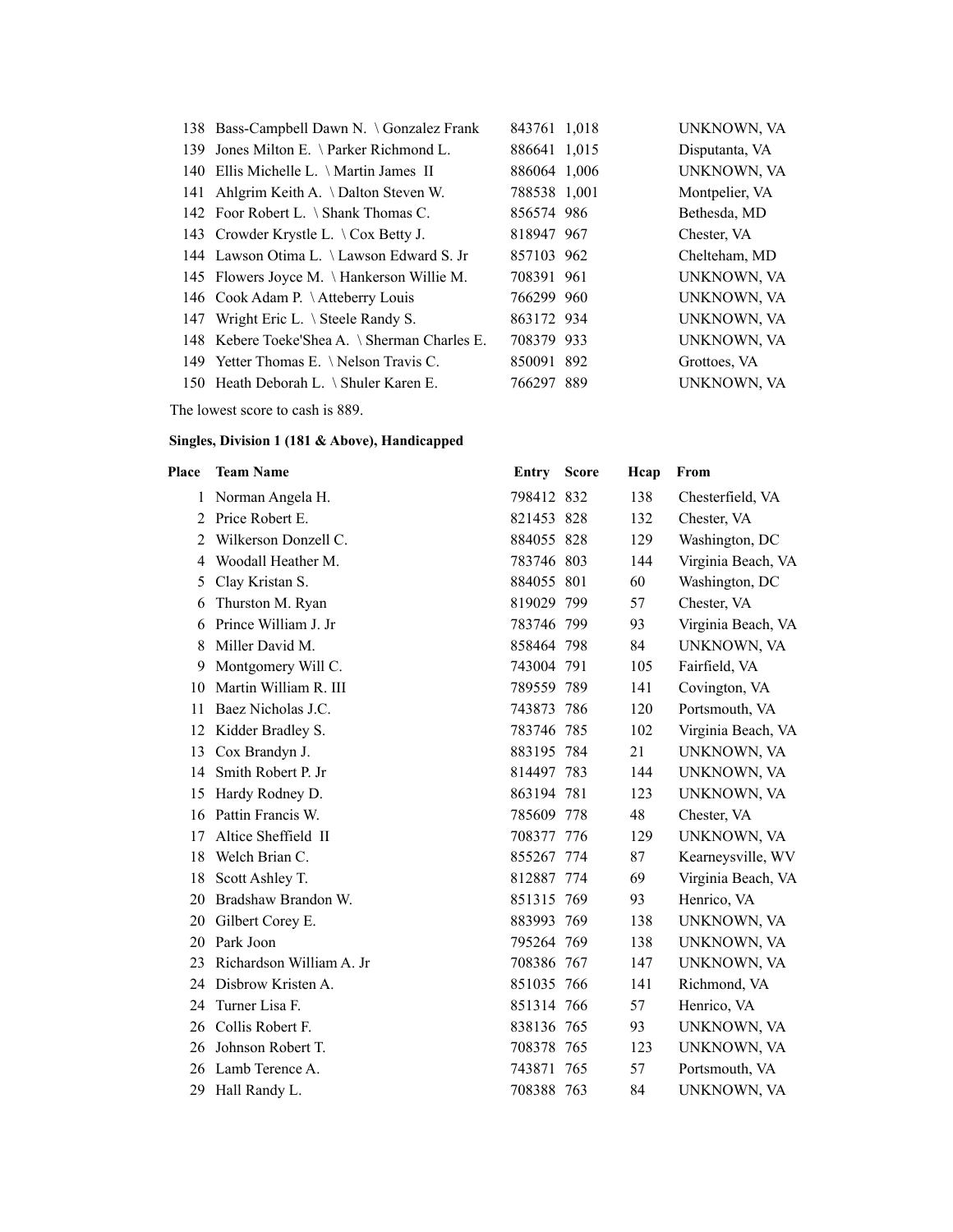Jun 08, 2022 01:05 PM

Page 24 of 88

# Virginia State USBC **Current Standings** 2022 Virginia State USBC 69th Annual Open Handicap

Sorted By Event, Division

| Place | <b>Team Name</b>      | <b>Entry Score</b> | Hcap             | From               |
|-------|-----------------------|--------------------|------------------|--------------------|
| 29    | Felicia Mark D.       | 850961 763         | 75               | UNKNOWN, VA        |
| 31    | Paige Michael A.      | 886639 760         | 108              | Fredericksburg, VA |
| 32    | Martin Jason C.       | 886655 759         | 141              | Dumfries, VA       |
| 32    | Crider Joshua W.      | 882596 759         | 144              | <b>UNKNOWN, VA</b> |
| 32    | White Douglas M.      | 789797 759         | 90               | UNKNOWN, VA        |
| 32    | Wise Amanda N.        | 884054 759         | 72               | Washington, DC     |
| 36    | Stephens Alexander    | 875461 758         | 144              | Waldorf, MD        |
| 36    | Palmer Brian D.       | 838991 758         | 84               | Aldie, VA          |
| 38    | Shafer Michael A. Jr  | 851444 757         | 18               | UNKNOWN, VA        |
|       | 38 Pargoe Danny T.    | 789797 757         | 87               | UNKNOWN, VA        |
| 40    | Barbour Sidney P.     | 874953 750         | 144              | Rustburg, VA       |
| 40    | Parrish Eric          | 851315 750         | 63               | Henrico, VA        |
| 42    | Hurst Troy W.         | 814520 749         | 99               | Dublin, VA         |
| 42    | Hailes Larry R. Jr    | 743873 749         | 84               | Portsmouth, VA     |
| 44    | Sutton Stephanie M.   | 885621 748         | 33               | Nokesville, VA     |
| 44    | Edwards Zachary I.    | 845253 748         | 60               | Franklin, VA       |
| 44    | Clarke Phillip C. III | 849288 748         | 42               | Ashburn, VA        |
| 47    | Maxey Richard L.      | 856749 747         | 147              | UNKNOWN, VA        |
| 48    | Williamson Cory E.    | 823673 746         | 69               | Chester, VA        |
|       | 48 Larrabee Brian S.  | 851622 746         | $\boldsymbol{0}$ | UNKNOWN, VA        |
| 50    | Dingus Tim L.         | 790832 744         | 45               | UNKNOWN, VA        |
| 51    | LIDA MICHAEL II       | 791016 743         | 57               | UNKNOWN, VA        |
| 51    | Campbell Andrew T.    | 855180 743         | 105              | UNKNOWN, VA        |
| 51    | Dickerson Dmitri A.   | 884067 743         | 75               | Washington, DC     |
| 54    | Samick Michael R.     | 788537 742         | 54               | Montpelier, VA     |
| 55    | Gray John M.          | 853088 741         | 108              | UNKNOWN, VA        |
| 56    | Wingfield Danny W. Sr | 800089 738         | 81               | UNKNOWN, VA        |
| 57    | Russell Shellene D.   | 708377 737         | 108              | UNKNOWN, VA        |
| 58    | Tyler Barry R.        | 708394 736         | 45               | UNKNOWN, VA        |
| 58    | Coulson Rick E.       | 790832 736         | 9                | UNKNOWN, VA        |
| 60    | Craft Jason R.        | 853400 735         | 63               | UNKNOWN, VA        |
| 61    | Humphreys Bryan L.    | 854284 734         | 120              | Salem, VA          |
| 61    | Humphrey Andrew M.    | 818947 734         | $\boldsymbol{0}$ | Chester, VA        |
| 61    | Hawk Daniel E.        | 812887 734         | 36               | Virginia Beach, VA |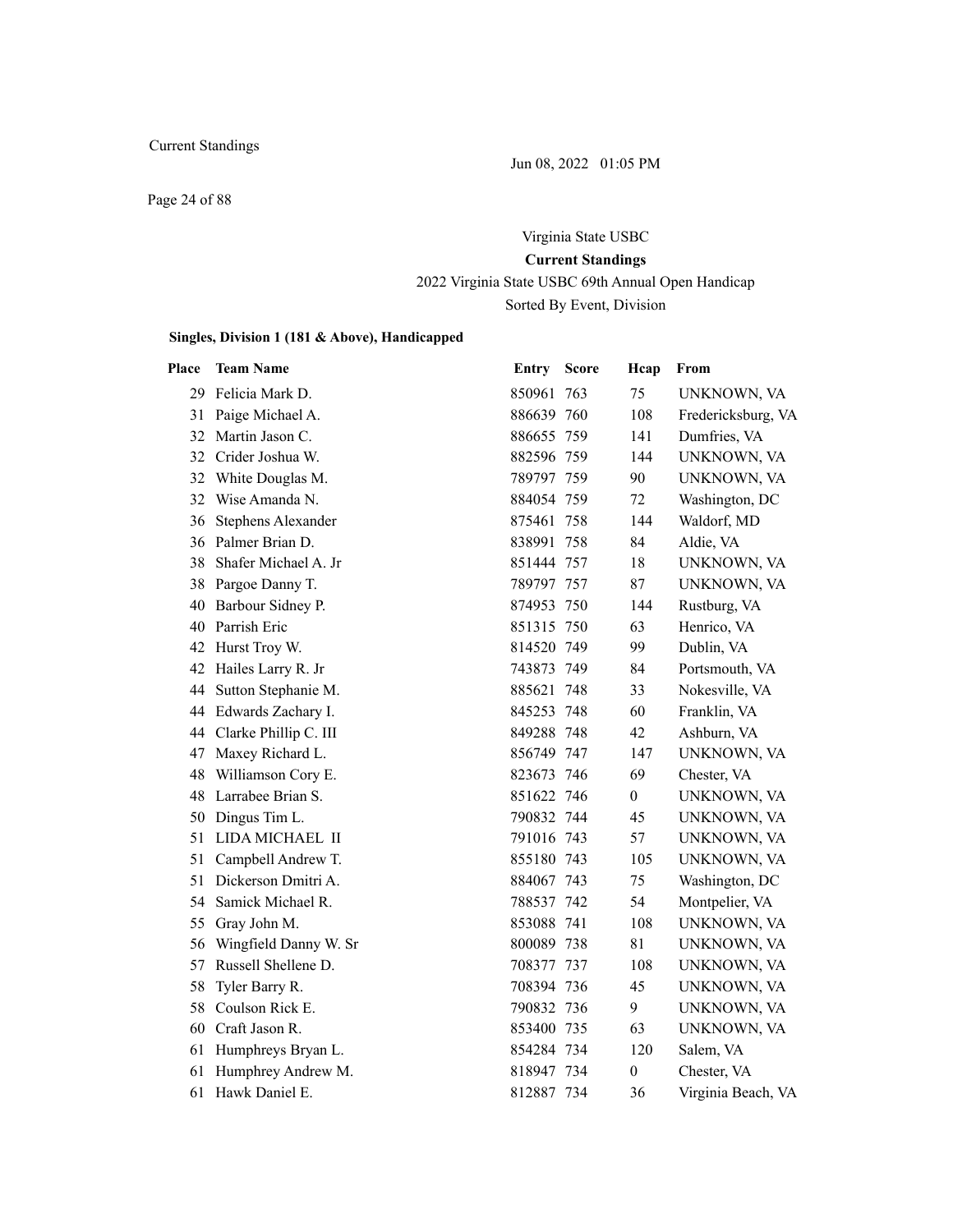|    | 61 Blevins James T.     | 708552 734 | 78           | Buena Vista, VA  |
|----|-------------------------|------------|--------------|------------------|
| 61 | Bullock Allen M.        | 856572 734 | 141          | Bethesda, MD     |
|    | 66 Hsu David            | 792967 748 | 144          | UNKNOWN, VA      |
|    | 67 Worsley Jalen D.     | 884173 733 | 99           | Norfolk, VA      |
|    | 68 Bonhom Gary M.       | 850696 732 | 117          | UNKNOWN, VA      |
|    | 69 Luckett Daniel G.    | 708389 730 | 81           | UNKNOWN, VA      |
|    | 69 Cox Billy J.         | 818947 730 | 75           | Chester, VA      |
|    | 69 Harris Paul A.       | 758659 730 | 117          | Chesterfield, VA |
|    | 69 Myers Elainea R.     | 886657 730 | 108          | UNKNOWN, VA      |
|    | 73 Campbell Charles M.  | 851622 729 | $\mathbf{0}$ | UNKNOWN, VA      |
| 73 | Mason Ryan J.           | 843760 729 | 135          | UNKNOWN, VA      |
|    | 75 Zimmerman Michael P. | 885597 728 | 99           | UNKNOWN, VA      |

Jun 08, 2022 01:05 PM

Page 25 of 88

# Virginia State USBC **Current Standings** 2022 Virginia State USBC 69th Annual Open Handicap

Sorted By Event, Division

| Place | <b>Team Name</b>      | Entry      | <b>Score</b> | Hcap     | From               |
|-------|-----------------------|------------|--------------|----------|--------------------|
|       | 76 Lamb Thomas F. III | 743871 727 |              | 21       | Portsmouth, VA     |
| 76    | <b>Smith Mike</b>     | 818923 727 |              | 75       | Chester, VA        |
| 78    | Book James E.         | 838135 726 |              | 117      | UNKNOWN, VA        |
| 79    | Shane Jesse A.        | 885684 725 |              | 72       | Blacksburg, VA     |
| 79    | Johnson L. Keith      | 766296 725 |              | 63       | UNKNOWN, VA        |
| 79    | Pinder Russell O. Jr  | 886655 725 |              | 66       | Dumfries, VA       |
| 82    | Swinson William T.    | 879746 724 |              | 102      | Elizabeth City, NC |
| 82    | Krech Steven J.       | 886317 724 |              | 90       | UNKNOWN, VA        |
| 84    | <b>Taylor Davis</b>   | 798414 723 |              | 69       | Chesterfield, VA   |
| 85    | White Cory E.         | 864937 722 |              | 75       | Bowling Green, V   |
| 85    | Brooks Leo N.         | 788537 722 |              | 114      | Montpelier, VA     |
| 87    | Johnson Jeremy M.     | 885645 721 |              | 87       | Blacksburg, VA     |
| 87    | Harrington Ryan C.    | 850964 721 |              | 78       | UNKNOWN, VA        |
| 87    | Gilbert John A.       | 856670 721 |              | 132      | UNKNOWN, VA        |
| 90    | Stubbs Ernest A. II   | 885645 720 |              | 114      | Blacksburg, VA     |
| 90    | Johnson Tyrone G.     | 838923 720 |              | $\theta$ | Stafford, VA       |
| 90    | Sutton Leroy G.       | 788039 720 |              | 138      | Lynchburg, VA      |
| 93    | Lion Dale E.          | 792967 719 |              | 18       | UNKNOWN, VA        |
| 93    | Williams Eric         | 886639 719 |              | 90       | Fredericksburg, VA |
| 95    | Coles Darren A.       | 708385 718 |              | 72       | UNKNOWN, VA        |
| 95    | Duncan Ronald E.      | 885646 718 |              | 141      | Blacksburg, VA     |
| 97    | Lanier Jeffery A.     | 858460 717 |              | 123      | UNKNOWN, VA        |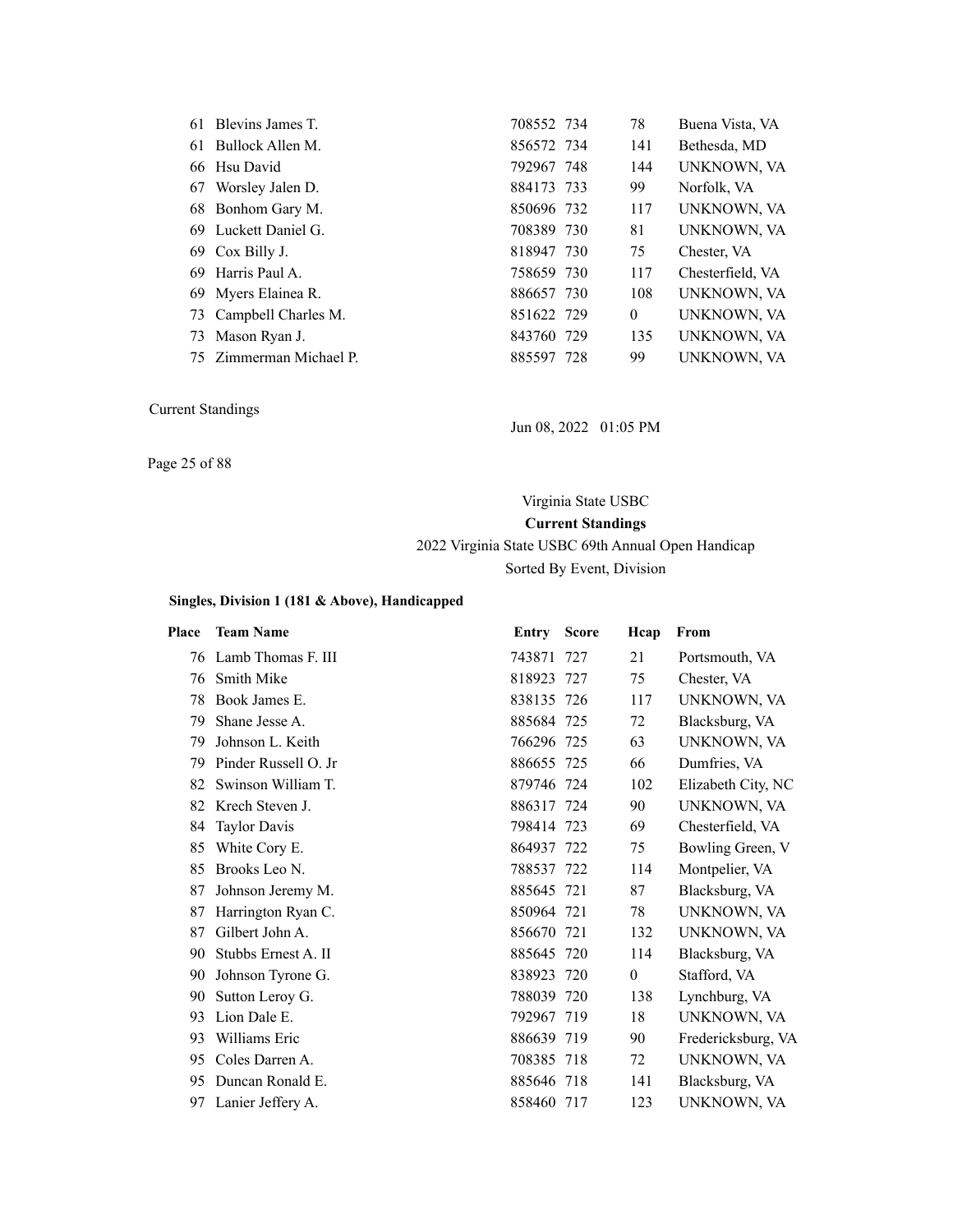|     | 97 Long Jonathan H.   | 850962 717 |     | 81             | UNKNOWN, VA      |
|-----|-----------------------|------------|-----|----------------|------------------|
| 97  | Wines Neal D.         | 851444 717 |     | 129            | UNKNOWN, VA      |
| 97  | Hollins James A.      | 886626 717 |     | 120            | Washington, DC   |
| 97  | Hammer Jeffrey P.     | 787624 717 |     | 63             | Newport News, VA |
| 102 | Holmberg Stephen P.   | 721957 716 |     | 51             | Waynesboro, VA   |
| 103 | White Terrance L.     | 787625 715 |     | $\overline{0}$ | Newport News, VA |
| 103 | Jefferson Quintina R. | 708397 715 |     | 75             | UNKNOWN, VA      |
| 103 | Campbell Robert L.    | 800089 715 |     | 102            | UNKNOWN, VA      |
| 106 | Netherland Danny L.   | 758658 714 |     | 129            | Chesterfield, VA |
| 107 | Griffin Kelly A.      | 852482 713 |     | 57             | UNKNOWN, VA      |
| 107 | Jones James C.        | 721984 713 |     | 45             | UNKNOWN, VA      |
| 109 | McDaniels Keith Q.    | 788040 712 |     | 123            | Lynchburg, VA    |
| 109 | DeVore Warner A.      | 708386 712 |     | 42             | UNKNOWN, VA      |
| 111 | Williams LaShaun D.   | 788047 711 |     | 138            | Lynchburg, VA    |
| 111 | Chandler Mark L.      | 816636 711 |     | 123            | Clover, VA       |
| 111 | Holmes Lee Ann        | 863317 711 |     | 78             | UNKNOWN, VA      |
| 111 | Lemons James E.       | 856670 711 |     | 96             | UNKNOWN, VA      |
| 115 | Coles Thomas R.       | 843781 709 |     | 129            | UNKNOWN, VA      |
| 115 | Fifer David C.        | 844275 709 |     | 93             | UNKNOWN, VA      |
| 115 | Marks Charles B.      | 885597 709 |     | 69             | UNKNOWN, VA      |
| 115 | Spencer Charles I. Jr | 708384 709 |     | 144            | UNKNOWN, VA      |
| 115 | Abt Jeff              | 827232 709 |     | 69             | UNKNOWN, VA      |
| 120 | Orfield Robert D.     | 886609     | 708 | 81             | Chesterfield, VA |
|     | 120 Wilder Jason M.   | 850948 708 |     | 72             | UNKNOWN, VA      |

Jun 08, 2022 01:05 PM

Page 26 of 88

# Virginia State USBC **Current Standings** 2022 Virginia State USBC 69th Annual Open Handicap Sorted By Event, Division

| <b>Team Name</b> |                                                                                                                                                                                                                                             |                                                                                                                                                                | From            |
|------------------|---------------------------------------------------------------------------------------------------------------------------------------------------------------------------------------------------------------------------------------------|----------------------------------------------------------------------------------------------------------------------------------------------------------------|-----------------|
|                  |                                                                                                                                                                                                                                             | 114                                                                                                                                                            | Chester, VA     |
|                  |                                                                                                                                                                                                                                             | 111                                                                                                                                                            | Elkton, VA      |
|                  |                                                                                                                                                                                                                                             | 84                                                                                                                                                             | UNKNOWN, VA     |
|                  |                                                                                                                                                                                                                                             | 51                                                                                                                                                             | UNKNOWN, VA     |
|                  |                                                                                                                                                                                                                                             | 105                                                                                                                                                            | UNKNOWN, VA     |
|                  |                                                                                                                                                                                                                                             | 78                                                                                                                                                             | Chester, VA     |
|                  |                                                                                                                                                                                                                                             | $\mathbf{0}$                                                                                                                                                   | Henrico, VA     |
|                  |                                                                                                                                                                                                                                             | 114                                                                                                                                                            | Washington, DC  |
|                  |                                                                                                                                                                                                                                             | 111                                                                                                                                                            | Centreville, VA |
|                  |                                                                                                                                                                                                                                             | 75                                                                                                                                                             | Centreville, VA |
|                  | 120 Preston Jonathan B.<br>123 Eppard Ricky A.<br>123 Brown Paul G.<br>125 Mays Calvin T.<br>125 Dever Jason D.<br>125 Simpson Larry A.<br>125 Christian Cory A.<br>125 Williams Yolanda S.<br>130 Brower Etzel C. Jr<br>130 Speaker Joshua | <b>Entry Score</b><br>859323 708<br>788950 707<br>844276 707<br>800089 706<br>765535 706<br>821453 706<br>851315 706<br>884054 706<br>856107 705<br>856107 705 | Hcap            |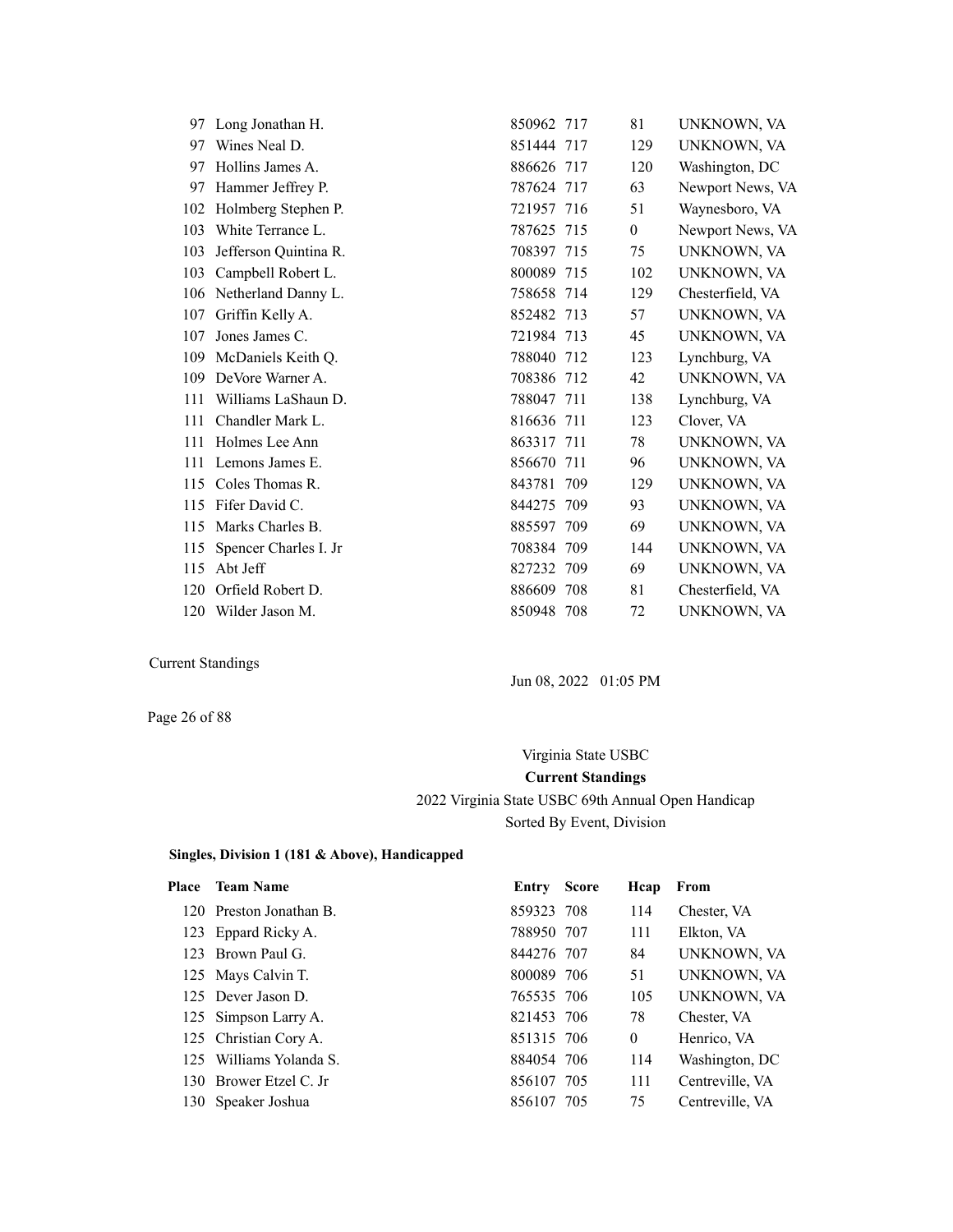|     | 130 Griffin Brian T.       | 885684 705 |                  | 120 | Blacksburg, VA   |
|-----|----------------------------|------------|------------------|-----|------------------|
|     | 130 Broadney Robert L. III | 765536 705 |                  | 54  | UNKNOWN, VA      |
| 130 | McDaniel Derrick A.        | 886626 705 |                  | 114 | Washington, DC   |
| 135 | Nelson Anthony W.          | 825169 704 |                  | 72  | Ashburn, VA      |
| 135 | Blowers Don E.             | 798413 704 |                  | 87  | Chesterfield, VA |
| 135 | Smith Thomas L.            | 816639 704 |                  | 87  | Clover, VA       |
| 135 | Praileau Brandon L.        | 884173 704 |                  | 135 | Norfolk, VA      |
| 139 | James Mark N.              | 858463 703 |                  | 99  | UNKNOWN, VA      |
|     | 139 Brownie Robert A.      | 886609 703 |                  | 36  | Chesterfield, VA |
|     | 139 Hansen Christopher A.  | 827232 703 | $\boldsymbol{0}$ |     | UNKNOWN, VA      |
| 142 | Donahue Nannette M.        | 827233 702 |                  | 117 | UNKNOWN, VA      |
|     | 142 Griffin Janelle R.     | 850695 702 |                  | 105 | UNKNOWN, VA      |
|     | 142 Bradley Scott J.       | 885644 702 |                  | 81  | Blacksburg, VA   |
| 142 | Burch Kenneth S.           | 883993 702 |                  | 96  | UNKNOWN, VA      |
| 146 | Smith Adam L.              | 855271 701 |                  | 144 | UNKNOWN, VA      |
|     | 146 Dich Kenneth H.        | 721984 701 | $\boldsymbol{0}$ |     | UNKNOWN, VA      |
|     | 146 Powers Wayne M. Jr     | 790915 701 |                  | 102 | UNKNOWN, VA      |
|     | 146 Waldon Edward E.       | 886629 701 |                  | 111 | Norfolk, VA      |
|     | 146 Houff Timothy B.       | 855181 701 |                  | 96  | UNKNOWN, VA      |
| 146 | Douglas Walt A.            | 708378 701 |                  | 135 | UNKNOWN, VA      |
| 152 | Fox Joylene L.             | 766297 700 |                  | 132 | UNKNOWN, VA      |
| 152 | Sharp Robert T.            | 850694 700 |                  | 138 | UNKNOWN, VA      |
| 152 | Jones Frank H.             | 863317 700 |                  | 84  | UNKNOWN, VA      |
| 155 | Garner Rigo                | 708395 699 |                  | 135 | UNKNOWN, VA      |
| 155 | Riggleman Aaron L. Jr      | 766296 699 |                  | 108 | UNKNOWN, VA      |
| 155 | <b>Tigar Justin</b>        | 765540 699 |                  | 114 | UNKNOWN, VA      |
| 158 | Greene Evelyn C.           | 855182 698 |                  | 141 | UNKNOWN, VA      |
| 158 | Lawson Donald (Dick) R.    | 886650 698 |                  | 147 | Waldorf, MD      |
|     | 158 Woodson Benjamin L. Sr | 886632 698 |                  | 141 |                  |
|     | 158 Cochran Steven R.      | 798415 698 |                  | 81  | Chesterfield, VA |
| 158 | Williams Keirson D.        | 858459 698 |                  | 105 | UNKNOWN, VA      |
| 158 | Painter Lewis J. Jr        | 838136 698 |                  | 114 | UNKNOWN, VA      |
|     | 158 Creel James M.         | 852481 698 |                  | 138 | UNKNOWN, VA      |
|     | 158 McLane Joseph M.       | 852482 698 |                  | 117 | UNKNOWN, VA      |
|     | 166 Durrer Richard W.      | 721957 697 |                  | 15  | Waynesboro, VA   |
|     | 166 Lucas Julia R.         | 781067 697 |                  | 135 | UNKNOWN, VA      |

Page 27 of 88

Jun 08, 2022 01:05 PM

Virginia State USBC **Current Standings** 2022 Virginia State USBC 69th Annual Open Handicap Sorted By Event, Division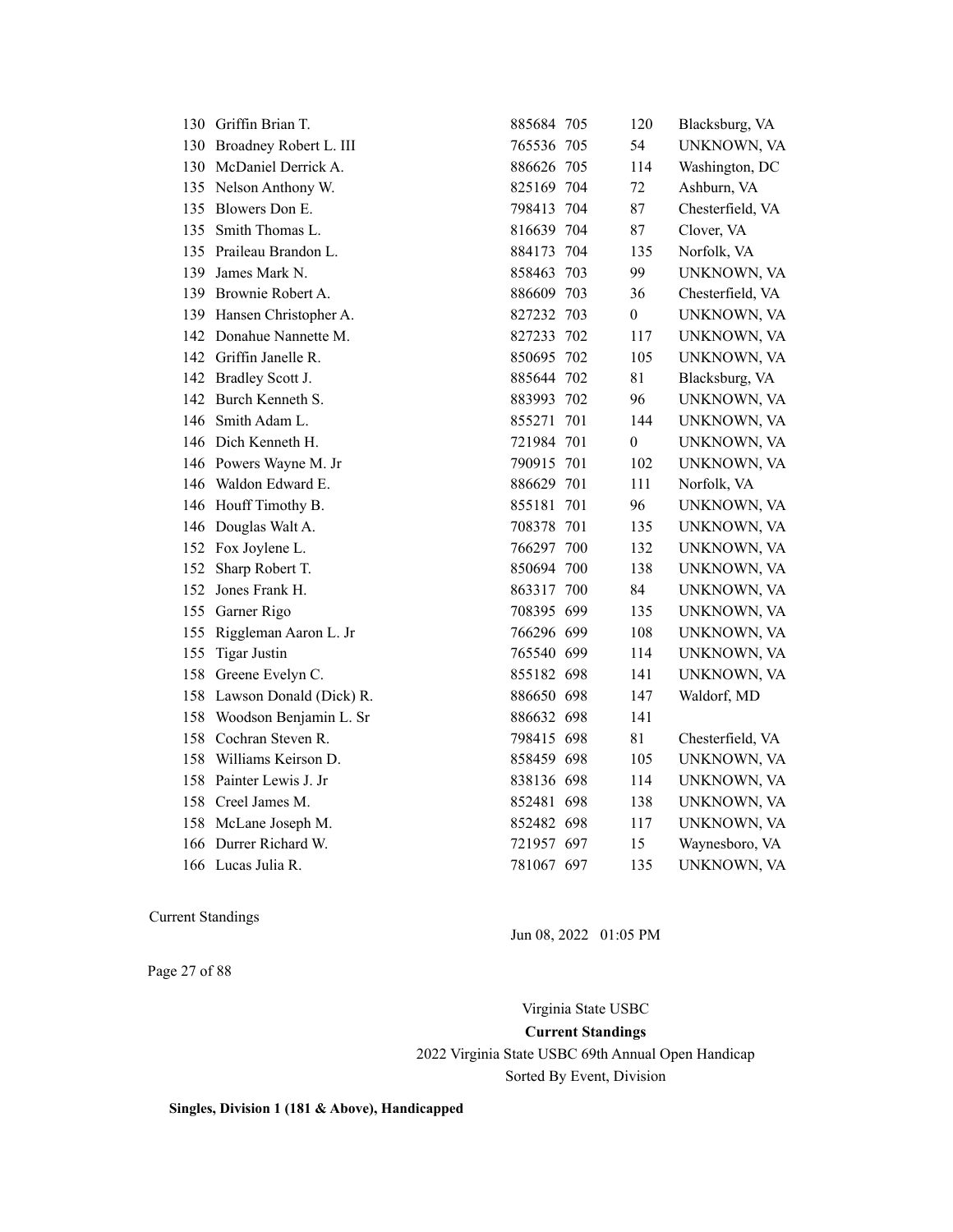|     | Place Team Name            | <b>Entry Score</b> | Hcap             | From               |
|-----|----------------------------|--------------------|------------------|--------------------|
|     | 168 Montgomery Roshad J.   | 743873 696         | 138              | Portsmouth, VA     |
| 168 | Thompson Ciara N.          | 884055 696         | 87               | Washington, DC     |
|     | 168 York Tim S.            | 885768 696         | 96               | UNKNOWN, VA        |
| 171 | Hornstein Dylan S.         | 856749 695         | 45               | UNKNOWN, VA        |
| 171 | Callahan Gareth T.         | 863120 695         | 129              | Springfield, VA    |
|     | 173 Gable Chad P.          | 800089 694         | $\boldsymbol{0}$ | UNKNOWN, VA        |
| 173 | Dotson Kevin M.            | 874198 694         | 120              | Roanoke, VA        |
|     | 173 Painter James E.       | 838136 694         | 24               | UNKNOWN, VA        |
| 173 | Sill Andrew D.             | 758659 694         | 129              | Chesterfield, VA   |
| 173 | Dombrowski David A.        | 886599 694         | 120              | UNKNOWN, VA        |
| 178 | Higbee Kevin M.            | 838991 693         | 24               | Aldie, VA          |
|     | 178 Campbell C Wade        | 843501 693         | 105              | UNKNOWN, VA        |
| 178 | Cole Kevin W.              | 886644 693         | 18               | Gainesville, VA    |
|     | 178 Reynolds Arthur B.     | 883074 693         | 129              | UNKNOWN, VA        |
|     | 182 Foor Robert L.         | 856574 692         | 108              | Bethesda, MD       |
|     | 182 Goss James R.          | 708388 692         | 90               | UNKNOWN, VA        |
|     | 182 Broadney Robert L. Jr  | 765536 692         | 87               | UNKNOWN, VA        |
|     | 182 Owens Sidney J.        | 765534 692         | 120              | UNKNOWN, VA        |
|     | 182 Roach Darrin C.        | 708379 692         | 144              | UNKNOWN, VA        |
|     | 182 Scott James P.         | 827232 692         | 15               | UNKNOWN, VA        |
|     | 182 Bell Tiffany A.        | 883784 692         | 15               | Fredericksburg, VA |
|     | 189 Pittman Brian          | 886657 691         | 141              | UNKNOWN, VA        |
|     | 190 Lineberry Shannon Q.   | 743004 690         | 99               | Fairfield, VA      |
|     | 191 Vereen Corey T.        | 788040 689         | 117              | Lynchburg, VA      |
|     | 191 Owens Brian K.         | 886632 689         | 135              |                    |
|     | 191 Sacro Vincent J.       | 886656 689         | 117              | Sterling, VA       |
|     | 191 Eisewann William J. Jr | 827232 689         | 75               | UNKNOWN, VA        |
| 191 | Marshall Keith L.          | 858460 689         | 84               | UNKNOWN, VA        |
|     | 191 Jones Darren W.        | 852481 689         | 27               | UNKNOWN, VA        |
|     | 197 Preston Michael A.     | 859323 688         | 117              | Chester, VA        |
|     | 197 Taylor Carroll E. Jr   | 798414 688         | 111              | Chesterfield, VA   |
|     | 197 Johnson Michael D. III | 804526 688         | 123              | UNKNOWN, VA        |
|     | 197 Peacock William M.     | 863120 688         | 117              | Springfield, VA    |
|     | 197 Myers Jack W. Jr       | 790086 688         | 114              | Yorktown, VA       |
|     | 197 Prophet Ike A.         | 708383 688         | 93               | UNKNOWN, VA        |
|     | 203 Williams Alvin W. Sr   | 708392 687         | 114              | UNKNOWN, VA        |
|     | 203 Bayes Vincent          | 863085 687         | 129              | UNKNOWN, VA        |
|     | 203 Jones Jay              | 850962 687         | 48               | UNKNOWN, VA        |
|     | 203 Ford Donald C. III     | 794637 687         | 117              | South Boston, VA   |
|     | 207 Hogue Cecil C.         | 841891 686         | 129              | South Boston, VA   |
|     | 207 Faxon Arron R. Sr      | 758013 686         | 84               | UNKNOWN, VA        |
|     | 207 Palmer Willie A.       | 861810 686         | 126              | SALEM, VA          |
|     | 207 Moretz Charles E.      | 855271 686         | 117              | UNKNOWN, VA        |
|     | 207 Kong Jeremy E.         | 863085 686         | 99               | UNKNOWN, VA        |
|     | 207 Drakes Luis A.         | 855182 686         | 75               | UNKNOWN, VA        |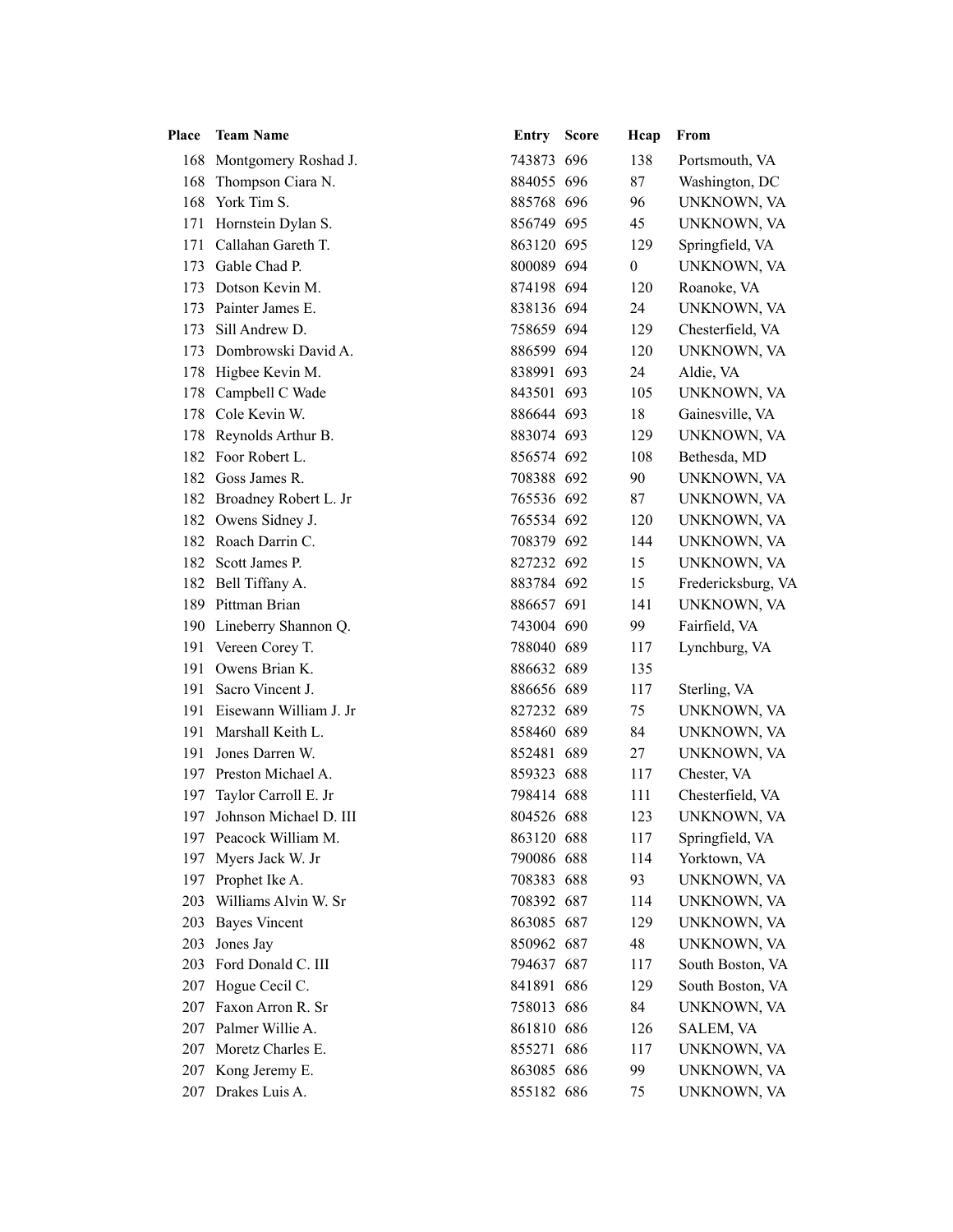Page 28 of 88

# Virginia State USBC **Current Standings**

# 2022 Virginia State USBC 69th Annual Open Handicap Sorted By Event, Division

#### **Singles, Division 1 (181 & Above), Handicapped**

| <b>Place</b> | <b>Team Name</b>          | Entry Score | Hcap | From               |
|--------------|---------------------------|-------------|------|--------------------|
| 213          | Jones Woody V.            | 721984 685  | 57   | UNKNOWN, VA        |
|              | 213 Clingman Corina J.    | 850698 685  | 120  | UNKNOWN, VA        |
| 213          | Marshall Cornel V.        | 708380 685  | 60   | UNKNOWN, VA        |
| 217          | <b>Bailey Nikki</b>       | 708386 684  | 114  | UNKNOWN, VA        |
| 217          | Griffin Allen L.          | 861764 684  | 69   | SALEM, VA          |
| 217          | Day Jeff M.               | 838136 684  | 30   | UNKNOWN, VA        |
|              | 220 Russ Tommy L.         | 850962 683  | 75   | UNKNOWN, VA        |
|              | 220 Roberts Edward L.     | 886642 683  | 54   | Prince George, VA  |
| 222          | Baber Susan D.            | 721957 684  | 132  | Waynesboro, VA     |
| 223          | Eastwood Chris M.         | 787622 682  | 63   | Newport News, VA   |
| 223          | Thompson Tubar            | 855180 682  | 60   | UNKNOWN, VA        |
| 223          | Ford Robert J.            | 765540 682  | 129  | UNKNOWN, VA        |
| 223          | Han Alex J.               | 885597 682  | 54   | UNKNOWN, VA        |
| 223          | Carico Adam L.            | 855270 682  | 117  | UNKNOWN, VA        |
| 228          | Smith Scott D.            | 864937 681  | 33   | Bowling Green, V   |
| 228          | Caldwell Ricky W. Jr      | 885644 681  | 144  | Blacksburg, VA     |
|              | 228 Sherman Charles E.    | 708379 681  | 96   | UNKNOWN, VA        |
| 231          | Hice Jason A.             | 787626 680  | 87   | Newport News, VA   |
| 231          | Webster Pete A.           | 885684 680  | 96   | Blacksburg, VA     |
| 231          | Coombs Carla A.           | 850965 680  | 135  | UNKNOWN, VA        |
|              | 234 Harris Josef D.       | 858464 679  | 126  | UNKNOWN, VA        |
|              | 234 Callis Sherman C. Jr  | 855182 679  | 108  | UNKNOWN, VA        |
|              | 234 Noltee Christopher D. | 874811 679  | 21   | UNKNOWN, VA        |
|              | 237 Woodall Thomas P.     | 783746 678  | 36   | Virginia Beach, VA |
| 237          | Corbett Curtis H. Sr      | 708397 678  | 108  | UNKNOWN, VA        |
| 237          | <b>SHIFFLETT ELVIN</b>    | 791015 678  | 138  | UNKNOWN, VA        |
|              | 240 Edwards Kenneth A.    | 845253 677  | 78   | Franklin, VA       |
|              | 240 Poe David C. Jr       | 858461 677  | 93   | UNKNOWN, VA        |
| 240          | Thorne Terrance E. Sr     | 708392 677  | 66   | UNKNOWN, VA        |
|              | 240 Nunez Leland S.       | 843760 677  | 45   | UNKNOWN, VA        |
|              | 240 Hickman P Phillip     | 819029 677  | 84   | Chester, VA        |
| 240          | Dulney Andrew J.          | 856107 677  | 87   | Centreville, VA    |
|              | 240 Symanowski William R. | 849288 677  | 87   | Ashburn, VA        |

Jun 08, 2022 01:05 PM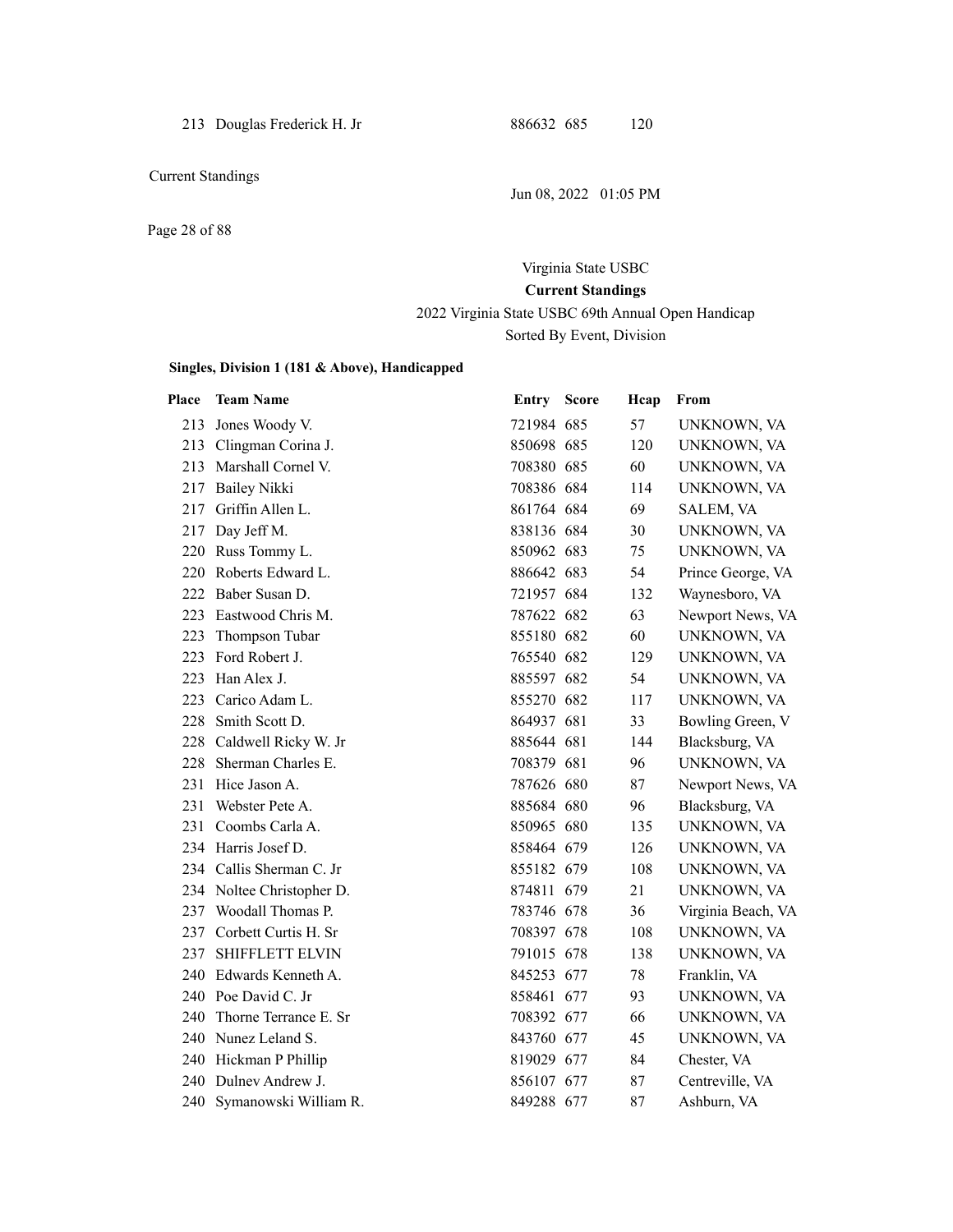| 247 | Watson Blake C.          | 818923 676 | 42  | Chester, VA      |
|-----|--------------------------|------------|-----|------------------|
|     | 247 Russell Glen W.      | 838135 676 | 126 | UNKNOWN, VA      |
|     | 247 McDaniel Tyler C.    | 785609 676 | 42  | Chester, VA      |
|     | 247 Collins Travis J.    | 886656 676 | 36  | Sterling, VA     |
| 247 | Boyters Greg D.          | 787624 676 | 9   | Newport News, VA |
|     | 247 Banchy Mark J.       | 788041 676 | 87  | Lynchburg, VA    |
|     | 253 Bailey Brian D.      | 886632 675 | 120 |                  |
|     | 253 Chase Mark A. Jr     | 708390 675 | 57  | UNKNOWN, VA      |
|     | 253 Hudgins Tyler S.     | 884173 675 | 90  | Norfolk, VA      |
|     | 256 Skiba Joseph T. IV   | 880472 674 | 78  | UNKNOWN, VA      |
|     | 256 Catalan Kevin P.     | 708384 674 | 114 | UNKNOWN, VA      |
|     | 256 McDowell James L. Jr | 765538 674 | 81  | UNKNOWN, VA      |
|     | 256 Bradham Joseph C.    | 788536 674 | 120 | Montpelier, VA   |

Jun 08, 2022 01:05 PM

Page 29 of 88

# Virginia State USBC **Current Standings** 2022 Virginia State USBC 69th Annual Open Handicap Sorted By Event, Division

| Place | <b>Team Name</b>         | Entry      | <b>Score</b> | Hcap | From              |
|-------|--------------------------|------------|--------------|------|-------------------|
| 260   | Allman Dallas W.         | 787623 673 |              | 42   | Newport News, VA  |
|       | 260 Graham Tyler A.      | 885645 673 |              | 93   | Blacksburg, VA    |
| 262   | Dixon Timothy J.         | 886075 672 |              | 93   | Carrollton, VA    |
|       | 262 Harkless C Bruce     | 858462 672 |              | 138  | UNKNOWN, VA       |
|       | 262 Lanham Bobby L.      | 855267 672 |              | 96   | Kearneysville, WV |
| 262   | Abrams Gary              | 886625 672 |              | 132  | UNKNOWN, VA       |
|       | 262 HAHN CHRISTOPHER     | 791016 672 |              | 51   | UNKNOWN, VA       |
|       | 262 Hunter Decola D.     | 850698 672 |              | 141  | UNKNOWN, VA       |
| 262   | Collins Justin M.        | 721934 672 |              | 78   | Broadway, VA      |
|       | 262 Decker Samuel O. III | 886627 672 |              | 66   | Waynesboro, VA    |
|       | 262 Lamb Thomas F. Jr    | 743871 672 |              | 54   | Portsmouth, VA    |
| 271   | Boone Moses H.           | 708384 671 |              | 99   | UNKNOWN, VA       |
| 271   | Keene Robert Jr          | 886641 671 |              | 3    | Disputanta, VA    |
| 271   | Beavers Brian K.         | 825169 671 |              | 111  | Ashburn, VA       |
| 271   | Pritchett Alexander M.   | 814615 671 |              | 123  | Newport News, VA  |
| 271   | Crowder Krystle L.       | 818947 671 |              | 120  | Chester, VA       |
| 271   | Rainey William S.        | 883195 671 |              | 75   | UNKNOWN, VA       |
| 271   | Linkous Dylan L.         | 885643 671 |              | 81   | Blacksburg, VA    |
| 278   | Stewart Deloid M.        | 858461 670 |              | 138  | UNKNOWN, VA       |
| 278   | Ramsey David M.          | 804525 670 |              | 117  | UNKNOWN, VA       |
|       | 278 Mabry Willie L. III  | 850963 670 |              | 99   | UNKNOWN, VA       |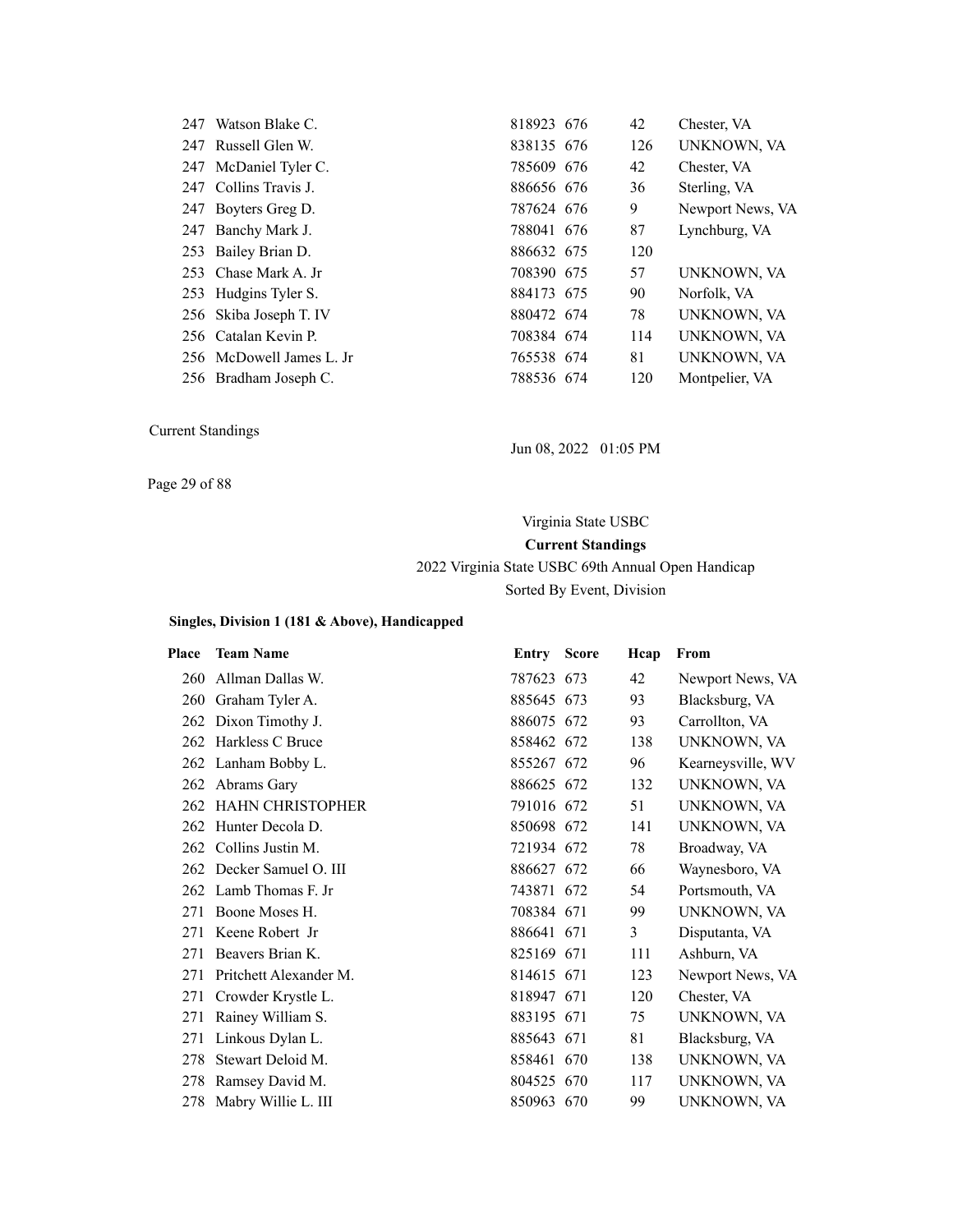|     | 278 Kessel David E. Jr      | 854284 670 | 90  | Salem, VA        |
|-----|-----------------------------|------------|-----|------------------|
| 278 | McLane Michael A.           | 852482 670 | 42  | UNKNOWN, VA      |
|     | 278 Pollock James E.        | 850692 670 | 84  | UNKNOWN, VA      |
| 278 | Sekely Scott M.             | 886643 670 | 36  | Gainesville, VA  |
|     | 278 Painter Nathaniel C.    | 743870 670 | 147 | Portsmouth, VA   |
|     | 286 Dawes Vincent           | 708380 669 | 144 | UNKNOWN, VA      |
|     | 286 Spence David L.         | 844275 669 | 141 | UNKNOWN, VA      |
| 286 | Smith Bryan D.              | 758659 669 | 102 | Chesterfield, VA |
| 286 | Smith Billy Jr              | 861764 669 | 72  | SALEM, VA        |
| 290 | Preston Joe L.              | 861787 668 | 147 | SALEM, VA        |
|     | 290 Fuller Jerry K.         | 886264 668 | 120 | Roanoke, VA      |
|     | 290 Ridge Richard R.        | 852441 668 | 39  | Ashland, VA      |
| 290 | Callahan Shawn M.           | 863120 668 | 36  | Springfield, VA  |
| 290 | Smith Melvin Jr             | 850694 668 | 87  | UNKNOWN, VA      |
| 290 | Fellin Shawn D.             | 788536 668 | 81  | Montpelier, VA   |
| 290 | Alston Troy M.              | 788537 668 | 135 | Montpelier, VA   |
| 290 | Hawkins John C.             | 708387 668 | 102 | UNKNOWN, VA      |
| 298 | Williams Albert G. Sr       | 788537 667 | 78  | Montpelier, VA   |
| 298 | Randolph Gerald F.          | 838992 667 | 48  | Aldie, VA        |
| 300 | Dineen Joseph A.            | 851622 666 | 18  | UNKNOWN, VA      |
| 300 | Dohmann David E.            | 758658 666 | 81  | Chesterfield, VA |
| 300 | Jones Johntay M.            | 850962 666 | 66  | UNKNOWN, VA      |
| 303 | Martin James II             | 886064 665 | 84  | UNKNOWN, VA      |
| 303 | Cornwell Adam C.            | 845253 665 | 84  | Franklin, VA     |
|     | 305 McLaughlin Vernon P. II | 789560 664 | 96  | Covington, VA    |

Jun 08, 2022 01:05 PM

Page 30 of 88

# Virginia State USBC **Current Standings** 2022 Virginia State USBC 69th Annual Open Handicap Sorted By Event, Division

| <b>Team Name</b> | Entry                                                                                                                                                                                                                            | Hcap                                                                                                                                | From        |
|------------------|----------------------------------------------------------------------------------------------------------------------------------------------------------------------------------------------------------------------------------|-------------------------------------------------------------------------------------------------------------------------------------|-------------|
|                  |                                                                                                                                                                                                                                  | 84                                                                                                                                  | UNKNOWN, VA |
|                  |                                                                                                                                                                                                                                  | 72                                                                                                                                  | UNKNOWN, VA |
|                  |                                                                                                                                                                                                                                  | 105                                                                                                                                 | UNKNOWN, VA |
|                  |                                                                                                                                                                                                                                  | 81                                                                                                                                  | UNKNOWN, VA |
|                  |                                                                                                                                                                                                                                  | 105                                                                                                                                 | UNKNOWN, VA |
|                  |                                                                                                                                                                                                                                  | 126                                                                                                                                 | UNKNOWN, VA |
|                  |                                                                                                                                                                                                                                  | 36                                                                                                                                  | UNKNOWN, VA |
|                  |                                                                                                                                                                                                                                  | 15                                                                                                                                  | Aldie, VA   |
|                  |                                                                                                                                                                                                                                  | 105                                                                                                                                 | UNKNOWN, VA |
|                  | 305 Vandusen Thomas J.<br>305 Matthews Lowell A.<br>305 Russell Jeffrey M.<br>305 Fortier Laurence R.<br>305 Downey Roy J. III<br>305 Abrams Stanley A.<br>312 Emerson Robert W.<br>312 Figlioli Vito J.<br>312 Collins Bobby W. | Score<br>765541 664<br>858460 664<br>858460 664<br>851005 664<br>880472 664<br>886625 664<br>858463 663<br>838992 663<br>844275 663 |             |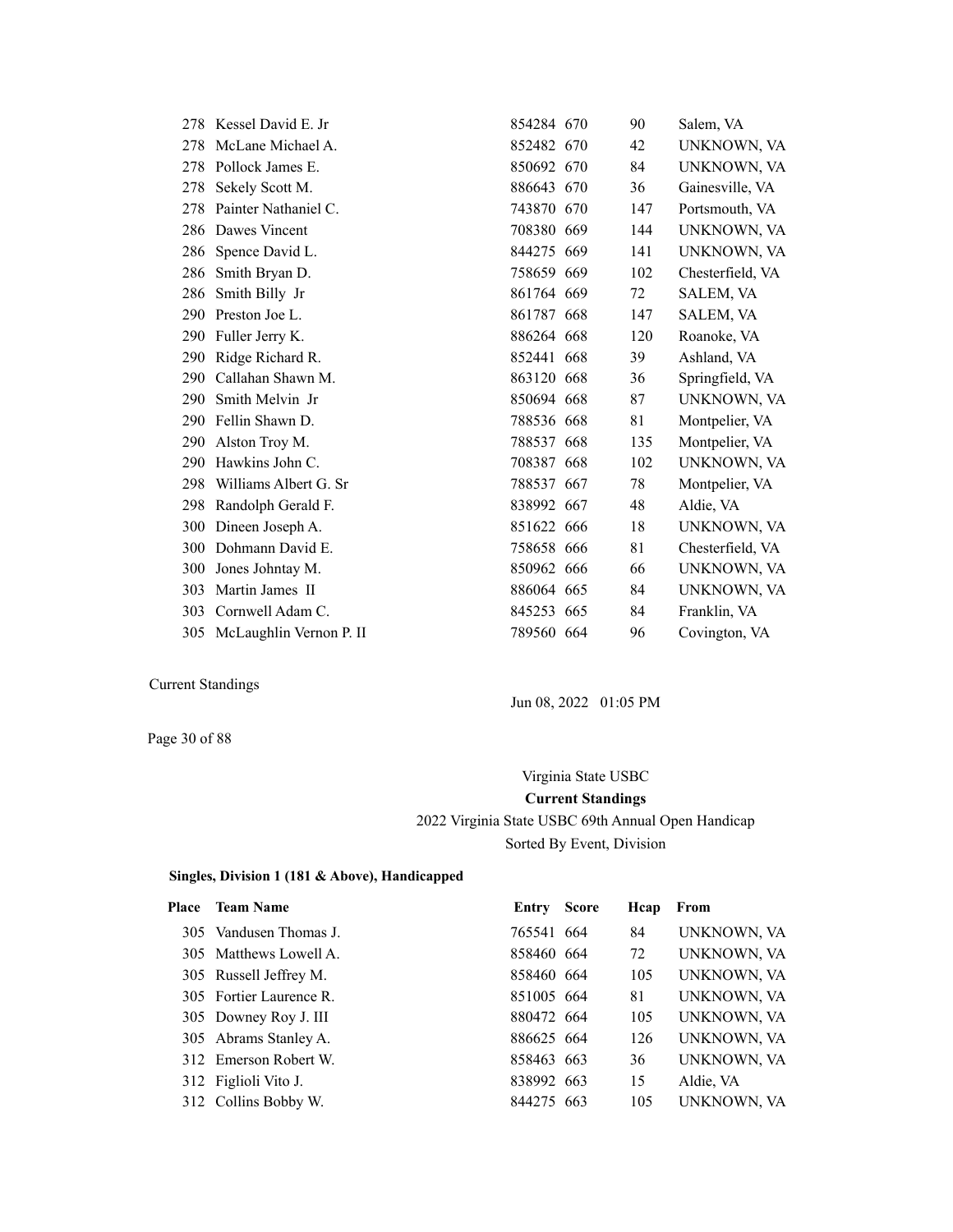|     | 312 Winslow Stephanie J.  | 879746 663 | 129              | Elizabeth City, NC |
|-----|---------------------------|------------|------------------|--------------------|
|     | 316 Archie Cecil D. Jr    | 886628 662 | 138              | Norfolk, VA        |
|     | 316 Szamborski William J. | 856573 662 | 57               | Bethesda, MD       |
|     | 316 Brooks John W. III    | 708552 662 | 72               | Buena Vista, VA    |
|     | 316 Faircloth Myrick J.   | 788043 662 | 114              | Lynchburg, VA      |
| 316 | Johnson Aaron J.          | 765539 662 | 141              | UNKNOWN, VA        |
|     | 316 Caffee Jacinta Y.     | 878421 662 | 129              | Virginia Beach, VA |
|     | 316 Williamson Mark E.    | 818923 662 | 63               | Chester, VA        |
|     | 323 Byer Melissa L.       | 853400 660 | 93               | UNKNOWN, VA        |
|     | 323 Hatton Jesse T. III   | 852481 660 | 33               | UNKNOWN, VA        |
|     | 323 Franklin Candi C.     | 765537 660 | 45               | UNKNOWN, VA        |
|     | 326 Kulenguski Robert A.  | 743872 658 | 45               | Portsmouth, VA     |
| 326 | Wargo Bob                 | 795343 658 | 87               | Bristow, VA        |
|     | 326 Coleman Jobie R.      | 743004 658 | 99               | Fairfield, VA      |
|     | 326 Alleyne Tristan O.    | 856507 658 | 123              | Richmond, VA       |
|     | 326 McKleny Carlos M.     | 884173 658 | 147              | Norfolk, VA        |
| 326 | Johnston David J.         | 853088 658 | 132              | UNKNOWN, VA        |
|     | 326 Petrello Anthony M.   | 851622 658 | $\boldsymbol{0}$ | UNKNOWN, VA        |
| 333 | Ratcliff Jacob P.         | 885645 657 | 114              | Blacksburg, VA     |
|     | 333 Gilbert Nelson E.     | 883993 657 | 102              | UNKNOWN, VA        |
| 333 | Hartsock Joseph R.        | 787625 657 | 33               | Newport News, VA   |
|     | 333 Oliver John C.        | 790832 657 | 21               | UNKNOWN, VA        |
| 333 | Sparks John R. Jr         | 766299 657 | 141              | UNKNOWN, VA        |
|     | 338 Campbell Danny R.     | 790996 656 | 147              | UNKNOWN, VA        |
| 338 | Brown Sonny L.            | 863194 656 | 111              | UNKNOWN, VA        |
|     | 338 Rollins Derrick R. Sr | 886646 656 | 30               | Gainesville, VA    |
|     | 338 Garcia Frank Jr       | 886656 656 | 78               | Sterling, VA       |
|     | 338 Hawkins Leon C.       | 858464 656 | 57               | UNKNOWN, VA        |
|     | 343 Layne Aaron F. Sr     | 798412 655 | 72               | Chesterfield, VA   |
|     | 343 Bland Kevin R.        | 823673 655 | $\boldsymbol{0}$ | Chester, VA        |
| 345 | Sprouse Thomas G.         | 851042 654 | 78               | Waynesboro, VA     |
|     | 345 Burton Kenneth Wayne  | 798415 654 | 78               | Chesterfield, VA   |
|     | 345 McGregor Ronald A.    | 855184 654 | 117              | UNKNOWN, VA        |
| 345 | Hummel John P.            | 825190 654 | 96               | Sterling, VA       |
| 345 | Kwak Jae J.               | 795264 654 | 120              | UNKNOWN, VA        |
|     | 345 Clark Calvin L. Sr    | 788044 654 | 81               | Lynchburg, VA      |
| 351 | Dysart Noel K.            | 855183 653 | 108              | UNKNOWN, VA        |

Jun 08, 2022 01:05 PM

Page 31 of 88

Virginia State USBC **Current Standings** 2022 Virginia State USBC 69th Annual Open Handicap Sorted By Event, Division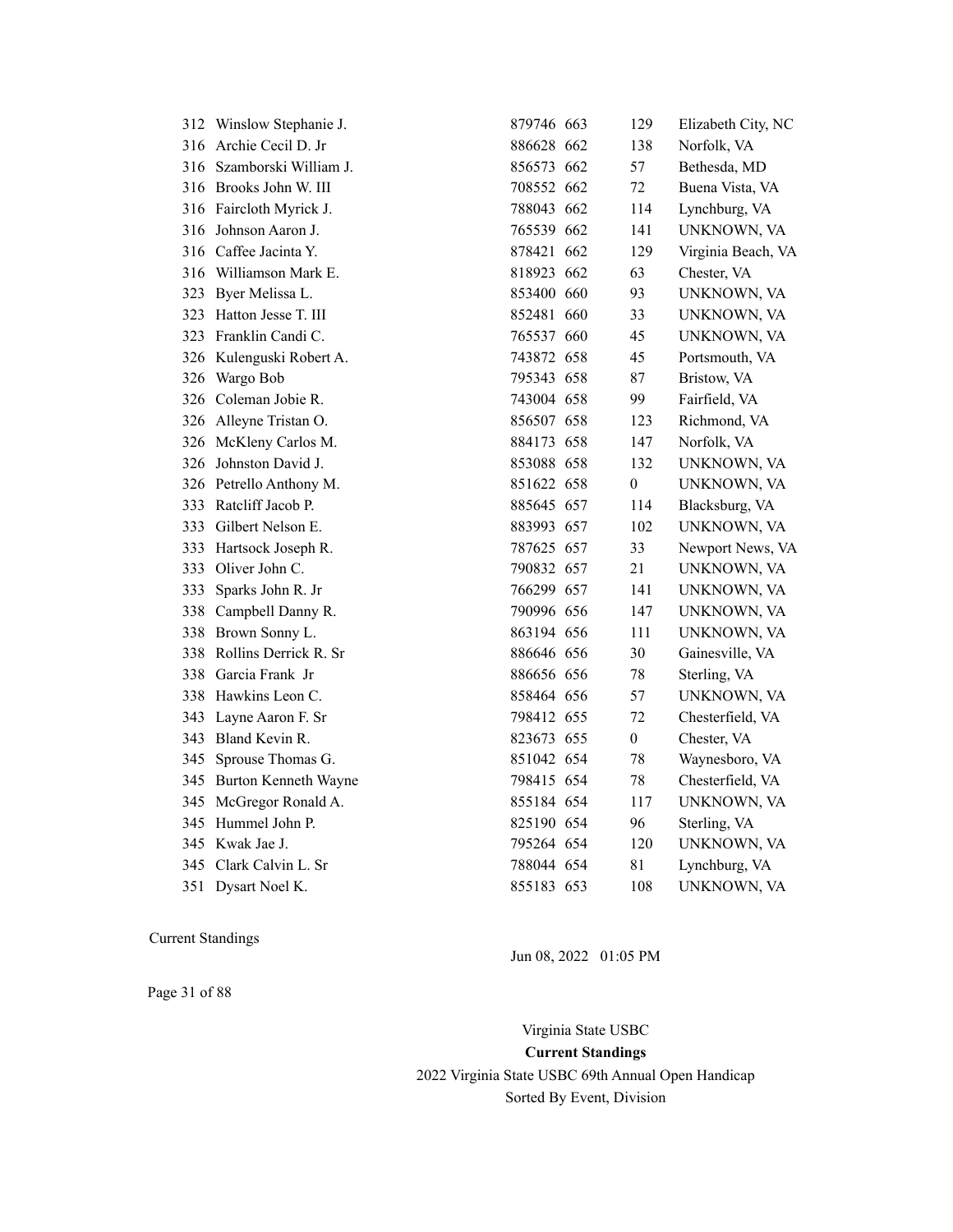| Place | <b>Team Name</b>         | <b>Entry Score</b> | Hcap             | From               |
|-------|--------------------------|--------------------|------------------|--------------------|
|       | 351 Robinson Derrick A.  | 708384 653         | 132              | UNKNOWN, VA        |
|       | 351 Nowlin Paul V.       | 708380 653         | 63               | UNKNOWN, VA        |
| 351   | Welch David Q.           | 798415 653         | 147              | Chesterfield, VA   |
| 351   | Cline Robert D.          | 885768 653         | 99               | UNKNOWN, VA        |
|       | 356 Williams Tyree G. Sr | 884055 652         | 21               | Washington, DC     |
| 356   | Tate Amanda C.           | 765537 652         | 132              | UNKNOWN, VA        |
|       | 356 Mann Warren A.       | 886645 652         | 69               | Gainesville, VA    |
| 359   | Savage Jerome L.         | 850692 651         | 78               | UNKNOWN, VA        |
|       | 359 Cook Matthew E.      | 766299 651         | 69               | UNKNOWN, VA        |
|       | 359 Fry Jesse R. Jr      | 886319 651         | 96               | UNKNOWN, VA        |
| 359   | Martin Aden J.           | 854284 651         | 12               | Salem, VA          |
| 359   | Smith Robert W.          | 821453 651         | 30               | Chester, VA        |
|       | 359 McCargo Kermit A.    | 794637 651         | 138              | South Boston, VA   |
|       | 359 Edmonds Jeffrey L.   | 816638 651         | 147              | Clover, VA         |
|       | 359 Matthews Larryl A.   | 858463 651         | 30               | UNKNOWN, VA        |
|       | 359 Young Roger A.       | 874661 651         | 147              | Virginia Beach, VA |
|       | 359 Clarke Carroll       | 849288 651         | 90               | Ashburn, VA        |
| 369   | Stemp Andrew L.          | 886644 650         | 117              | Gainesville, VA    |
| 369   | Guilliams Doyle D.       | 854284 650         | 117              | Salem, VA          |
|       | 369 Pancoast Steven P.   | 814513 650         | 18               | Suffolk, VA        |
|       | 369 Terrant Robert B.    | 885621 650         | 96               | Nokesville, VA     |
|       | 373 Bland Randolph L.    | 886642 649         | 99               | Prince George, VA  |
| 373   | Moody James D.           | 795322 649         | 147              | UNKNOWN, VA        |
| 373   | Bolosan Chris L.         | 787624 649         | $\boldsymbol{0}$ | Newport News, VA   |
| 373   | Koch Brian C.            | 766298 649         | 60               | UNKNOWN, VA        |
| 373   | Fowler Marxcus X.        | 884067 649         | 63               | Washington, DC     |
|       | 373 Bethel Dale W.       | 858465 649         | 99               | UNKNOWN, VA        |
|       | 373 Poulos Ben A.        | 880472 649         | 48               | UNKNOWN, VA        |
|       | 380 Barbour Joseph R.    | 708380 648         | 66               | UNKNOWN, VA        |
| 380   | CALLOWAY MICHAEL W.      | 791016 648         | $\boldsymbol{0}$ | UNKNOWN, VA        |
|       | 382 Potter John G. Jr    | 746115 647         | 138              | S. Prince George,  |
|       | 382 Negron Cristopher D. | 787624 647         | 51               | Newport News, VA   |
| 382   | Jones Alexander T.       | 861581 647         | 72               | UNKNOWN, VA        |
| 385   | Justice Kenneth D. Jr    | 851444 646         | 117              | UNKNOWN, VA        |
| 385   | Hassan Idris B.          | 858464 646         | 96               | UNKNOWN, VA        |
| 385   | Patterson Erick R.       | 850693 646         | 96               | UNKNOWN, VA        |
| 385   | Carter Joseph F. Jr      | 791015 646         | 15               | UNKNOWN, VA        |
| 385   | Pritchard Kenneth E.     | 866032 646         | 87               | UNKNOWN, VA        |
| 385   | Billips Anthony D.       | 874198 646         | 84               | Roanoke, VA        |
| 385   | Richardson Megan M.      | 766298 646         | 66               | UNKNOWN, VA        |
| 392   | Gonzalez Frank           | 843761 645         | 33               | UNKNOWN, VA        |
| 392   | Smith-Brown Mary L.      | 708377 645         | 105              | UNKNOWN, VA        |
|       | 392 Hester Jamie D. Jr   | 886644 645         | 36               | Gainesville, VA    |
|       | 392 Lewis Timothy E.     | 795343 645         | 84               | Bristow, VA        |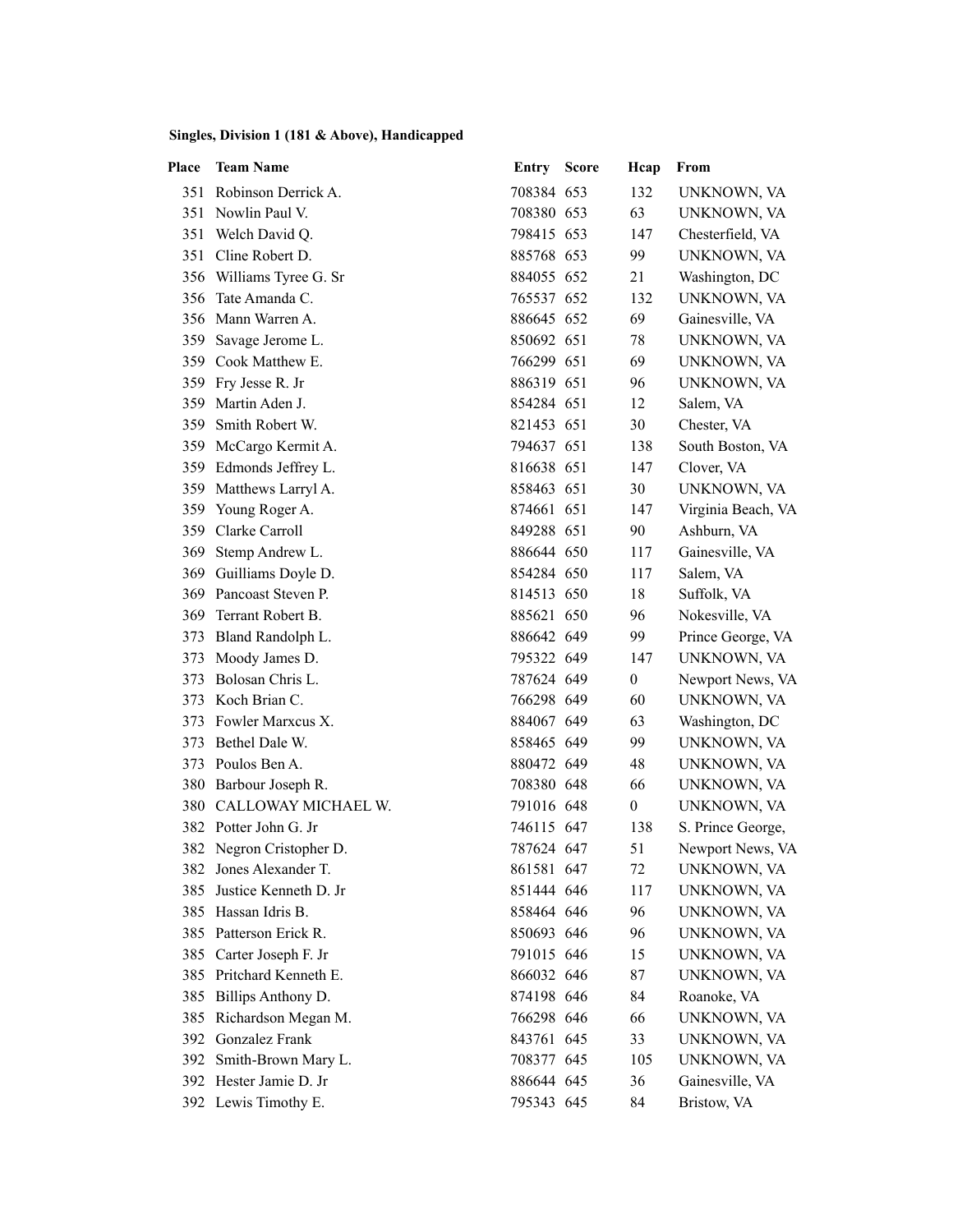| 392 Beck Margo L. | 798413 645 | 111 Chesterfield, VA |
|-------------------|------------|----------------------|
| 397 Cash Casey N. | 851042 644 | Waynesboro, VA       |

392 Beck Margo L.

Jun 08, 2022 01:05 PM

Page 32 of 88

# Virginia State USBC **Current Standings** 2022 Virginia State USBC 69th Annual Open Handicap Sorted By Event, Division

| Place | <b>Team Name</b>         | <b>Entry Score</b> | Hcap             | From               |
|-------|--------------------------|--------------------|------------------|--------------------|
|       | 397 Harper Vaughn K.     | 788043 644         | 69               | Lynchburg, VA      |
|       | 397 Houchens Ginger L.   | 886627 644         | 132              | Waynesboro, VA     |
| 397   | Moore Lamarr A.          | 886627 644         | 6                | Waynesboro, VA     |
|       | 397 Webster Earl R.      | 743872 644         | 54               | Portsmouth, VA     |
|       | 402 Murray James P.      | 874811 643         | 54               | UNKNOWN, VA        |
|       | 402 Franks Jim M.        | 758013 643         | 48               | UNKNOWN, VA        |
|       | 402 Harris Randy L.      | 859323 643         | 42               | Chester, VA        |
|       | 402 Nelson Travis C.     | 850091 643         | 57               | Grottoes, VA       |
|       | 406 Neal David A.        | 708393 642         | 78               | UNKNOWN, VA        |
|       | 407 Byrd Keith M.        | 708390 641         | 72               | UNKNOWN, VA        |
| 407   | Johnson Brandon D.       | 721984 641         | $\overline{0}$   | UNKNOWN, VA        |
|       | 407 Bolden Nathan A.     | 884059 641         | 93               | Falls Church, VA   |
|       | 407 Linkous Jordan A.    | 885643 641         | 123              | Blacksburg, VA     |
|       | 407 White Bruce M.       | 864937 641         | 66               | Bowling Green, V   |
|       | 412 Evans Raymond C.     | 850963 640         | 81               | UNKNOWN, VA        |
|       | 412 Baldwin Vernon L.    | 882596 640         | 108              | UNKNOWN, VA        |
|       | 412 Woskobunik Jeremy W. | 843761 640         | 102              | UNKNOWN, VA        |
| 415   | Hope Gordon B. III       | 879746 639         | $\boldsymbol{0}$ | Elizabeth City, NC |
| 415   | Ahlgrim Keith A.         | 788538 639         | 39               | Montpelier, VA     |
| 415   | Riggle Robert R.         | 787625 639         | $\boldsymbol{0}$ | Newport News, VA   |
| 418   | Wiggins Perry L.         | 743872 638         | $\overline{0}$   | Portsmouth, VA     |
| 418   | Yetter Thomas E.         | 850091 638         | $\theta$         | Grottoes, VA       |
| 418   | Phelps Tony E.           | 852482 638         | 30               | UNKNOWN, VA        |
| 421   | Edwards Kevin D.         | 883839 637         | 111              | UNKNOWN, VA        |
| 421   | Donathan William L.      | 814497 637         | 72               | UNKNOWN, VA        |
| 421   | Wilkerson Rick W.        | 790915 637         | 27               | UNKNOWN, VA        |
| 421   | Gallahan Bryan W.        | 790832 637         | 3                | UNKNOWN, VA        |
|       | 421 Crawley Timothy A.   | 886640 637         | 96               | Ft Lee, VA         |
| 421   | Hines Donald W.          | 856467 637         | 69               | Newport News, VA   |
| 427   | Neer Keith R.            | 789797 636         | 54               | UNKNOWN, VA        |
|       | 427 Wolfe James (Jim) M. | 874811 636         | 60               | UNKNOWN, VA        |
|       | 427 Hall Sterling W. Jr  | 858461 636         | 63               | UNKNOWN, VA        |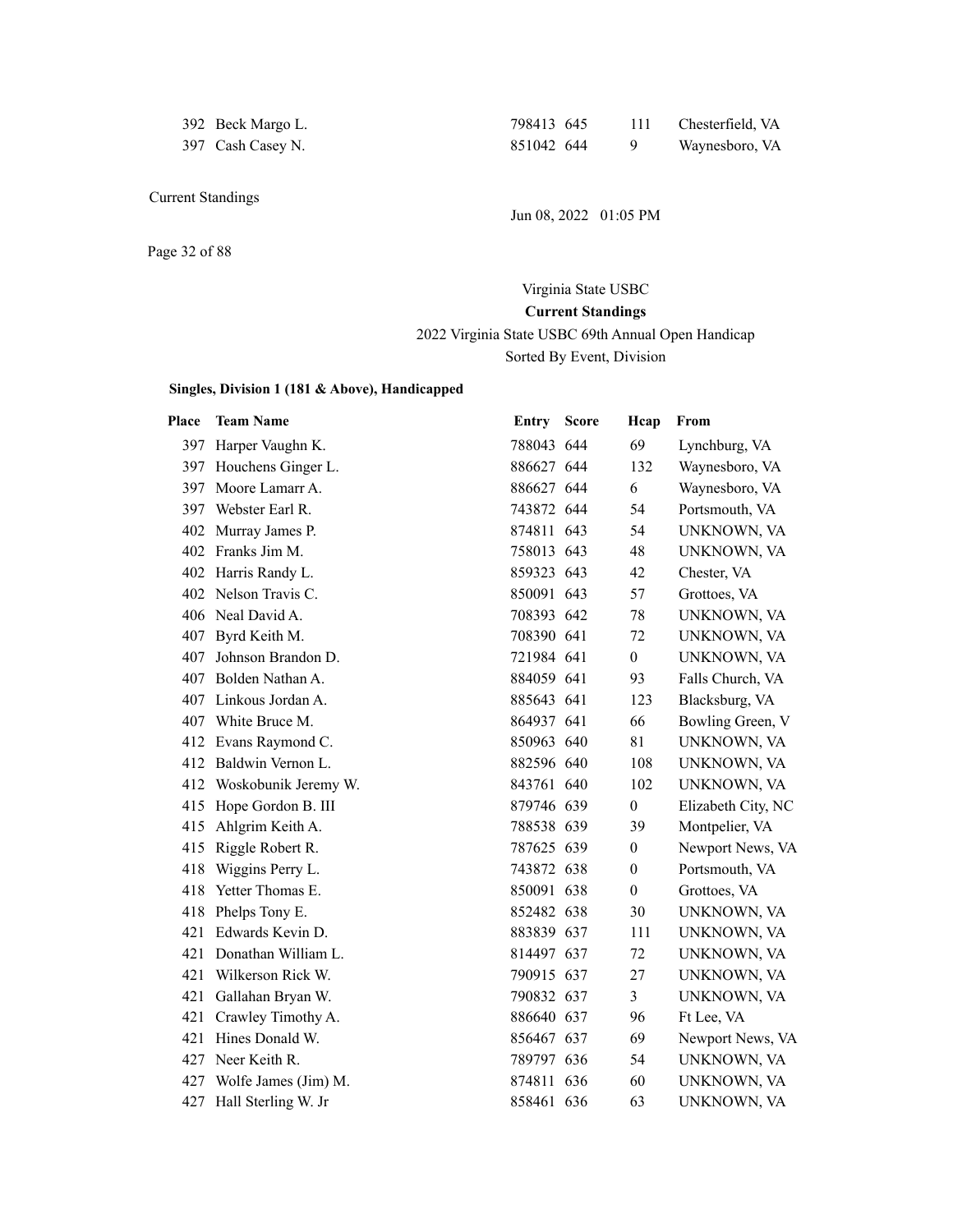| 427 Watkins Tyrone R. Jr | 884067 636 | 105 | Washington, DC     |
|--------------------------|------------|-----|--------------------|
| 427 Green Cynthia L.     | 852441 636 | 90  | Ashland, VA        |
| 432 Huff Jimmie E. Jr    | 886064 635 | 114 | <b>UNKNOWN, VA</b> |
| 432 Hall Kevin L.        | 856572 635 | 27  | Bethesda, MD       |
| 432 Wright Emmett L.     | 788041 635 | 75  | Lynchburg, VA      |
| 432 Massey Benjamin T.   | 765538 635 | 117 | UNKNOWN, VA        |
| 432 Broadney Colin D.    | 765536 635 | 72  | <b>UNKNOWN, VA</b> |
| 437 Cutshaw William R.   | 765540 634 | 72  | <b>UNKNOWN, VA</b> |
| 437 Hunter Gregory M.    | 788044 634 | 72  | Lynchburg, VA      |
| 437 Gomez Joseph A.      | 788044 634 | 27  | Lynchburg, VA      |
| 437 Smith Greggory A.    | 790996 634 | 147 | <b>UNKNOWN, VA</b> |
| 437 Seewald Kenneth G.   | 825169 634 | 99  | Ashburn, VA        |
| 442 Tate Ira T. Jr       | 765537 633 | 15  | <b>UNKNOWN, VA</b> |
| 442 Shuler Karen E.      | 766297 633 | 111 | <b>UNKNOWN, VA</b> |

Jun 08, 2022 01:05 PM

Page 33 of 88

# Virginia State USBC **Current Standings** 2022 Virginia State USBC 69th Annual Open Handicap

Sorted By Event, Division

| Place | <b>Team Name</b>        | <b>Entry Score</b> | Hcap         | From             |
|-------|-------------------------|--------------------|--------------|------------------|
|       | 442 Snyder David M.     | 851042 633         | 45           | Waynesboro, VA   |
|       | 445 Carter Patrick A.   | 851314 632         | 69           | Henrico, VA      |
| 445   | Atkins Stephen D.       | 798412 632         | 3            | Chesterfield, VA |
| 445   | Moore Thomas P.         | 850964 632         | 141          | UNKNOWN, VA      |
| 445   | Thorpe Felicia T.       | 708394 632         | 129          | UNKNOWN, VA      |
| 445   | Johnson Michael A.      | 788044 632         | 42           | Lynchburg, VA    |
| 450   | Tkacz Jennifer L.       | 825190 631         | 126          | Sterling, VA     |
| 450   | Hooker Van D.           | 765540 631         | 120          | UNKNOWN, VA      |
|       | 450 Akers Bryan K.      | 850961 631         | 117          | UNKNOWN, VA      |
|       | 450 Curtis William R.   | 882798 631         | 123          | UNKNOWN, VA      |
|       | 454 Kerzic Joseph M.    | 852481 630         | 24           | UNKNOWN, VA      |
|       | 454 Michonski Michael   | 861764 630         | 99           | SALEM, VA        |
|       | 454 Arms Timothy W.     | 781067 630         | 99           | UNKNOWN, VA      |
|       | 454 Board Michael W. Jr | 863172 630         | 129          | UNKNOWN, VA      |
|       | 458 Kubyako Nicholas A. | 788536 629         | $\mathbf{0}$ | Montpelier, VA   |
| 458   | Fox Curt D.             | 766297 629         | 105          | UNKNOWN, VA      |
| 458   | Kobzda Alexander T.     | 878436 629         | 123          | Laurel, MD       |
| 461   | Brown Robert E.         | 851637 628         | 141          | UNKNOWN, VA      |
|       | 461 Pierchal Todd M.    | 818923 628         | 15           | Chester, VA      |
|       | 461 Fosmire Austin T.   | 851005 628         | 36           | UNKNOWN, VA      |
|       |                         |                    |              |                  |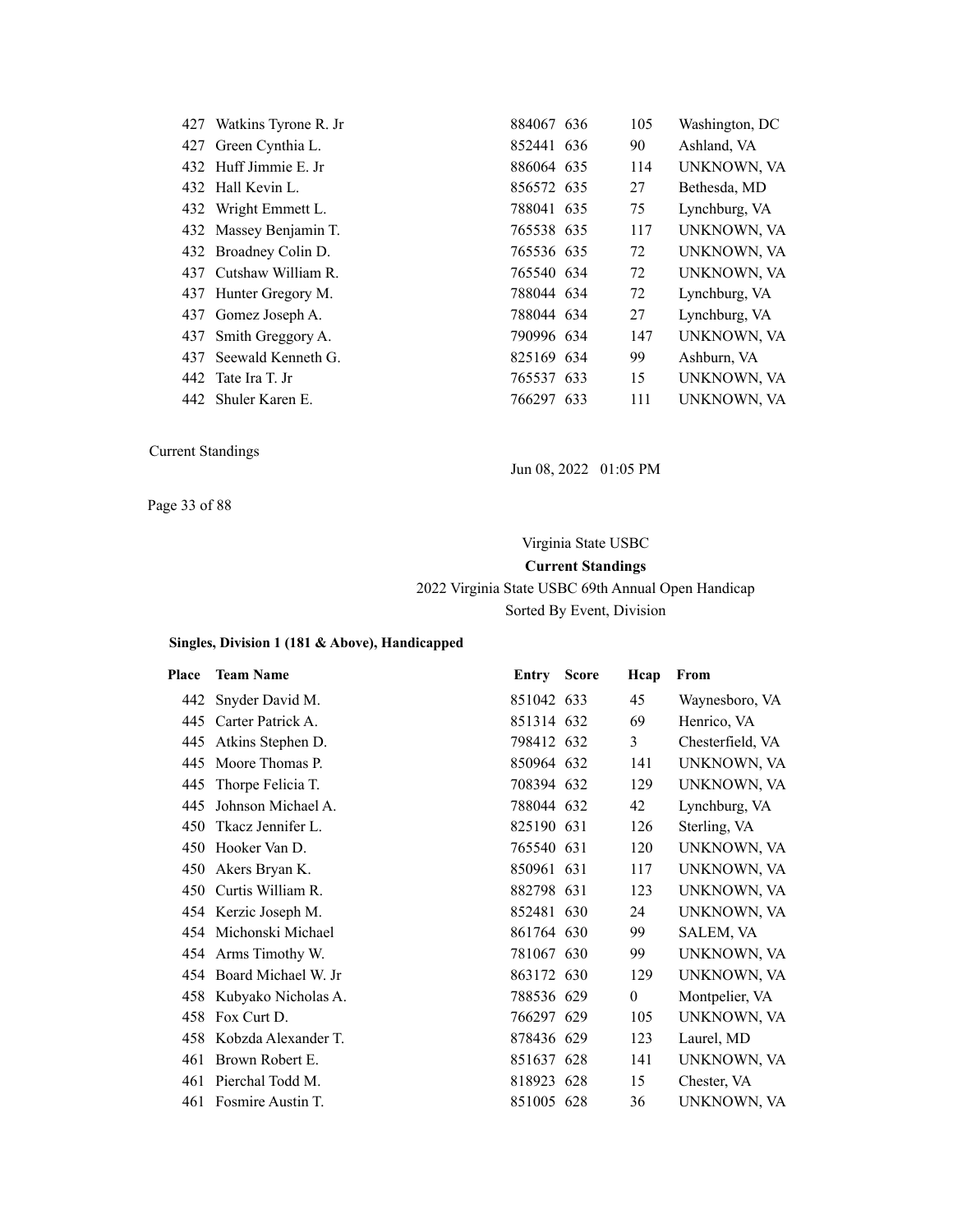| 461 | Davis Ronald H. Jr     | 883784 628 | 42       | Fredericksburg, VA |
|-----|------------------------|------------|----------|--------------------|
| 461 | Williams John L.       | 788047 628 | 120      | Lynchburg, VA      |
| 461 | Shankle Clint T. Sr    | 825272 628 | 96       | Inwood, WV         |
| 467 | White David W.         | 844276 627 | 120      | UNKNOWN, VA        |
| 468 | Whitted Michael C.     | 855184 626 | 135      | UNKNOWN, VA        |
| 468 | Luhmann Gregg A.       | 863194 626 | 42       | UNKNOWN, VA        |
| 468 | Moore Vernon E.        | 789797 626 | 123      | UNKNOWN, VA        |
| 468 | Cook Jennifer (Red) S. | 765533 626 | 90       | UNKNOWN, VA        |
| 468 | Whitaker Vincent M.    | 838923 626 | 81       | Stafford, VA       |
| 468 | Kolessides John N.     | 838992 626 | 24       | Aldie, VA          |
| 468 | Harris Bryan L.        | 886317 626 | 114      | UNKNOWN, VA        |
| 475 | Welcher Roy A.         | 861787 625 | 114      | SALEM, VA          |
| 475 | Hadloc Bruce L.        | 789626 625 | 93       | Arlington, VA      |
| 477 | Chavez Reginald R. Jr  | 850965 624 | 75       | UNKNOWN, VA        |
| 477 | Denig Karrington S.    | 850965 624 | 114      | UNKNOWN, VA        |
| 477 | Lawson Edward S. Jr    | 857103 624 | 69       | Chelteham, MD      |
| 477 | Pannell David L.       | 855240 624 | 105      | UNKNOWN, VA        |
| 477 | Allen Anthony B.       | 884067 624 | 48       | Washington, DC     |
| 482 | Holtzclaw John W.      | 855183 623 | 114      | UNKNOWN, VA        |
| 483 | Hines Jaccob W.        | 856467 622 | 66       | Newport News, VA   |
| 484 | Howard Keith A.        | 856509 621 | 96       | Richmond, VA       |
| 484 | Gorlinsky Michael L.   | 885621 621 | 42       | Nokesville, VA     |
| 484 | <b>Brads Chris</b>     | 753428 621 | 54       | Palmyra, VA        |
| 487 | Riley Harvey R.        | 861764 620 | 39       | SALEM, VA          |
| 487 | Friendly Oscar S.      | 886645 620 | 9        | Gainesville, VA    |
| 487 | Freeman Kenneth H.     | 708395 620 | $\theta$ | UNKNOWN, VA        |

Page 34 of 88

Jun 08, 2022 01:05 PM

# Virginia State USBC **Current Standings** 2022 Virginia State USBC 69th Annual Open Handicap Sorted By Event, Division

| <b>Place</b> | <b>Team Name</b>          | Entry      | Score | Hcap | From             |
|--------------|---------------------------|------------|-------|------|------------------|
|              | 487 Cash Brandon S.       | 787622 620 |       | 57   | Newport News, VA |
|              | 487 Ashley Robert B.      | 790996 620 |       | 120  | UNKNOWN, VA      |
| 487          | Williams Marvin D.        | 708389 620 |       | 114  | UNKNOWN, VA      |
|              | 493 Yetter Brandon A.     | 850091 619 |       | 81   | Grottoes, VA     |
|              | 493 Marshall Eugene L. II | 858463 619 |       | 138  | UNKNOWN, VA      |
| 493          | Wolde Samuel              | 875461 619 |       | 114  | Waldorf, MD      |
|              | 493 Cox William C.        | 821453 619 |       | 84   | Chester, VA      |
| 497          | Vicars Caleb A.           | 875461 618 |       | 78   | Waldorf, MD      |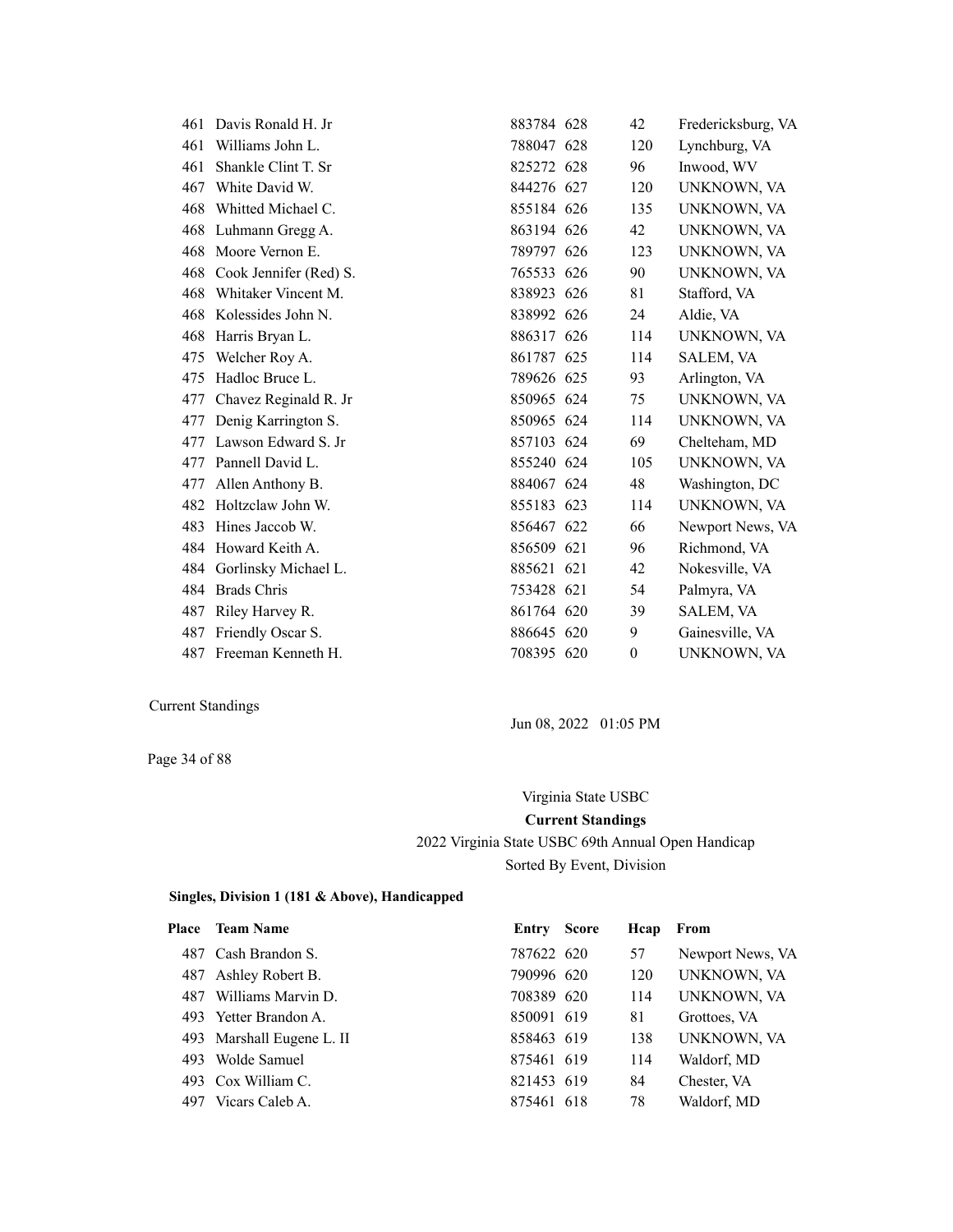|     | 497 Manthey Jacob G.         | 850338 618 | 114 | UNKNOWN, VA      |
|-----|------------------------------|------------|-----|------------------|
|     | 497 Miller Justin D.         | 886319 618 | 51  | UNKNOWN, VA      |
|     | 497 Ramey Kristopher L.      | 885684 618 | 129 | Blacksburg, VA   |
|     | 497 Minter Brian K. Sr       | 886640 618 | 90  | Ft Lee, VA       |
|     | 502 Cooper Philander M.      | 886641 617 | 12  | Disputanta, VA   |
| 502 | Gallup Roland E. II          | 856572 617 | 84  | Bethesda, MD     |
| 502 | Roy Kevin A.                 | 855182 617 | 132 | UNKNOWN, VA      |
| 502 | Tate Ira T. Sr               | 765532 617 | 141 | UNKNOWN, VA      |
| 502 | Hiser Jonathan C.            | 843760 617 | 60  | UNKNOWN, VA      |
| 502 | Hart Jason A.                | 855270 617 | 114 | UNKNOWN, VA      |
| 508 | Randesi Kevin P.             | 852441 616 | 69  | Ashland, VA      |
| 508 | Smith James W.               | 816639 616 | 60  | Clover, VA       |
| 508 | Short Justin A.              | 753428 616 | 21  | Palmyra, VA      |
|     | 508 Akers Shay T.            | 850961 616 | 117 | UNKNOWN, VA      |
|     | 508 Wetherington Jesse W. Jr | 886656 616 | 81  | Sterling, VA     |
|     | 508 Fregulia Frank A.        | 787622 616 | 51  | Newport News, VA |
|     | 514 Bourne James E.          | 856508 615 | 72  | Richmond, VA     |
|     | 514 Hatfield Thomas V.       | 886599 615 | 72  | UNKNOWN, VA      |
| 514 | Tucker Dan T. Jr             | 798413 615 | 75  | Chesterfield, VA |
| 517 | Holmes Willie E.             | 863317 614 | 132 | UNKNOWN, VA      |
|     | 517 West Jason W.            | 798415 614 | 129 | Chesterfield, VA |
|     | 517 Lugarich Stephen P.      | 856670 614 | 21  | UNKNOWN, VA      |
|     | 517 Fosmire Michaela G.      | 886643 614 | 87  | Gainesville, VA  |
| 517 | Montgomery Seneeka T.        | 743873 614 | 111 | Portsmouth, VA   |
| 522 | Madison Hunter R.            | 886629 613 | 69  | Norfolk, VA      |
|     | 522 Carter Diamond           | 855180 613 | 96  | UNKNOWN, VA      |
| 522 | Skidmore Scott W.            | 789626 613 | 63  | Arlington, VA    |
| 522 | Clark Jason J.               | 850948 613 | 147 | UNKNOWN, VA      |
|     | 526 Dawson Hank L.           | 886647 612 | 45  | Gainesville, VA  |
|     | 526 Key Harry M.             | 721957 612 | 66  | Waynesboro, VA   |
| 528 | Williams Sammie L.           | 788042 611 | 48  | Lynchburg, VA    |
| 528 | White Vernon T. Jr           | 743870 611 | 96  | Portsmouth, VA   |
| 528 | Viles Robert R. II           | 838991 611 | 54  | Aldie, VA        |
| 531 | VanDusen Timothy J.          | 765541 610 | 45  | UNKNOWN, VA      |
| 531 | Goodman William E.           | 788040 610 | 96  | Lynchburg, VA    |
| 531 | Carroll Dylan C.             | 787625 610 | 48  | Newport News, VA |
| 531 | Sharp Mabel G.               | 850694 610 | 129 | UNKNOWN, VA      |
| 535 | Fabian Robert S.             | 795343 609 | 63  | Bristow, VA      |

Jun 08, 2022 01:05 PM

Page 35 of 88

Virginia State USBC

**Current Standings**

2022 Virginia State USBC 69th Annual Open Handicap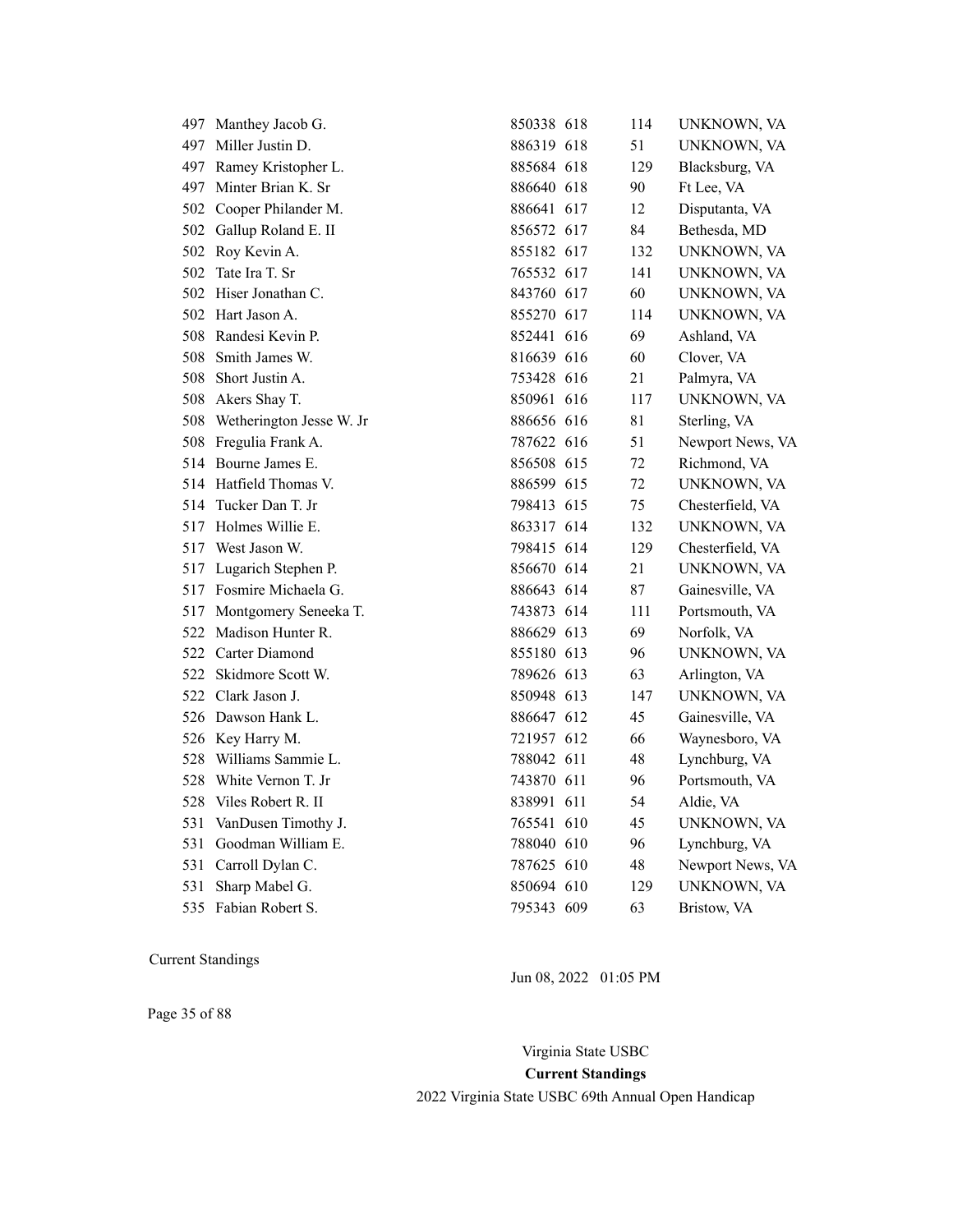### Sorted By Event, Division

| Place | <b>Team Name</b>            | Entry      | <b>Score</b> | Hcap         | From               |
|-------|-----------------------------|------------|--------------|--------------|--------------------|
|       | 535 Newsom William L.       | 845253 609 |              | 27           | Franklin, VA       |
|       | 535 Brown Richard T. Jr     | 855180 609 |              | 63           | UNKNOWN, VA        |
|       | 535 Donahue Thomas S.       | 827233 609 |              | 24           | UNKNOWN, VA        |
|       | 535 Lovelace Kevin S.       | 816637 609 |              | 87           | Clover, VA         |
|       | 535 Layton Mike             | 853400 609 |              | 81           | UNKNOWN, VA        |
|       | 541 Loeb Bret W.            | 853088 608 |              | 33           | UNKNOWN, VA        |
|       | 541 Rowzie Benjamin C.      | 851042 608 |              | $\mathbf{0}$ | Waynesboro, VA     |
|       | 541 Penn Leonard E.         | 886264 608 |              | 99           | Roanoke, VA        |
|       | 541 Keenan Christopher M.   | 766298 608 |              | 126          | UNKNOWN, VA        |
|       | 541 Kim Tom                 | 792967 608 |              | 57           | UNKNOWN, VA        |
|       | 546 Burchfield Michael E.   | 795343 607 |              | 87           | Bristow, VA        |
|       | 546 Ahner Ashby F.          | 787626 607 |              | 66           | Newport News, VA   |
|       | 546 King William A.         | 816636 607 |              | 141          | Clover, VA         |
|       | 549 Glenn Daryl J.          | 858462 606 |              | 72           | UNKNOWN, VA        |
|       | 550 Carrico Preston C.      | 855271 605 |              | 132          | UNKNOWN, VA        |
|       | 551 Ramsey Andrew           | 856749 604 |              | 33           | UNKNOWN, VA        |
|       | 551 Burrows Damon E.        | 886618 604 |              | 84           | Mechanicsville, V  |
|       | 551 Ware Michael R.         | 814615 604 |              | 114          | Newport News, VA   |
| 551   | Majors William S.           | 789626 604 |              | 72           | Arlington, VA      |
|       | 551 Wingfield Robert H.     | 856508 604 |              | 129          | Richmond, VA       |
| 551   | Dye Cleve III               | 766298 604 |              | 102          | UNKNOWN, VA        |
| 557   | Baker Darren C.             | 886646 603 |              | 18           | Gainesville, VA    |
|       | 557 Watkins Wade T.         | 886640 603 |              | 129          | Ft Lee, VA         |
|       | 557 Byer Timothy (Timmy) G. | 853400 603 |              | 39           | UNKNOWN, VA        |
| 560   | Sylvia Michael L. Jr        | 874843 602 |              | 63           | Newport News, VA   |
| 560   | Slade Kelvin R.             | 788040 602 |              | 72           | Lynchburg, VA      |
| 560   | Jones Ta'Shawn L.           | 843761 602 |              | 12           | UNKNOWN, VA        |
|       | 563 Reed Cecil T.           | 850693 601 |              | 48           | UNKNOWN, VA        |
| 563   | Lacy John B. Jr             | 851314 601 |              | 27           | Henrico, VA        |
| 563   | Phillips Michael D.         | 885643 601 |              | 147          | Blacksburg, VA     |
|       | 566 Williams Michael B.     | 788047 600 |              | 57           | Lynchburg, VA      |
|       | 566 Gray Emrett M.          | 883075 600 |              | 135          | UNKNOWN, VA        |
|       | 566 Thompson Jeffrey A.     | 766296 600 |              | 78           | UNKNOWN, VA        |
| 569   | Beatty Boris R.             | 879746 599 |              | 138          | Elizabeth City, NC |
| 569   | Williams Michael D. Sr      | 856574 599 |              | 39           | Bethesda, MD       |
| 569   | Morlan Joseph R.            | 787623 599 |              | 6            | Newport News, VA   |
| 569   | McAlister Melvin O.         | 850963 599 |              | 57           | UNKNOWN, VA        |
| 569   | Castle Will H.              | 843501 599 |              | 132          | UNKNOWN, VA        |
| 569   | Hannay Jimmy V.             | 819029 599 |              | 45           | Chester, VA        |
| 575   | Rudy Tyrus R.               | 858462 598 |              | 105          | UNKNOWN, VA        |
| 575   | Rice Montrelle C.           | 788046 598 |              | 48           | Lynchburg, VA      |
| 575   | Shelton Keith J.            | 856507 598 |              | 105          | Richmond, VA       |
| 578   | McLaughlin Richard E.       | 882596 597 |              | 81           | UNKNOWN, VA        |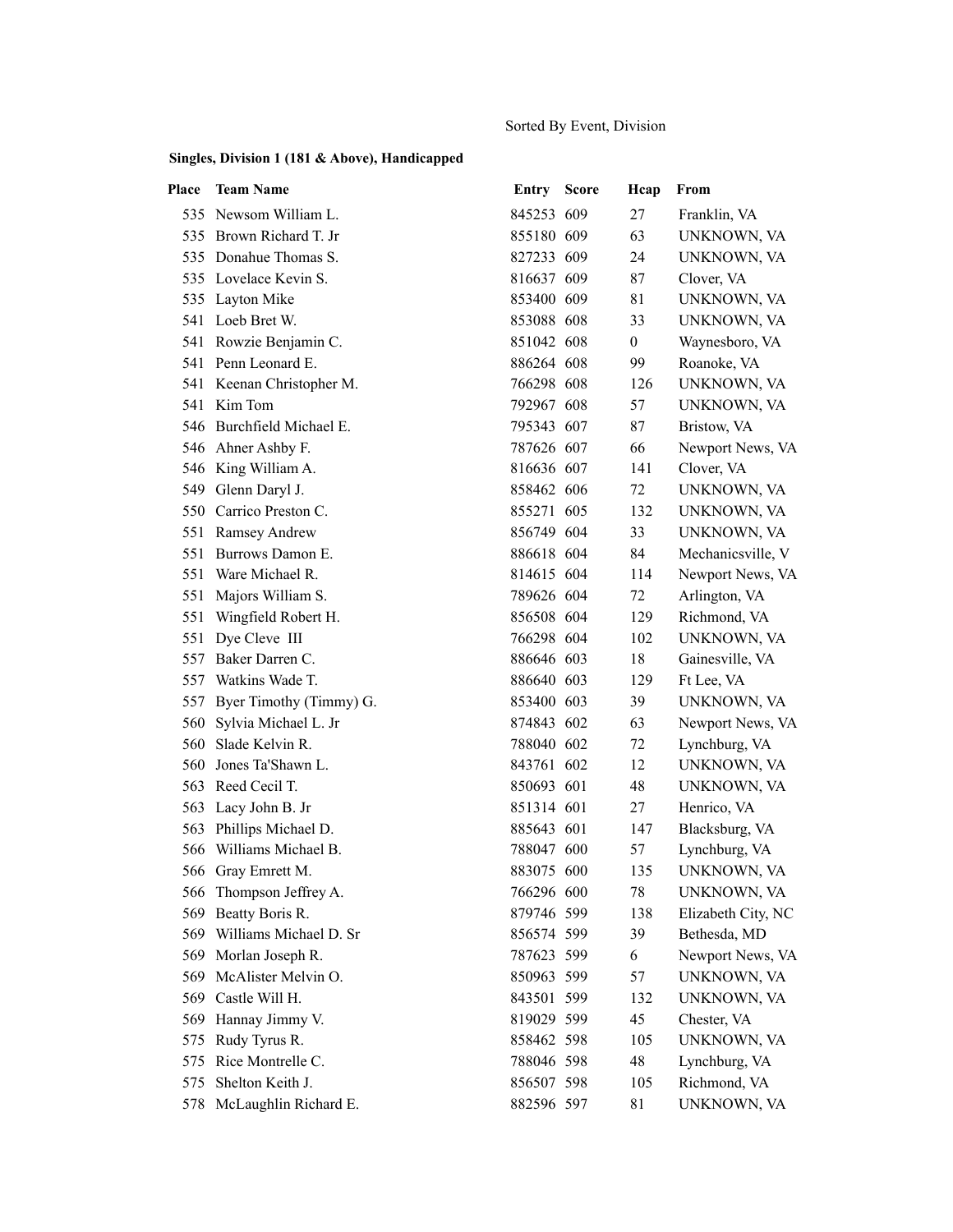| 578 Pope Jerrold M. |
|---------------------|
| 578 Smith Adam M.   |
| $581$ Wade Clint T  |

858462 597 42 UNKNOWN, VA 851314 597 111 Henrico, VA 581 Wade Clint T. 886319 596 42 UNKNOWN, VA

Jun 08, 2022 01:05 PM

Page 36 of 88

# Virginia State USBC **Current Standings** 2022 Virginia State USBC 69th Annual Open Handicap Sorted By Event, Division

| Place | <b>Team Name</b>           | Entry      | <b>Score</b> | Hcap             | From               |
|-------|----------------------------|------------|--------------|------------------|--------------------|
|       | 581 Pritchard Jason K.     | 866032 596 |              | 15               | UNKNOWN, VA        |
|       | 581 Lafon C W.             | 783745 596 |              | 90               | Virginia Beach, VA |
| 581   | St. Clair Steven J. Jr     | 814520 596 |              | 114              | Dublin, VA         |
|       | 585 Roberts Jim (Jimmy) H. | 856353 595 |              | 138              | UNKNOWN, VA        |
| 585   | Reynolds Chelsea L.        | 753428 595 |              | 27               | Palmyra, VA        |
| 587   | Workman William W. III     | 804525 594 |              | 99               | UNKNOWN, VA        |
| 587   | Einhorn James D. Jr        | 874811 594 |              | $\boldsymbol{0}$ | UNKNOWN, VA        |
| 587   | Ramey Leonard W.           | 825142 594 |              | 6                | Sterling, VA       |
| 587   | Neal Delonte J.            | 788047 594 |              | 66               | Lynchburg, VA      |
| 587   | Broughton Feast L.         | 788042 594 |              | 54               | Lynchburg, VA      |
| 592   | Suckart Richard B.         | 850452 593 |              | 108              | Newport News, VA   |
| 592   | Gilley Adam                | 851035 593 |              | 57               | Richmond, VA       |
|       | 594 Rumburg Billy L. II    | 850452 592 |              | 60               | Newport News, VA   |
|       | 594 Kindig Anthony W.      | 886599 592 |              | 111              | UNKNOWN, VA        |
|       | 594 Parham Jason E.        | 883784 592 |              | $\mathbf{0}$     | Fredericksburg, VA |
|       | 594 Sullivan Wayne P.      | 790596 592 |              | 144              | Prince George, VA  |
|       | 598 Day Kenneth L.         | 788043 591 |              | 54               | Lynchburg, VA      |
|       | 598 Massenburg Grady III   | 743870 591 |              | 84               | Portsmouth, VA     |
|       | 600 Nunez Santiago D.      | 843760 590 |              | 54               | UNKNOWN, VA        |
| 600   | Evans Donald R.            | 856574 590 |              | 54               | Bethesda, MD       |
|       | 602 Kaplan Lee             | 851637 589 |              | 81               | UNKNOWN, VA        |
|       | 602 Knapp Dylan M.         | 819029 589 |              | 9                | Chester, VA        |
|       | 604 Jefferis Anthony D.    | 857103 588 |              | 60               | Chelteham, MD      |
|       | 604 Bell Frank A.          | 886647 588 |              | 9                | Gainesville, VA    |
| 606   | Jones Milton E.            | 886641 587 |              | 63               | Disputanta, VA     |
|       | 606 Cole Sheila D.         | 856509 587 |              | 129              | Richmond, VA       |
|       | 606 Coburn Lloyd W.        | 825142 587 |              | 90               | Sterling, VA       |
|       | 609 Cash Benjamin L.       | 787626 586 |              | 36               | Newport News, VA   |
| 609   | Higgs Rodney E.            | 787626 586 |              | 105              | Newport News, VA   |
| 609   | Foltz Alan W.              | 886643 586 |              | 99               | Gainesville, VA    |
| 612   | Shank Thomas C.            | 856574 584 |              | 48               | Bethesda, MD       |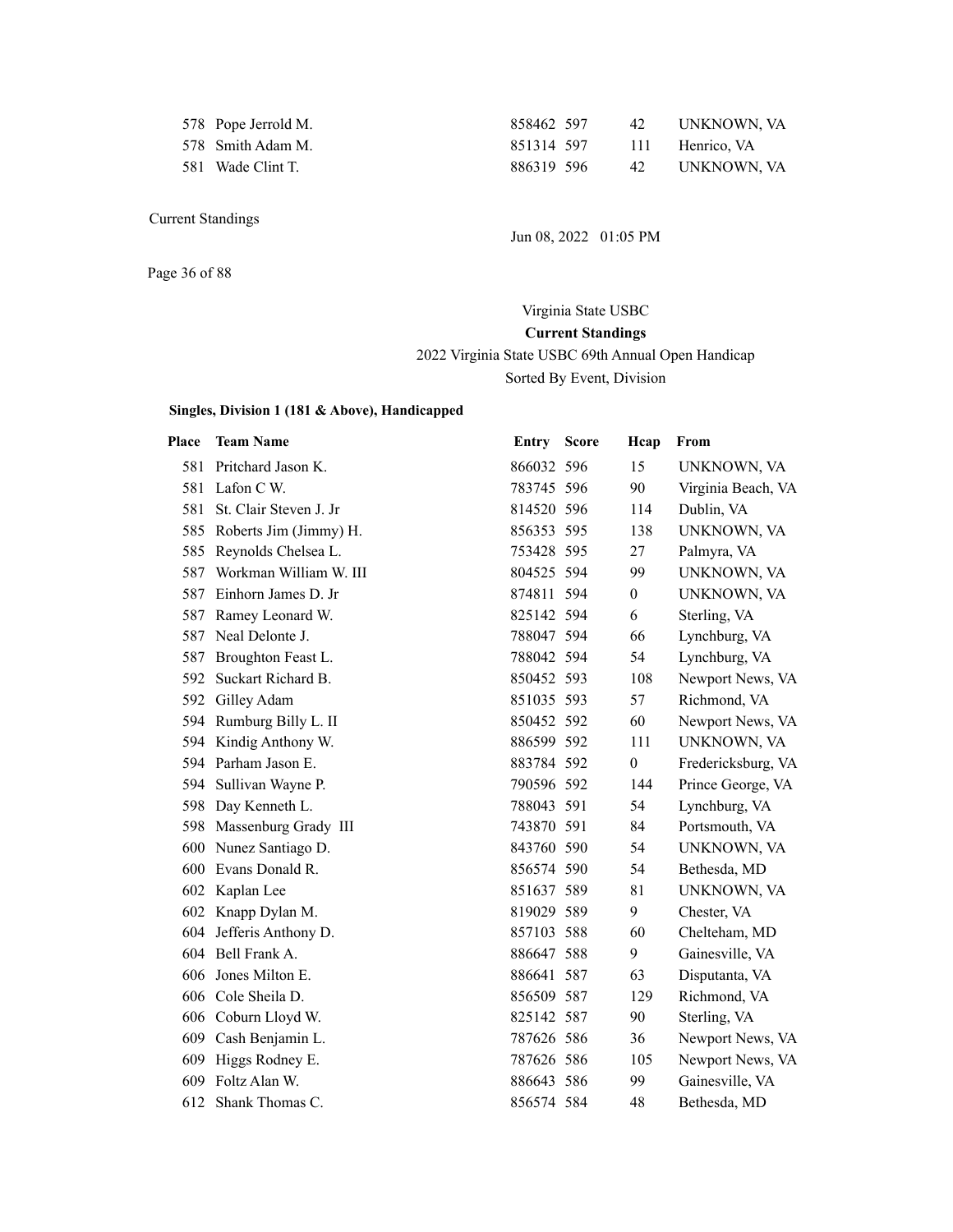|     | 613 Marshall John A.     | 855183 583 | 120            | UNKNOWN, VA      |
|-----|--------------------------|------------|----------------|------------------|
|     | 613 Ellinger James S.    | 708552 583 | $\overline{0}$ | Buena Vista, VA  |
|     | 615 Clark Samuel A. Jr   | 874073 582 | 63             | Rockville, MD    |
|     | 616 Smith Michael B.     | 787622 581 | $\overline{0}$ | Newport News, VA |
|     | 617 Woodruff Paul T.     | 788536 580 | 39             | Montpelier, VA   |
|     | 617 Davis Adam O.        | 874843 580 | 60             | Newport News, VA |
|     | 617 Rigatti Dalton A.    | 886629 580 | 72             | Norfolk, VA      |
|     | 617 Koch Craig M.        | 852441 580 | 78             | Ashland, VA      |
| 621 | Fisher Nathan S.         | 851636 579 | 123            | UNKNOWN, VA      |
|     | 621 Howell Steven N.     | 883074 579 | 123            | UNKNOWN, VA      |
|     | 621 Murray Hickey J. Jr  | 856573 579 | 69             | Bethesda, MD     |
|     | 624 Pritchard Carrie A.  | 866032 578 | 57             | UNKNOWN, VA      |
|     | 624 Walker LaPhonzo T.   | 886640 578 | 15             | Ft Lee, VA       |
|     | 624 Reed Alejandro L.    | 788048 578 | 51             | Lynchburg, VA    |
|     | 624 Honore' Palmer J. Jr | 788041 578 | 51             | Lynchburg, VA    |
|     |                          |            |                |                  |

Jun 08, 2022 01:05 PM

Page 37 of 88

#### Virginia State USBC

#### **Current Standings**

2022 Virginia State USBC 69th Annual Open Handicap Sorted By Event, Division

| Place | <b>Team Name</b>        | <b>Entry Score</b> | Hcap | From               |
|-------|-------------------------|--------------------|------|--------------------|
| 624   | Willard Jarrod R.       | 855270 578         | 129  | UNKNOWN, VA        |
| 629   | Smith Lloyd H.          | 816640 577         | 141  | Clover, VA         |
| 629   | Miller Kyle D.          | 721934 577         | 15   | Broadway, VA       |
| 631   | Sweat Glenn R.          | 788039 575         | 147  | Lynchburg, VA      |
| 631   | Tsugawa James J.        | 789626 575         | 36   | Arlington, VA      |
| 631   | Johnson Darren K.       | 851005 575         | 87   | UNKNOWN, VA        |
|       | 634 Gravely Charles L.  | 886264 574         | 123  | Roanoke, VA        |
|       | 634 Rook John C.        | 765537 574         | 27   | UNKNOWN, VA        |
| 636   | Shankle Mark W.         | 825272 573         | 51   | Inwood, WV         |
| 636   | Wetzel Cole E.          | 874843 573         | 30   | Newport News, VA   |
| 638   | Tyler Brian R.          | 708395 572         | 21   | UNKNOWN, VA        |
| 638   | Moore Austin L.         | 850964 572         | 99   | UNKNOWN, VA        |
|       | 638 Campbell Michael J. | 812887 572         | 6    | Virginia Beach, VA |
| 641   | Rogers James Jr         | 874661 571         | 72   | Virginia Beach, VA |
|       | 642 Chavez Ricardo R.   | 850965 570         | 72   | UNKNOWN, VA        |
|       | 642 Scabis Philip E.    | 838991 570         | 9    | Aldie, VA          |
|       | 644 Hartman Logan S.    | 785609 569         | 72   | Chester, VA        |
|       | 644 Rengers Vickie B.   | 798412 569         | 84   | Chesterfield, VA   |
|       | 646 Potter Timothy E.   | 838992 568         | 30   | Aldie, VA          |
|       |                         |                    |      |                    |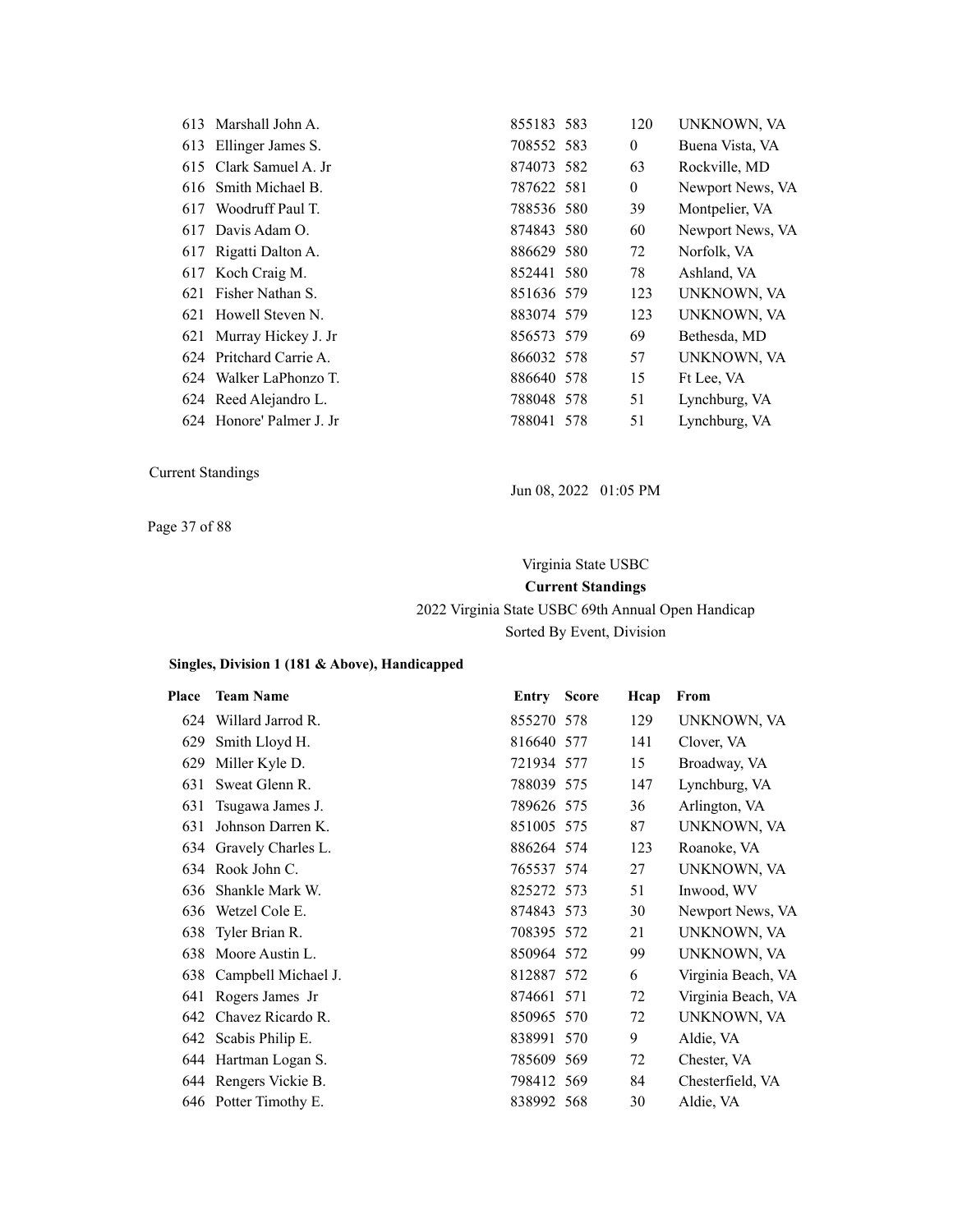| 646 | Thorne Randy A. III    | 788046 568 | 51               | Lynchburg, VA      |
|-----|------------------------|------------|------------------|--------------------|
| 648 | Delgado Anibal         | 886647 567 | 39               | Gainesville, VA    |
| 648 | Bell Darnell R.        | 883784 567 | $\overline{0}$   | Fredericksburg, VA |
| 650 | Stewart Keith A. Sr    | 886317 564 | 93               | UNKNOWN, VA        |
| 651 | Stribling Kenya D.     | 850963 563 | 48               | UNKNOWN, VA        |
| 652 | Dixon Cleveland M. Jr  | 886075 562 | $\boldsymbol{0}$ | Carrollton, VA     |
| 652 | Crespo Hildo "Cookie"  | 874843 562 | 102              | Newport News, VA   |
|     | 654 Palmer Jesse W. Jr | 863085 561 | 93               | UNKNOWN, VA        |
|     | 654 Miller Robert D.   | 721934 561 | 24               | Broadway, VA       |
| 656 | Barnette Tony L.       | 856507 560 | 72               | Richmond, VA       |
|     | 656 Harlow Michael A.  | 753428 560 | 39               | Palmyra, VA        |
| 658 | Wilson Christopher D.  | 856107 559 | 21               | Centreville, VA    |
| 658 | Robinson Chester A. Sr | 788039 559 | 51               | Lynchburg, VA      |
| 660 | Long Leonard           | 825190 558 | 99               | Sterling, VA       |
| 660 | Webster John A. Jr     | 858461 558 | 69               | UNKNOWN, VA        |
| 662 | Glazier Timothy J.     | 787623 557 | 30               | Newport News, VA   |
| 662 | Russell Matthew T.     | 838135 557 | 75               | UNKNOWN, VA        |
|     | 664 Brown Hezzie J. Jr | 816639 556 | 75               | Clover, VA         |
|     | 664 Cuvelier Jim F.    | 875659 556 | 141              | Lynchburg, VA      |
| 664 | Murphy Penny K.        | 856572 556 | 111              | Bethesda, MD       |
| 667 | Tucker Michelle D.     | 857103 555 | 123              | Chelteham, MD      |
| 668 | Porterfield James R.   | 765534 553 | 60               | UNKNOWN, VA        |
| 669 | Fulton Timothy E.      | 850961 551 | 42               | UNKNOWN, VA        |
| 670 | Easter Mark A.         | 856507 549 | 99               | Richmond, VA       |
| 671 | Williams Monique A.    | 708381 548 | 48               | UNKNOWN, VA        |
| 672 | Head Alan T.           | 850692 546 | 15               | UNKNOWN, VA        |
| 672 | Mabry James W.         | 814497 546 | 33               | UNKNOWN, VA        |

Page 38 of 88

Jun 08, 2022 01:05 PM

# Virginia State USBC **Current Standings** 2022 Virginia State USBC 69th Annual Open Handicap Sorted By Event, Division

| <b>Place</b> Team Name  | Entry      | <b>Score</b> | Hcap | From             |
|-------------------------|------------|--------------|------|------------------|
| 674 Ritz Michael D.     | 787623 543 |              | 30   | Newport News, VA |
| 675 Jones Stephen P. Sr | 886317 541 |              | 90   | UNKNOWN, VA      |
| 676 Butts Danny L.      | 790086 540 |              | 141  | Yorktown, VA     |
| 677 Cobbs Robin O.      | 861810 539 |              | 60   | <b>SALEM, VA</b> |
| 678 Clanton Willie      | 856508 538 |              | 141  | Richmond, VA     |
| 679 Dennis Terry J.     | 838135 534 |              | 120  | UNKNOWN, VA      |
| 680 Moreira Kasper A.   | 838923 531 |              | 72   | Stafford, VA     |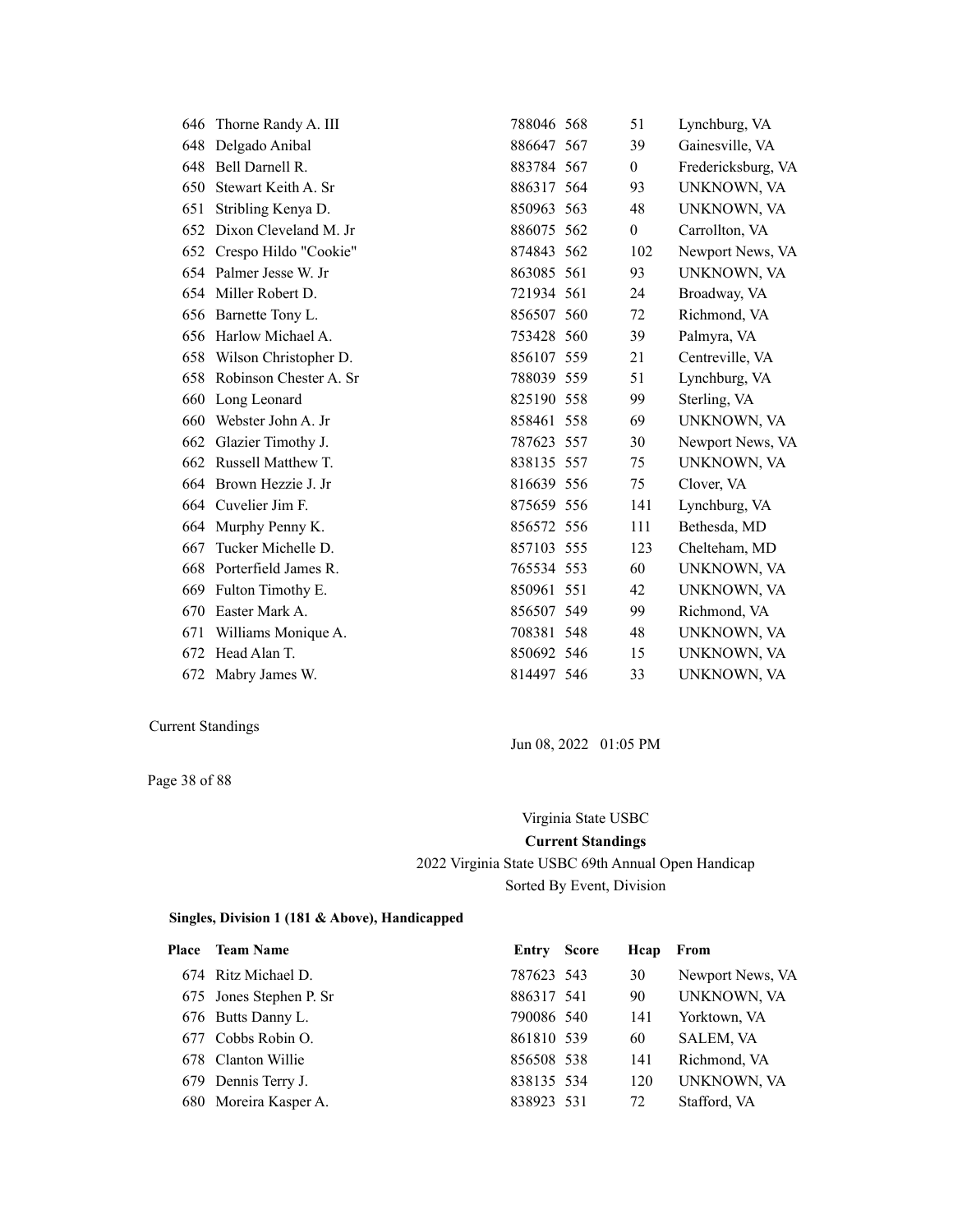| 680 Szamborski Brian E.     | 856573 531 | $\mathbf{0}$ | Bethesda, MD      |
|-----------------------------|------------|--------------|-------------------|
| 682 Bass-Campbell Dawn N.   | 843761 529 | 75           | UNKNOWN, VA       |
| 682 Dutton Jacob B.         | 823673 529 | $\mathbf{0}$ | Chester, VA       |
| 684 Armstrong Kevin M.      | 708381 526 | 78           | UNKNOWN, VA       |
| 685 Heckstall William M. Jr | 788046 518 | 51           | Lynchburg, VA     |
| 686 Robey Ronny L.          | 886643 515 | 15           | Gainesville, VA   |
| 687 Stevenson Joseph Jr     | 886642 510 | 36           | Prince George, VA |
| 688 Pennix George M.        | 875659 504 | 132          | Lynchburg, VA     |
| 689 Kolbe Douglas K.        | 788041 503 | 33           | Lynchburg, VA     |
| 690 Parker Richmond L.      | 886641 502 | 45           | Disputanta, VA    |
| 691 Roberson Darryl L.      | 886646 489 | 69           | Gainesville, VA   |
| 692 Clark Taylor            | 886625 450 | 39           | UNKNOWN, VA       |
| 693 Lee James D. Jr         | 788538 255 | 96           | Montpelier, VA    |

The lowest score to cash is 255.

#### **Singles, Division 2 (180 & Below), Handicapped**

| Place | <b>Team Name</b>      | Entry      | <b>Score</b> | Hcap | From           |
|-------|-----------------------|------------|--------------|------|----------------|
| 1     | Alkhoja Ziad N.       | 792967 859 |              | 165  | UNKNOWN, VA    |
| 2     | Conner Joshua         | 886648 865 |              | 249  | Hopewell, VA   |
| 3     | Parker Robin E.       | 708377 847 |              | 237  | UNKNOWN, VA    |
| 4     | Wells Troy R.         | 850695 842 |              | 207  | UNKNOWN, VA    |
| 5     | Jordan Catherine J.   | 886626 841 |              | 171  | Washington, DC |
| 6     | Lawson Otima L.       | 857103 839 |              | 255  | Chelteham, MD  |
| 7     | Rhones Carletha O.    | 884055 837 |              | 231  | Washington, DC |
| 8     | Johnson DeWayne M. Jr | 823673 829 |              | 150  | Chester, VA    |
| 9     | Brown Troy L. Sr      | 844275 828 |              | 291  | UNKNOWN, VA    |
| 10    | Amato Raymond J.      | 883839 816 |              | 192  | UNKNOWN, VA    |
| 11    | Claughton JVon L.     | 816636 814 |              | 195  | Clover, VA     |
| 12    | Hamblin Kerry E.      | 863285 808 |              | 225  | UNKNOWN, VA    |
| 13    | McCray Paris A.       | 781067 807 |              | 309  | UNKNOWN, VA    |
| 14    | Hayes Lisa G.         | 765533 801 |              | 207  | UNKNOWN, VA    |
| 15    | Gilbert Mark W.       | 856670 800 |              | 267  | UNKNOWN, VA    |
| 16    | Jackson Shane A.      | 863173 799 |              | 333  | UNKNOWN, VA    |
| 17    | Thacker Robert O.     | 883993 794 |              | 237  | UNKNOWN, VA    |
| 17    | Hardister Josh G.     | 851444 794 |              | 303  | UNKNOWN, VA    |
| 19    | Smith Christina M.    | 816640 793 |              | 357  | Clover, VA     |
| 20    | Hollins Michelle R.   | 886626 791 |              | 279  | Washington, DC |
| 21    | Gibson Crystal D.     | 712727 790 |              | 264  | Roanoke, VA    |
| 21    | Ellis Michelle L.     | 886064 790 |              | 342  | UNKNOWN, VA    |

Current Standings

Page 39 of 88

Jun 08, 2022 01:05 PM

Virginia State USBC **Current Standings**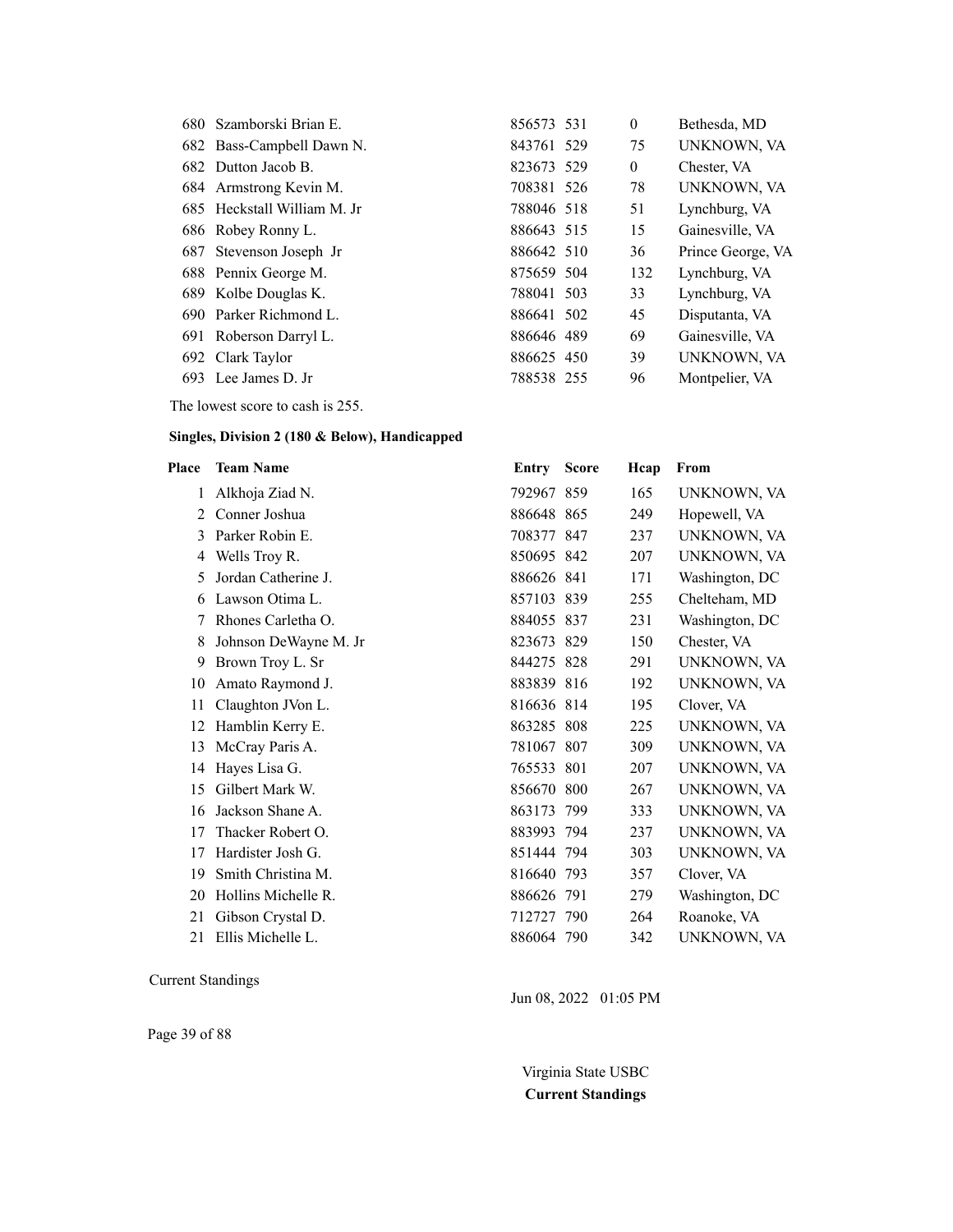## 2022 Virginia State USBC 69th Annual Open Handicap Sorted By Event, Division

| Place | <b>Team Name</b>         | Entry      | <b>Score</b> | Hcap | From               |
|-------|--------------------------|------------|--------------|------|--------------------|
| 23    | Butler Anthony M. Sr     | 886652 789 |              | 162  | Waldorf, MD        |
|       | 24 Geronimo Romano J.    | 886653 787 |              | 234  | Waldorf, MD        |
| 25    | Richardson Bernadette L. | 708386 786 |              | 171  | UNKNOWN, VA        |
| 26    | Coffey Edward L.         | 708552 785 |              | 159  | Buena Vista, VA    |
| 26    | Harris Carl D. III       | 708393 785 |              | 267  | UNKNOWN, VA        |
| 26    | King Ric                 | 789560 785 |              | 207  | Covington, VA      |
| 29    | Shuler Paul E. Sr        | 708387 784 |              | 153  | UNKNOWN, VA        |
| 30    | Reuss-Dean Cheyanne      | 886644 783 |              | 168  | Gainesville, VA    |
| 31    | Reid Manna T.            | 708390 782 |              | 213  | UNKNOWN, VA        |
| 32    | Board Kaleb H.           | 863173 780 |              | 270  | UNKNOWN, VA        |
| 33    | Floyd Linnette           | 850695 775 |              | 234  | UNKNOWN, VA        |
| 33    | Jefferson Neda E.        | 886657 775 |              | 258  | UNKNOWN, VA        |
| 33    | Slater Wilfred S.        | 788048 775 |              | 189  | Lynchburg, VA      |
| 36    | Queen Karen S.           | 855181 774 |              | 255  | UNKNOWN, VA        |
| 37    | Proctor Kenneth P.       | 886650 771 |              | 198  | Waldorf, MD        |
| 37    | Beasley Brandon W.       | 814615 771 |              | 168  | Newport News, VA   |
| 39    | Savoy Iris N.            | 708382 770 |              | 198  | UNKNOWN, VA        |
| 39    | Chavis Thomas L. III     | 886318 770 |              | 219  | UNKNOWN, VA        |
| 41    | Warren David S.          | 814520 769 |              | 234  | Dublin, VA         |
| 42    | Coates Dominique         | 708397 768 |              | 171  | UNKNOWN, VA        |
| 43    | White Thomas L.          | 708396 766 |              | 189  | UNKNOWN, VA        |
| 43    | Ashley Phyllis M.        | 790996 766 |              | 282  | UNKNOWN, VA        |
| 45    | Loesch Chris M.          | 850948 764 |              | 162  | UNKNOWN, VA        |
| 46    | Griscom Karen M.         | 790596 762 |              | 267  | Prince George, VA  |
| 47    | Estrada Victor D.        | 883839 758 |              | 183  | UNKNOWN, VA        |
| 47    | Orfield Patricia D.      | 886609 758 |              | 258  | Chesterfield, VA   |
| 47    | Jensen John P.           | 850338 758 |              | 210  | UNKNOWN, VA        |
| 50    | Lagham James             | 886647 757 |              | 159  | Gainesville, VA    |
| 51    | Tinsley Martessa D.      | 884055 756 |              | 150  | Washington, DC     |
| 51    | Rose John H. III         | 758658 756 |              | 162  | Chesterfield, VA   |
| 53    | Archie Page A.           | 886628 754 |              | 213  | Norfolk, VA        |
| 53    | Bercaw Sarah A.          | 766296 754 |              | 189  | UNKNOWN, VA        |
|       | 55 Kebere Toeke'Shea A.  | 708379 753 |              | 282  | UNKNOWN, VA        |
| 55    | Issa Mohammed            | 885644 753 |              | 210  | Blacksburg, VA     |
| 55    | Gulledge Walter R.       | 746115 753 |              | 264  | S. Prince George,  |
| 58    | Taggart Charlie D.       | 746115 752 |              | 276  | S. Prince George,  |
| 58    | Harge Angela M.          | 886639 752 |              | 204  | Fredericksburg, VA |
| 58    | Hayes Sean M.            | 765534 752 |              | 162  | UNKNOWN, VA        |
| 61    | McDowell Brenda A.       | 861581 750 |              | 216  | UNKNOWN, VA        |
| 62    | Fuller David C.          | 851035 749 |              | 150  | Richmond, VA       |
| 62    | <b>Trombly Ron</b>       | 864937 749 |              | 168  | Bowling Green, V   |
|       | 64 Knox Thomas J.        | 880472 748 |              | 204  | UNKNOWN, VA        |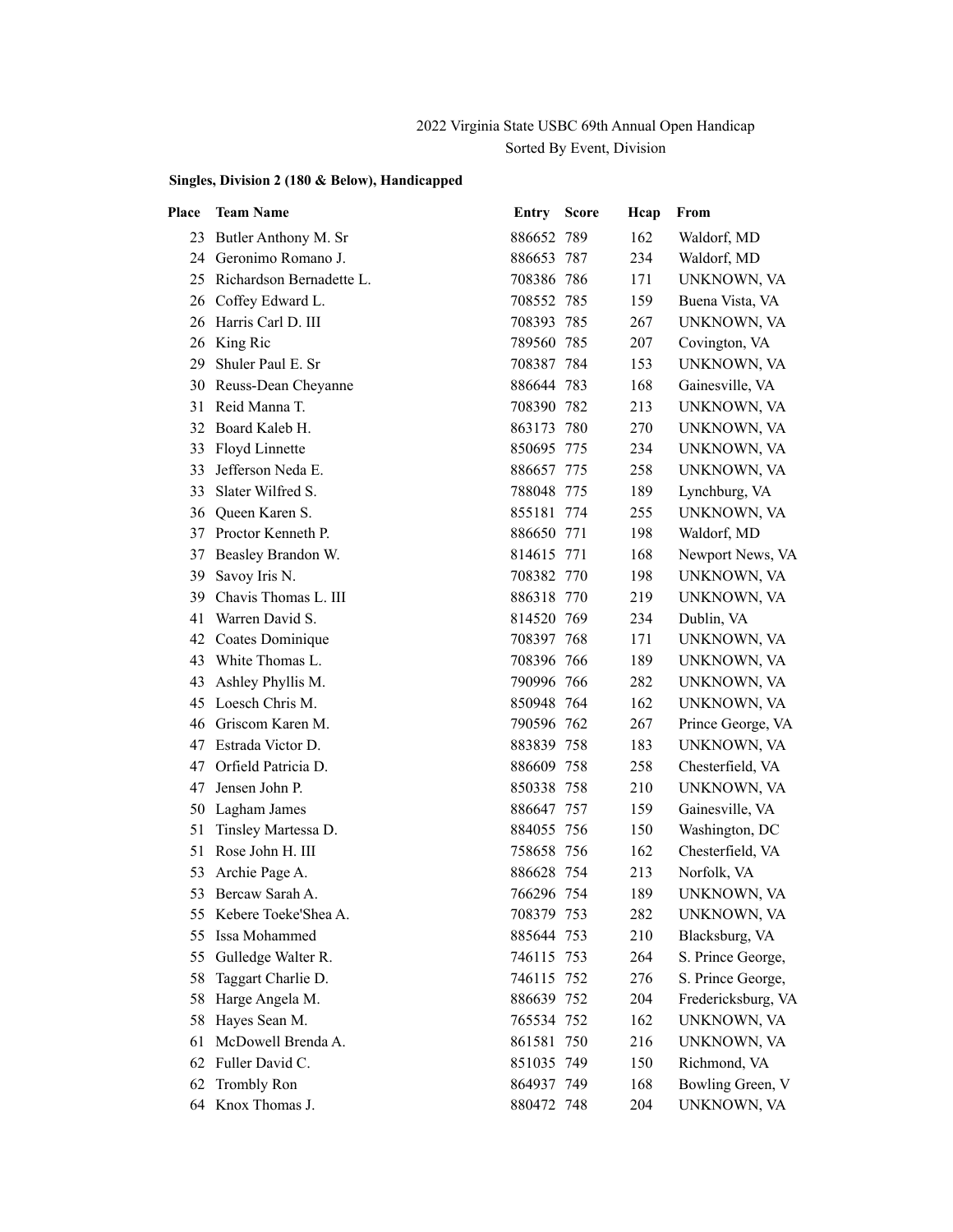| 65 Molloy Jack N. |  |  |
|-------------------|--|--|
|-------------------|--|--|

- 
- 
- 

765534 746 165 UNKNOWN, VA 65 Keyes Heather A. 765538 746 228 UNKNOWN, VA 67 Cuffee Larry M. 841891 745 264 South Boston, VA 68 Taylor Page L. 798414 744 246 Chesterfield, VA

Jun 08, 2022 01:05 PM

Page 40 of 88

Virginia State USBC **Current Standings** 2022 Virginia State USBC 69th Annual Open Handicap Sorted By Event, Division

| Place | <b>Team Name</b>      | Entry      | <b>Score</b> | Hcap | From               |
|-------|-----------------------|------------|--------------|------|--------------------|
| 68    | Oakley Denver R. III  | 886618 744 |              | 312  | Mechanicsville, V  |
| 68    | Chesson Kareem T.     | 788046 744 |              | 162  | Lynchburg, VA      |
| 68    | Stephenson O'Neil     | 883075 744 |              | 243  | UNKNOWN, VA        |
| 72    | Campbell Meg          | 812887 742 |              | 186  | Virginia Beach, VA |
| 73    | Massie Steve J. Jr    | 851637 741 |              | 171  | UNKNOWN, VA        |
| 73    | Craig William E.      | 883075 741 |              | 171  | UNKNOWN, VA        |
| 75    | Montgomery Bill       | 856360 739 |              | 159  | Fort Washington,   |
| 76    | Aschenbach Ashley     | 850338 738 |              | 321  | UNKNOWN, VA        |
| 76    | Smith Marc D.         | 858465 738 |              | 216  | UNKNOWN, VA        |
| 76    | Holland Patricia A.   | 863317 738 |              | 183  | UNKNOWN, VA        |
| 76    | Bolden Catherine C.   | 884059 738 |              | 285  | Falls Church, VA   |
| 80    | Garrett Diane P.      | 861581 736 |              | 258  | UNKNOWN, VA        |
| 80    | Watkins Tamara S.     | 875461 736 |              | 258  | Waldorf, MD        |
| 80    | Kibler Jeff R.        | 852248 736 |              | 234  | Broadway, VA       |
| 80    | Bennett Samuel O.     | 708398 736 |              | 222  | UNKNOWN, VA        |
| 84    | Chase Natasha L.      | 708390 734 |              | 360  | UNKNOWN, VA        |
| 84    | Hall Jessika N.       | 765539 734 |              | 330  | UNKNOWN, VA        |
|       | 84 Perdue Danielle N. | 863285 734 |              | 156  | UNKNOWN, VA        |
| 87    | Ampley Ann C.         | 850692 733 |              | 213  | UNKNOWN, VA        |
| 87    | Hankerson Willie M.   | 708391 733 |              | 207  | UNKNOWN, VA        |
| 89    | Smith Julius A.       | 708383 732 |              | 180  | UNKNOWN, VA        |
| 89    | Martin William D.     | 863173 732 |              | 273  | UNKNOWN, VA        |
| 89    | Gray Cheryl T.        | 853088 732 |              | 177  | UNKNOWN, VA        |
| 92    | Tolbert Betty J.      | 758658 731 |              | 306  | Chesterfield, VA   |
| 92    | Brown Ginger D.       | 844276 731 |              | 255  | UNKNOWN, VA        |
| 92    | Lamb Lynn             | 743871 731 |              | 216  | Portsmouth, VA     |
| 95    | Taylor Darla D.       | 851636 730 |              | 219  | UNKNOWN, VA        |
| 96    | Dever Jason D. Jr     | 765535 729 |              | 216  | UNKNOWN, VA        |
| 97    | Rose Antwon S.        | 843501 728 |              | 171  | UNKNOWN, VA        |
| 97    | Roberts Brenda L.     | 816637 728 |              | 171  | Clover, VA         |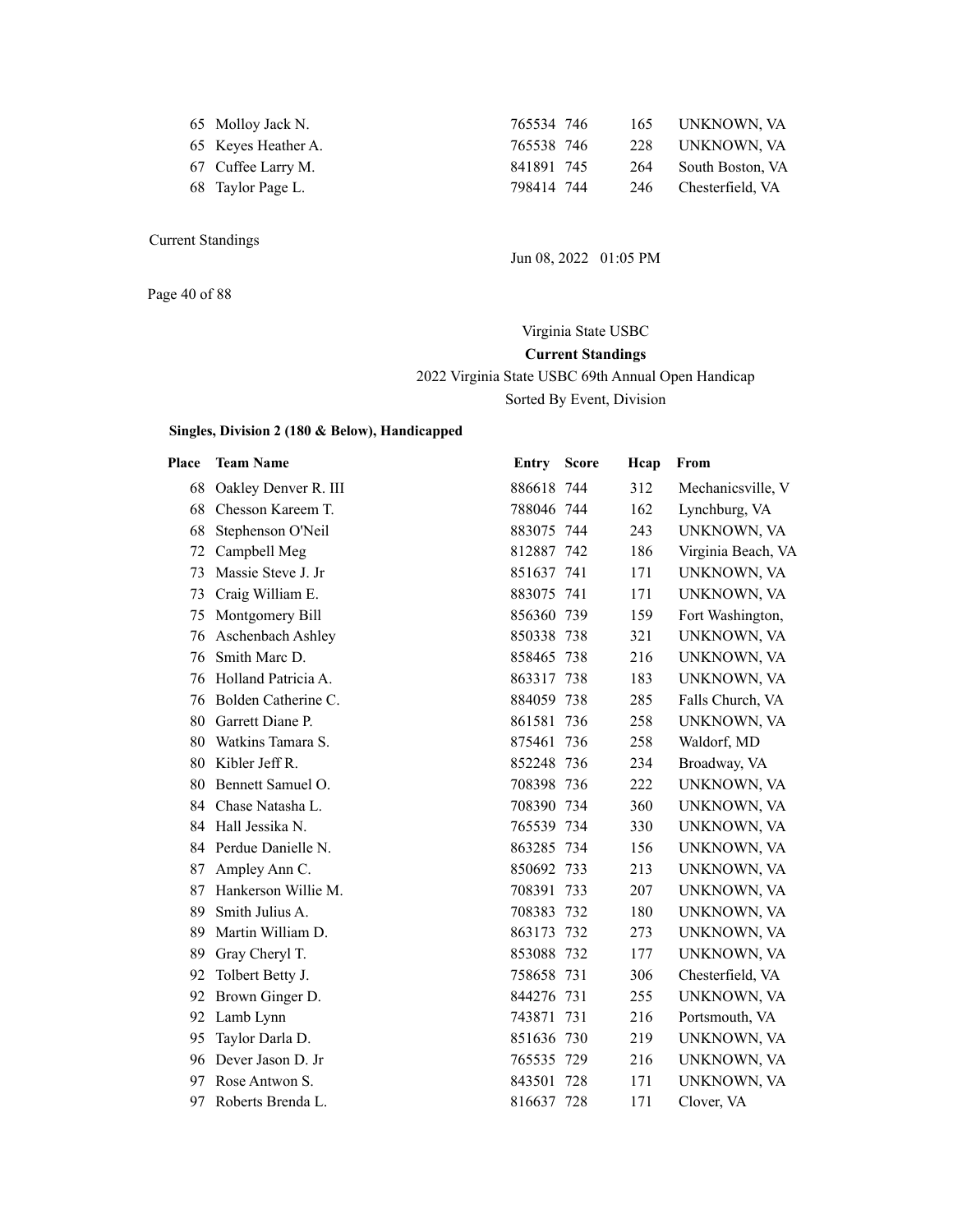| 99. | Wagoner Phyllis J.       | 712727 727 | 288 | Roanoke, VA    |
|-----|--------------------------|------------|-----|----------------|
| 99  | Marks Wesley             | 885597 727 | 234 | UNKNOWN, VA    |
|     | 101 Casey Lenn R.        | 855184 726 | 180 | UNKNOWN, VA    |
| 101 | White Leslie V.          | 708396 726 | 264 | UNKNOWN, VA    |
|     | 103 Hysick Yvonne K.     | 765539 725 | 390 | UNKNOWN, VA    |
|     | 104 Gadson Samuel S. Jr  | 708382 724 | 156 | UNKNOWN, VA    |
|     | 104 Taylor Chiquita E.   | 856506 724 | 240 | Richmond, VA   |
|     | 104 Hare Keith J.        | 883075 724 | 234 | UNKNOWN, VA    |
|     | 104 Ratcliffe Steven L.  | 712727 724 | 195 | Roanoke, VA    |
|     | 108 Nelson Shirley A.    | 874757 723 | 264 | Clinton, MD    |
|     | 108 Grimsley William T.  | 886648 723 | 213 | Hopewell, VA   |
|     | 108 Webb Corey T.        | 885646 723 | 186 | Blacksburg, VA |
|     | 108 Broadus Eugene R. Jr | 874198 723 | 192 | Roanoke, VA    |
|     | 108 Dever James H. III   | 765535 723 | 246 | UNKNOWN, VA    |
| 108 | Hansen Amanda G.         | 827233 723 | 219 | UNKNOWN, VA    |
|     | 108 Reid Stephanie N.    | 721934 723 | 243 | Broadway, VA   |

Jun 08, 2022 01:05 PM

Page 41 of 88

### Virginia State USBC

**Current Standings** 2022 Virginia State USBC 69th Annual Open Handicap Sorted By Event, Division

| Place | <b>Team Name</b>             | <b>Entry Score</b> | Hcap | From             |
|-------|------------------------------|--------------------|------|------------------|
|       | 115 Beavers Kelly L.         | 825190 722         | 162  | Sterling, VA     |
| 115   | Taylor Tim J.                | 765535 722         | 249  | UNKNOWN, VA      |
| 115   | Atteberry Louis              | 766299 722         | 159  | UNKNOWN, VA      |
|       | 115 Meador Christopher Derek | 863172 722         | 168  | UNKNOWN, VA      |
| 115   | Phillips Timothy J.          | 885646 722         | 228  | Blacksburg, VA   |
| 115   | Atkins Birgitta A.           | 798411 722         | 369  | Chesterfield, VA |
| 121   | Feaster William E.           | 798411 721         | 330  | Chesterfield, VA |
| 121   | Bluford Jeffrey W. Sr        | 858459 721         | 156  | UNKNOWN, VA      |
| 121   | Green Ronald                 | 863085 721         | 216  | UNKNOWN, VA      |
|       | 124 Johnson Corlitta R.      | 708378 719         | 243  | UNKNOWN, VA      |
|       | 125 Eanes Joyce A.           | 825142 716         | 183  | Sterling, VA     |
|       | 126 Leake Tommy L.           | 708396 715         | 252  | UNKNOWN, VA      |
|       | 126 Stroman Cordelia O.      | 708387 715         | 234  | UNKNOWN, VA      |
|       | 126 Holmes Cecil H.          | 883074 715         | 207  | UNKNOWN, VA      |
|       | 126 Brooks Avery E.          | 850452 715         | 222  | Newport News, VA |
|       | 126 Duffer Christopher B.    | 804525 715         | 177  | UNKNOWN, VA      |
|       | 126 Pyles Brian L.           | 816636 715         | 189  | Clover, VA       |
|       | 126 Stephens Ian A.          | 878436 715         | 318  | Laurel, MD       |
|       |                              |                    |      |                  |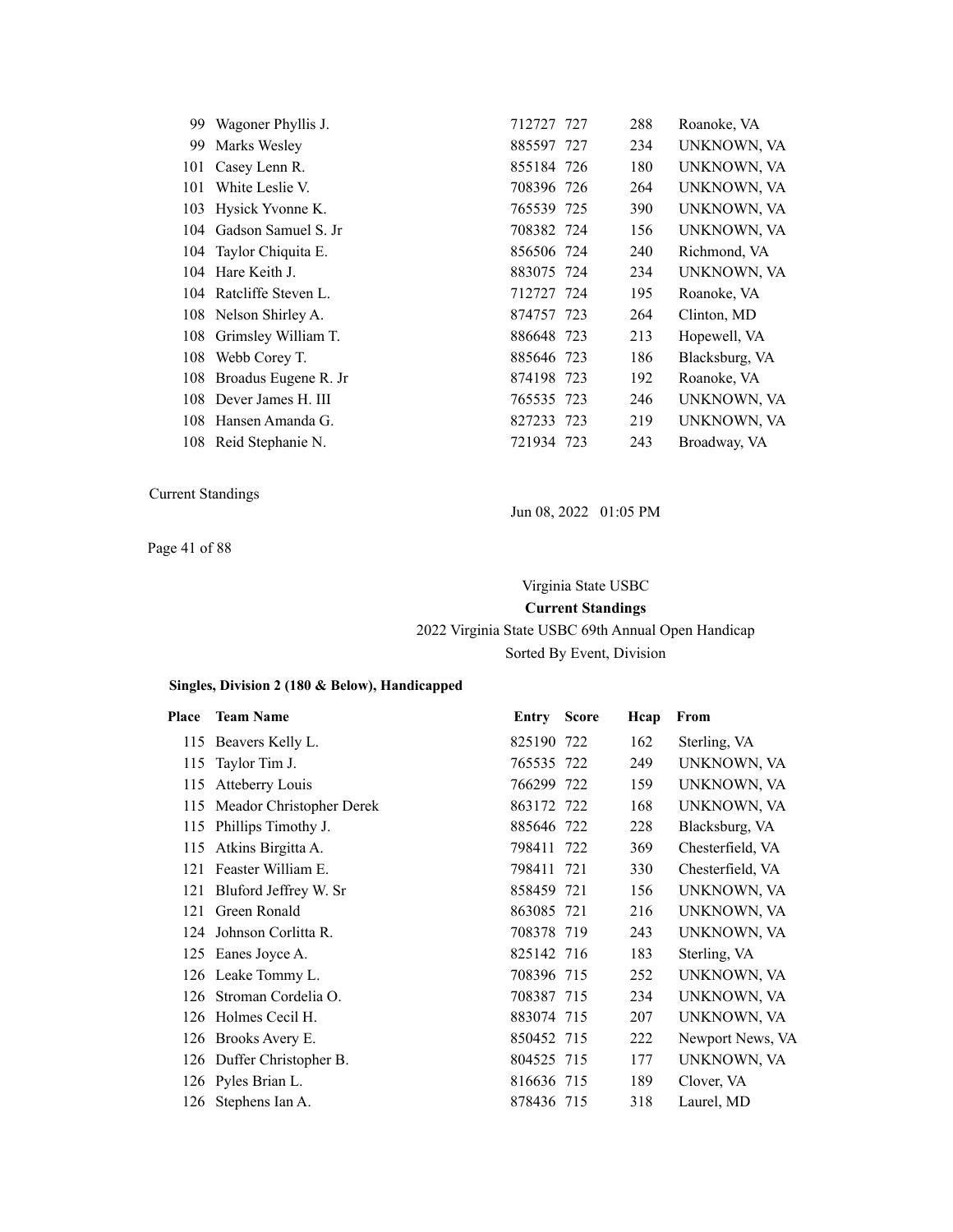| 133 | Brown Carolyn A.        | 708387 714 |     | 225 | UNKNOWN, VA       |
|-----|-------------------------|------------|-----|-----|-------------------|
| 133 | Smith Lauren A.         | 814497 714 |     | 219 | UNKNOWN, VA       |
| 135 | Neal Cynthia S.         | 746115 713 |     | 276 | S. Prince George, |
| 136 | Williams Jerome H. Sr   | 855181 712 |     | 210 | UNKNOWN, VA       |
| 136 | Simmons Brian           | 844390 712 |     | 156 | UNKNOWN, VA       |
| 136 | Litchfield Adrian C.    | 886652 712 |     | 207 | Waldorf, MD       |
|     | 136 Rice Henry B. Jr    | 880489 712 |     | 204 | Hampton, VA       |
| 140 | Bryant Robert E. Jr     | 856508 711 |     | 165 | Richmond, VA      |
| 140 | Jones Phillip K. Jr     | 708398     | 711 | 246 | UNKNOWN, VA       |
| 140 | Knight Keva J.          | 708385 711 |     | 237 | UNKNOWN, VA       |
| 143 | Heard Janine B.         | 708392 709 |     | 174 | UNKNOWN, VA       |
| 143 | Cox Emily P.            | 883195 709 |     | 189 | UNKNOWN, VA       |
| 143 | Bernard George S.       | 884059 709 |     | 213 | Falls Church, VA  |
| 146 | Robinson David D. Jr    | 874757 708 |     | 153 | Clinton, MD       |
| 146 | Jordan Clarence "Ned"   | 789559 708 |     | 300 | Covington, VA     |
| 146 | Archer Tammi M.         | 708393 708 |     | 213 | UNKNOWN, VA       |
| 146 | Mason Kimberly D.       | 708385 708 |     | 207 | UNKNOWN, VA       |
| 150 | McLaughlin Doris C.     | 789560     | 707 | 255 | Covington, VA     |
| 151 | Richardson Elizabeth A. | 795322 706 |     | 231 | UNKNOWN, VA       |
| 151 | Dixon Corrina A.        | 886075 706 |     | 222 | Carrollton, VA    |
| 151 | Morgan Cynthia V.       | 851084 706 |     | 192 | Davidsonville, MD |
| 154 | Grigsby Jay W.          | 790086 705 |     | 156 | Yorktown, VA      |
| 154 | Hampton John O. Jr      | 708391     | 705 | 159 | UNKNOWN, VA       |
| 154 | Grey Richard L. Jr      | 885621     | 705 | 159 | Nokesville, VA    |
| 157 | Ivey Eric M.            | 886642 704 |     | 150 | Prince George, VA |
| 157 | Jones Leonard W.        | 789559 704 |     | 186 | Covington, VA     |
| 157 | Lida Stephanie L.       | 791015 704 |     | 354 | UNKNOWN, VA       |
|     | 157 Dixon Cleveland M.  | 886075 704 |     | 225 | Carrollton, VA    |

Page 42 of 88

Jun 08, 2022 01:05 PM

#### Virginia State USBC

### **Current Standings**

### 2022 Virginia State USBC 69th Annual Open Handicap Sorted By Event, Division

| Place Team Name       | Entry Score | Heap From |              |
|-----------------------|-------------|-----------|--------------|
| 161 Hinkle Craig W.   | 851315 703  | 159       | Henrico, VA  |
| 161 Griffin Janet L.  | 886318 703  | 285       | UNKNOWN, VA  |
| 161 Byer Roger G.     | 853399 703  | 168       | UNKNOWN, VA  |
| 161 Disbrow Nelson C. | 851035 703  | 156       | Richmond, VA |
| 161 Lee Steven        | 795264 703  | 165       | UNKNOWN, VA  |
| 161 Turner David E.   | 827233 703  | 153       | UNKNOWN, VA  |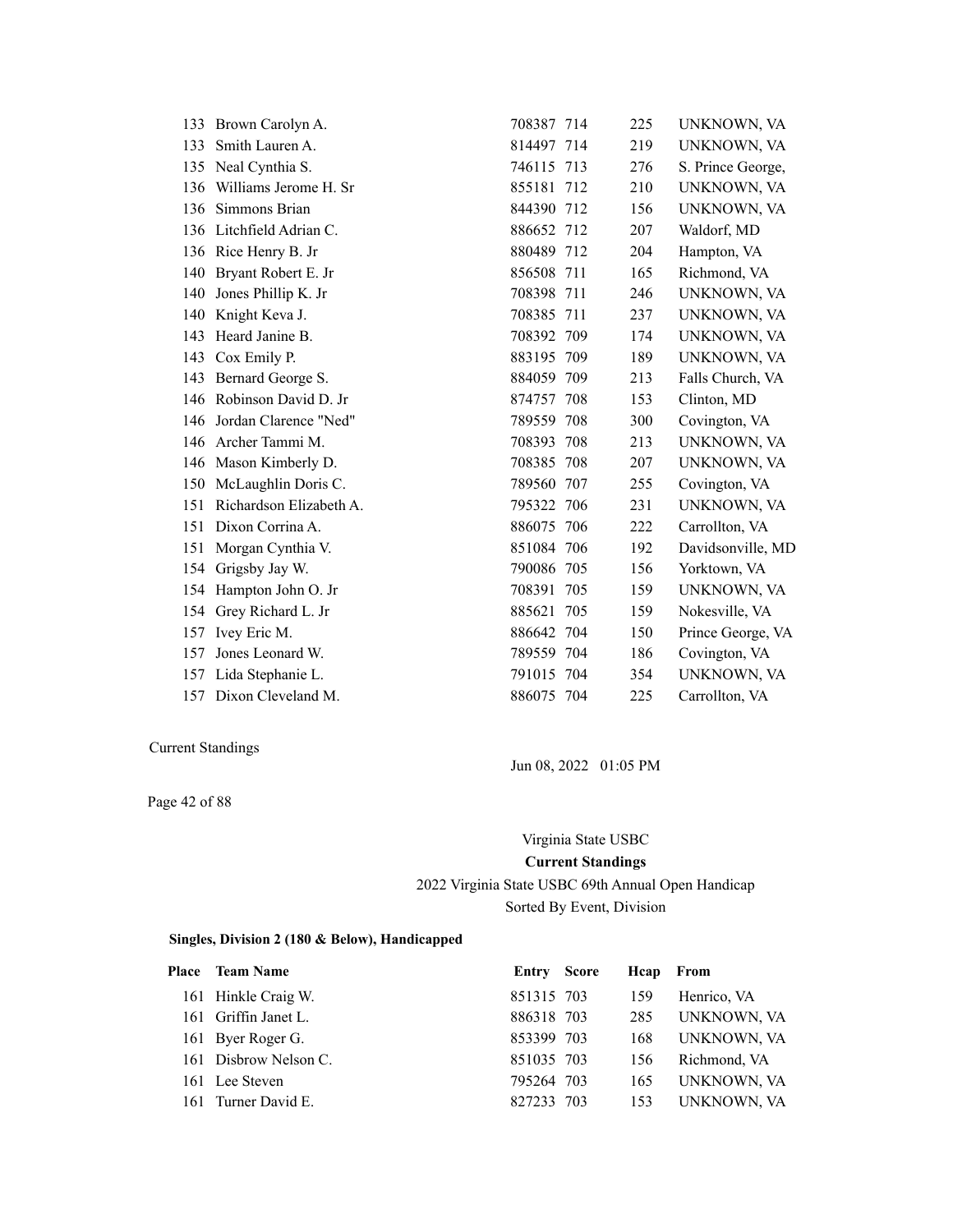|     | 161 Hess William B.             | 886652 703 | 270 | Waldorf, MD      |
|-----|---------------------------------|------------|-----|------------------|
|     | 168 Colding Tina L.             | 850696 702 | 285 | UNKNOWN, VA      |
| 168 | White Carrie R.                 | 844276 702 | 297 | UNKNOWN, VA      |
|     | 170 Booth Brandon S.            | 885644 701 | 186 | Blacksburg, VA   |
|     | 170 Cook Adam P.                | 766299 701 | 243 | UNKNOWN, VA      |
|     | 172 Pugh Chad M.                | 863173 700 | 273 | UNKNOWN, VA      |
|     | 172 Hudson Jonathan T.          | 816640 700 | 210 | Clover, VA       |
|     | 174 Jones Aaron L.              | 886653 699 | 180 | Waldorf, MD      |
|     | 174 Battle Robert J. Jr         | 708389 699 | 219 | UNKNOWN, VA      |
|     | 174 Spencer Hortense(Toodie) A. | 708378 699 | 294 | UNKNOWN, VA      |
|     | 174 Johnson Christi C.          | 708383 699 | 318 | UNKNOWN, VA      |
|     | 174 Cloud J Andrew              | 825142 699 | 153 | Sterling, VA     |
| 179 | Harvey Kenneth C.               | 708393 698 | 267 | UNKNOWN, VA      |
| 179 | Stalker Matthew C.              | 863120 698 | 219 | Springfield, VA  |
|     | 179 Orfield Roger D.            | 886609 698 | 201 | Chesterfield, VA |
|     | 182 Dickerson Nathan L. Jr      | 886064 697 | 153 | UNKNOWN, VA      |
|     | 182 Adams Dwayne W. Sr          | 708397 697 | 186 | UNKNOWN, VA      |
|     | 182 Cutshaw Christa M.          | 765533 697 | 228 | UNKNOWN, VA      |
|     | 185 Shaw Taysha L.              | 874757 696 | 315 | Clinton, MD      |
|     | 186 LaMotte James H.            | 804525 695 | 168 | UNKNOWN, VA      |
| 187 | Hugen Tyler                     | 851637 694 | 261 | UNKNOWN, VA      |
|     | 187 Meredith Sonya B.           | 708394 694 | 171 | UNKNOWN, VA      |
|     | 187 Waddler George L.           | 788045 694 | 192 | Lynchburg, VA    |
|     | 190 VanBuren Belinda B.         | 708396 693 | 366 | UNKNOWN, VA      |
|     | 190 Peoples Carolyn V.          | 850693 693 | 177 | UNKNOWN, VA      |
|     | 192 Bell Trina-Renee M.         | 850698 692 | 150 | UNKNOWN, VA      |
|     | 192 Adams John F.               | 886651 692 | 174 | Waldorf, MD      |
|     | 192 Guill David E.              | 874953 692 | 156 | Rustburg, VA     |
|     | 192 Hayes Clarence (Bill) W.    | 790915 692 | 222 | UNKNOWN, VA      |
|     | 192 Dover Becky E.              | 814513 692 | 261 | Suffolk, VA      |
|     | 192 Davis Maurice T.            | 708388 692 | 195 | UNKNOWN, VA      |
|     | 192 Knight Terry M. Jr          | 708385 692 | 174 | UNKNOWN, VA      |
|     | 192 Simmons Dale E.             | 788950 692 | 171 | Elkton, VA       |
| 192 | Jones Aleea M.                  | 785609 692 | 183 | Chester, VA      |
| 201 | Wiggins Gerald R. Sr            | 788048 691 | 168 | Lynchburg, VA    |
| 201 | Blizzard David L.               | 883074 691 | 192 | UNKNOWN, VA      |
| 201 | Neal Tamara V.                  | 850698 691 | 156 | UNKNOWN, VA      |
|     | 204 Kelley Angelina D.          | 708382 690 | 201 | UNKNOWN, VA      |
| 204 | VAN DUSEN STEPHANIE             | 765541 690 | 225 | UNKNOWN, VA      |
|     | 204 Evans Ronald E.             | 859323 690 | 177 | Chester, VA      |
|     |                                 |            |     |                  |

Jun 08, 2022 01:05 PM

Page 43 of 88

Virginia State USBC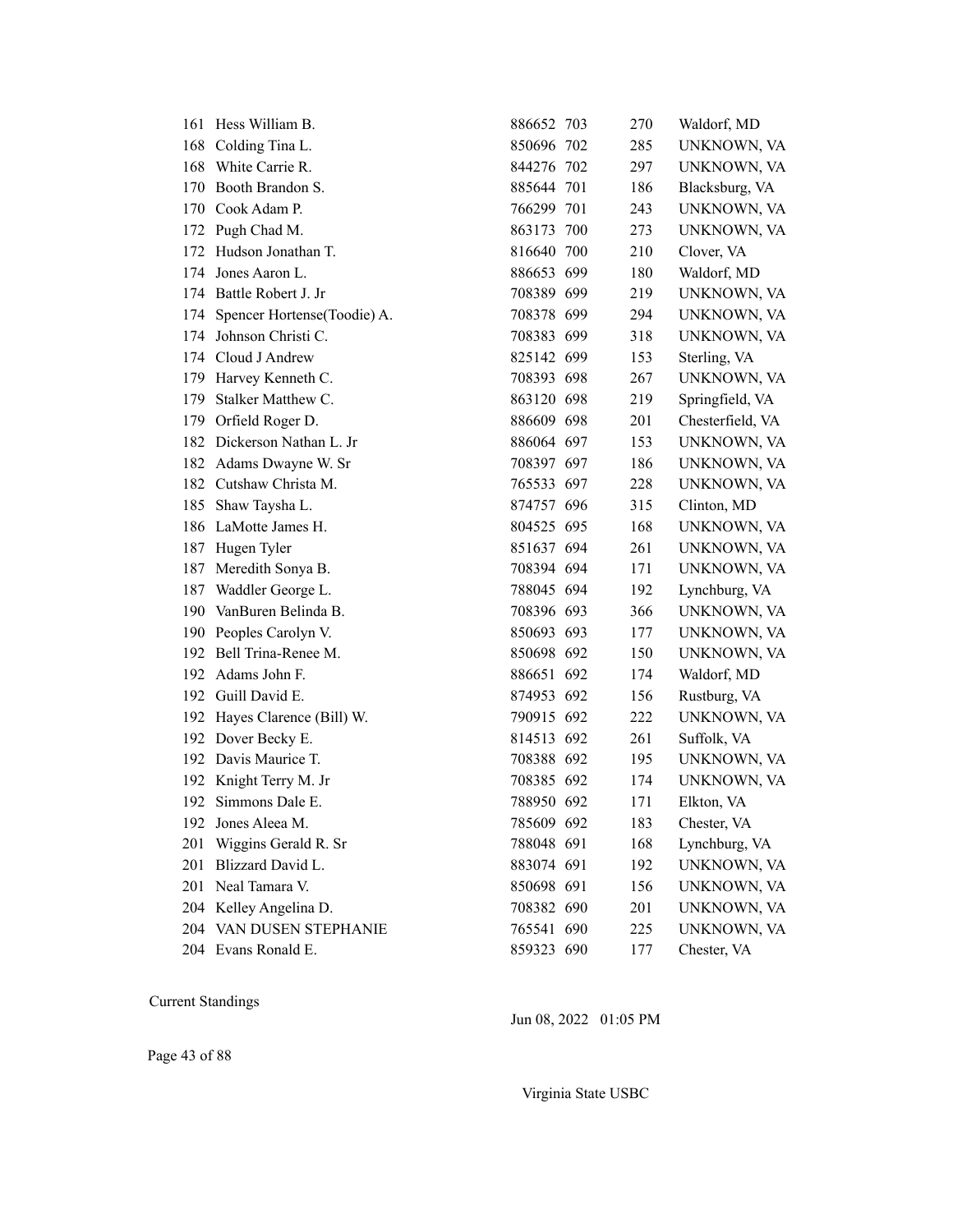2022 Virginia State USBC 69th Annual Open Handicap

Sorted By Event, Division

| Place | <b>Team Name</b>                    | Entry      | <b>Score</b> | Hcap | From               |
|-------|-------------------------------------|------------|--------------|------|--------------------|
| 207   | McNear Erica L.                     | 816638 689 |              | 186  | Clover, VA         |
|       | 207 McCauley Michael A.             | 850695 689 |              | 150  | UNKNOWN, VA        |
|       | 207 Green Helen M.                  | 855184 689 |              | 285  | UNKNOWN, VA        |
| 210   | Megginson Lorenzo                   | 843781 688 |              | 162  | UNKNOWN, VA        |
| 210   | Ray Anne S.                         | 765536 688 |              | 267  | UNKNOWN, VA        |
|       | 212 Pilgram Harold                  | 843781 687 |              | 162  | UNKNOWN, VA        |
| 212   | Johnson Shawanda D.                 | 886638 687 |              | 300  | Landover, MD       |
| 212   | Morris Amanda                       | 849288 687 |              | 402  | Ashburn, VA        |
|       | 215 Clark Rebecca E.                | 886629 686 |              | 282  | Norfolk, VA        |
|       | 215 Bollinger Lester E.             | 765532 686 |              | 171  | UNKNOWN, VA        |
|       | 217 Liska Luke I.                   | 814520 685 |              | 165  | Dublin, VA         |
| 217   | Williams Keith A.                   | 883195 685 |              | 207  | UNKNOWN, VA        |
| 217   | Robinson Janet R.                   | 856360 685 |              | 249  | Fort Washington,   |
| 217   | Murray Anne M.                      | 856573 685 |              | 264  | Bethesda, MD       |
| 221   | Joyner Robert E.                    | 814513 684 |              | 156  | Suffolk, VA        |
| 221   | Scott Raymond W. Jr                 | 765538 684 |              | 174  | UNKNOWN, VA        |
| 221   | Smith Ryan N.                       | 708381 684 |              | 231  | UNKNOWN, VA        |
|       | 224 Copper Zinabeth                 | 851084 683 |              | 231  | Davidsonville, MD  |
| 225   | Byer Summer V.                      | 853399 682 |              | 339  | UNKNOWN, VA        |
| 225   | Johnson Mark S.                     | 798413 682 |              | 207  | Chesterfield, VA   |
| 225   | Yetter Amber E.                     | 850091 682 |              | 258  | Grottoes, VA       |
| 228   | Camp Warren E.                      | 758659 681 |              | 189  | Chesterfield, VA   |
| 228   | Boyd Bettsie M.                     | 884059 681 |              | 366  | Falls Church, VA   |
| 228   | Smith Stanley                       | 816638 681 |              | 159  | Clover, VA         |
| 228   | Hysick Mike D.                      | 765539 681 |              | 312  | UNKNOWN, VA        |
| 228   | Carper Jeffrey W.                   | 856353 681 |              | 153  | UNKNOWN, VA        |
| 233   | Holmes Leroy M. Sr                  | 708382 680 |              | 210  | UNKNOWN, VA        |
| 233   | Smith James L.                      | 816640 680 |              | 225  | Clover, VA         |
| 235   | Cline Elisa P.                      | 874661 679 |              | 231  | Virginia Beach, VA |
|       | 235 Carey-Slater Cassandra Y.       | 788048 679 |              | 168  | Lynchburg, VA      |
|       | 235 Puffenbarger Kenny (Kenneth) E. | 856353 679 |              | 198  | UNKNOWN, VA        |
|       | 235 Linkous Joseph R.               | 885643 679 |              | 213  | Blacksburg, VA     |
|       | 239 Easter Chandra M.               | 825272 678 |              | 261  | Inwood, WV         |
| 240   | Schultz Debbie D.                   | 886650 677 |              | 186  | Waldorf, MD        |
| 240   | Pearce Lisa C.                      | 861581 677 |              | 258  | UNKNOWN, VA        |
|       | 242 Brooks Felix L.                 | 850452 676 |              | 228  | Newport News, VA   |
| 242   | Wright Tara H.                      | 886618 676 |              | 300  | Mechanicsville, V  |
| 242.  | Coleman Ponce D.                    | 858465 676 |              | 174  | UNKNOWN, VA        |
| 242   | Speidel James L.                    | 790596 676 |              | 177  | Prince George, VA  |
| 246   | McDaniel Sean C.                    | 790596 675 |              | 165  | Prince George, VA  |
|       | 246 Pezzella Tony J.                | 783745 675 |              | 225  | Virginia Beach, VA |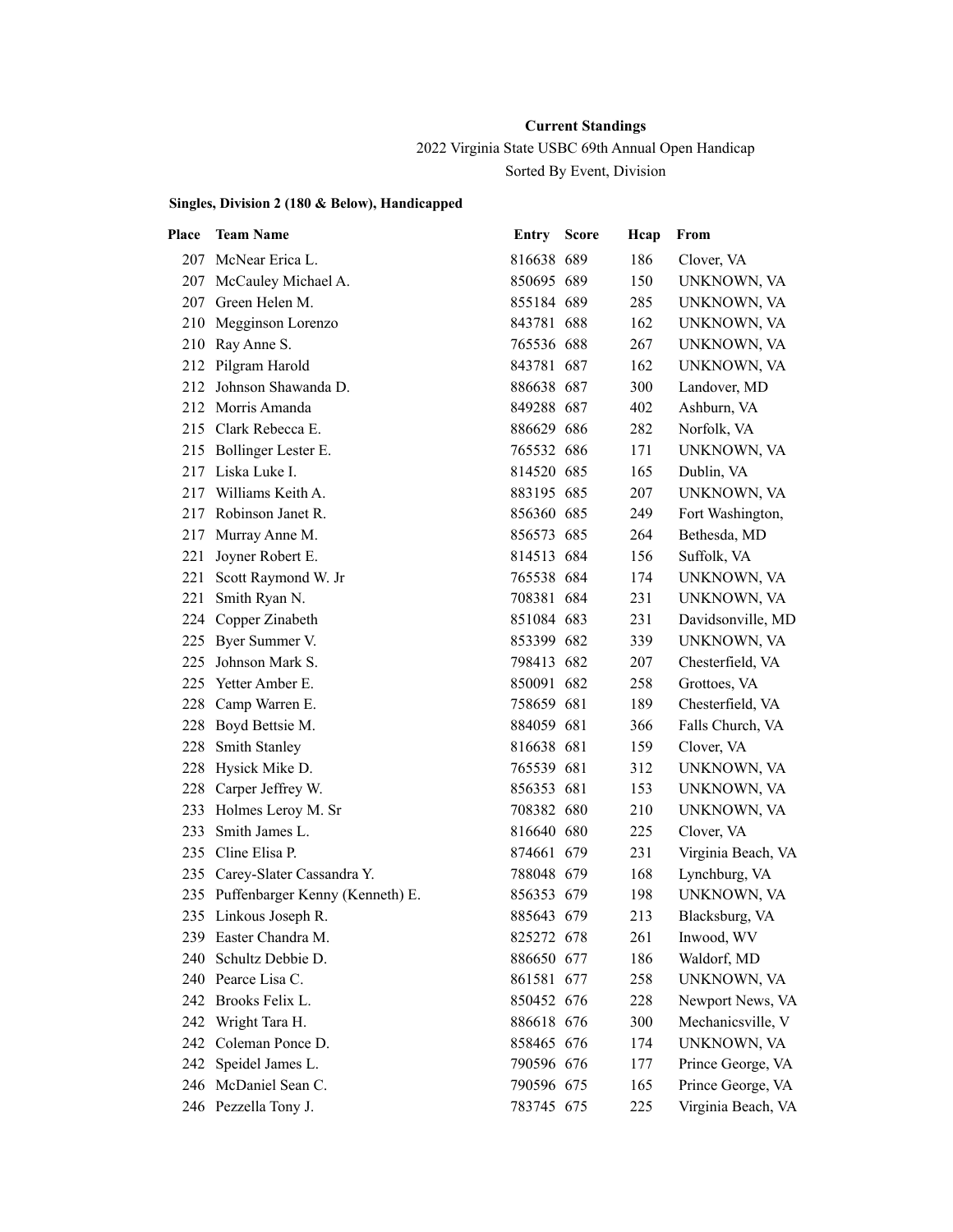| 246 Edwards Kevin A.     | 883839 675 |     | 159 UNKNOWN, VA    |
|--------------------------|------------|-----|--------------------|
| 246 Cox Betty J.         | 818947 675 | 204 | Chester, VA        |
| 250 Morris Shannon       | 758013 674 |     | 171 UNKNOWN, VA    |
| 250 Batchelor Eric L. Sr | 878421 674 | 183 | Virginia Beach, VA |
| 252 Layton Betty         | 853399 673 | 246 | UNKNOWN, VA        |
|                          |            |     |                    |

Page 44 of 88

Jun 08, 2022 01:05 PM

Virginia State USBC **Current Standings** 2022 Virginia State USBC 69th Annual Open Handicap Sorted By Event, Division

| Place | <b>Team Name</b>             | <b>Entry Score</b> | Hcap | From             |
|-------|------------------------------|--------------------|------|------------------|
|       | 252 Eatmon Curtis A.         | 858459 673         | 156  | UNKNOWN, VA      |
|       | 252 Christmas Garland L. Sr  | 858465 673         | 171  | UNKNOWN, VA      |
| 252   | Treaster Gary R.             | 790915 673         | 156  | UNKNOWN, VA      |
| 256   | Carter Shandy                | 791015 672         | 228  | UNKNOWN, VA      |
|       | 256 Lucas Clayton J.         | 781067 672         | 153  | UNKNOWN, VA      |
|       | 256 Cook Caylyn M.           | 765533 672         | 210  | UNKNOWN, VA      |
| 256   | Steele Randy S.              | 863172 672         | 156  | UNKNOWN, VA      |
|       | 256 Moore Joseph A.          | 850964 672         | 162  | UNKNOWN, VA      |
|       | 261 Hiett Charles {Ed} E. Sr | 882596 671         | 228  | UNKNOWN, VA      |
| 261   | McLean Charles E.            | 808666 671         | 255  | Hampton, VA      |
| 261   | Wade Tamara M.               | 708398 671         | 282  | UNKNOWN, VA      |
| 264   | Jacobs Keia D.               | 886628 670         | 225  | Norfolk, VA      |
|       | 264 Delk-Glenn Darlene       | 856467 670         | 249  | Newport News, VA |
|       | 266 Moon Sungju              | 795264 668         | 159  | UNKNOWN, VA      |
|       | 266 Denton Max D.            | 886599 668         | 186  | UNKNOWN, VA      |
| 268   | Treadway Robert J. Jr        | 850338 667         | 159  | UNKNOWN, VA      |
| 268   | Johnston Lisa S.             | 885768 667         | 162  | UNKNOWN, VA      |
| 268   | Gay Les Jr                   | 855183 667         | 189  | UNKNOWN, VA      |
| 268   | Parrish Steffany N.          | 886648 667         | 261  | Hopewell, VA     |
| 268   | Mills Antuan A.              | 886628 667         | 171  | Norfolk, VA      |
| 273   | Robinson Solomon             | 858459 666         | 156  | UNKNOWN, VA      |
| 273   | Keys Timothy D.              | 882798 666         | 150  | UNKNOWN, VA      |
| 275   | Martin James L.              | 794637 665         | 153  | South Boston, VA |
| 275   | Gilbert Mary T.              | 886655 665         | 177  | Dumfries, VA     |
| 275   | Furman Theresa S.            | 814513 665         | 273  | Suffolk, VA      |
| 278   | Drake Brigitte E.            | 765532 664         | 162  | UNKNOWN, VA      |
| 278   | Richardson Janice B.         | 743870 664         | 210  | Portsmouth, VA   |
| 278   | Keys Shelley A.              | 882798 664         | 228  | UNKNOWN, VA      |
| 278   | Cochran Kristie L.           | 798414 664         | 168  | Chesterfield, VA |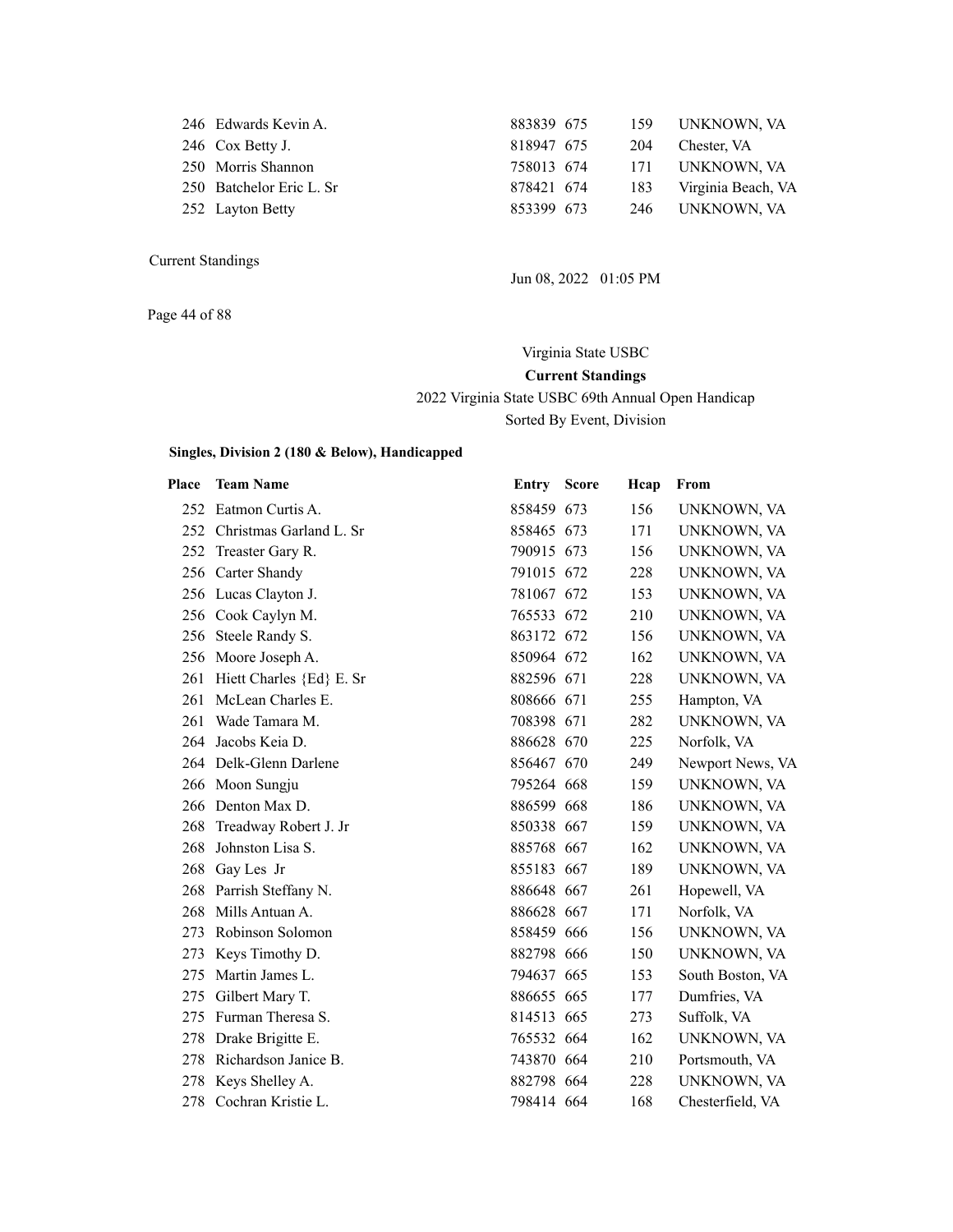|     | 282 Pierce Ryan M.           | 878421 663 | 171 | Virginia Beach, VA |
|-----|------------------------------|------------|-----|--------------------|
|     | 282 Preston Derek A.         | 843501 663 | 171 | UNKNOWN, VA        |
|     | 282 David Christine R.       | 788039 663 | 171 | Lynchburg, VA      |
|     | 282 Tate-Moore Amelia J.     | 886657 663 | 252 | UNKNOWN, VA        |
|     | 282 Moore Jennifer M.        | 886627 663 | 153 | Waynesboro, VA     |
|     | 282 Johnson Clifton "Kip" W. | 843781 663 | 207 | UNKNOWN, VA        |
|     | 288 Dent Garnelle            | 856360 662 | 183 | Fort Washington,   |
|     | 288 Fletcher Diane E.        | 886651 662 | 330 | Waldorf, MD        |
|     | 288 Vinson Gigi M.           | 788045 662 | 165 | Lynchburg, VA      |
|     | 288 Belton Robbie J.         | 855271 662 | 186 | UNKNOWN, VA        |
| 288 | Journiette Lamar R.          | 861810 662 | 261 | SALEM, VA          |
| 293 | Cullers Robbie E. II         | 788950 661 | 156 | Elkton, VA         |
| 293 | Miller Fredrick Butch W.     | 852248 661 | 198 | Broadway, VA       |
| 293 | Driver Walter Jr             | 808666 661 | 207 | Hampton, VA        |
| 293 | Cooper Tai M.                | 708381 661 | 177 | UNKNOWN, VA        |
| 293 | Kapustka Guy M.              | 886651 661 | 258 | Waldorf, MD        |
|     | 293 McGhee James             | 886653 661 | 210 | Waldorf, MD        |

Page 45 of 88

Jun 08, 2022 01:05 PM

Virginia State USBC **Current Standings** 2022 Virginia State USBC 69th Annual Open Handicap Sorted By Event, Division

| Place | <b>Team Name</b>             | Entry      | <b>Score</b> | Hcap | From             |
|-------|------------------------------|------------|--------------|------|------------------|
| 299   | Williams Cynthia D.          | 850696 660 |              | 174  | UNKNOWN, VA      |
| 299   | Mattingley Timothy A.        | 851636 660 |              | 177  | UNKNOWN, VA      |
| 299   | Lancaster John W.            | 874757 660 |              | 159  | Clinton, MD      |
|       | 302 Goss Shaquanda R.        | 708388 659 |              | 210  | UNKNOWN, VA      |
| 303   | Battle Captoria              | 708389 658 |              | 204  | UNKNOWN, VA      |
| 303   | Conner Dawniel C.            | 708379 658 |              | 204  | UNKNOWN, VA      |
| 303   | Barnette Keshia M.           | 856509 658 |              | 261  | Richmond, VA     |
| 303   | Barnes Renard                | 886653 658 |              | 165  | Waldorf, MD      |
|       | 303 Lee Alyssa M.            | 886645 658 |              | 201  | Gainesville, VA  |
| 303   | Hudson Wanda E.              | 804526 658 |              | 270  | UNKNOWN, VA      |
| 303   | Shupe Michael W.             | 798411 658 |              | 195  | Chesterfield, VA |
| 303   | Jackson Willie B.            | 816638 658 |              | 174  | Clover, VA       |
| 311   | Hogue Sylvia A.              | 841891 657 |              | 240  | South Boston, VA |
| 311   | Jainniney Ronald C.          | 825272 657 |              | 168  | Inwood, WV       |
| 311   | Campbell Rusty (Russell)) W. | 856353 657 |              | 171  | UNKNOWN, VA      |
| 311   | Washington Monica A.         | 708383 657 |              | 348  | UNKNOWN, VA      |
| 311   | Jackson Bernice H.           | 788042 657 |              | 168  | Lynchburg, VA    |
|       |                              |            |              |      |                  |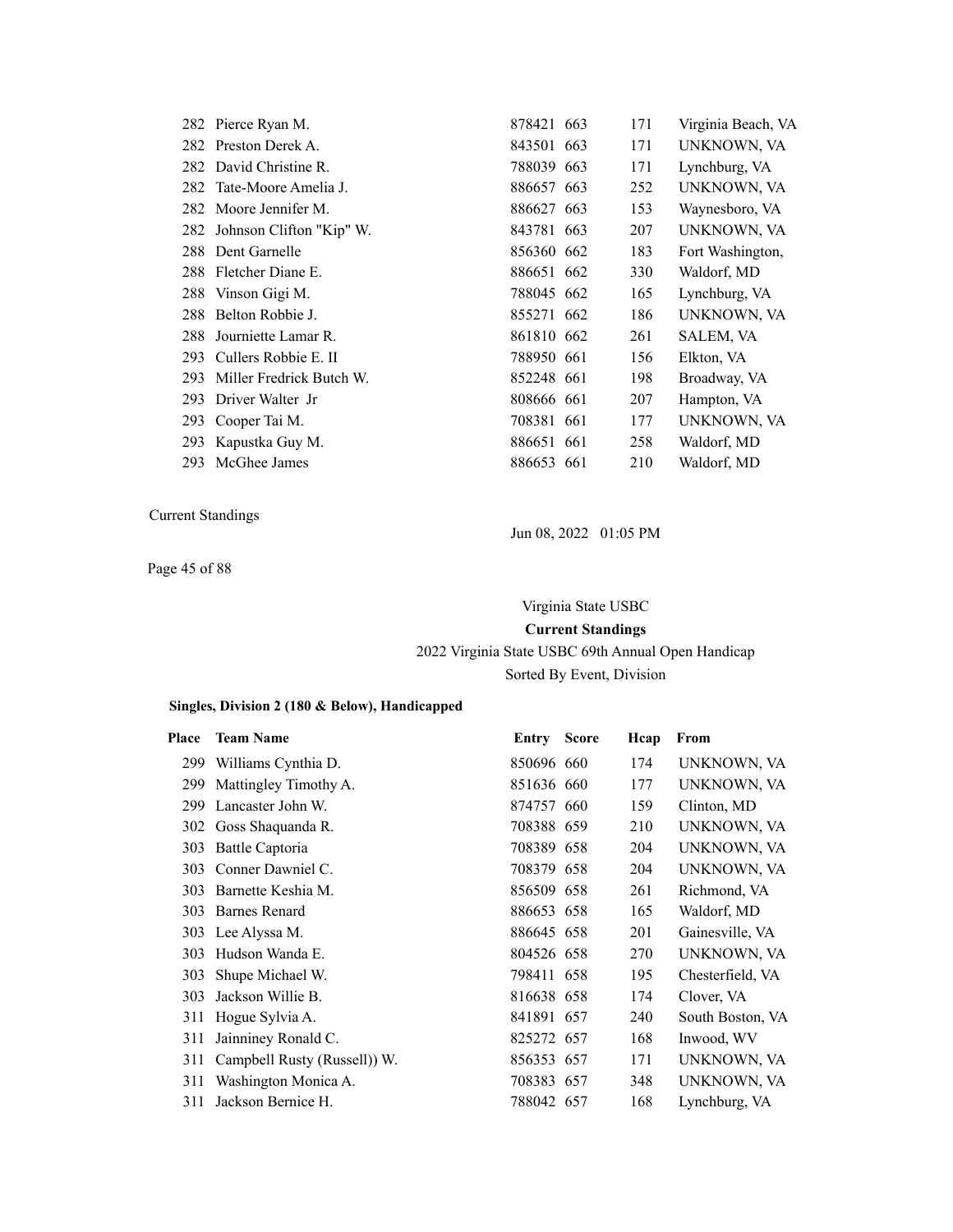| 316 | Skaggs Harry A.          | 783745 656 | 171 | Virginia Beach, VA |
|-----|--------------------------|------------|-----|--------------------|
| 316 | Smoke Russell J.         | 863285 656 | 180 | UNKNOWN, VA        |
| 318 | Clark Barbara J.         | 874073 655 | 252 | Rockville, MD      |
| 318 | Faulkner Alfred M.       | 816637 655 | 168 | Clover, VA         |
|     | 320 Holoman James A.     | 880489 654 | 216 | Hampton, VA        |
| 320 | Barber Jimmie L.         | 789559 654 | 249 | Covington, VA      |
| 320 | Oliver Tom               | 844390 654 | 213 | UNKNOWN, VA        |
| 323 | Wright Eric L.           | 863172 653 | 159 | UNKNOWN, VA        |
| 323 | Dugan Stephen D.         | 874661 653 | 240 | Virginia Beach, VA |
| 323 | Abrams Thomas C.         | 886625 653 | 150 | UNKNOWN, VA        |
|     | 326 Cullers Robert E.    | 788950 652 | 183 | Elkton, VA         |
|     | 326 Carroll Daniel       | 851005 652 | 150 | UNKNOWN, VA        |
|     | 326 VanDusen Jennifer M. | 765541 652 | 300 | UNKNOWN, VA        |
|     | 329 Lee Christine        | 855181 650 | 243 | UNKNOWN, VA        |
| 329 | Roberts Raymond A. Sr    | 816637 650 | 150 | Clover, VA         |
| 331 | Jackson James L. Jr      | 794637 649 | 159 | South Boston, VA   |
| 331 | Patterson Paula D.       | 850693 649 | 195 | UNKNOWN, VA        |
| 333 | Benjamin Rose E.         | 743872 648 | 204 | Portsmouth, VA     |
| 333 | Ayers Melissa T.         | 743004 648 | 234 | Fairfield, VA      |
| 335 | <b>Baker Darnell</b>     | 808666 647 | 195 | Hampton, VA        |
| 335 | Wade Danielle            | 886319 647 | 171 | UNKNOWN, VA        |
| 335 | Sweeney Teresa A.        | 712727 647 | 330 | Roanoke, VA        |
| 338 | Martyn William T.        | 886318 646 | 213 | UNKNOWN, VA        |
| 339 | Delp Charles M.          | 855270 645 | 180 | UNKNOWN, VA        |
| 340 | Curtis Stafford J. Sr    | 841891 644 | 177 | South Boston, VA   |
| 340 | <b>Alston Denise</b>     | 856360 644 | 204 | Fort Washington,   |
| 340 | Jenkins Sherika N.       | 886639 644 | 168 | Fredericksburg, VA |
| 343 | Meadows Marcia L.        | 863285 643 | 180 | UNKNOWN, VA        |
| 343 | Winpegler Johnny A.      | 791016 643 | 186 | UNKNOWN, VA        |

Current Standings

Page 46 of 88

Jun 08, 2022 01:05 PM

# Virginia State USBC **Current Standings**

2022 Virginia State USBC 69th Annual Open Handicap Sorted By Event, Division

| <b>Place</b> Team Name  | Entry Score | Heap From |                 |
|-------------------------|-------------|-----------|-----------------|
| 345 Eberly Chelsea R.   | 886646 642  | 171       | Gainesville, VA |
| 345 Haga David S.       | 758013 642  | 174       | UNKNOWN, VA     |
| 347 Nuzzo Nicole M.     | 886650 641  | 183       | Waldorf, MD     |
| 347 Wilson Linda        | 850696 641  | 186       | UNKNOWN, VA     |
| 349 Daugherty Harvey L. | 875659 639  | 171       | Lynchburg, VA   |
|                         |             |           |                 |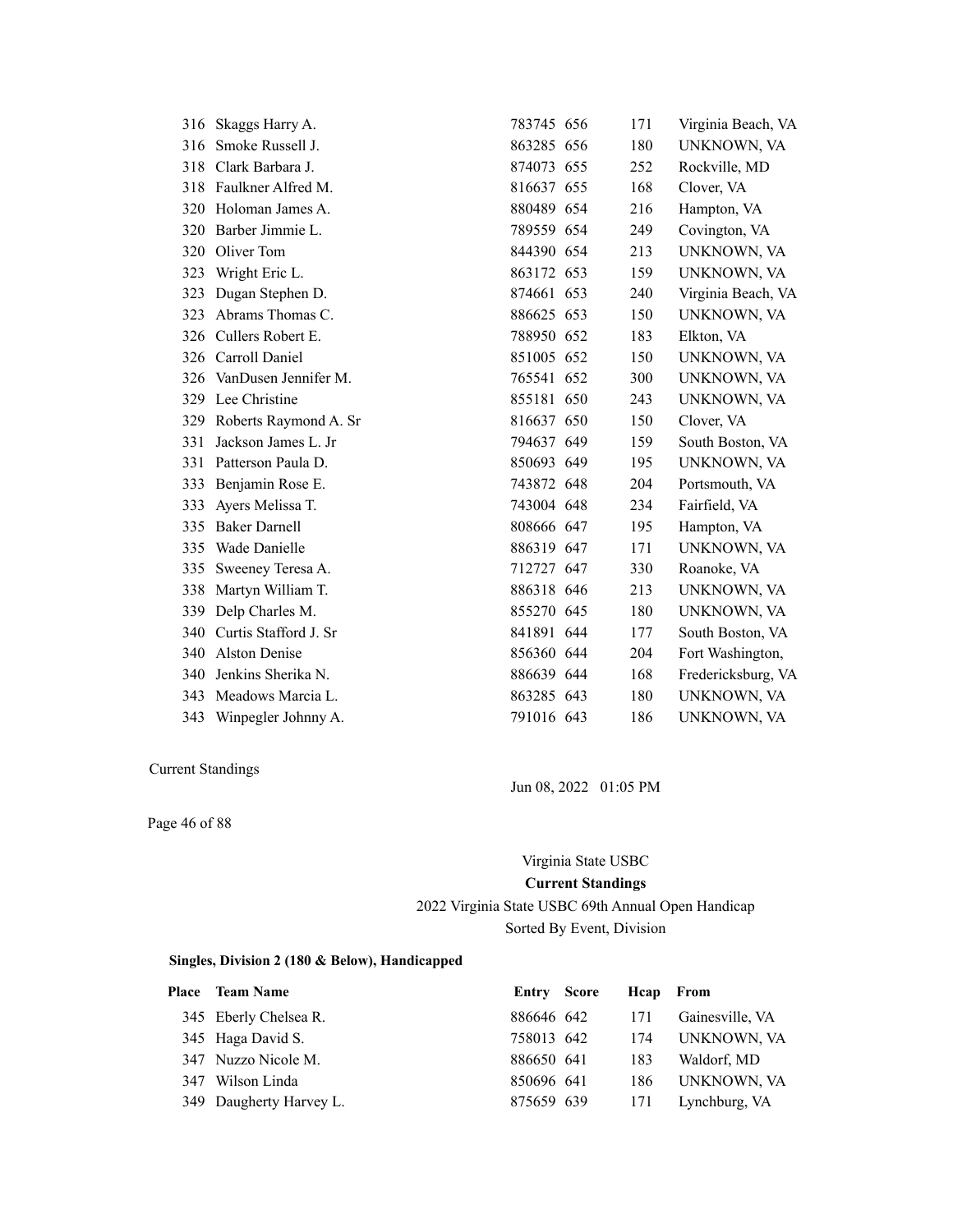| 349. | Washington Renay     | 788042 639 | 165 | Lynchburg, VA     |
|------|----------------------|------------|-----|-------------------|
| 349  | Stamps James L.      | 880489 639 | 195 | Hampton, VA       |
| 352  | Dale Dianna L.       | 851636 638 | 312 | UNKNOWN, VA       |
| 353  | Via Sylvia T.        | 853399 637 | 291 | UNKNOWN, VA       |
| 353  | Curtis Janice E.     | 882798 637 | 192 | UNKNOWN, VA       |
| 355  | Watson Edgar L. Jr   | 866032 636 | 162 | UNKNOWN, VA       |
| 356  | Pannell Robert L. Jr | 855240 635 | 243 | UNKNOWN, VA       |
| 357  | Day Deanna E.        | 788043 634 | 165 | Lynchburg, VA     |
| 357  | Scott Karen F.       | 788045 634 | 156 | Lynchburg, VA     |
| 357  | Shrum John H.        | 795322 634 | 210 | UNKNOWN, VA       |
| 360  | <b>Todd Earnest</b>  | 863194 633 | 162 | UNKNOWN, VA       |
| 360  | Mann Jessica L.      | 886645 633 | 180 | Gainesville, VA   |
| 362  | Ramey Ashley L.      | 886638 632 | 336 | Landover, MD      |
| 362  | Gaddis Colette G.    | 814615 632 | 162 | Newport News, VA  |
| 362  | Shifflett John E. Jr | 852248 632 | 228 | Broadway, VA      |
|      | 362 Evans David M.   | 804526 632 | 150 | UNKNOWN, VA       |
|      | 366 Lucas Carolyn J. | 708391 631 | 192 | UNKNOWN, VA       |
| 366  | James Tiliyah B.     | 856509 631 | 174 | Richmond, VA      |
| 368  | Hill Portia M.       | 861787 630 | 243 | SALEM, VA         |
| 368  | Jones Donna B.       | 886264 630 | 219 | Roanoke, VA       |
| 370  | James Thomas E. Sr   | 856506 629 | 162 | Richmond, VA      |
| 371  | Pultz Lorie          | 844390 626 | 243 | UNKNOWN, VA       |
| 372  | Faison Veronica D.   | 886652 620 | 216 | Waldorf, MD       |
| 372  | Allen Farnell        | 708392 620 | 210 | UNKNOWN, VA       |
| 374  | Simmons Tammy E.     | 844390 619 | 291 | UNKNOWN, VA       |
| 375  | Wright Michael T. Jr | 886618 617 | 162 | Mechanicsville, V |
| 376  | Palmer Dianna W.     | 861810 616 | 318 | SALEM, VA         |
| 376  | Fry Tami B.          | 886318 616 | 228 | UNKNOWN, VA       |
| 376  | James Sheila S.      | 856506 616 | 168 | Richmond, VA      |
| 376  | Latimore Patricia M. | 886638 616 | 297 | Landover, MD      |
| 380  | Tate Anne C.         | 765532 614 | 201 | UNKNOWN, VA       |
| 381  | Brown Evan A.        | 808666 613 | 219 | Hampton, VA       |
| 381  | Paxton Bruce A. Jr   | 789560 613 | 150 | Covington, VA     |
| 381  | Neidig John L.       | 885768 613 | 165 | UNKNOWN, VA       |
| 384  | Johnson Brandi L.    | 804526 612 | 192 | UNKNOWN, VA       |
| 385  | Flowers Joyce M.     | 708391 611 | 267 | UNKNOWN, VA       |
| 386  | Horner Tabatha K.    | 825169 610 | 174 | Ashburn, VA       |
| 386  | Armstrong Gary       | 886638 610 | 186 | Landover, MD      |
| 388  | Hagerman Anita L.    | 795322 609 | 207 | UNKNOWN, VA       |
| 389  | Hamblin Garry A.     | 874198 608 | 216 | Roanoke, VA       |
|      | 390 Glenn Steven E.  | 856467 607 | 297 | Newport News, VA  |

Jun 08, 2022 01:05 PM

Page 47 of 88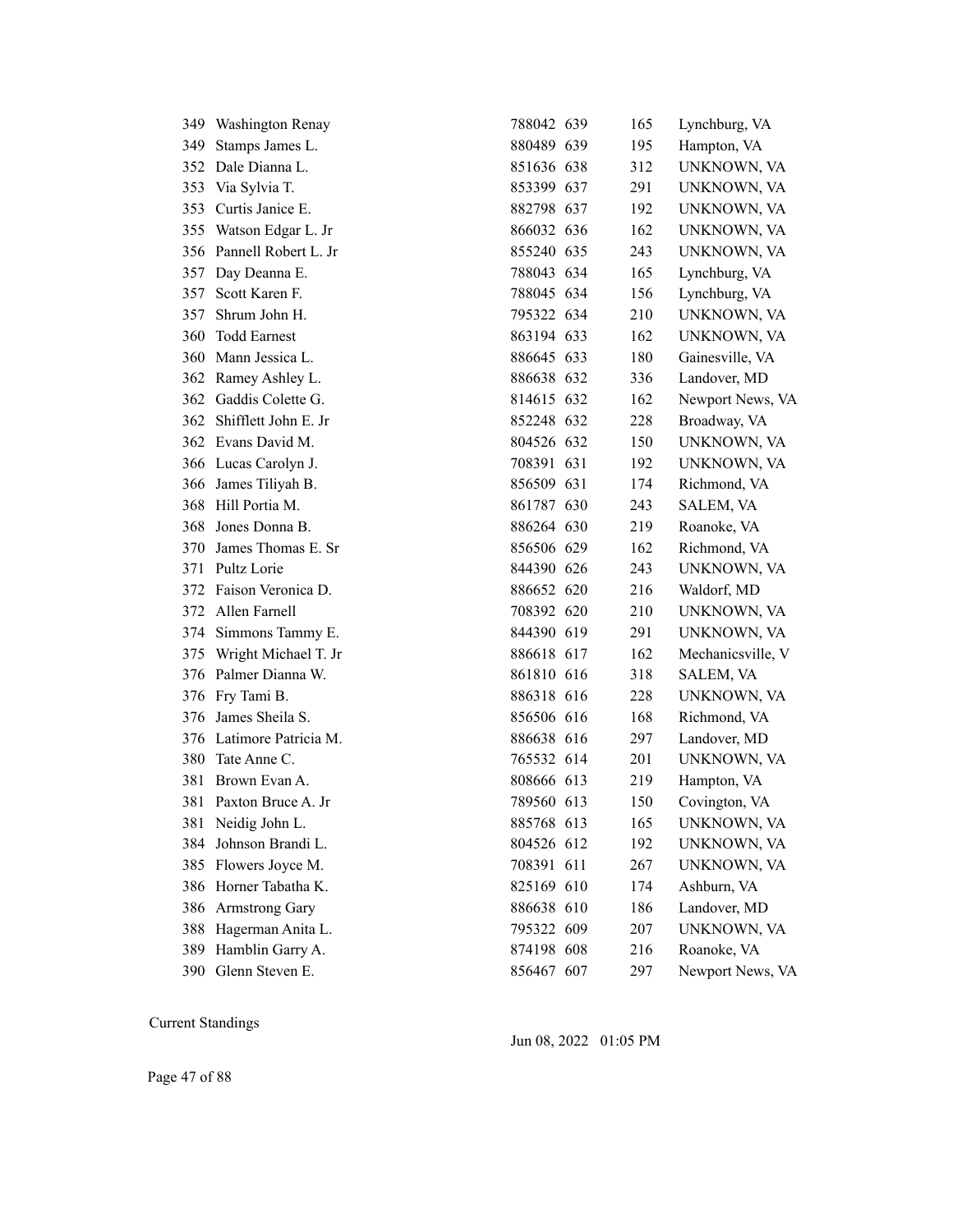# Virginia State USBC **Current Standings** 2022 Virginia State USBC 69th Annual Open Handicap Sorted By Event, Division

#### **Singles, Division 2 (180 & Below), Handicapped**

| Place | <b>Team Name</b>         | Entry      | <b>Score</b> | Hcap           | From               |
|-------|--------------------------|------------|--------------|----------------|--------------------|
| 390   | Phillips Harold D.       | 885646 607 |              | 273            | Blacksburg, VA     |
| 392   | Padilla Madonna M.       | 850948 606 |              | 252            | UNKNOWN, VA        |
| 392   | Harrison Terence L.      | 878421 606 |              | 162            | Virginia Beach, VA |
| 394   | Taylor Lance D.          | 856506 605 |              | 171            | Richmond, VA       |
| 395   | Kapustka Lesa A.         | 886651 601 |              | 237            | Waldorf, MD        |
| 395   | Crawford C. Brantley     | 783745 601 |              | 252            | Virginia Beach, VA |
| 397   | Heath Deborah L.         | 766297 600 |              | 294            | UNKNOWN, VA        |
| 398   | Welcher William A.       | 861787 593 |              | 192            | SALEM, VA          |
| 399   | Selby Kenneth H.         | 790086 592 |              | 207            | Yorktown, VA       |
| 400   | Pippin Dakota R.         | 886648 586 |              | 162            | Hopewell, VA       |
| 401   | Arendas Andrew E.        | 875659 576 |              | 201            | Lynchburg, VA      |
| 402   | Fierro Carmen M.         | 838923 575 |              | 156            | Stafford, VA       |
| 403   | Reid Elwood F.           | 852248 562 |              | 168            | Broadway, VA       |
| 404   | Brown Stephanie C.       | 816639 557 |              | 267            | Clover, VA         |
| 405   | Milloy Theresa T.        | 880489 546 |              | 180            | Hampton, VA        |
| 406   | Pearson Greta N.         | 708395 515 |              | 186            | UNKNOWN, VA        |
| 407   | Agosto Dante E.          | 886263 422 |              | $\overline{0}$ | Roanoke, VA        |
| 408   | Barlow Harry "Jerome" J. | 886263 417 |              | $\theta$       | Roanoke, VA        |
| 409   | Adams Daryl C.           | 886263 411 |              | $\theta$       | Roanoke, VA        |
| 410   | Stickler Noah H.         | 886263 374 |              | $\theta$       | Roanoke, VA        |
|       |                          |            |              |                |                    |

The lowest score to cash is 374.

| Place | <b>Team Name</b>         | <b>Entry Score</b> | Hcap | From               |
|-------|--------------------------|--------------------|------|--------------------|
|       | 1 Cox Brandyn J.         | 883195 763         |      | UNKNOWN, VA        |
|       | 2 Larrabee Brian S.      | 851622 746         |      | UNKNOWN, VA        |
| 3     | Thurston M. Ryan         | 819029 742         |      | Chester, VA        |
| 4     | Clay Kristan S.          | 884055 741         |      | Washington, DC     |
| 5.    | Shafer Michael A. Jr.    | 851444 739         |      | UNKNOWN, VA        |
| 6     | Humphrey Andrew M.       | 818947 734         |      | Chester, VA        |
| 7     | Campbell Charles M.      | 851622 729         |      | UNKNOWN, VA        |
| 8     | Coulson Rick E.          | 790832 727         |      | UNKNOWN, VA        |
| 9     | White Terrance L.        | 787625 715         |      | Newport News, VA   |
| 9     | Sutton Stephanie M.      | 885621 715         |      | Nokesville, VA     |
| 11    | Turner Lisa F.           | 851314 709         |      | Henrico, VA        |
|       | 12 Christian Cory A.     | 851315 706         |      | Henrico, VA        |
|       | 12 Clarke Phillip C. III | 849288 706         |      | Ashburn, VA        |
|       | 14 Scott Ashley T.       | 812887 705         |      | Virginia Beach, VA |
| 15    | Hansen Christopher A.    | 827232 703         |      | UNKNOWN, VA        |
|       |                          |                    |      |                    |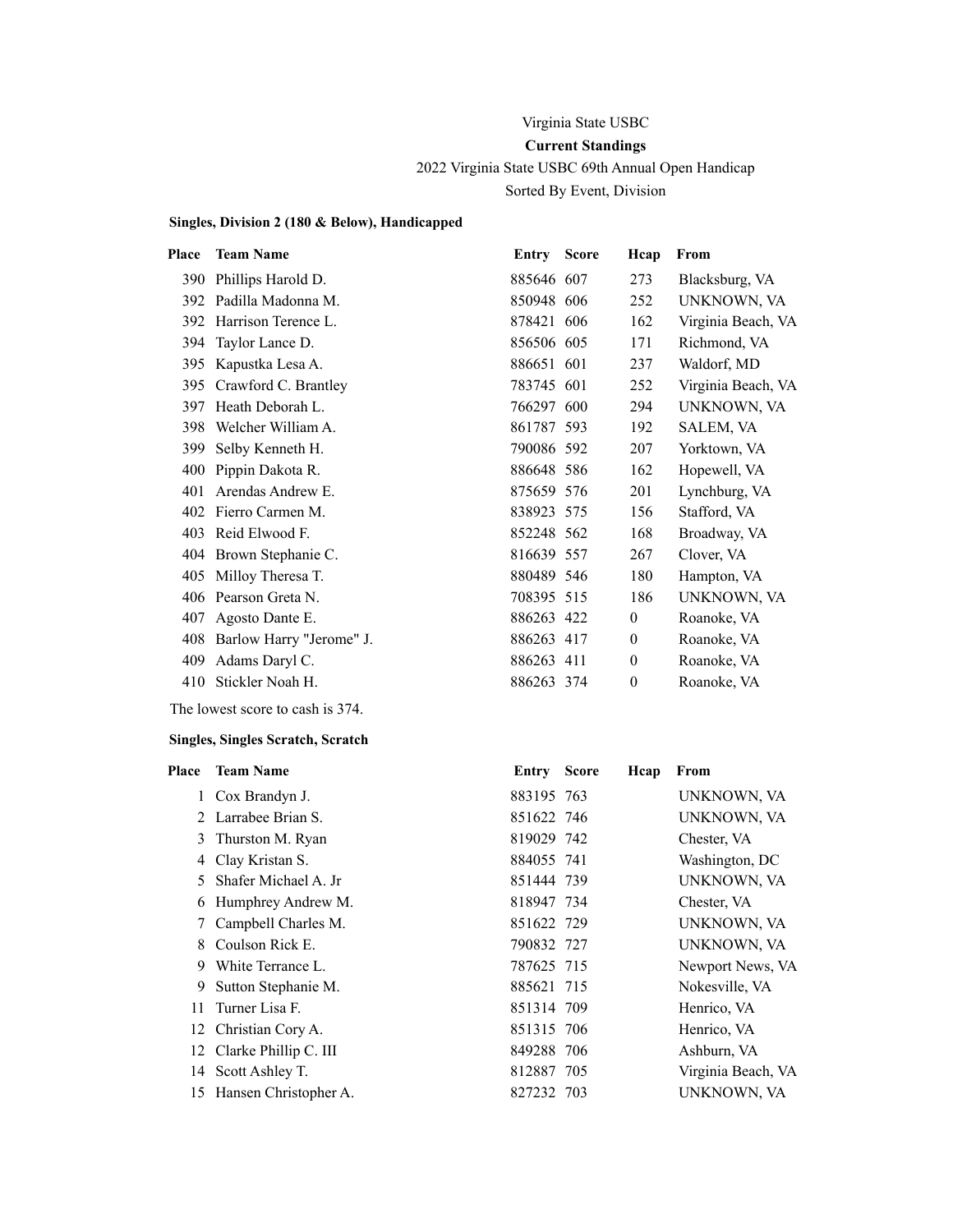| 16 Lion Dale E.     |
|---------------------|
| 16 Dich Kenneth H.  |
| 18 Dingus Tim L.    |
| 19 Hawk Daniel E.   |
| 20 Price Robert E.  |
| 21 Gable Chad P.    |
| 21 Norman Angela H. |

Page 48 of 88

| 16 Lion Dale E.<br>792967 701<br>721984 701<br>16 Dich Kenneth H.<br>790832 699<br>18 Dingus Tim L.<br>812887 698<br>19 Hawk Daniel E.<br>20 Price Robert E.<br>821453 696<br>Chester, VA<br>21 Gable Chad P.<br>800089 694<br>798412 694<br>21 Norman Angela H. |  |  |                    |
|------------------------------------------------------------------------------------------------------------------------------------------------------------------------------------------------------------------------------------------------------------------|--|--|--------------------|
|                                                                                                                                                                                                                                                                  |  |  | UNKNOWN, VA        |
|                                                                                                                                                                                                                                                                  |  |  | UNKNOWN, VA        |
|                                                                                                                                                                                                                                                                  |  |  | UNKNOWN, VA        |
|                                                                                                                                                                                                                                                                  |  |  | Virginia Beach, VA |
|                                                                                                                                                                                                                                                                  |  |  |                    |
|                                                                                                                                                                                                                                                                  |  |  | UNKNOWN, VA        |
|                                                                                                                                                                                                                                                                  |  |  | Chesterfield, VA   |

Jun 08, 2022 01:05 PM

# Virginia State USBC **Current Standings** 2022 Virginia State USBC 69th Annual Open Handicap Sorted By Event, Division

| Place | <b>Team Name</b>      | <b>Entry Score</b> | Hcap | From               |
|-------|-----------------------|--------------------|------|--------------------|
| 21    | Alkhoja Ziad N.       | 792967 694         |      | UNKNOWN, VA        |
| 24    | Tyler Barry R.        | 708394 691         |      | UNKNOWN, VA        |
| 25    | Samick Michael R.     | 788537 688         |      | Montpelier, VA     |
| 25    | Edwards Zachary I.    | 845253 688         |      | Franklin, VA       |
| 27    | Wise Amanda N.        | 884054 687         |      | Washington, DC     |
| 27    | Parrish Eric          | 851315 687         |      | Henrico, VA        |
| 29    | Durrer Richard W.     | 721957 682         |      | Waynesboro, VA     |
| 30    | Johnson DeWayne M. Jr | 823673 679         |      | Chester, VA        |
| 31    | Williamson Cory E.    | 823673 677         |      | Chester, VA        |
| 31    | Bell Tiffany A.       | 883784 677         |      | Fredericksburg, VA |
| 31    | Scott James P.        | 827232 677         |      | UNKNOWN, VA        |
| 34    | Bradshaw Brandon W.   | 851315 676         |      | Henrico, VA        |
|       | 35 Cole Kevin W.      | 886644 675         |      | Gainesville, VA    |
| 36    | Palmer Brian D.       | 838991 674         |      | Aldie, VA          |
| 37    | Craft Jason R.        | 853400 672         |      | UNKNOWN, VA        |
| 38    | Higbee Kevin M.       | 838991 669         |      | Aldie, VA          |
| 39    | Dickerson Dmitri A.   | 884067 668         |      | Washington, DC     |
| 39    | Keene Robert Jr       | 886641 668         |      | Disputanta, VA     |
| 39    | Jones James C.        | 721984 668         |      | UNKNOWN, VA        |
| 42    | Boyters Greg D.       | 787624 667         |      | Newport News, VA   |
| 42    | Brownie Robert A.     | 886609 667         |      | Chesterfield, VA   |
| 44    | Holmberg Stephen P.   | 721957 665         |      | Waynesboro, VA     |
| 45    | Johnson L. Keith      | 766296 662         |      | UNKNOWN, VA        |
| 45    | Jones Darren W.       | 852481 662         |      | UNKNOWN, VA        |
| 47    | Pinder Russell O. Jr  | 886655 659         |      | Dumfries, VA       |
| 48    | Petrello Anthony M.   | 851622 658         |      | UNKNOWN, VA        |
| 48    | Noltee Christopher D. | 874811 658         |      | UNKNOWN, VA        |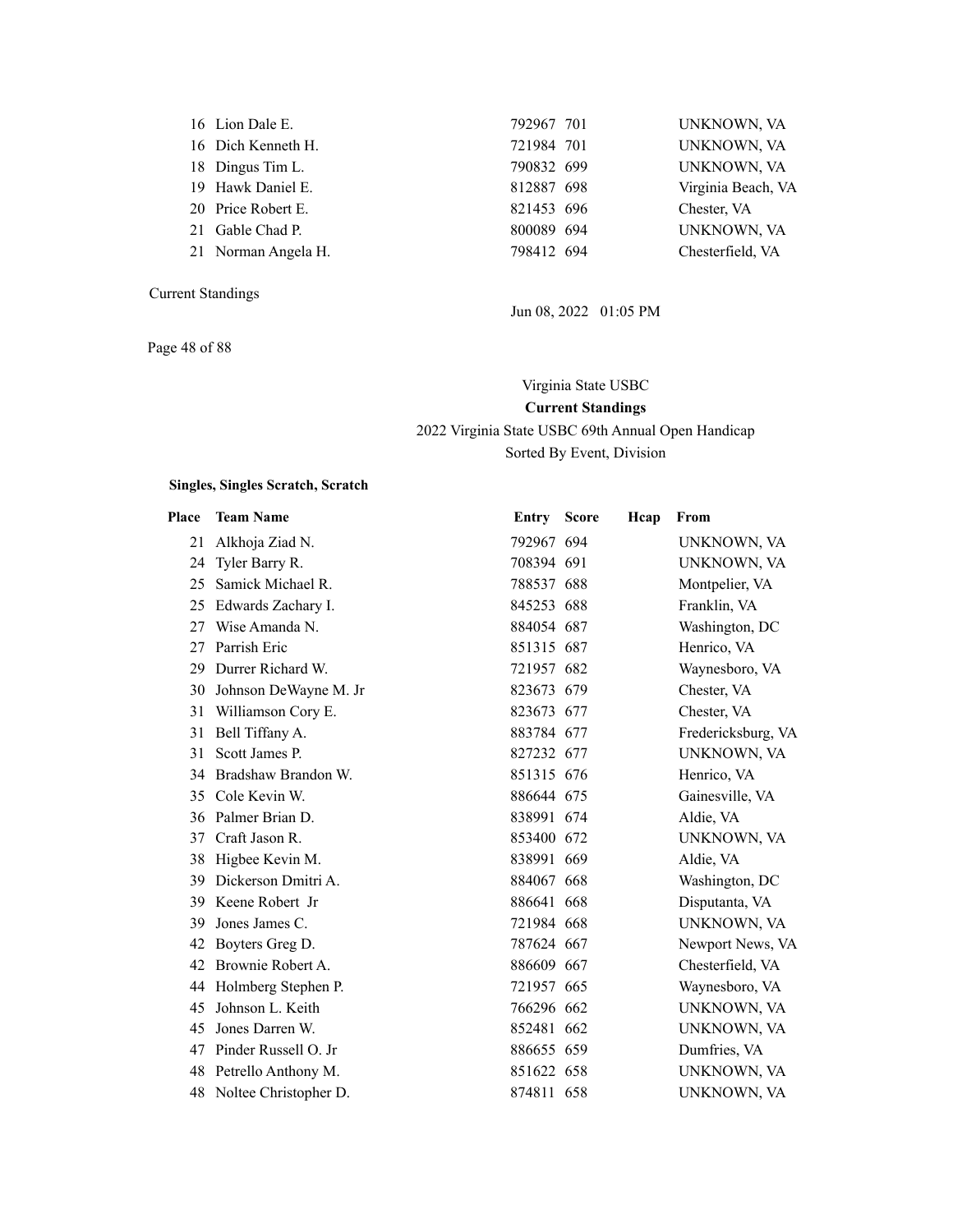|    | 50 Wingfield Danny W. Sr | 800089 657 | UNKNOWN, VA      |
|----|--------------------------|------------|------------------|
| 51 | Griffin Kelly A.         | 852482 656 | UNKNOWN, VA      |
|    | 52 Bland Kevin R.        | 823673 655 | Chester, VA      |
|    | 52 Cox Billy J.          | 818947 655 | Chester, VA      |
| 52 | Mays Calvin T.           | 800089 655 | UNKNOWN, VA      |
|    | 55 Hammer Jeffrey P.     | 787624 654 | Newport News, VA |
|    | 56 Smith Mike            | 818923 652 | Chester, VA      |
| 57 | Hornstein Dylan S.       | 856749 650 | UNKNOWN, VA      |
| 57 | Hurst Troy W.            | 814520 650 | Dublin, VA       |
|    | 59 Bolosan Chris L.      | 787624 649 | Newport News, VA |
|    | 60 Figlioli Vito J.      | 838992 648 | Aldie, VA        |
|    | 60 Dineen Joseph A.      | 851622 648 | UNKNOWN, VA      |
| 60 | Smith Scott D.           | 864937 648 | Bowling Green, V |
| 63 | White Cory E.            | 864937 647 | Bowling Green, V |
| 64 | Johnson Robert T.        | 708378 642 | UNKNOWN, VA      |
| 65 | Johnson Brandon D.       | 721984 641 | UNKNOWN, VA      |
| 66 | Abt Jeff                 | 827232 640 | UNKNOWN, VA      |
| 66 | Jefferson Quintina R.    | 708397 640 | UNKNOWN, VA      |
|    | 66 Marks Charles B.      | 885597 640 | UNKNOWN, VA      |
|    |                          |            |                  |

Page 49 of 88

Jun 08, 2022 01:05 PM

# Virginia State USBC **Current Standings** 2022 Virginia State USBC 69th Annual Open Handicap Sorted By Event, Division

| Place | <b>Team Name</b>      | <b>Entry Score</b> | Hcap | From             |
|-------|-----------------------|--------------------|------|------------------|
| 69    | Martin Aden J.        | 854284 639         |      | Salem, VA        |
| 69    | Riggle Robert R.      | 787625 639         |      | Newport News, VA |
| 69    | Smith Robert P. Jr    | 814497 639         |      | UNKNOWN, VA      |
|       | 72 Moore Lamarr A.    | 886627 638         |      | Waynesboro, VA   |
|       | 72 Campbell Andrew T. | 855180 638         |      | UNKNOWN, VA      |
| 72    | Yetter Thomas E.      | 850091 638         |      | Grottoes, VA     |
|       | 75 Oliver John C.     | 790832 636         |      | UNKNOWN, VA      |
|       | 76 Cash Casey N.      | 851042 635         |      | Waynesboro, VA   |
| 77    | Watson Blake C.       | 818923 634         |      | Chester, VA      |
| 77    | Krech Steven J.       | 886317 634         |      | UNKNOWN, VA      |
| 77    | Sekely Scott M.       | 886643 634         |      | Gainesville, VA  |
| 77    | Gallahan Bryan W.     | 790832 634         |      | UNKNOWN, VA      |
| 81    | Pancoast Steven P.    | 814513 632         |      | Suffolk, VA      |
|       | 81 Nelson Anthony W.  | 825169 632         |      | Ashburn, VA      |
| 81    | Nunez Leland S.       | 843760 632         |      | UNKNOWN, VA      |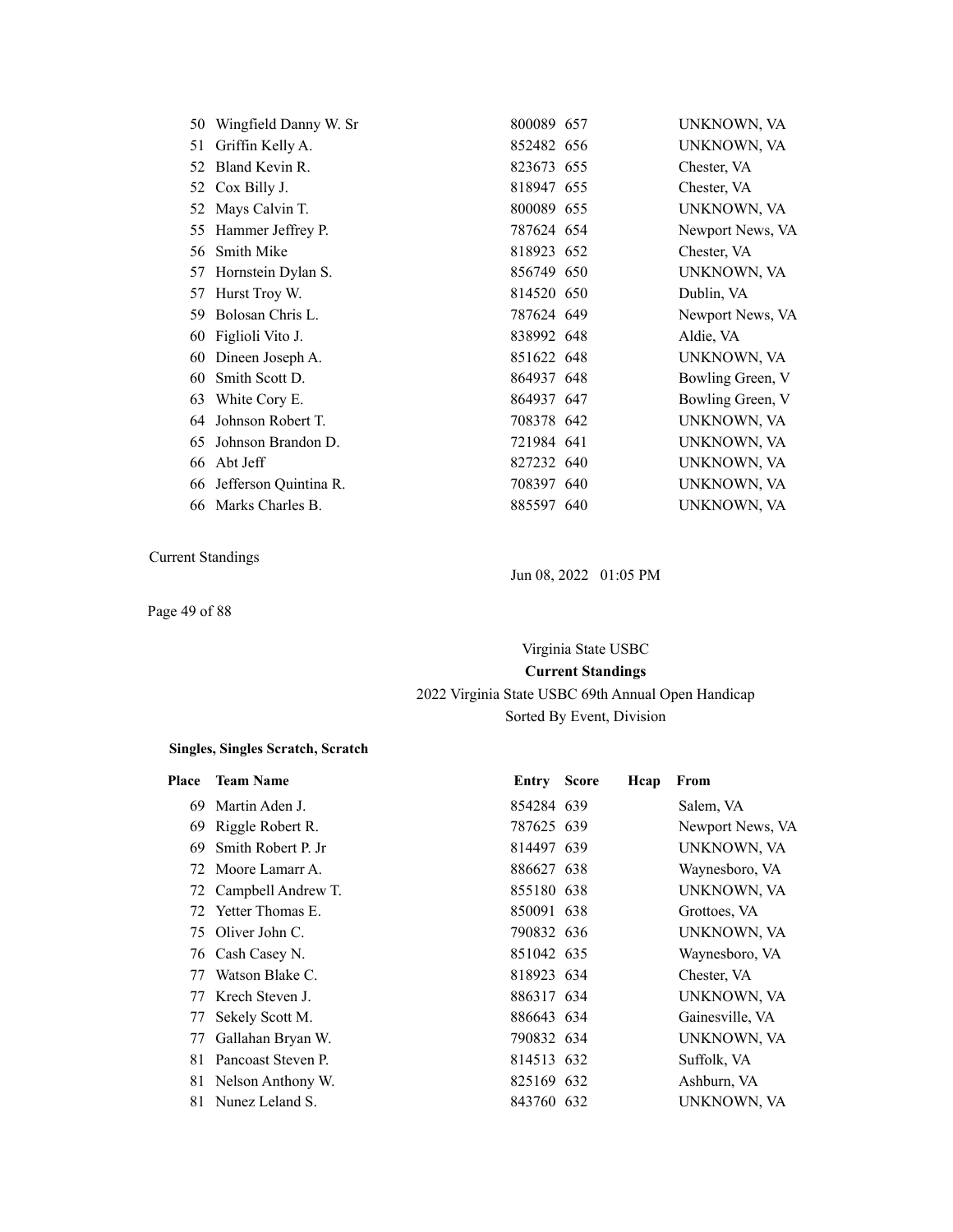| 84  | Allman Dallas W.          | 787623 631 | Newport News, VA |
|-----|---------------------------|------------|------------------|
| 84  | Williams Tyree G. Sr      | 884055 631 | Washington, DC   |
| 86  | Ridge Richard R.          | 852441 629 | Ashland, VA      |
| 86  | Atkins Stephen D.         | 798412 629 | Chesterfield, VA |
| 86  | Zimmerman Michael P.      | 885597 629 | UNKNOWN, VA      |
|     | 86 Kubyako Nicholas A.    | 788536 629 | Montpelier, VA   |
| 90  | Jones Woody V.            | 721984 628 | UNKNOWN, VA      |
| 90  | Simpson Larry A.          | 821453 628 | Chester, VA      |
| 90  | McLane Michael A.         | 852482 628 | UNKNOWN, VA      |
| 93  | Hatton Jesse T. III       | 852481 627 | UNKNOWN, VA      |
| 93  | Emerson Robert W.         | 858463 627 | UNKNOWN, VA      |
| 93  | Orfield Robert D.         | 886609 627 | Chesterfield, VA |
| 96  | Rollins Derrick R. Sr     | 886646 626 | Gainesville, VA  |
| 97  | Hartsock Joseph R.        | 787625 624 | Newport News, VA |
| 98  | Thompson Tubar            | 855180 622 | UNKNOWN, VA      |
| 99  | Bradley Scott J.          | 885644 621 | Blacksburg, VA   |
| 99  | Matthews Larryl A.        | 858463 621 | UNKNOWN, VA      |
| 99  | Smith Robert W.           | 821453 621 | Chester, VA      |
| 102 | Randolph Gerald F.        | 838992 619 | Aldie, VA        |
| 102 | Eastwood Chris M.         | 787622 619 | Newport News, VA |
| 104 | Tate Ira T. Jr            | 765537 618 | UNKNOWN, VA      |
| 104 | Martin Jason C.           | 886655 618 | Dumfries, VA     |
|     | 106 Blowers Don E.        | 798413 617 | Chesterfield, VA |
| 107 | Reuss-Dean Cheyanne       | 886644 615 | Gainesville, VA  |
| 107 | Griffin Allen L.          | 861764 615 | SALEM, VA        |
| 107 | Franklin Candi C.         | 765537 615 | UNKNOWN, VA      |
| 110 | Humphreys Bryan L.        | 854284 614 | Salem, VA        |
| 110 | <b>Stephens Alexander</b> | 875461 614 | Waldorf, MD      |
| 110 | Eisewann William J. Jr    | 827232 614 | UNKNOWN, VA      |
| 113 | Campbell Robert L.        | 800089 613 | UNKNOWN, VA      |
|     | 113 Pierchal Todd M.      | 818923 613 | Chester, VA      |

Jun 08, 2022 01:05 PM

Page 50 of 88

Virginia State USBC **Current Standings** 2022 Virginia State USBC 69th Annual Open Handicap Sorted By Event, Division

| <b>Place</b> Team Name | Entry Score | <b>Hcap</b> From |                 |
|------------------------|-------------|------------------|-----------------|
| 115 Gonzalez Frank     | 843761 612  |                  | UNKNOWN, VA     |
| 116 Drakes Luis A.     | 855182 611  |                  | UNKNOWN, VA     |
| 116 Friendly Oscar S.  | 886645 611  |                  | Gainesville, VA |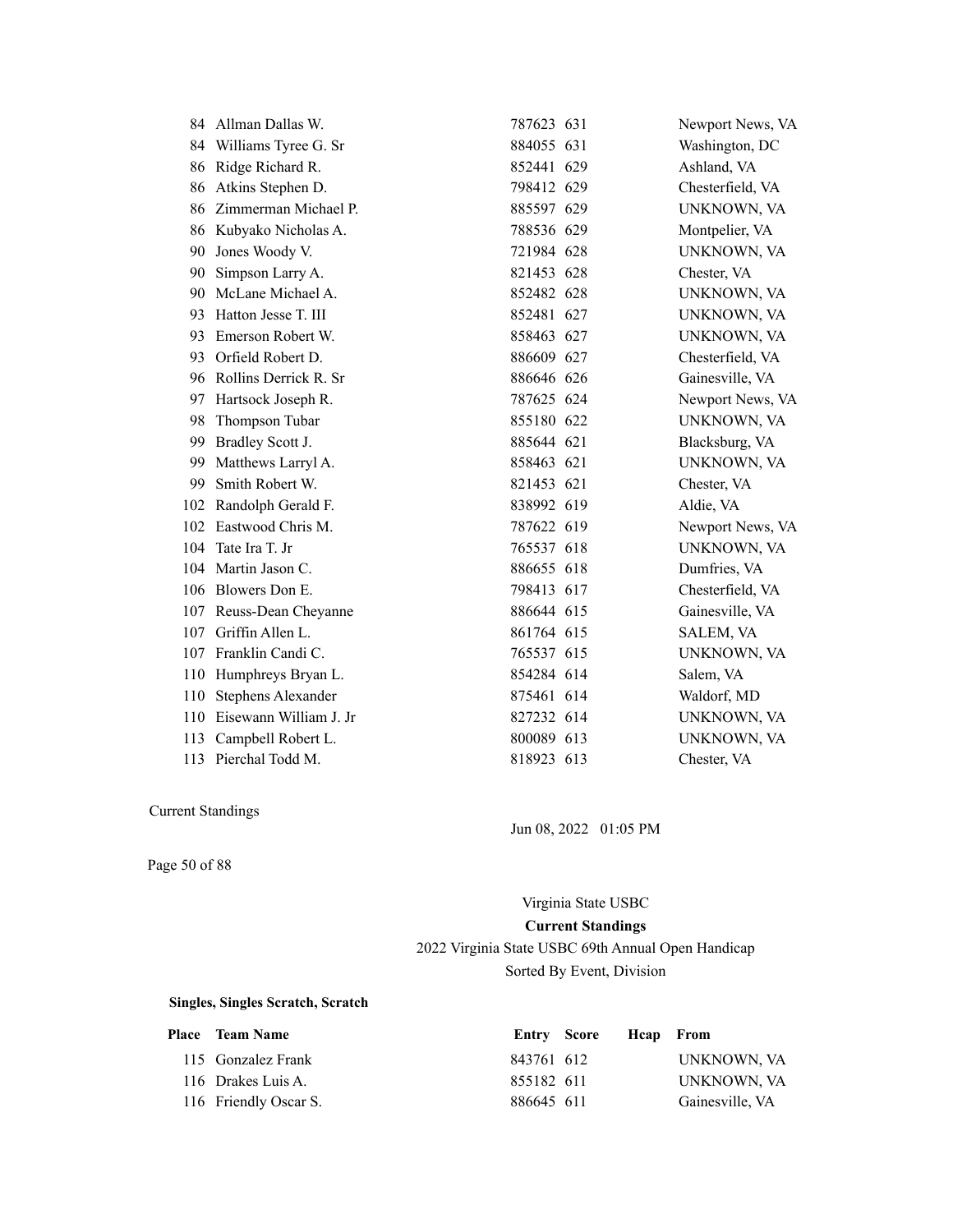|     | 118 Wilkerson Rick W.     | 790915 610 | UNKNOWN, VA        |
|-----|---------------------------|------------|--------------------|
|     | 119 Hester Jamie D. Jr    | 886644 609 | Gainesville, VA    |
|     | 119 Thompson Ciara N.     | 884055 609 | Washington, DC     |
| 121 | Rowzie Benjamin C.        | 851042 608 | Waynesboro, VA     |
|     | 121 Phelps Tony E.        | 852482 608 | UNKNOWN, VA        |
|     | 121 Russ Tommy L.         | 850962 608 | UNKNOWN, VA        |
| 121 | Hall Kevin L.             | 856572 608 | Bethesda, MD       |
| 121 | Brooks Leo N.             | 788537 608 | Montpelier, VA     |
|     | 126 Gomez Joseph A.       | 788044 607 | Lynchburg, VA      |
|     | 127 Decker Samuel O. III  | 886627 606 | Waynesboro, VA     |
|     | 127 Kerzic Joseph M.      | 852481 606 | UNKNOWN, VA        |
|     | 127 Rhones Carletha O.    | 884055 606 | Washington, DC     |
|     | 130 Cooper Philander M.   | 886641 605 | Disputanta, VA     |
|     | 130 Marshall Keith L.     | 858460 605 | UNKNOWN, VA        |
|     | 130 Houff Timothy B.      | 855181 605 | UNKNOWN, VA        |
|     | 130 Szamborski William J. | 856573 605 | Bethesda, MD       |
|     | 134 James Mark N.         | 858463 604 | UNKNOWN, VA        |
|     | 134 Hsu David             | 792967 604 | UNKNOWN, VA        |
|     | 136 Kolessides John N.    | 838992 602 | Aldie, VA          |
|     | 137 Maxey Richard L.      | 856749 600 | UNKNOWN, VA        |
| 137 | Ahlgrim Keith A.          | 788538 600 | Montpelier, VA     |
|     | 139 Williamson Mark E.    | 818923 599 | Chester, VA        |
|     | 139 Hawkins Leon C.       | 858464 599 | UNKNOWN, VA        |
|     | 139 Edwards Kenneth A.    | 845253 599 | Franklin, VA       |
|     | 142 Lagham James          | 886647 598 | Gainesville, VA    |
|     | 143 Smith Billy Jr        | 861764 597 | SALEM, VA          |
|     | 144 Negron Cristopher D.  | 787624 596 | Newport News, VA   |
|     | 145 Short Justin A.       | 753428 595 | Palmyra, VA        |
|     | 146 Lanier Jeffery A.     | 858460 594 | UNKNOWN, VA        |
|     | 146 Einhorn James D. Jr   | 874811 594 | UNKNOWN, VA        |
|     | 146 Mason Ryan J.         | 843760 594 | UNKNOWN, VA        |
|     | 149 Morlan Joseph R.      | 787623 593 | Newport News, VA   |
|     | 149 Hice Jason A.         | 787626 593 | Newport News, VA   |
|     | 149 Bullock Allen M.      | 856572 593 | Bethesda, MD       |
| 149 | Hickman P Phillip         | 819029 593 | Chester, VA        |
|     | 149 Lugarich Stephen P.   | 856670 593 | UNKNOWN, VA        |
|     | 154 Williams Yolanda S.   | 884054 592 | Washington, DC     |
|     | 154 Matthews Lowell A.    | 858460 592 | UNKNOWN, VA        |
|     | 154 Parham Jason E.       | 883784 592 | Fredericksburg, VA |
|     | 154 Fosmire Austin T.     | 851005 592 | UNKNOWN, VA        |
|     | 158 Riggleman Aaron L. Jr | 766296 591 | UNKNOWN, VA        |
| 159 | Jones Ta'Shawn L.         | 843761 590 | UNKNOWN, VA        |
|     | 159 Johnson Michael A.    | 788044 590 | Lynchburg, VA      |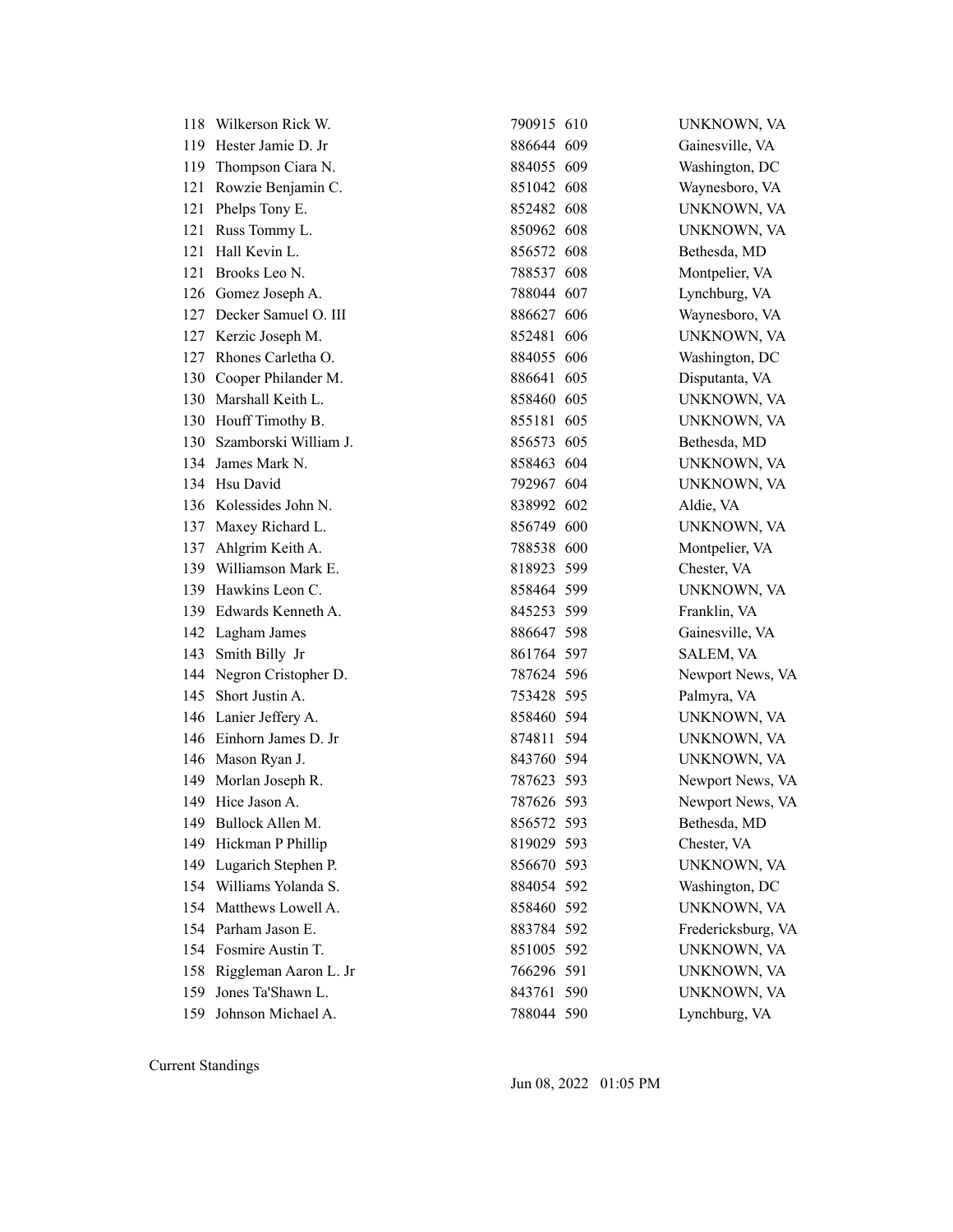# Virginia State USBC **Current Standings** 2022 Virginia State USBC 69th Annual Open Handicap Sorted By Event, Division

| Place | <b>Team Name</b>          | <b>Entry Score</b> | Hcap | From               |
|-------|---------------------------|--------------------|------|--------------------|
|       | 159 Symanowski William R. | 849288 590         |      | Ashburn, VA        |
|       | 162 Murray James P.       | 874811 589         |      | UNKNOWN, VA        |
|       | 162 McDaniels Keith Q.    | 788040 589         |      | Lynchburg, VA      |
|       | 162 Banchy Mark J.        | 788041 589         |      | Lynchburg, VA      |
|       | 162 Williams Albert G. Sr | 788537 589         |      | Montpelier, VA     |
|       | 162 Koch Brian C.         | 766298 589         |      | UNKNOWN, VA        |
| 167   | Snyder David M.           | 851042 588         |      | Waynesboro, VA     |
|       | 168 Kong Jeremy E.        | 863085 587         |      | UNKNOWN, VA        |
|       | 168 Fellin Shawn D.       | 788536 587         |      | Montpelier, VA     |
|       | 170 Pollock James E.      | 850692 586         |      | UNKNOWN, VA        |
|       | 170 Nelson Travis C.      | 850091 586         |      | Grottoes, VA       |
|       | 170 Davis Ronald H. Jr    | 883784 586         |      | Fredericksburg, VA |
|       | 170 Fowler Marxcus X.     | 884067 586         |      | Washington, DC     |
|       | 174 Baker Darren C.       | 886646 585         |      | Gainesville, VA    |
|       | 174 Donahue Thomas S.     | 827233 585         |      | UNKNOWN, VA        |
|       | 174 Sherman Charles E.    | 708379 585         |      | UNKNOWN, VA        |
|       | 177 Foor Robert L.        | 856574 584         |      | Bethesda, MD       |
| 178   | Mann Warren A.            | 886645 583         |      | Gainesville, VA    |
|       | 178 Fortier Laurence R.   | 851005 583         |      | UNKNOWN, VA        |
|       | 178 Layne Aaron F. Sr     | 798412 583         |      | Chesterfield, VA   |
|       | 178 Ellinger James S.     | 708552 583         |      | Buena Vista, VA    |
|       | 182 Chesson Kareem T.     | 788046 582         |      | Lynchburg, VA      |
|       | 182 Sutton Leroy G.       | 788039 582         |      | Lynchburg, VA      |
|       | 182 Cook Matthew E.       | 766299 582         |      | UNKNOWN, VA        |
|       | 182 Newsom William L.     | 845253 582         |      | Franklin, VA       |
|       | 186 Cornwell Adam C.      | 845253 581         |      | Franklin, VA       |
|       | 186 Pritchard Jason K.    | 866032 581         |      | UNKNOWN, VA        |
|       | 186 Martin James II       | 886064 581         |      | UNKNOWN, VA        |
|       | 186 Riley Harvey R.       | 861764 581         |      | SALEM, VA          |
|       | 186 McLane Joseph M.      | 852482 581         |      | UNKNOWN, VA        |
| 186   | Smith Michael B.          | 787622 581         |      | Newport News, VA   |
|       | 186 Smith Melvin Jr       | 850694 581         |      | UNKNOWN, VA        |
|       | 193 Richardson Megan M.   | 766298 580         |      | UNKNOWN, VA        |
| 193   | Kessel David E. Jr        | 854284 580         |      | Salem, VA          |
| 193   | Knapp Dylan M.            | 819029 580         |      | Chester, VA        |
|       | 196 Dixon Timothy J.      | 886075 579         |      | Carrollton, VA     |
|       | 196 Bell Frank A.         | 886647 579         |      | Gainesville, VA    |
|       | 196 Gorlinsky Michael L.  | 885621 579         |      | Nokesville, VA     |
|       |                           |                    |      |                    |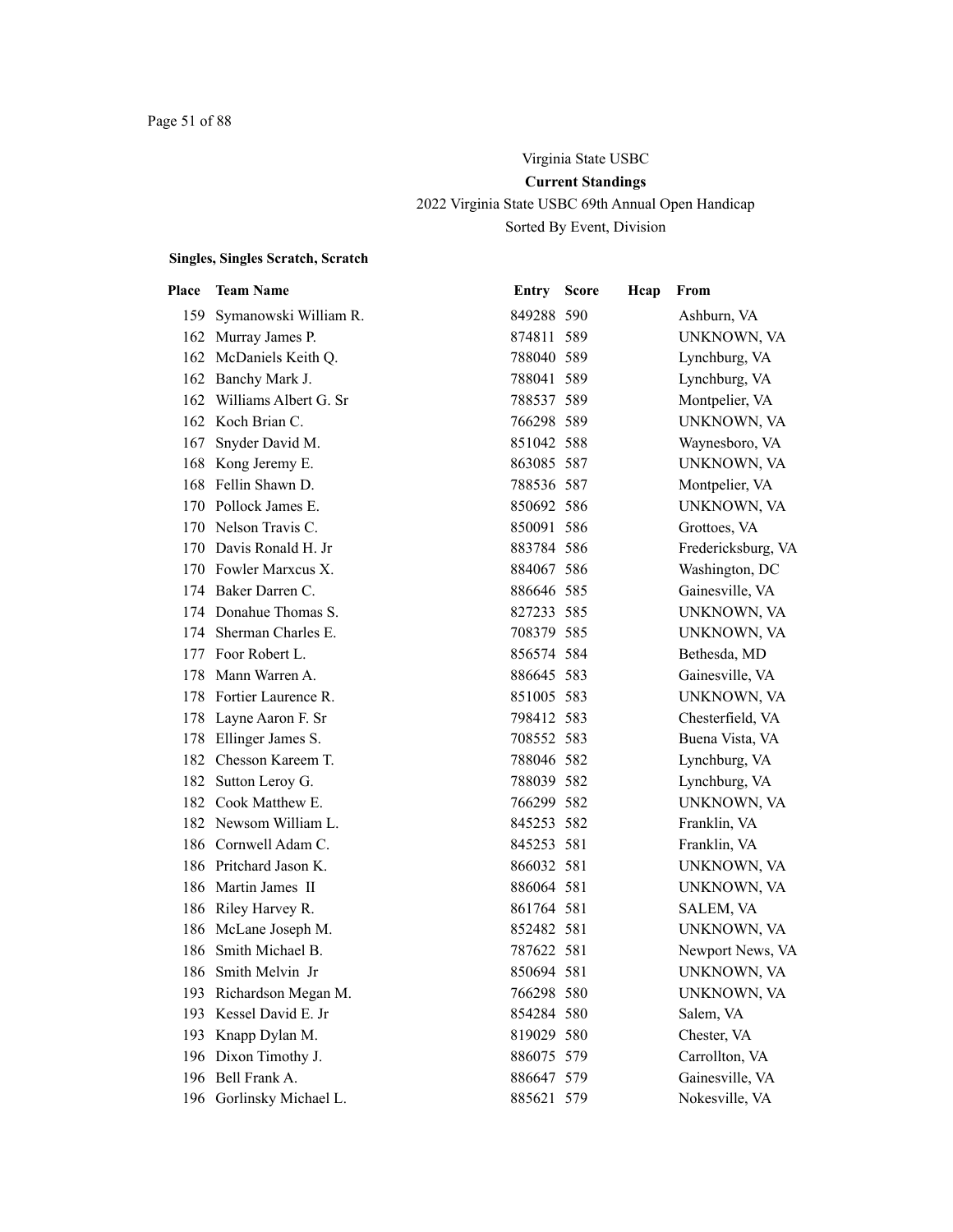| 199 Wolfe James (Jim) M. | 81 |
|--------------------------|----|
| 199 Allen Anthony B.     | 88 |
| 199 Sprouse Thomas G.    | 8. |
| 202 White Bruce M.       | 86 |
| 202 Harper Vaughn K.     | 78 |
| 204 Lacy John B. Jr      | 8: |
| 205 Clark Calvin L. Sr   | 78 |
| 206 Vereen Corey T.      | 78 |

Page 52 of 88

| 199 Wolfe James (Jim) M. | 874811 576 | UNKNOWN, VA      |
|--------------------------|------------|------------------|
| 199 Allen Anthony B.     | 884067 576 | Washington, DC   |
| 199 Sprouse Thomas G.    | 851042 576 | Waynesboro, VA   |
| 202 White Bruce M.       | 864937 575 | Bowling Green, V |
| 202 Harper Vaughn K.     | 788043 575 | Lynchburg, VA    |
| 204 Lacy John B. Jr      | 851314 574 | Henrico, VA      |
| 205 Clark Calvin L. Sr   | 788044 573 | Lynchburg, VA    |
| 206 Vereen Corey T.      | 788040 572 | Lynchburg, VA    |

Jun 08, 2022 01:05 PM

Virginia State USBC **Current Standings** 2022 Virginia State USBC 69th Annual Open Handicap

Sorted By Event, Division

| Place | <b>Team Name</b>          | Entry      | <b>Score</b> | Hcap | From               |
|-------|---------------------------|------------|--------------|------|--------------------|
| 207   | <b>Ramsey Andrew</b>      | 856749 571 |              |      | UNKNOWN, VA        |
|       | 207 Callis Sherman C. Jr  | 855182 571 |              |      | UNKNOWN, VA        |
| 209   | Corbett Curtis H. Sr      | 708397 570 |              |      | UNKNOWN, VA        |
| 210   | Reynolds Chelsea L.       | 753428 568 |              |      | Palmyra, VA        |
| 211   | <b>Brads Chris</b>        | 753428 567 |              |      | Palmyra, VA        |
| 211   | Bell Darnell R.           | 883784 567 |              |      | Fredericksburg, VA |
| 211   | Dawson Hank L.            | 886647 567 |              |      | Gainesville, VA    |
|       | 211 Byer Melissa L.       | 853400 567 |              |      | UNKNOWN, VA        |
| 211   | Miller Justin D.          | 886319 567 |              |      | UNKNOWN, VA        |
|       | 216 Campbell Michael J.   | 812887 566 |              |      | Virginia Beach, VA |
|       | 216 Douglas Walt A.       | 708378 566 |              |      | UNKNOWN, VA        |
| 218   | Bercaw Sarah A.           | 766296 565 |              |      | UNKNOWN, VA        |
|       | 218 Fregulia Frank A.     | 787622 565 |              |      | Newport News, VA   |
|       | 218 Donathan William L.   | 814497 565 |              |      | UNKNOWN, VA        |
| 218   | Carico Adam L.            | 855270 565 |              |      | UNKNOWN, VA        |
|       | 218 Clingman Corina J.    | 850698 565 |              |      | UNKNOWN, VA        |
|       | 223 Reynolds Arthur B.    | 883074 564 |              |      | UNKNOWN, VA        |
| 223   | Byer Timothy (Timmy) G.   | 853400 564 |              |      | UNKNOWN, VA        |
|       | 223 Neal David A.         | 708393 564 |              |      | UNKNOWN, VA        |
|       | 226 Cash Brandon S.       | 787622 563 |              |      | Newport News, VA   |
| 226   | <b>Atteberry Louis</b>    | 766299 563 |              |      | UNKNOWN, VA        |
| 226   | Williams Sammie L.        | 788042 563 |              |      | Lynchburg, VA      |
|       | 226 Carter Patrick A.     | 851314 563 |              |      | Henrico, VA        |
|       | 230 Dixon Cleveland M. Jr | 886075 562 |              |      | Carrollton, VA     |
|       | 230 Hunter Gregory M.     | 788044 562 |              |      | Lynchburg, VA      |
| 230   | Miller Kyle D.            | 721934 562 |              |      | Broadway, VA       |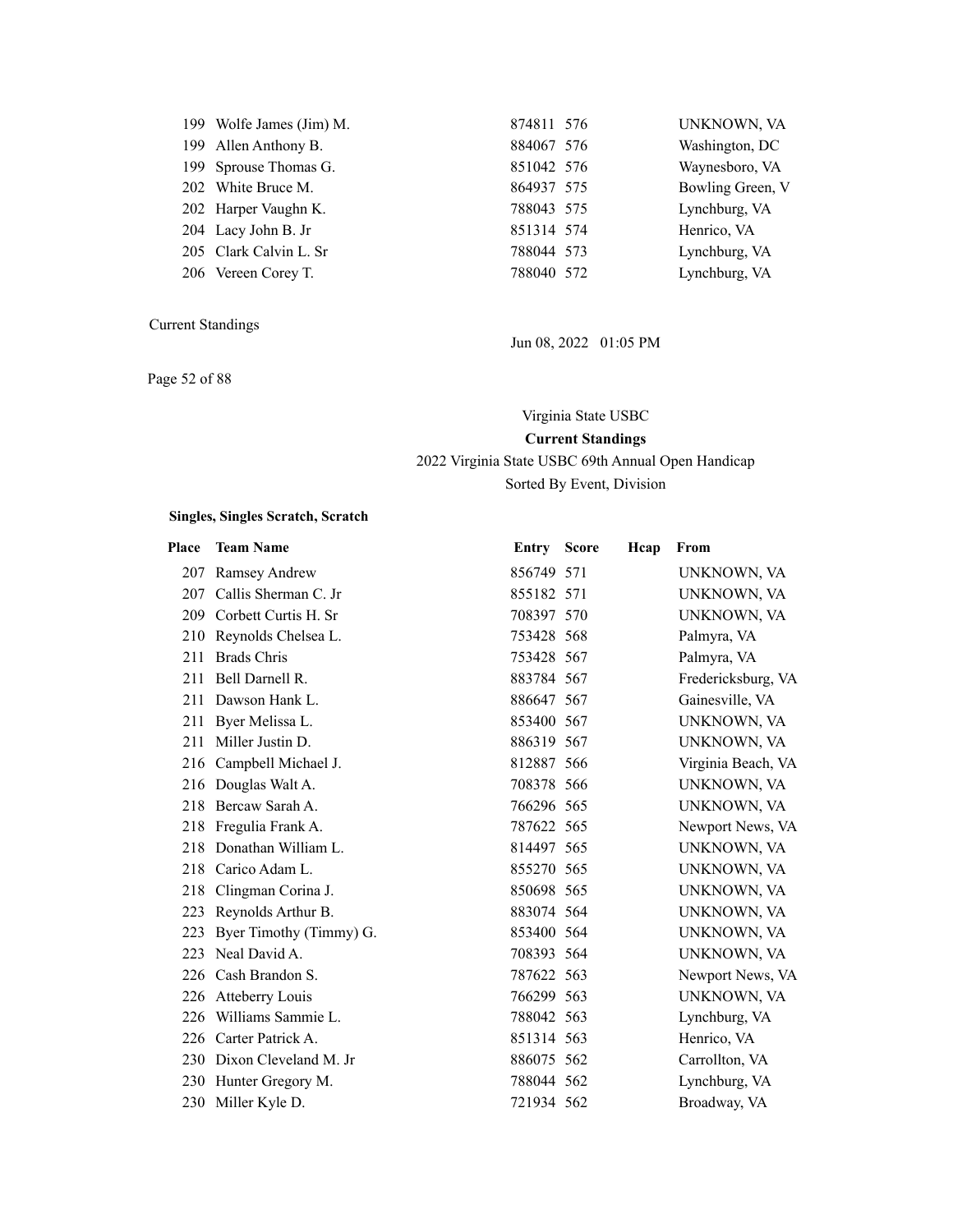|     | 230 Carroll Dylan C.     | 787625 562 | Newport News, VA |
|-----|--------------------------|------------|------------------|
|     | 234 Clarke Carroll       | 849288 561 | Ashburn, VA      |
|     | 234 Scabis Philip E.     | 838991 561 | Aldie, VA        |
| 236 | Creel James M.           | 852481 560 | UNKNOWN, VA      |
| 236 | Williams Michael D. Sr   | 856574 560 | Bethesda, MD     |
| 236 | Wright Emmett L.         | 788041 560 | Lynchburg, VA    |
| 239 | Pritchard Kenneth E.     | 866032 559 | UNKNOWN, VA      |
|     | 239 Russell Jeffrey M.   | 858460 559 | UNKNOWN, VA      |
| 241 | <b>Bayes Vincent</b>     | 863085 558 | UNKNOWN, VA      |
|     | 242 Greene Evelyn C.     | 855182 557 | UNKNOWN, VA      |
|     | 242 Viles Robert R. II   | 838991 557 | Aldie, VA        |
| 242 | Hiser Jonathan C.        | 843760 557 | UNKNOWN, VA      |
| 245 | Lawson Edward S. Jr      | 857103 555 | Chelteham, MD    |
| 245 | Fry Jesse R. Jr          | 886319 555 | UNKNOWN, VA      |
| 247 | Wade Clint T.            | 886319 554 | UNKNOWN, VA      |
| 247 | Hannay Jimmy V.          | 819029 554 | Chester, VA      |
| 247 | Meador Christopher Derek | 863172 554 | UNKNOWN, VA      |
| 247 | Terrant Robert B.        | 885621 554 | Nokesville, VA   |
| 247 | Bradham Joseph C.        | 788536 554 | Montpelier, VA   |
|     | 252 Baber Susan D.       | 721957 552 | Waynesboro, VA   |

Page 53 of 88

Jun 08, 2022 01:05 PM

# Virginia State USBC **Current Standings** 2022 Virginia State USBC 69th Annual Open Handicap Sorted By Event, Division

| Place | <b>Team Name</b>        | <b>Entry Score</b> | Hcap | From             |
|-------|-------------------------|--------------------|------|------------------|
|       | 253 Kim Tom             | 792967 551         |      | UNKNOWN, VA      |
|       | 253 Crowder Krystle L.  | 818947 551         |      | Chester, VA      |
|       | 255 Rice Montrelle C.   | 788046 550         |      | Lynchburg, VA    |
|       | 255 Cash Benjamin L.    | 787626 550         |      | Newport News, VA |
|       | 257 Faircloth Myrick J. | 788043 548         |      | Lynchburg, VA    |
|       | 257 Bolden Nathan A.    | 884059 548         |      | Falls Church, VA |
|       | 259 Randesi Kevin P.    | 852441 547         |      | Ashland, VA      |
|       | 259 Rook John C.        | 765537 547         |      | UNKNOWN, VA      |
|       | 261 Hampton John O. Jr  | 708391 546         |      | UNKNOWN, VA      |
|       | 261 Fabian Robert S.    | 795343 546         |      | Bristow, VA      |
|       | 261 Key Harry M.        | 721957 546         |      | Waynesboro, VA   |
|       | 261 Green Cynthia L.    | 852441 546         |      | Ashland, VA      |
|       | 261 Grey Richard L. Jr  | 885621 546         |      | Nokesville, VA   |
| 261   | Brown Richard T. Jr     | 855180 546         |      | UNKNOWN, VA      |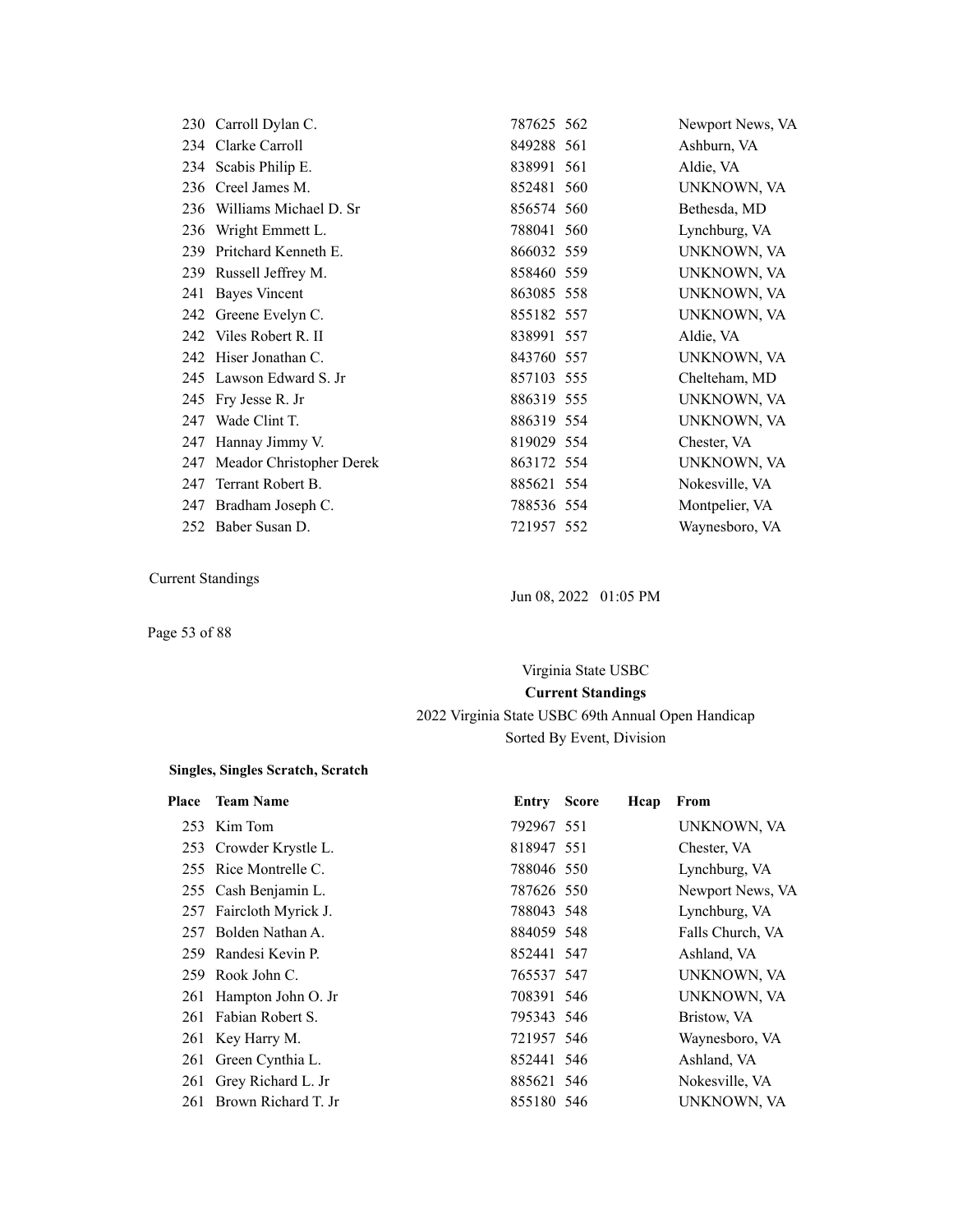| 261 | Bryant Robert E. Jr        | 856508 546 | Richmond, VA     |
|-----|----------------------------|------------|------------------|
| 268 | Madison Hunter R.          | 886629 544 | Norfolk, VA      |
|     | 268 Dickerson Nathan L. Jr | 886064 544 | UNKNOWN, VA      |
| 268 | Hinkle Craig W.            | 851315 544 | Henrico, VA      |
| 271 | Bourne James E.            | 856508 543 | Richmond, VA     |
| 271 | Williams Michael B.        | 788047 543 | Lynchburg, VA    |
| 273 | Bell Trina-Renee M.        | 850698 542 | UNKNOWN, VA      |
|     | 274 Woodruff Paul T.       | 788536 541 | Montpelier, VA   |
|     | 274 Ahner Ashby F.         | 787626 541 | Newport News, VA |
| 276 | Broughton Feast L.         | 788042 540 | Lynchburg, VA    |
| 276 | Tucker Dan T. Jr           | 798413 540 | Chesterfield, VA |
|     | 276 Vicars Caleb A.        | 875461 540 | Waldorf, MD      |
|     | 279 Potter Timothy E.      | 838992 538 | Aldie, VA        |
| 279 | Yetter Brandon A.          | 850091 538 | Grottoes, VA     |
| 279 | Woskobunik Jeremy W.       | 843761 538 | UNKNOWN, VA      |
| 282 | Day Kenneth L.             | 788043 537 | Lynchburg, VA    |
| 282 | Miller Robert D.           | 721934 537 | Broadway, VA     |
|     | 284 Nunez Santiago D.      | 843760 536 | UNKNOWN, VA      |
|     | 284 Shank Thomas C.        | 856574 536 | Bethesda, MD     |
|     | 284 Evans Donald R.        | 856574 536 | Bethesda, MD     |
| 287 | Neal Tamara V.             | 850698 535 | UNKNOWN, VA      |
| 287 | Alleyne Tristan O.         | 856507 535 | Richmond, VA     |
| 287 | Cox William C.             | 821453 535 | Chester, VA      |
|     | 290 Guilliams Doyle D.     | 854284 533 | Salem, VA        |
| 290 | Gallup Roland E. II        | 856572 533 | Bethesda, MD     |
| 290 | Stemp Andrew L.            | 886644 533 | Gainesville, VA  |
| 290 | Alston Troy M.             | 788537 533 | Montpelier, VA   |
| 294 | Rumburg Billy L. II        | 850452 532 | Newport News, VA |
| 295 | Szamborski Brian E.        | 856573 531 | Bethesda, MD     |
| 295 | Michonski Michael          | 861764 531 | SALEM, VA        |
| 295 | Watkins Tyrone R. Jr       | 884067 531 | Washington, DC   |
| 295 | Hunter Decola D.           | 850698 531 | UNKNOWN, VA      |

Jun 08, 2022 01:05 PM

Page 54 of 88

Virginia State USBC **Current Standings** 2022 Virginia State USBC 69th Annual Open Handicap Sorted By Event, Division

| <b>Place</b> Team Name |            | Entry Score Heap From |               |
|------------------------|------------|-----------------------|---------------|
| 295 Head Alan T.       | 850692 531 |                       | UNKNOWN, VA   |
| 300 Slade Kelvin R.    | 788040 530 |                       | Lynchburg, VA |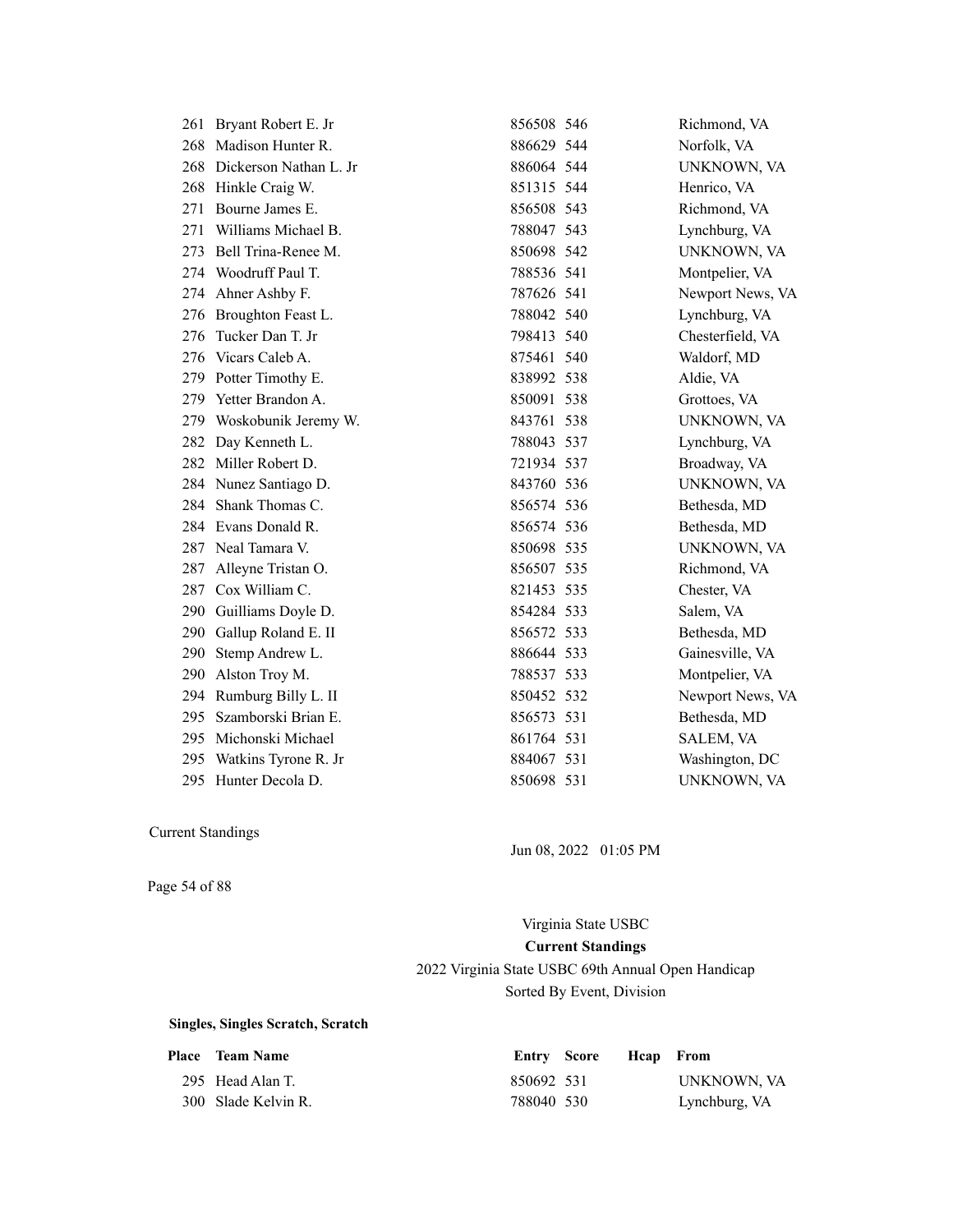| 301 | Dutton Jacob B.         | 823673 529 | Chester, VA      |
|-----|-------------------------|------------|------------------|
| 302 | Layton Mike             | 853400 528 | UNKNOWN, VA      |
| 302 | Delgado Anibal          | 886647 528 | Gainesville, VA  |
|     | 302 Neal Delonte J.     | 788047 528 | Lynchburg, VA    |
| 305 | Reed Alejandro L.       | 788048 527 | Lynchburg, VA    |
| 305 | Honore' Palmer J. Jr    | 788041 527 | Lynchburg, VA    |
|     | 305 Glazier Timothy J.  | 787623 527 | Newport News, VA |
|     | 305 Fosmire Michaela G. | 886643 527 | Gainesville, VA  |
|     | 309 Hankerson Willie M. | 708391 526 | UNKNOWN, VA      |
| 310 | Jones Milton E.         | 886641 524 | Disputanta, VA   |
|     | 310 Archie Cecil D. Jr  | 886628 524 | Norfolk, VA      |
|     | 312 Meredith Sonya B.   | 708394 523 | UNKNOWN, VA      |
| 312 | Wiggins Gerald R. Sr    | 788048 523 | Lynchburg, VA    |
| 314 | Thompson Jeffrey A.     | 766296 522 | UNKNOWN, VA      |
|     | 315 Pritchard Carrie A. | 866032 521 | UNKNOWN, VA      |
|     | 315 Harlow Michael A.   | 753428 521 | Palmyra, VA      |
|     | 315 Huff Jimmie E. Jr   | 886064 521 | UNKNOWN, VA      |
| 318 | Tate Amanda C.          | 765537 520 | UNKNOWN, VA      |
| 318 | Burchfield Michael E.   | 795343 520 | Bristow, VA      |
| 318 | Liska Luke I.           | 814520 520 | Dublin, VA       |
| 321 | Clark Samuel A. Jr      | 874073 519 | Rockville, MD    |
|     | 322 Carter Diamond      | 855180 517 | UNKNOWN, VA      |
|     | 322 Thorne Randy A. III | 788046 517 | Lynchburg, VA    |
| 324 | Sparks John R. Jr       | 766299 516 | UNKNOWN, VA      |
| 324 | Steele Randy S.         | 863172 516 | UNKNOWN, VA      |
|     | 326 Stribling Kenya D.  | 850963 515 | UNKNOWN, VA      |
| 327 | Goodman William E.      | 788040 514 | Lynchburg, VA    |
| 328 | Ritz Michael D.         | 787623 513 | Newport News, VA |
| 328 | Mabry James W.          | 814497 513 | UNKNOWN, VA      |
|     | 330 Houchens Ginger L.  | 886627 512 | Waynesboro, VA   |
| 330 | Harris Bryan L.         | 886317 512 | UNKNOWN, VA      |
|     | 332 Moore Jennifer M.   | 886627 510 | Waynesboro, VA   |
|     | 332 Murray Hickey J. Jr | 856573 510 | Bethesda, MD     |
|     | 334 Green Ronald        | 863085 505 | UNKNOWN, VA      |
|     | 334 Wolde Samuel        | 875461 505 | Waldorf, MD      |
|     | 336 Hart Jason A.       | 855270 503 | UNKNOWN, VA      |
| 336 | Thorpe Felicia T.       | 708394 503 | UNKNOWN, VA      |
| 338 | Dye Cleve III           | 766298 502 | UNKNOWN, VA      |
| 338 | Waddler George L.       | 788045 502 | Lynchburg, VA    |
| 338 | Koch Craig M.           | 852441 502 | Ashland, VA      |
| 338 | Carroll Daniel          | 851005 502 | UNKNOWN, VA      |
| 342 | Board Michael W. Jr     | 863172 501 | UNKNOWN, VA      |
| 343 | Robey Ronny L.          | 886643 500 | Gainesville, VA  |
|     | 343 Williams Monique A. | 708381 500 | UNKNOWN, VA      |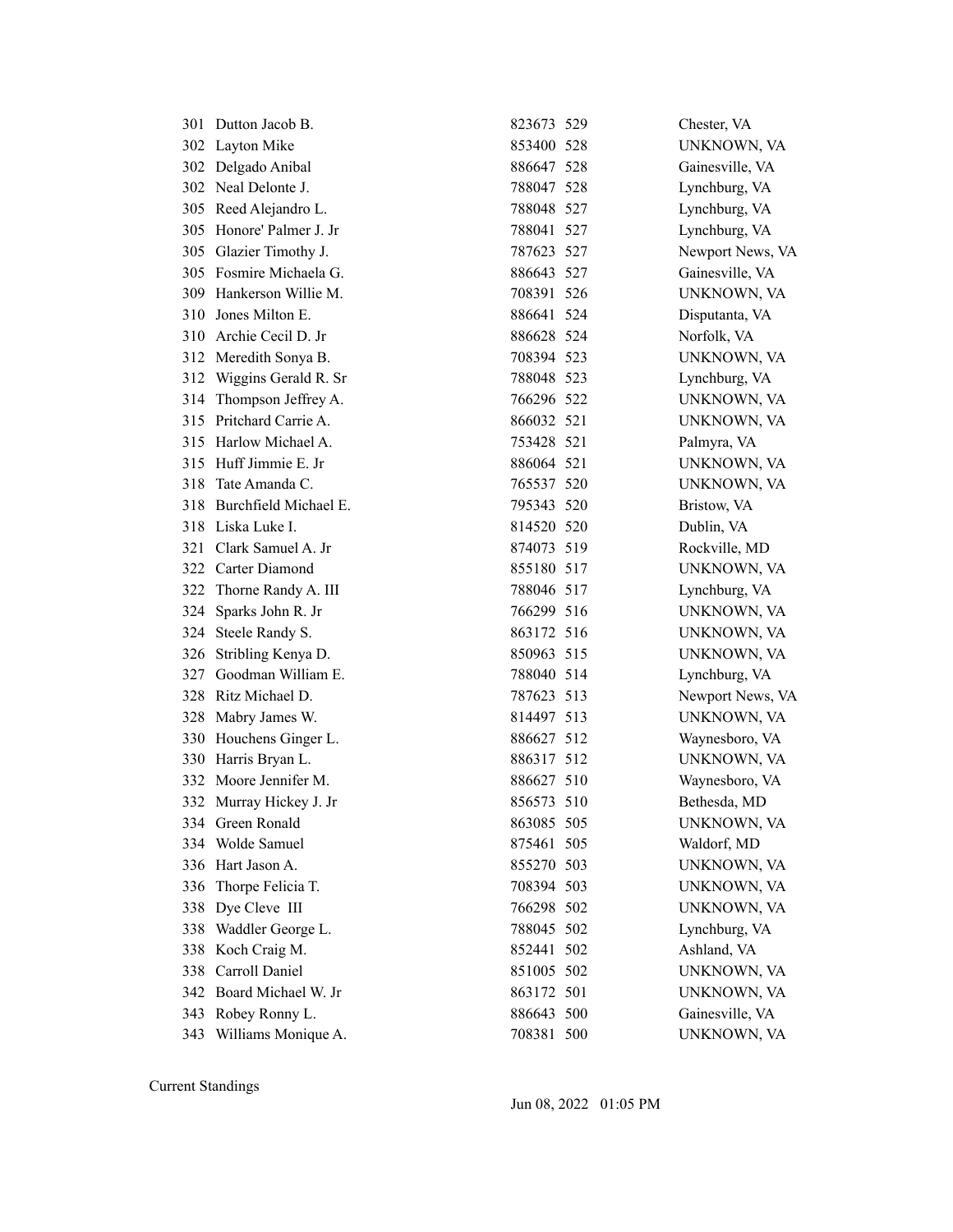# Virginia State USBC **Current Standings** 2022 Virginia State USBC 69th Annual Open Handicap Sorted By Event, Division

| Place | <b>Team Name</b>                | Entry      | <b>Score</b> | Hcap | From             |
|-------|---------------------------------|------------|--------------|------|------------------|
|       | 345 Wright Eric L.              | 863172 494 |              |      | UNKNOWN, VA      |
|       | 346 Shelton Keith J.            | 856507 493 |              |      | Richmond, VA     |
|       | 347 Barnette Tony L.            | 856507 488 |              |      | Richmond, VA     |
|       | 347 Gilbert Mary T.             | 886655 488 |              |      | Dumfries, VA     |
|       | 347 Johnson Darren K.           | 851005 488 |              |      | UNKNOWN, VA      |
|       | 350 Foltz Alan W.               | 886643 487 |              |      | Gainesville, VA  |
|       | 351 Smith Adam M.               | 851314 486 |              |      | Henrico, VA      |
|       | 352 Suckart Richard B.          | 850452 485 |              |      | Newport News, VA |
|       | 352 Rengers Vickie B.           | 798412 485 |              |      | Chesterfield, VA |
|       | 352 Roy Kevin A.                | 855182 485 |              |      | UNKNOWN, VA      |
|       | 355 Keenan Christopher M.       | 766298 482 |              |      | UNKNOWN, VA      |
|       | 356 Higgs Rodney E.             | 787626 481 |              |      | Newport News, VA |
|       | 356 Sharp Mabel G.              | 850694 481 |              |      | UNKNOWN, VA      |
|       | 356 Marshall Eugene L. II       | 858463 481 |              |      | UNKNOWN, VA      |
|       | 359 Johnson Corlitta R.         | 708378 476 |              |      | UNKNOWN, VA      |
|       | 360 Wingfield Robert H.         | 856508 475 |              |      | Richmond, VA     |
|       | 361 Watson Edgar L. Jr          | 866032 474 |              |      | UNKNOWN, VA      |
|       | 362 Cox Betty J.                | 818947 471 |              |      | Chester, VA      |
|       | 362 Stewart Keith A. Sr         | 886317 471 |              |      | UNKNOWN, VA      |
|       | 362 Kebere Toeke'Shea A.        | 708379 471 |              |      | UNKNOWN, VA      |
|       | 365 Kolbe Douglas K.            | 788041 470 |              |      | Lynchburg, VA    |
|       | 366 Palmer Jesse W. Jr          | 863085 468 |              |      | UNKNOWN, VA      |
|       | 367 Heckstall William M. Jr     | 788046 467 |              |      | Lynchburg, VA    |
|       | 368 Gray Emrett M.              | 883075 465 |              |      | UNKNOWN, VA      |
|       | 369 Cook Adam P.                | 766299 458 |              |      | UNKNOWN, VA      |
|       | 370 Parker Richmond L.          | 886641 457 |              |      | Disputanta, VA   |
|       | 371 Jones Stephen P. Sr         | 886317 451 |              |      | UNKNOWN, VA      |
|       | 372 Easter Mark A.              | 856507 450 |              |      | Richmond, VA     |
|       | 373 Ellis Michelle L.           | 886064 448 |              |      | UNKNOWN, VA      |
|       | 373 Armstrong Kevin M.          | 708381 448 |              |      | UNKNOWN, VA      |
|       | 375 Murphy Penny K.             | 856572 445 |              |      | Bethesda, MD     |
|       | 376 Alston Denise               | 856360 440 |              |      | Fort Washington, |
|       | 377 Lucas Carolyn J.            | 708391 439 |              |      | UNKNOWN, VA      |
|       | 378 Roberson Darryl L.          | 886646 420 |              |      | Gainesville, VA  |
|       | 379 Spencer Hortense(Toodie) A. | 708378 405 |              |      | UNKNOWN, VA      |
|       | 380 Clanton Willie              | 856508 397 |              |      | Richmond, VA     |
| 381   | Flowers Joyce M.                | 708391 344 |              |      | UNKNOWN, VA      |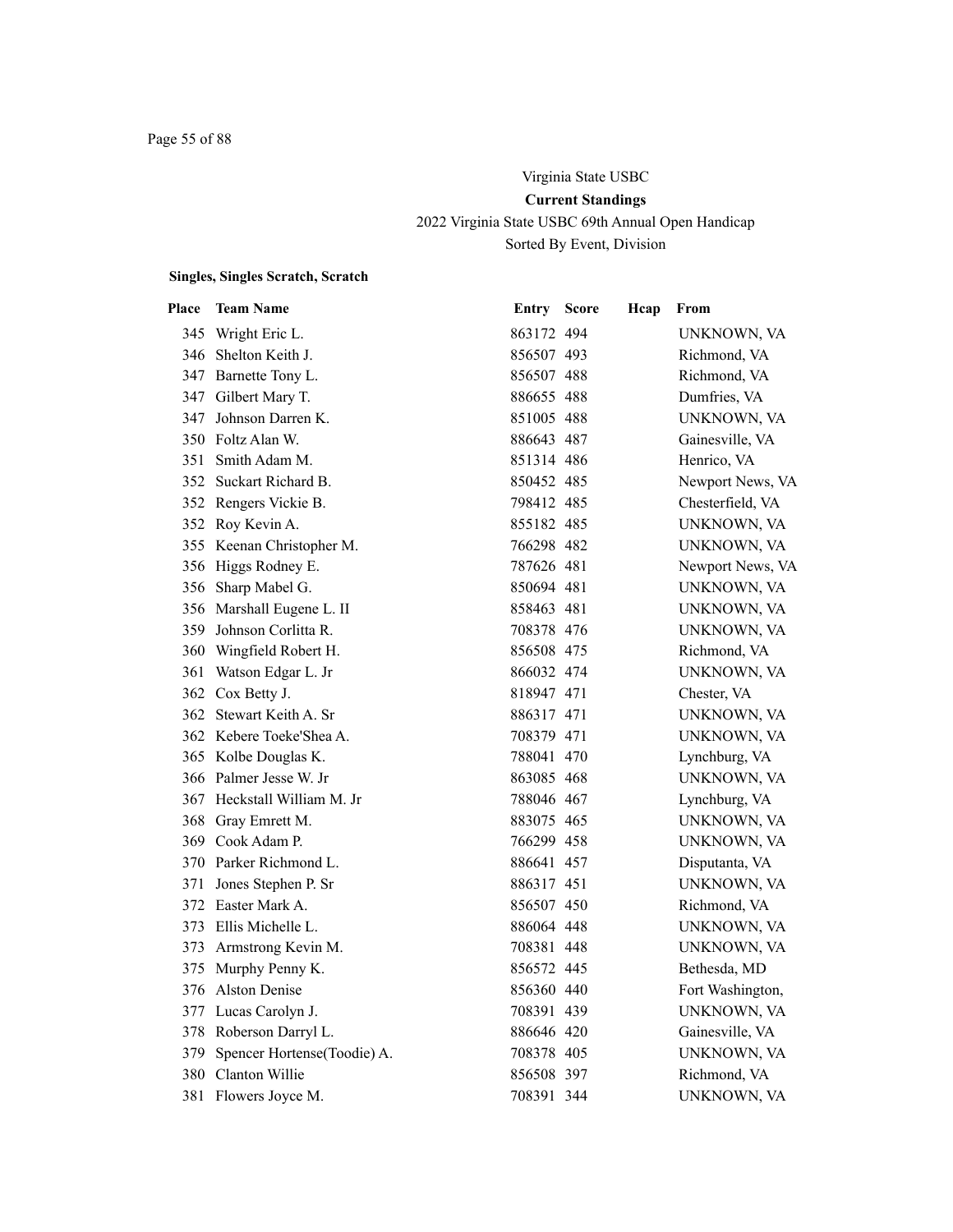382 Lee James D. Jr 788538 159 Montpelier, VA

The lowest score to cash is 159.

#### **All Events Handicap, Division 1 (181 & Above), Handicapped**

| Place | <b>Team Name</b>       | Entry Score  | Heap From |                |
|-------|------------------------|--------------|-----------|----------------|
|       | 1 Wilkerson Donzell C. | 884067 2,535 | 387       | Washington, DC |
|       | 2 Baez Nicholas J.C.   | 743873 2,373 | 360       | Portsmouth, VA |
|       | 3 Douglas Walt A.      | 708378 2,358 | 405       | UNKNOWN, VA    |
|       | 4 Coulson Rick E.      | 790832 2,343 | 27        | UNKNOWN, VA    |
|       |                        |              |           |                |

Current Standings

Jun 08, 2022 01:05 PM

Page 56 of 88

#### Virginia State USBC

**Current Standings** 2022 Virginia State USBC 69th Annual Open Handicap

Sorted By Event, Division

#### **All Events Handicap, Division 1 (181 & Above), Handicapped**

| Place | <b>Team Name</b>          | Entry        | <b>Score</b> | Hcap | From               |
|-------|---------------------------|--------------|--------------|------|--------------------|
| 5     | Hammer Jeffrey P.         | 787624 2,342 |              | 189  | Newport News, VA   |
| 6     | Gilbert Corey E.          | 883993 2,317 |              | 414  | UNKNOWN, VA        |
| 7     | <b>Bayes Vincent</b>      | 863085 2,313 |              | 387  | UNKNOWN, VA        |
| 8     | Smith Robert P. Jr        | 814497 2,306 |              | 432  | UNKNOWN, VA        |
| 9     | Luckett Daniel G.         | 708389 2,303 |              | 243  | UNKNOWN, VA        |
| 10    | Carico Adam L.            | 855270 2,291 |              | 351  | UNKNOWN, VA        |
| 11    | <b>Stephens Alexander</b> | 875461 2,290 |              | 432  | Waldorf, MD        |
| 12    | Bradshaw Brandon W.       | 851315 2,289 |              | 279  | Henrico, VA        |
| 12    | Johnson Robert T.         | 708378 2,289 |              | 369  | UNKNOWN, VA        |
| 14    | Disbrow Kristen A.        | 851035 2,283 |              | 423  | Richmond, VA       |
| 15    | Lanier Jeffery A.         | 858460 2,279 |              | 369  | UNKNOWN, VA        |
| 15    | Prince William J. Jr      | 783746 2,279 |              | 279  | Virginia Beach, VA |
| 17    | Montgomery Will C.        | 743004 2,274 |              | 315  | Fairfield, VA      |
| 18    | Dickerson Dmitri A.       | 884067 2,268 |              | 225  | Washington, DC     |
| 19    | Palmer Brian D.           | 838991 2,263 |              | 252  | Aldie, VA          |
| 20    | Pinder Russell O. Jr      | 886655 2,252 |              | 198  | Dumfries, VA       |
| 21    | Collis Robert F.          | 838136 2,250 |              | 279  | UNKNOWN, VA        |
| 22    | Campbell Andrew T.        | 855180 2,249 |              | 315  | UNKNOWN, VA        |
| 23    | Norman Angela H.          | 798412 2,243 |              | 414  | Chesterfield, VA   |
|       | 24 Netherland Danny L.    | 758658 2,242 |              | 387  | Chesterfield, VA   |
| 24    | Thurston M. Ryan          | 819029 2,242 |              | 171  | Chester, VA        |
| 26    | Paige Michael A.          | 886639 2,241 |              | 324  | Fredericksburg, VA |
| 27    | Mason Ryan J.             | 843760 2,240 |              | 405  | UNKNOWN, VA        |
| 28    | Sill Andrew D.            | 758659 2,237 |              | 387  | Chesterfield, VA   |
| 29    | Woodall Heather M.        | 783746 2,235 |              | 432  | Virginia Beach, VA |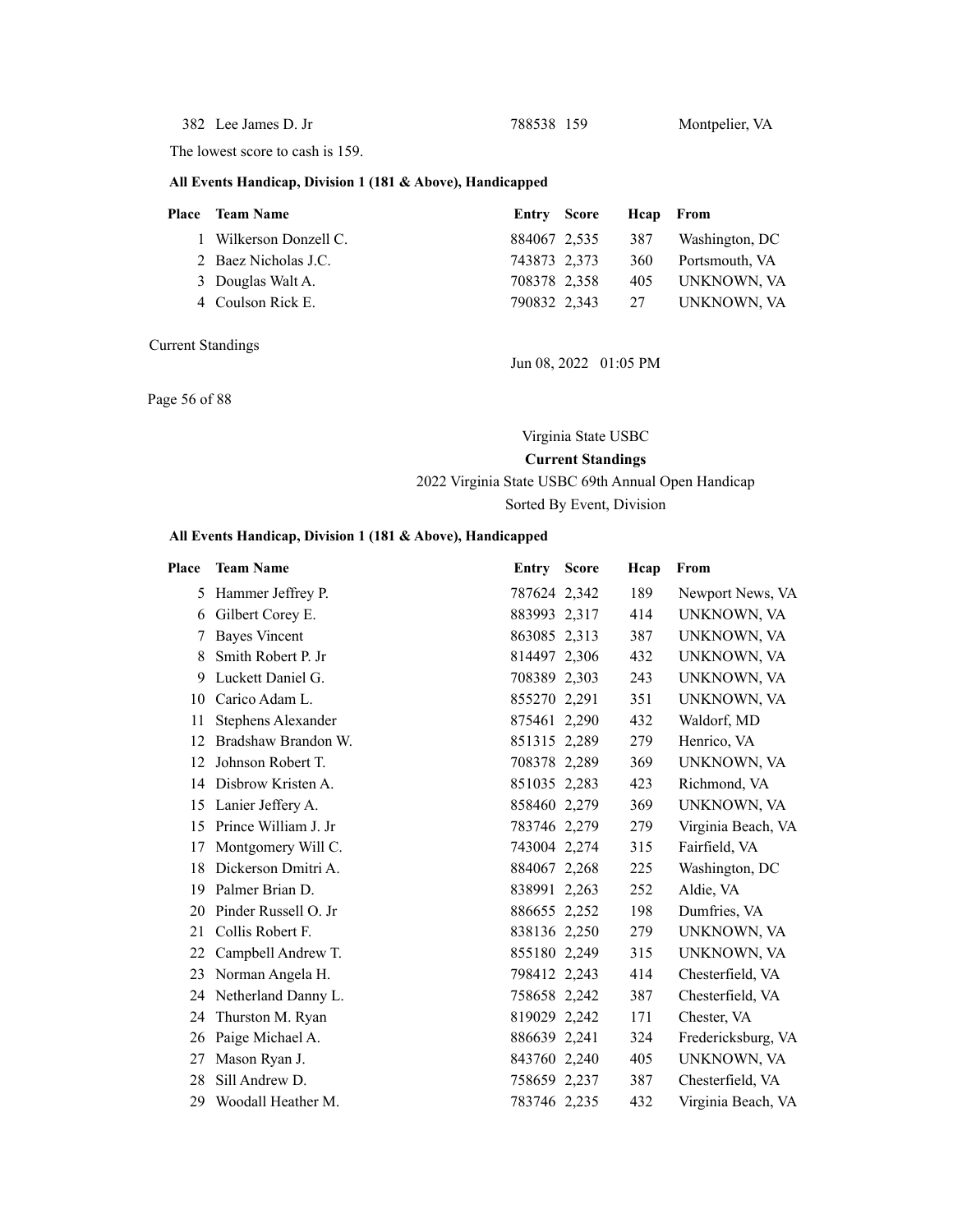|    | 30 Cox Billy J.         | 818947 2,230 | 225            | Chester, VA     |
|----|-------------------------|--------------|----------------|-----------------|
|    | 31 Crider Joshua W.     | 882596 2,227 | 432            | UNKNOWN, VA     |
| 31 | Coles Thomas R.         | 843781 2,227 | 387            | UNKNOWN, VA     |
|    | 33 Cole Kevin W.        | 886644 2,226 | 54             | Gainesville, VA |
| 34 | Thompson Ciara N.       | 884055 2,225 | 261            | Washington, DC  |
| 35 | Johnson Aaron J.        | 765539 2,224 | 423            | UNKNOWN, VA     |
|    | 36 Humphrey Andrew M.   | 818947 2,219 | $\overline{0}$ | Chester, VA     |
| 37 | Martin William R. III   | 789559 2,218 | 423            | Covington, VA   |
| 38 | Wines Neal D.           | 851444 2,217 | 387            | UNKNOWN, VA     |
| 38 | Russell Shellene D.     | 708377 2,217 | 324            | UNKNOWN, VA     |
| 40 | Jefferson Quintina R.   | 708397 2,214 | 225            | UNKNOWN, VA     |
|    | 41 Price Robert E.      | 821453 2,212 | 396            | Chester, VA     |
| 41 | Bullock Allen M.        | 856572 2,212 | 423            | Bethesda, MD    |
| 43 | Craft Jason R.          | 853400 2,210 | 189            | UNKNOWN, VA     |
|    | 44 Maxey Richard L.     | 856749 2,209 | 441            | UNKNOWN, VA     |
|    | 45 Callis Sherman C. Jr | 855182 2,205 | 324            | UNKNOWN, VA     |
|    | 46 Day Jeff M.          | 838136 2,204 | 90             | UNKNOWN, VA     |
| 47 | Gilbert John A.         | 856670 2,199 | 396            | UNKNOWN, VA     |
| 47 | Miller David M.         | 858464 2,199 | 252            | UNKNOWN, VA     |
| 49 | Miller Justin D.        | 886319 2,194 | 153            | UNKNOWN, VA     |
|    | 49 McKleny Carlos M.    | 884173 2,194 | 441            | Norfolk, VA     |

Jun 08, 2022 01:05 PM

Page 57 of 88

# Virginia State USBC **Current Standings** 2022 Virginia State USBC 69th Annual Open Handicap Sorted By Event, Division

### **All Events Handicap, Division 1 (181 & Above), Handicapped**

| Place | <b>Team Name</b>          | Entry        | <b>Score</b> | Hcap | From             |
|-------|---------------------------|--------------|--------------|------|------------------|
|       | 51 James Mark N.          | 858463 2,193 |              | 297  | UNKNOWN, VA      |
|       | 52 Pargoe Danny T.        | 789797 2,192 |              | 261  | UNKNOWN, VA      |
| 53    | Shane Jesse A.            | 885684 2,191 |              | 216  | Blacksburg, VA   |
|       | 54 Hurst Troy W.          | 814520 2,187 |              | 297  | Dublin, VA       |
|       | 55 Sharp Robert T.        | 850694 2,183 |              | 414  | UNKNOWN, VA      |
|       | 56 Eisewann William J. Jr | 827232 2,181 |              | 225  | UNKNOWN, VA      |
| 57    | Dingus Tim L.             | 790832 2,180 |              | 135  | UNKNOWN, VA      |
|       | 58 Russell Glen W.        | 838135 2,179 |              | 378  | UNKNOWN, VA      |
|       | 59 Orfield Robert D.      | 886609 2,177 |              | 243  | Chesterfield, VA |
|       | 60 Clay Kristan S.        | 884055 2,176 |              | 180  | Washington, DC   |
| 60    | Dotson Kevin M.           | 874198 2,176 |              | 360  | Roanoke, VA      |
|       | 62 Faircloth Myrick J.    | 788043 2,175 |              | 342  | Lynchburg, VA    |
| 63    | Ridge Richard R.          | 852441 2,174 |              | 117  | Ashland, VA      |
|       |                           |              |              |      |                  |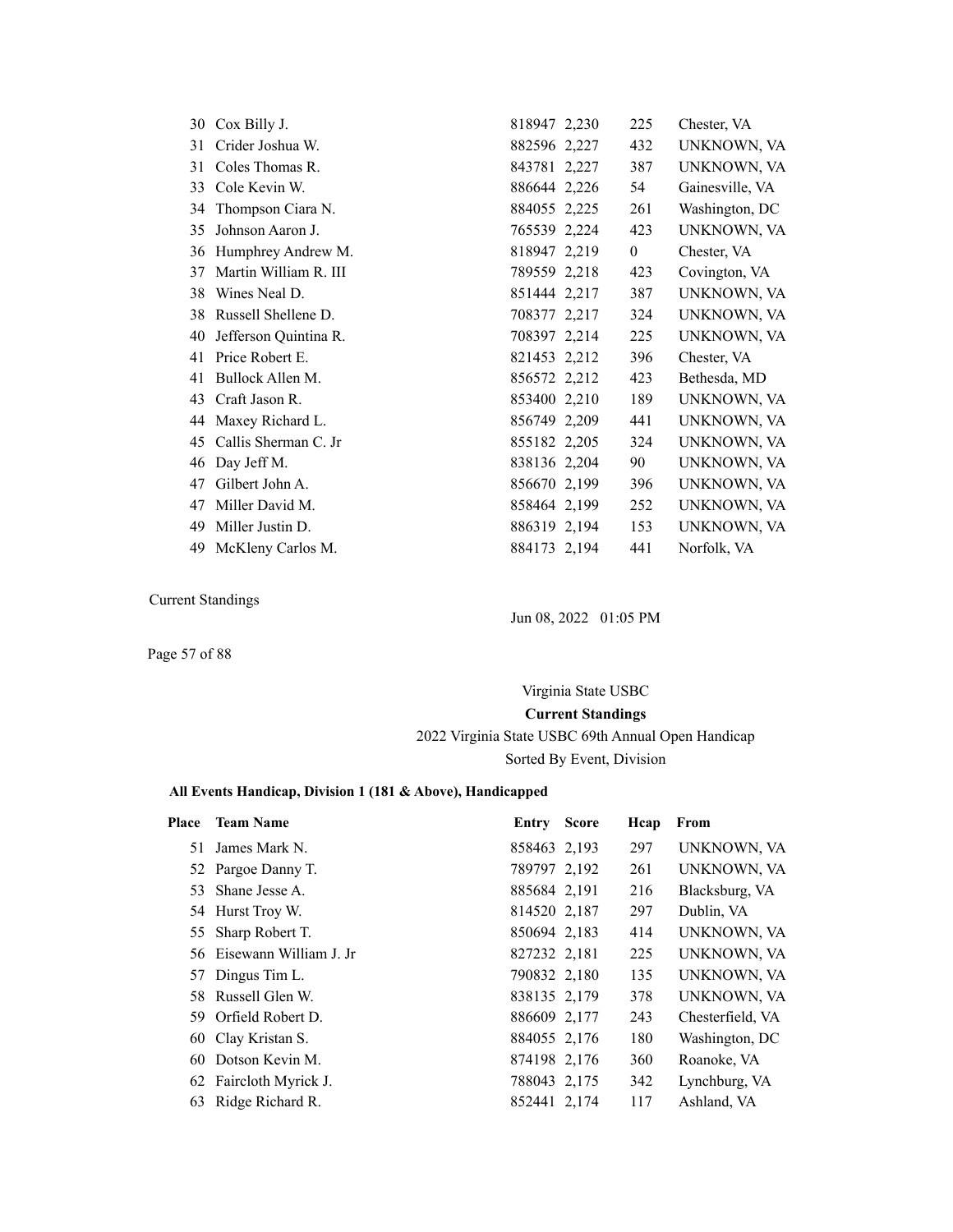|    | 64 LIDA MICHAEL II     | 791016 2,171 | 171              | UNKNOWN, VA        |
|----|------------------------|--------------|------------------|--------------------|
|    | 64 Altice Sheffield II | 708377 2,171 | 387              | UNKNOWN, VA        |
| 66 | Praileau Brandon L.    | 884173 2,170 | 405              | Norfolk, VA        |
| 67 | Vicars Caleb A.        | 875461 2,169 | 234              | Waldorf, MD        |
| 68 | Taylor Carroll E. Jr   | 798414 2,167 | 333              | Chesterfield, VA   |
| 68 | Cornwell Adam C.       | 845253 2,167 | 252              | Franklin, VA       |
| 70 | Hailes Larry R. Jr     | 743873 2,165 | 252              | Portsmouth, VA     |
| 71 | Martin Jason C.        | 886655 2,164 | 423              | Dumfries, VA       |
| 71 | Burch Kenneth S.       | 883993 2,164 | 288              | UNKNOWN, VA        |
| 71 | Abrams Gary            | 886625 2,164 | 396              | UNKNOWN, VA        |
| 74 | Kessel David E. Jr     | 854284 2,163 | 270              | Salem, VA          |
| 74 | Samick Michael R.      | 788537 2,163 | 162              | Montpelier, VA     |
| 76 | Smith Adam L.          | 855271 2,161 | 432              | UNKNOWN, VA        |
| 77 | Campbell Charles M.    | 851622 2,156 | $\boldsymbol{0}$ | UNKNOWN, VA        |
| 78 | Nelson Anthony W.      | 825169 2,155 | 249              | Ashburn, VA        |
| 79 | Long Jonathan H.       | 850962 2,153 | 243              | UNKNOWN, VA        |
| 80 | Parrish Eric           | 851315 2,152 | 189              | Henrico, VA        |
| 81 | Gallahan Bryan W.      | 790832 2,150 | 9                | UNKNOWN, VA        |
| 81 | Hester Jamie D. Jr     | 886644 2,150 | 108              | Gainesville, VA    |
| 81 | Swinson William T.     | 879746 2,150 | 306              | Elizabeth City, NC |
| 84 | White Douglas M.       | 789797 2,149 | 270              | UNKNOWN, VA        |
| 84 | Hollins James A.       | 886626 2,149 | 360              | Washington, DC     |
| 86 | Griffin Kelly A.       | 852482 2,147 | 171              | UNKNOWN, VA        |
| 87 | Ford Robert J.         | 765540 2,145 | 387              | UNKNOWN, VA        |
| 87 | Riggleman Aaron L. Jr  | 766296 2,145 | 324              | UNKNOWN, VA        |
| 89 | Jones James C.         | 721984 2,144 | 135              | UNKNOWN, VA        |
| 90 | Eastwood Chris M.      | 787622 2,143 | 189              | Newport News, VA   |
| 91 | Worsley Jalen D.       | 884173 2,142 | 297              | Norfolk, VA        |
| 92 | Bonhom Gary M.         | 850696 2,141 | 351              | UNKNOWN, VA        |
| 93 | Fry Jesse R. Jr        | 886319 2,140 | 288              | UNKNOWN, VA        |
| 94 | Brooks Leo N.          | 788537 2,137 | 342              | Montpelier, VA     |
| 95 | Roy Kevin A.           | 855182 2,136 | 396              | UNKNOWN, VA        |
| 95 | Cox Brandyn J.         | 883195 2,136 | 63               | UNKNOWN, VA        |

Jun 08, 2022 01:05 PM

Page 58 of 88

Virginia State USBC **Current Standings**

2022 Virginia State USBC 69th Annual Open Handicap

Sorted By Event, Division

| <b>Place</b> Team Name | <b>Entry Score Heap</b> From |                              |
|------------------------|------------------------------|------------------------------|
| 97 Hornstein Dylan S.  |                              | 856749 2,134 135 UNKNOWN, VA |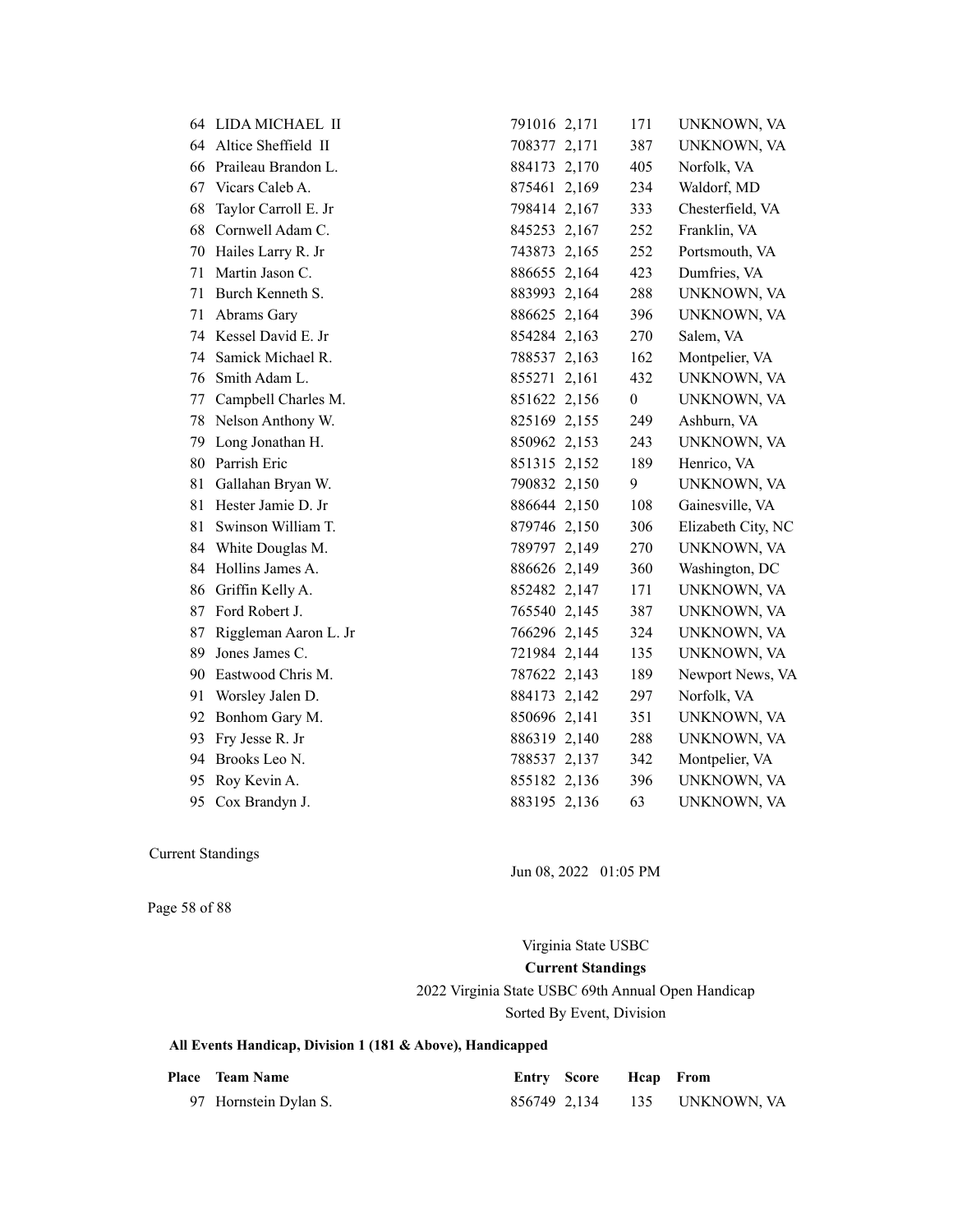|     | 97 Hardy Rodney D.          | 863194 2,134 | 369              | UNKNOWN, VA        |
|-----|-----------------------------|--------------|------------------|--------------------|
|     | 99 Woodall Thomas P.        | 783746 2,133 | 108              | Virginia Beach, VA |
|     | 99 Ramsey David M.          | 804525 2,133 | 351              | UNKNOWN, VA        |
|     | 99 Pattin Francis W.        | 785609 2,133 | 144              | Chester, VA        |
|     | 102 Poe David C. Jr         | 858461 2,132 | 279              | UNKNOWN, VA        |
| 102 | Hatton Jesse T. III         | 852481 2,132 | 99               | UNKNOWN, VA        |
|     | 104 Felicia Mark D.         | 850961 2,131 | 225              | UNKNOWN, VA        |
|     | 104 Williams Eric           | 886639 2,131 | 270              | Fredericksburg, VA |
|     | 106 Palmer Willie A.        | 861810 2,130 | 378              | SALEM, VA          |
|     | 106 Caldwell Ricky W. Jr    | 885644 2,130 | 432              | Blacksburg, VA     |
|     | 106 Ratcliff Jacob P.       | 885645 2,130 | 342              | Blacksburg, VA     |
| 109 | Brooks John W. III          | 708552 2,129 | 216              | Buena Vista, VA    |
| 110 | McDaniel Derrick A.         | 886626 2,126 | 342              | Washington, DC     |
| 110 | Turner Lisa F.              | 851314 2,126 | 171              | Henrico, VA        |
|     | 110 Pope Jerrold M.         | 858462 2,126 | 126              | UNKNOWN, VA        |
|     | 113 Barbour Sidney P.       | 874953 2,124 | 432              | Rustburg, VA       |
|     | 114 Sutton Leroy G.         | 788039 2,123 | 414              | Lynchburg, VA      |
|     | 114 Curtis William R.       | 882798 2,123 | 369              | UNKNOWN, VA        |
|     | 114 Matthews Lowell A.      | 858460 2,123 | 216              | UNKNOWN, VA        |
| 114 | Abt Jeff                    | 827232 2,123 | 207              | UNKNOWN, VA        |
| 118 | White Terrance L.           | 787622 2,122 | $\boldsymbol{0}$ | Newport News, VA   |
|     | 118 Zimmerman Michael P.    | 885597 2,122 | 297              | UNKNOWN, VA        |
|     | 118 Owens Brian K.          | 886632 2,122 | 405              |                    |
|     | 118 Douglas Frederick H. Jr | 886632 2,122 | 360              |                    |
|     | 122 Waldon Edward E.        | 886629 2,121 | 333              | Norfolk, VA        |
|     | 122 Dickerson Nathan L. Jr  | 874940 2,121 | 459              | UNKNOWN, VA        |
|     | 122 Brown Paul G.           | 844276 2,121 | 252              | UNKNOWN, VA        |
| 122 | Harris Josef D.             | 858464 2,121 | 378              | UNKNOWN, VA        |
|     | 126 Bolosan Chris L.        | 787624 2,120 | $\boldsymbol{0}$ | Newport News, VA   |
|     | 127 Brownie Robert A.       | 886609 2,119 | 108              | Chesterfield, VA   |
| 127 | Thorne Terrance E. Sr       | 708392 2,119 | 198              | UNKNOWN, VA        |
|     | 129 Park Joon               | 795264 2,117 | 414              | UNKNOWN, VA        |
| 130 | Archie Cecil D. Jr          | 886628 2,116 | 414              | Norfolk, VA        |
|     | 131 DeVore Warner A.        | 708386 2,114 | 126              | UNKNOWN, VA        |
| 132 | <b>Bailey Nikki</b>         | 708386 2,113 | 342              | UNKNOWN, VA        |
|     | 132 Kidder Bradley S.       | 783746 2,113 | 306              | Virginia Beach, VA |
|     | 132 Vereen Corey T.         | 788040 2,113 | 351              | Lynchburg, VA      |
| 135 | Holmberg Stephen P.         | 721957 2,112 | 153              | Waynesboro, VA     |
| 136 | Dysart Noel K.              | 855183 2,110 | 324              | UNKNOWN, VA        |
| 136 | Higbee Kevin M.             | 838991 2,110 | 72               | Aldie, VA          |
| 138 | Painter Lewis J. Jr         | 838136 2,107 | 342              | UNKNOWN, VA        |
| 139 | Marks Charles B.            | 885597 2,106 | 207              | UNKNOWN, VA        |
| 140 | Byrd Keith M.               | 708390 2,105 | 219              | UNKNOWN, VA        |
| 140 | Humphreys Bryan L.          | 854284 2,105 | 360              | Salem, VA          |
|     | 140 Hickman P Phillip       | 819029 2,105 | 252              | Chester, VA        |
|     |                             |              |                  |                    |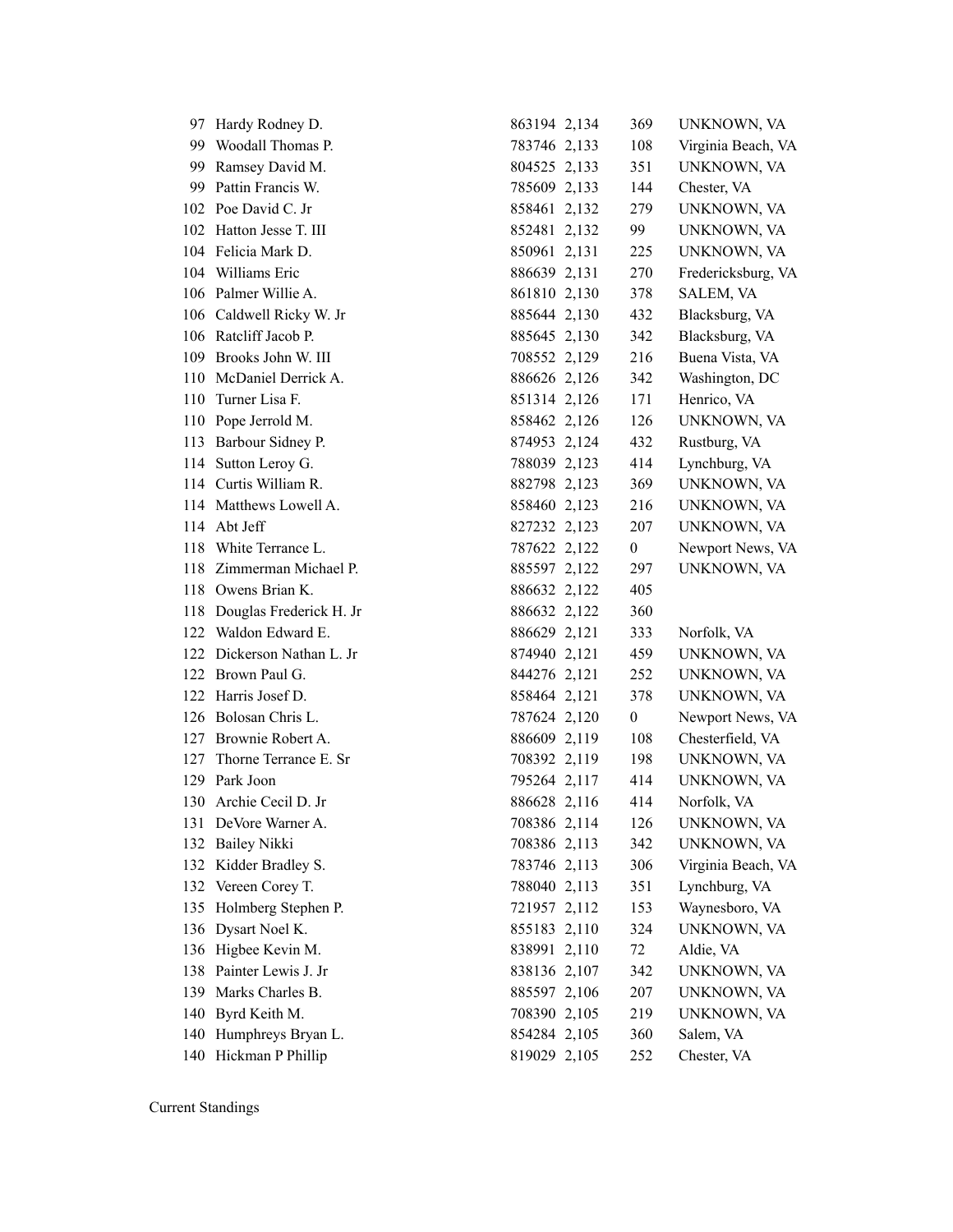Page 59 of 88

# Virginia State USBC **Current Standings** 2022 Virginia State USBC 69th Annual Open Handicap

Sorted By Event, Division

| <b>Place</b> | <b>Team Name</b>          | Entry        | <b>Score</b> | Hcap             | From               |
|--------------|---------------------------|--------------|--------------|------------------|--------------------|
|              | 143 Eppard Ricky A.       | 788950 2,104 |              | 333              | Elkton, VA         |
|              | 144 Williams Albert G. Sr | 788537 2,102 |              | 234              | Montpelier, VA     |
|              | 144 Nowlin Paul V.        | 708380 2,102 |              | 189              | UNKNOWN, VA        |
|              | 146 McGregor Ronald A.    | 855184 2,101 |              | 351              | UNKNOWN, VA        |
|              | 147 Duncan Ronald E.      | 885646 2,100 |              | 423              | Blacksburg, VA     |
|              | 147 Webster Pete A.       | 885684 2,100 |              | 288              | Blacksburg, VA     |
|              | 147 Harkless C Bruce      | 858462 2,100 |              | 414              | UNKNOWN, VA        |
|              | 150 Harris Paul A.        | 758659 2,098 |              | 351              | Chesterfield, VA   |
|              | 150 Scott Ashley T.       | 812887 2,098 |              | 207              | Virginia Beach, VA |
|              | 152 Ashley Robert B.      | 790996 2,095 |              | 360              | UNKNOWN, VA        |
|              | 153 Noltee Christopher D. | 874811 2,094 |              | 63               | UNKNOWN, VA        |
| 153          | Board Michael W. Jr       | 863172 2,094 |              | 387              | UNKNOWN, VA        |
| 153          | Fisher Nathan S.          | 851636 2,094 |              | 369              | UNKNOWN, VA        |
|              | 156 Durrer Richard W.     | 721957 2,090 |              | 45               | Waynesboro, VA     |
|              | 157 Allen Anthony B.      | 884067 2,089 |              | 144              | Washington, DC     |
| 157          | Spencer Charles I. Jr     | 708384 2,089 |              | 432              | UNKNOWN, VA        |
|              | 157 Fox Joylene L.        | 766297 2,089 |              | 396              | UNKNOWN, VA        |
|              | 160 Tigar Justin          | 765540 2,088 |              | 342              | UNKNOWN, VA        |
| 161          | Creel James M.            | 852481 2,087 |              | 414              | UNKNOWN, VA        |
| 161          | Smith Mike                | 818923 2,087 |              | 225              | Chester, VA        |
| 161          | Woodson Benjamin L. Sr    | 886632 2,087 |              | 423              |                    |
| 161          | Marshall Cornel V.        | 708380 2,087 |              | 180              | UNKNOWN, VA        |
|              | 165 Peacock William M.    | 863120 2,086 |              | 351              | Springfield, VA    |
|              | 165 Stubbs Ernest A. II   | 885645 2,086 |              | 342              | Blacksburg, VA     |
|              | 167 Glenn Daryl J.        | 858462 2,085 |              | 216              | UNKNOWN, VA        |
|              | 168 Fosmire Austin T.     | 851005 2,084 |              | 108              | UNKNOWN, VA        |
|              | 168 Simpson Larry A.      | 821453 2,084 |              | 234              | Chester, VA        |
|              | 168 Sacro Vincent J.      | 886656 2,084 |              | 351              | Sterling, VA       |
|              | 168 Fellin Shawn D.       | 788536 2,084 |              | 243              | Montpelier, VA     |
| 168          | Hall Randy L.             | 708388 2,084 |              | 252              | UNKNOWN, VA        |
| 168          | Wiggins Perry L.          | 743872 2,084 |              | $\boldsymbol{0}$ | Portsmouth, VA     |
|              | 174 Cline Robert D.       | 885768 2,083 |              | 297              | UNKNOWN, VA        |
|              | 175 White Cory E.         | 864937 2,082 |              | 225              | Bowling Green, V   |
|              | 175 Christian Cory A.     | 851315 2,082 |              | $\boldsymbol{0}$ | Henrico, VA        |
|              | 175 Carter Diamond        | 855180 2,082 |              | 288              | UNKNOWN, VA        |
| 175          | McDaniels Keith Q.        | 788040 2,082 |              | 369              | Lynchburg, VA      |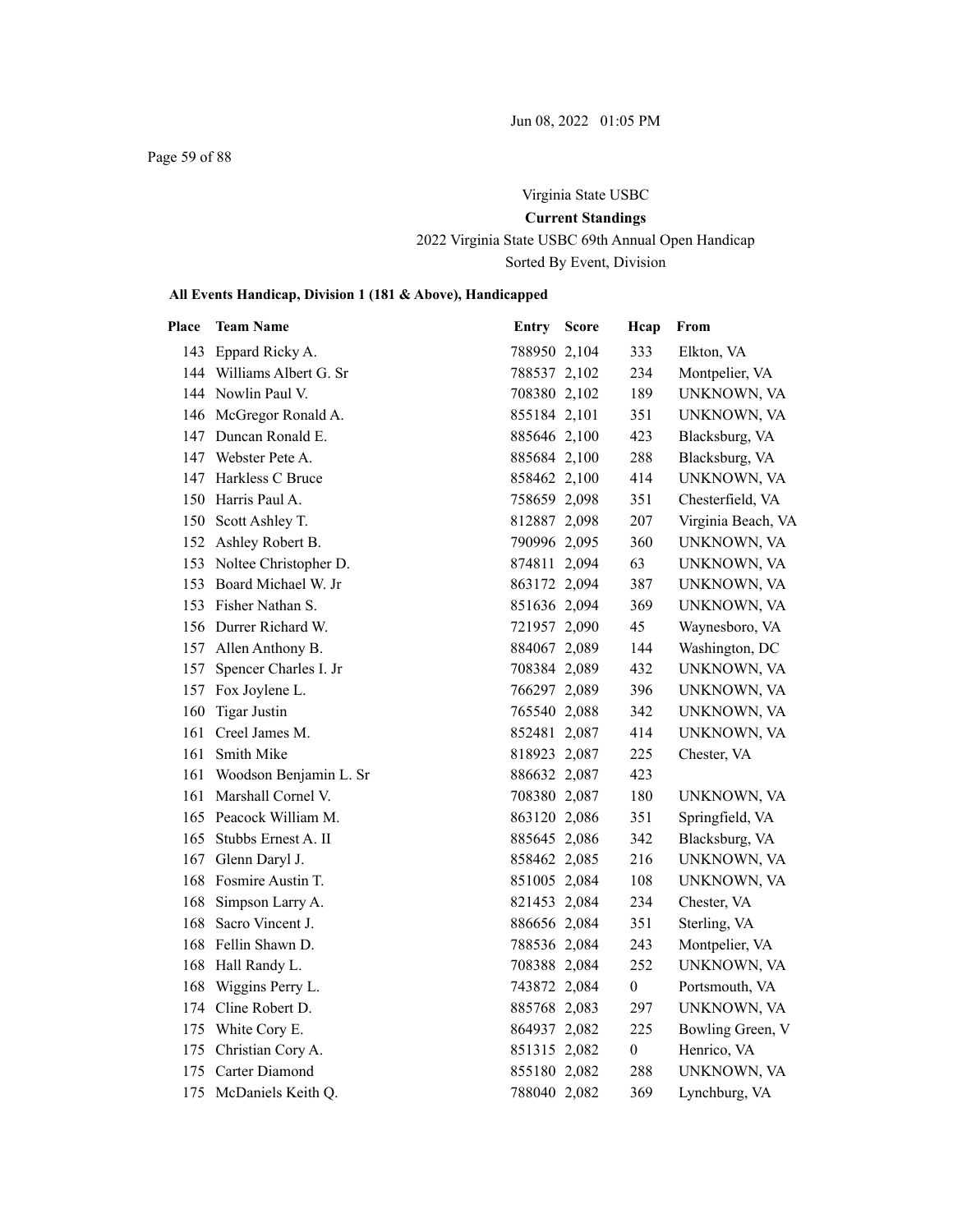| 179 Guilliams Doyle D.  | 854284 2,081 | 351 | Salem, VA        |
|-------------------------|--------------|-----|------------------|
| 179 Koch Brian C.       | 766298 2,081 | 180 | UNKNOWN, VA      |
| 181 Edwards Zachary I.  | 845253 2,080 | 180 | Franklin, VA     |
| 181 Bradham Joseph C.   | 788538 2,080 | 360 | Montpelier, VA   |
| 183 Garcia Frank Jr     | 886656 2,078 | 234 | Sterling, VA     |
| 183 Layne Aaron F. Sr   | 798412 2,078 | 216 | Chesterfield, VA |
| 185 Phillips Michael D. | 885643 2,077 | 441 | Blacksburg, VA   |
| 185 Viles Robert R. II  | 838991 2,077 | 162 | Aldie, VA        |
| 187 Billips Anthony D.  | 874198 2,076 | 252 | Roanoke, VA      |
| 188 Whitaker Vincent M. | 838923 2,075 | 243 | Stafford, VA     |

Page 60 of 88

Jun 08, 2022 01:05 PM

Virginia State USBC **Current Standings** 2022 Virginia State USBC 69th Annual Open Handicap

Sorted By Event, Division

| Place | <b>Team Name</b>          | <b>Entry Score</b> | Hcap           | From               |
|-------|---------------------------|--------------------|----------------|--------------------|
| 188   | Hawk Daniel E.            | 812887 2,075       | 108            | Virginia Beach, VA |
| 188   | Smith Bryan D.            | 758659 2,075       | 306            | Chesterfield, VA   |
| 188   | Garner Rigo               | 708395 2,075       | 405            | UNKNOWN, VA        |
| 192   | Goss James R.             | 708388 2,074       | 270            | UNKNOWN, VA        |
| 192   | Smith Scott D.            | 864937 2,074       | 99             | Bowling Green, V   |
|       | 194 Owens Sidney J.       | 765534 2,073       | 360            | UNKNOWN, VA        |
|       | 194 Moore Vernon E.       | 789797 2,073       | 369            | UNKNOWN, VA        |
| 196   | Dich Kenneth H.           | 721984 2,072       | $\overline{0}$ | UNKNOWN, VA        |
| 196   | Suckart Richard B.        | 850452 2,072       | 324            | Newport News, VA   |
| 198   | Gray John M.              | 853088 2,071       | 324            | UNKNOWN, VA        |
| 199   | Jones Johntay M.          | 850962 2,070       | 198            | UNKNOWN, VA        |
| 199   | Donathan William L.       | 814497 2,070       | 216            | UNKNOWN, VA        |
| 201   | Blevins James T.          | 708552 2,069       | 234            | Buena Vista, VA    |
| 201   | Myers Elainea R.          | 886657 2,069       | 324            | UNKNOWN, VA        |
| 203   | Marshall Keith L.         | 858460 2,067       | 252            | UNKNOWN, VA        |
| 204   | Stewart Deloid M.         | 858461 2,066       | 414            | UNKNOWN, VA        |
| 204   | Williamson Mark E.        | 818923 2,066       | 189            | Chester, VA        |
| 204   | Graham Tyler A.           | 885645 2,066       | 279            | Blacksburg, VA     |
| 204   | Martin James II           | 886064 2,066       | 252            | UNKNOWN, VA        |
|       | 204 Moretz Charles E.     | 855271 2,066       | 351            | UNKNOWN, VA        |
|       | 204 McLane Joseph M.      | 852482 2,066       | 351            | UNKNOWN, VA        |
| 210   | Wilder Jason M.           | 850948 2,065       | 216            | UNKNOWN, VA        |
| 210   | Greene Evelyn C.          | 855182 2,065       | 423            | UNKNOWN, VA        |
|       | 210 Hansen Christopher A. | 827232 2,065       | 0              | UNKNOWN, VA        |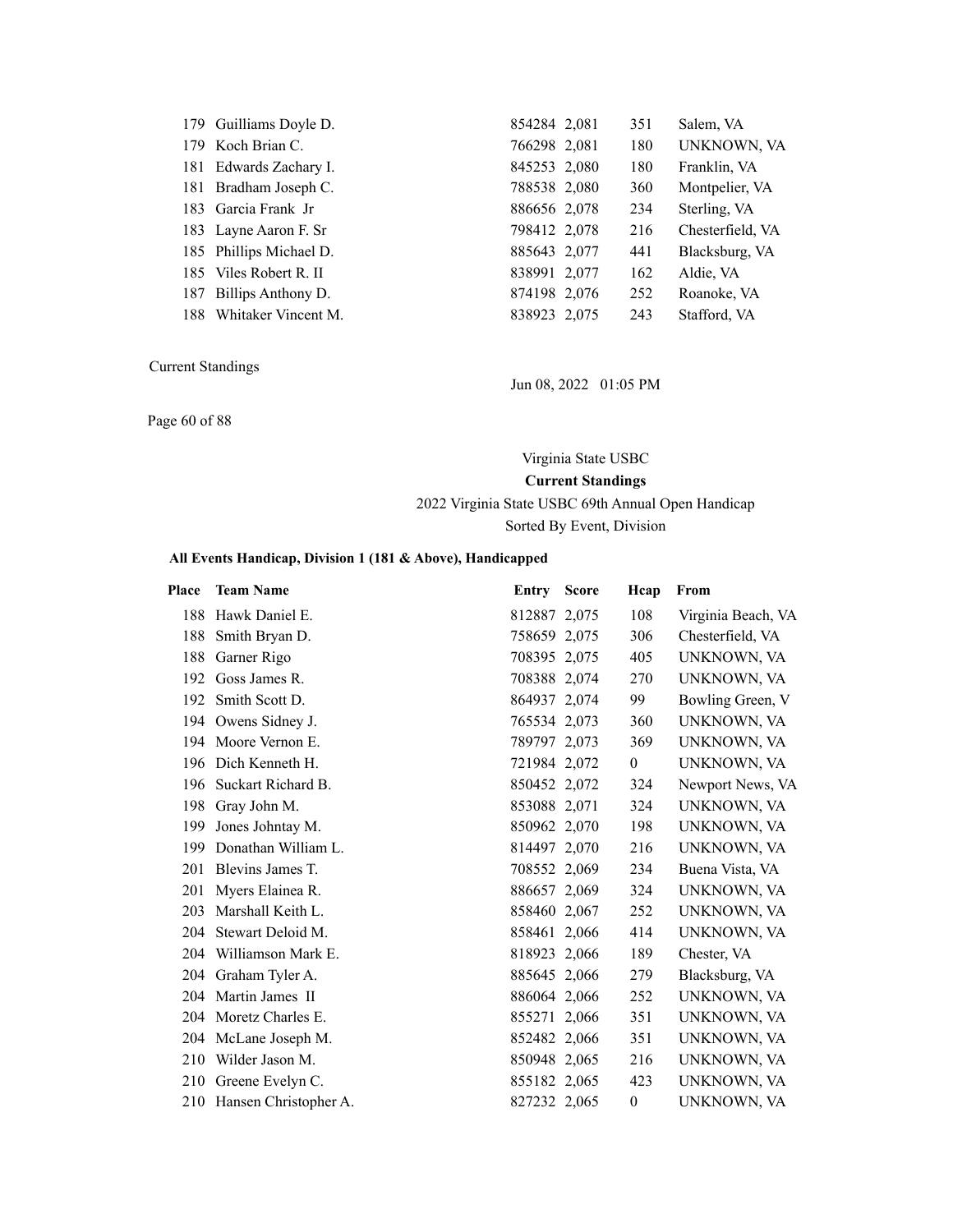|     | 213 Lamb Thomas F. Jr | 743871 2,064 | 162 | Portsmouth, VA     |
|-----|-----------------------|--------------|-----|--------------------|
| 213 | Williams Alvin W. Sr  | 708392 2,064 | 342 | UNKNOWN, VA        |
| 213 | Crawley Timothy A.    | 886640 2,064 | 288 | Ft Lee, VA         |
| 213 | Randolph Gerald F.    | 838992 2,064 | 144 | Aldie, VA          |
| 217 | McDaniel Tyler C.     | 785609 2,063 | 126 | Chester, VA        |
| 217 | Corbett Curtis H. Sr  | 708397 2,063 | 324 | UNKNOWN, VA        |
| 217 | Jones Woody V.        | 721984 2,063 | 171 | UNKNOWN, VA        |
| 217 | Smith-Brown Mary L.   | 708377 2,063 | 315 | UNKNOWN, VA        |
| 221 | Skiba Joseph T. IV    | 880472 2,061 | 234 | UNKNOWN, VA        |
| 222 | King William A.       | 816636 2,060 | 423 | Clover, VA         |
| 223 | Abrams Stanley A.     | 886625 2,059 | 378 | UNKNOWN, VA        |
|     | 224 Preston Joe L.    | 861787 2,058 | 441 | SALEM, VA          |
| 225 | Downey Roy J. III     | 880472 2,057 | 315 | UNKNOWN, VA        |
| 226 | Wolde Samuel          | 875461 2,055 | 342 | Waldorf, MD        |
| 226 | Ford Donald C. III    | 794637 2,055 | 351 | South Boston, VA   |
| 228 | Blowers Don E.        | 798413 2,054 | 261 | Chesterfield, VA   |
| 228 | Collins Justin M.     | 721934 2,054 | 234 | Broadway, VA       |
| 228 | Spence David L.       | 844275 2,054 | 423 | UNKNOWN, VA        |
| 231 | Bailey Brian D.       | 886632 2,052 | 360 |                    |
| 231 | Davis Ronald H. Jr    | 883784 2,052 | 126 | Fredericksburg, VA |
| 231 | Harrington Ryan C.    | 850964 2,052 | 234 | UNKNOWN, VA        |
| 231 | Justice Kenneth D. Jr | 851444 2,052 | 351 | UNKNOWN, VA        |

Jun 08, 2022 01:05 PM

Page 61 of 88

## Virginia State USBC **Current Standings** 2022 Virginia State USBC 69th Annual Open Handicap Sorted By Event, Division

| <b>Place</b> | <b>Team Name</b>        | Entry        | <b>Score</b> | Hcap         | From             |
|--------------|-------------------------|--------------|--------------|--------------|------------------|
|              | 235 Baldwin Vernon L.   | 882596 2,051 |              | 324          | UNKNOWN, VA      |
|              | 235 Banchy Mark J.      | 788041 2,051 |              | 261          | Lynchburg, VA    |
|              | 237 Allman Dallas W.    | 787623 2,049 |              | 126          | Newport News, VA |
|              | 237 Mabry Willie L. III | 850963 2,049 |              | 297          | UNKNOWN, VA      |
|              | 239 Emerson Robert W.   | 858463 2,048 |              | 108          | UNKNOWN, VA      |
|              | 240 Kolessides John N.  | 838992 2,046 |              | 72           | Aldie, VA        |
|              | 240 White David W.      | 844276 2,046 |              | 360          | UNKNOWN, VA      |
|              | 242 Johnson Brandon D.  | 721984 2,045 |              | $\mathbf{0}$ | UNKNOWN, VA      |
|              | 243 Larrabee Brian S.   | 851622 2,044 |              | $\mathbf{0}$ | UNKNOWN, VA      |
|              | 243 Johnson Jeremy M.   | 885645 2,044 |              | 261          | Blacksburg, VA   |
|              | 243 Dawes Vincent       | 708380 2,044 |              | 432          | UNKNOWN, VA      |
|              | 246 Coles Darren A.     | 708385 2,043 |              | 216          | UNKNOWN, VA      |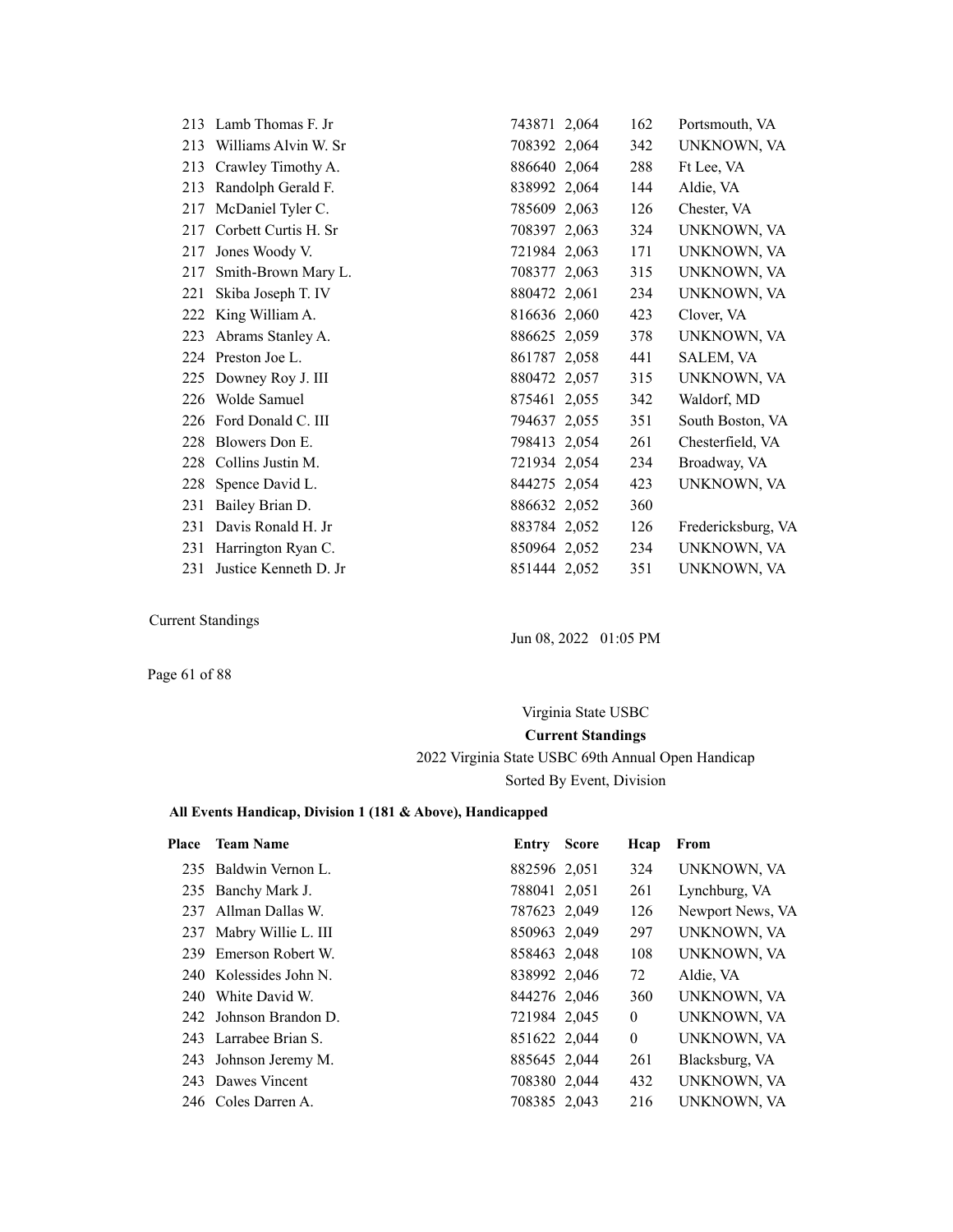| 246 | Tyler Barry R.             | 708394 2,043 | 135 | UNKNOWN, VA      |
|-----|----------------------------|--------------|-----|------------------|
| 246 | Johnson Darren K.          | 851005 2,043 | 261 | UNKNOWN, VA      |
| 249 | Campbell C Wade            | 843501 2,042 | 315 | UNKNOWN, VA      |
| 249 | Boyters Greg D.            | 787624 2,042 | 27  | Newport News, VA |
|     | 249 Hunter Gregory M.      | 788044 2,042 | 216 | Lynchburg, VA    |
| 249 | Decker Samuel O. III       | 886627 2,042 | 198 | Waynesboro, VA   |
| 253 | Russell Jeffrey M.         | 858460 2,041 | 315 | UNKNOWN, VA      |
| 253 | Roach Darrin C.            | 708379 2,041 | 432 | UNKNOWN, VA      |
| 255 | Boone Moses H.             | 708384 2,040 | 297 | UNKNOWN, VA      |
|     | 255 Dever Jason D.         | 765535 2,040 | 315 | UNKNOWN, VA      |
| 255 | Sprouse Thomas G.          | 851042 2,040 | 234 | Waynesboro, VA   |
| 258 | Clarke Carroll             | 849288 2,039 | 270 | Ashburn, VA      |
| 258 | Denig Karrington S.        | 850965 2,039 | 342 | UNKNOWN, VA      |
|     | 258 Alston Troy M.         | 788537 2,039 | 405 | Montpelier, VA   |
|     | 258 Hice Jason A.          | 787626 2,039 | 261 | Newport News, VA |
|     | 262 Cook Jennifer (Red) S. | 765533 2,037 | 270 | UNKNOWN, VA      |
| 263 | Franks Jim M.              | 758013 2,036 | 183 | UNKNOWN, VA      |
| 263 | Dohmann David E.           | 758658 2,036 | 243 | Chesterfield, VA |
| 265 | Broughton Feast L.         | 788042 2,035 | 162 | Lynchburg, VA    |
|     | 266 Carrico Preston C.     | 855271 2,034 | 396 | UNKNOWN, VA      |
|     | 266 Painter James E.       | 838136 2,034 | 72  | UNKNOWN, VA      |
|     | 266 Porterfield James R.   | 765534 2,034 | 180 | UNKNOWN, VA      |
| 266 | Willard Jarrod R.          | 855271 2,034 | 387 | UNKNOWN, VA      |
| 270 | Wolfe James (Jim) M.       | 874811 2,033 | 180 | UNKNOWN, VA      |
| 271 | Richardson William A. Jr   | 708386 2,032 | 441 | UNKNOWN, VA      |
| 271 | Lamb Terence A.            | 743871 2,032 | 171 | Portsmouth, VA   |
| 273 | McLane Michael A.          | 852482 2,031 | 126 | UNKNOWN, VA      |
| 274 | Crowder Krystle L.         | 818947 2,030 | 360 | Chester, VA      |
|     | 274 Cash Brandon S.        | 787622 2,030 | 171 | Newport News, VA |
| 276 | Hogue Cecil C.             | 841891 2,029 | 387 | South Boston, VA |
| 276 | Fifer David C.             | 844275 2,029 | 279 | UNKNOWN, VA      |
| 278 | Clark Calvin L. Sr         | 788044 2,028 | 243 | Lynchburg, VA    |
| 278 | Alleyne Tristan O.         | 856507 2,028 | 369 | Richmond, VA     |
|     | 278 White Bruce M.         | 864937 2,028 | 198 | Bowling Green, V |
|     |                            |              |     |                  |

Jun 08, 2022 01:05 PM

Page 62 of 88

Virginia State USBC **Current Standings** 2022 Virginia State USBC 69th Annual Open Handicap Sorted By Event, Division

**All Events Handicap, Division 1 (181 & Above), Handicapped**

Place Team Name **Entry Score Hcap From**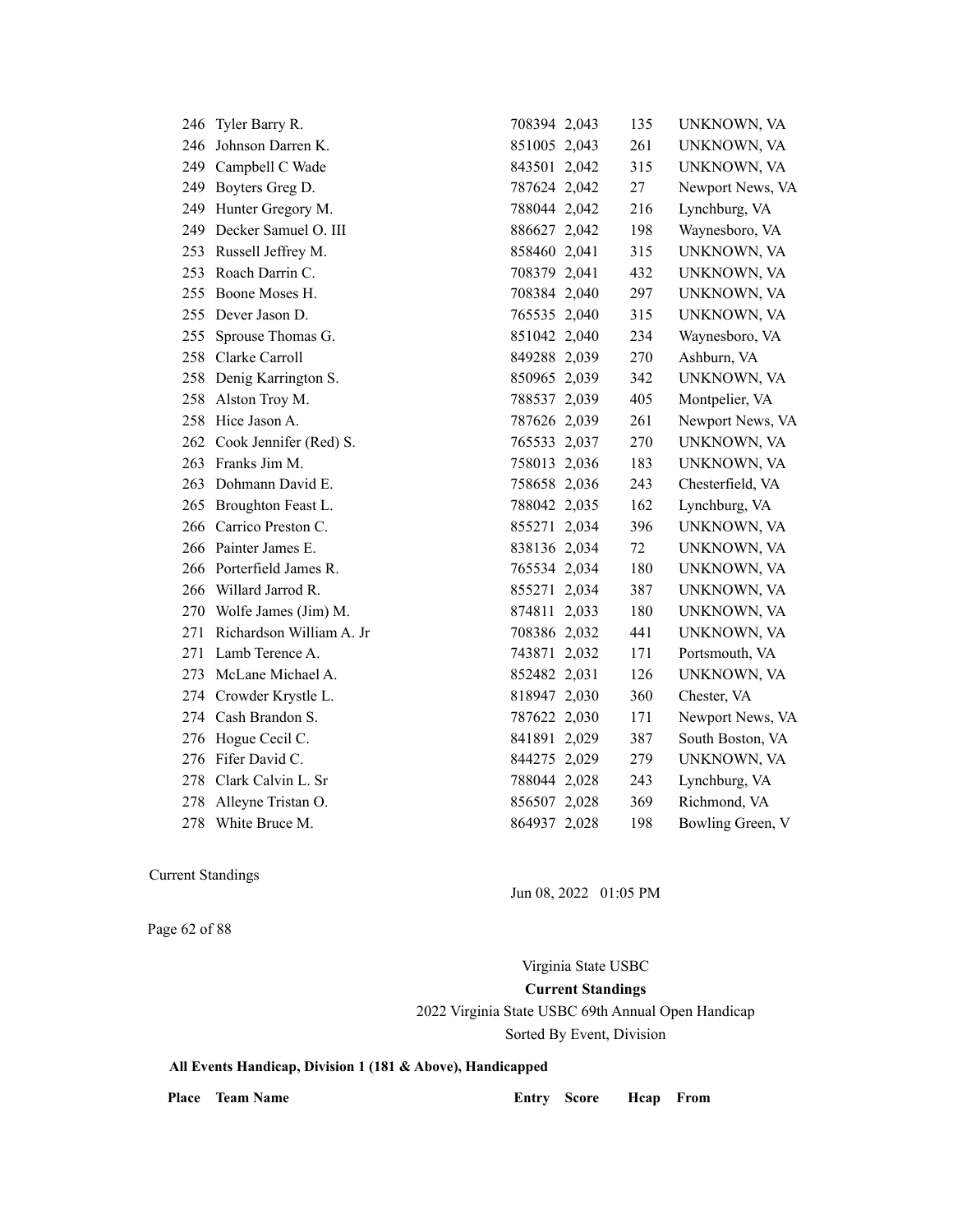| 278. | Hawkins Leon C.            | 858464 2,028 | 171              | UNKNOWN, VA      |
|------|----------------------------|--------------|------------------|------------------|
|      | 282 Ware Michael R.        | 814615 2,027 | 342              | Newport News, VA |
| 283  | Smith Adam M.              | 851314 2,025 | 333              | Henrico, VA      |
| 283  | Wade Clint T.              | 886319 2,025 | 126              | UNKNOWN, VA      |
| 283  | Terrant Robert B.          | 885621 2,025 | 288              | Nokesville, VA   |
| 286  | Madison Hunter R.          | 886629 2,024 | 207              | Norfolk, VA      |
| 286  | Watkins Tyrone R. Jr       | 884054 2,024 | 315              | Washington, DC   |
| 286  | Sparks John R. Jr          | 766299 2,024 | 423              | UNKNOWN, VA      |
|      | 289 Book James E.          | 838135 2,023 | 351              | UNKNOWN, VA      |
|      | 290 Stewart Keith A. Sr    | 886317 2,022 | 279              | UNKNOWN, VA      |
|      | 290 Broadney Robert L. III | 765536 2,022 | 162              | UNKNOWN, VA      |
|      | 292 Krech Steven J.        | 886317 2,021 | 282              | UNKNOWN, VA      |
| 292. | Shankle Clint T. Sr        | 825272 2,021 | 288              | Inwood, WV       |
| 292  | CALLOWAY MICHAEL W.        | 791016 2,021 | $\boldsymbol{0}$ | UNKNOWN, VA      |
|      | 295 Pollock James E.       | 850692 2,020 | 252              | UNKNOWN, VA      |
|      | 295 Rigatti Dalton A.      | 886629 2,020 | 216              | Norfolk, VA      |
| 297  | Pritchett Alexander M.     | 814615 2,019 | 369              | Newport News, VA |
| 297  | Smith Robert W.            | 821453 2,019 | 90               | Chester, VA      |
| 297  | Sherman Charles E.         | 708379 2,019 | 288              | UNKNOWN, VA      |
|      | 300 Smith Thomas L.        | 816639 2,018 | 261              | Clover, VA       |
| 300  | Broadney Robert L. Jr      | 765536 2,018 | 261              | UNKNOWN, VA      |
| 300  | Hassan Idris B.            | 858464 2,018 | 288              | UNKNOWN, VA      |
|      | 303 Petrello Anthony M.    | 851622 2,017 | $\boldsymbol{0}$ | UNKNOWN, VA      |
|      | 303 Kulenguski Robert A.   | 743872 2,017 | 135              | Portsmouth, VA   |
|      | 305 Fortier Laurence R.    | 851005 2,016 | 243              | UNKNOWN, VA      |
|      | 305 Williams Sammie L.     | 788042 2,016 | 144              | Lynchburg, VA    |
|      | 307 Rollins Derrick R. Sr  | 886646 2,015 | 90               | Gainesville, VA  |
| 308  | Reynolds Arthur B.         | 883074 2,014 | 387              | UNKNOWN, VA      |
| 308  | Beck Margo L.              | 798413 2,014 | 333              | Chesterfield, VA |
|      | 308 Lemons James E.        | 856670 2,014 | 288              | UNKNOWN, VA      |
| 308  | Tate Amanda C.             | 765537 2,014 | 396              | UNKNOWN, VA      |
| 312  | Griffin Brian T.           | 885684 2,013 | 360              | Blacksburg, VA   |
| 313  | Jones Frank H.             | 863317 2,011 | 252              | UNKNOWN, VA      |
| 313  | Vandusen Thomas J.         | 765541 2,011 | 252              | UNKNOWN, VA      |
| 315  | Shafer Michael A. Jr       | 851444 2,010 | 54               | UNKNOWN, VA      |
| 315  | Wise Amanda N.             | 884054 2,010 | 216              | Washington, DC   |
| 315  | Wilkerson Rick W.          | 790915 2,010 | 81               | UNKNOWN, VA      |
| 318  | Hunter Decola D.           | 850698 2,009 | 423              | UNKNOWN, VA      |
| 318  | Drakes Luis A.             | 855182 2,009 | 225              | UNKNOWN, VA      |
| 318  | Franklin Candi C.          | 765537 2,009 | 135              | UNKNOWN, VA      |
| 321  | Dineen Joseph A.           | 851622 2,008 | 54               | UNKNOWN, VA      |
| 321  | Williamson Cory E.         | 823673 2,008 | 207              | Chester, VA      |
| 321  | Russ Tommy L.              | 850962 2,008 | 225              | UNKNOWN, VA      |
| 321  | Richardson Megan M.        | 766298 2,008 | 198              | UNKNOWN, VA      |
| 325  | Griffin Allen L.           | 861764 2,007 | 207              | SALEM, VA        |
| 325  | Welcher Roy A.             | 861787 2,007 | 342              | SALEM, VA        |
|      |                            |              |                  |                  |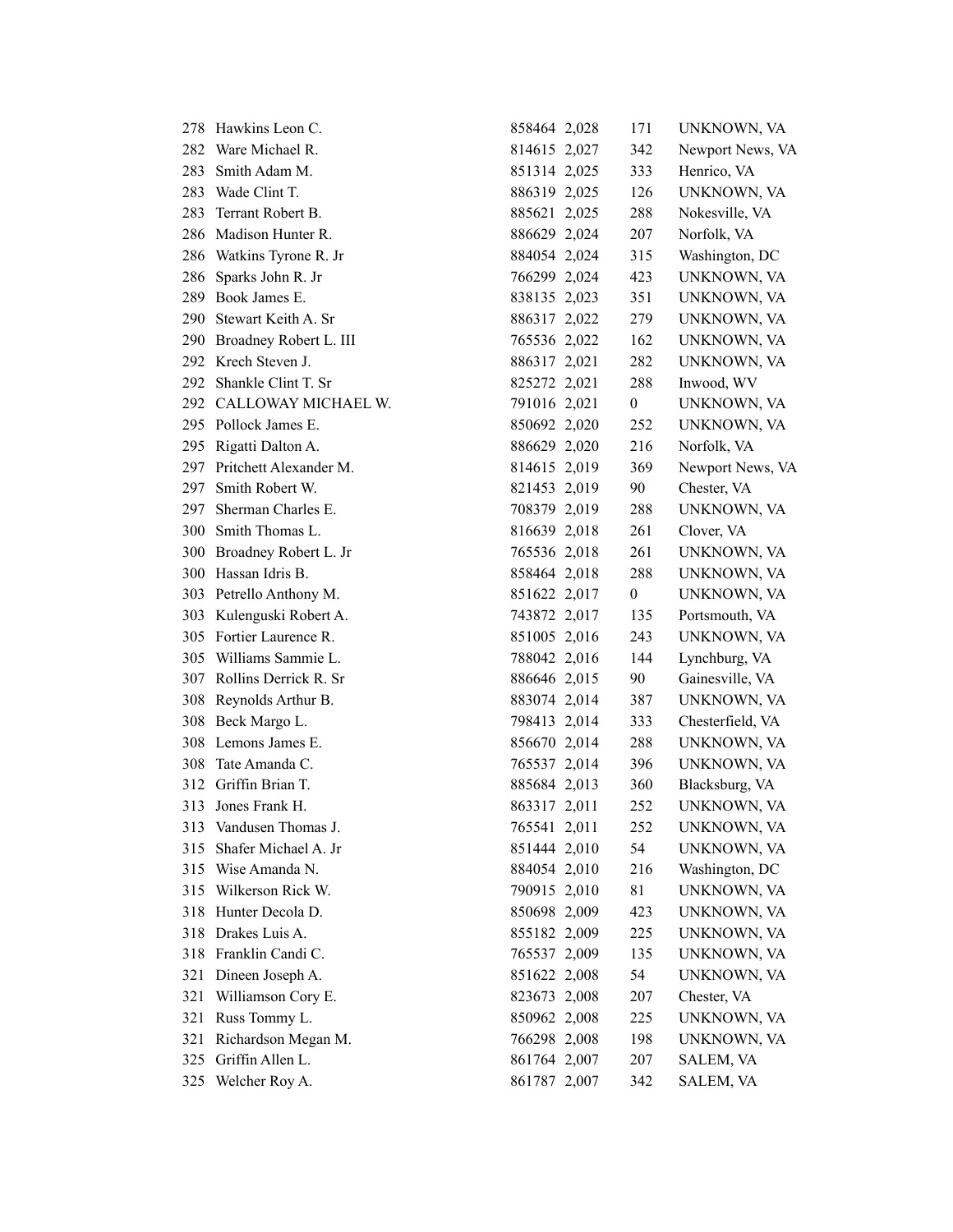Jun 08, 2022 01:05 PM

Page 63 of 88

# Virginia State USBC **Current Standings**

2022 Virginia State USBC 69th Annual Open Handicap Sorted By Event, Division

| Place | <b>Team Name</b>            | Entry Score  | Hcap             | From               |
|-------|-----------------------------|--------------|------------------|--------------------|
| 327   | Linkous Dylan L.            | 885643 2,006 | 243              | Blacksburg, VA     |
|       | 328 Robinson Derrick A.     | 708384 2,005 | 396              | UNKNOWN, VA        |
|       | 328 Hall Sterling W. Jr     | 858461 2,005 | 222              | UNKNOWN, VA        |
|       | 328 Thompson Jeffrey A.     | 766296 2,005 | 234              | UNKNOWN, VA        |
|       | 331 Hummel John P.          | 825190 2,004 | 288              | Sterling, VA       |
|       | 332 Pritchard Kenneth E.    | 866032 2,003 | 261              | UNKNOWN, VA        |
|       | 332 Cox William C.          | 821453 2,003 | 252              | Chester, VA        |
|       | 332 Bland Kevin R.          | 823673 2,003 | $\boldsymbol{0}$ | Chester, VA        |
|       | 335 Brown Sonny L.          | 863194 2,002 | 333              | UNKNOWN, VA        |
|       | 335 Bradley Scott J.        | 885644 2,002 | 243              | Blacksburg, VA     |
|       | 335 Campbell Danny R.       | 790996 2,002 | 375              | UNKNOWN, VA        |
|       | 335 Barbour Joseph R.       | 708380 2,002 | 198              | UNKNOWN, VA        |
|       | 339 Riggle Robert R.        | 787625 2,001 | $\overline{0}$   | Newport News, VA   |
| 339   | Jones Alexander T.          | 861581 2,001 | 216              | UNKNOWN, VA        |
|       | 341 Faxon Arron R. Sr       | 758013 2,000 | 261              | UNKNOWN, VA        |
|       | 342 Friendly Oscar S.       | 886645 1,999 | 27               | Gainesville, VA    |
|       | 343 Clarke Phillip C. III   | 849288 1,998 | 126              | Ashburn, VA        |
|       | 343 York Tim S.             | 885768 1,998 | 288              | UNKNOWN, VA        |
|       | 345 Scabis Philip E.        | 838991 1,997 | 27               | Aldie, VA          |
|       | 345 Johnson L. Keith        | 766296 1,997 | 189              | UNKNOWN, VA        |
|       | 347 Watson Blake C.         | 818923 1,996 | 126              | Chester, VA        |
|       | 348 Carroll Dylan C.        | 787625 1,995 | 144              | Newport News, VA   |
|       | 349 Lawson Donald (Dick) R. | 886650 1,994 | 441              | Waldorf, MD        |
|       | 349 Foltz Alan W.           | 886643 1,994 | 297              | Gainesville, VA    |
| 349   | Bell Tiffany A.             | 883784 1,994 | 45               | Fredericksburg, VA |
|       | 352 Castle Will H.          | 843501 1,993 | 396              | UNKNOWN, VA        |
|       | 352 Hiser Jonathan C.       | 843760 1,993 | 180              | UNKNOWN, VA        |
|       | 354 Byer Melissa L.         | 853400 1,992 | 279              | UNKNOWN, VA        |
|       | 354 Cochran Steven R.       | 798415 1,992 | 243              | Chesterfield, VA   |
|       | 354 Clark Jason J.          | 850948 1,992 | 441              | UNKNOWN, VA        |
|       | 354 Gorlinsky Michael L.    | 885621 1,992 | 126              | Nokesville, VA     |
|       | 354 Howell Steven N.        | 883074 1,992 | 369              | UNKNOWN, VA        |
|       | 354 Kong Jeremy E.          | 863085 1,992 | 297              | UNKNOWN, VA        |
|       | 354 Griffin Janelle R.      | 850695 1,992 | 315              | UNKNOWN, VA        |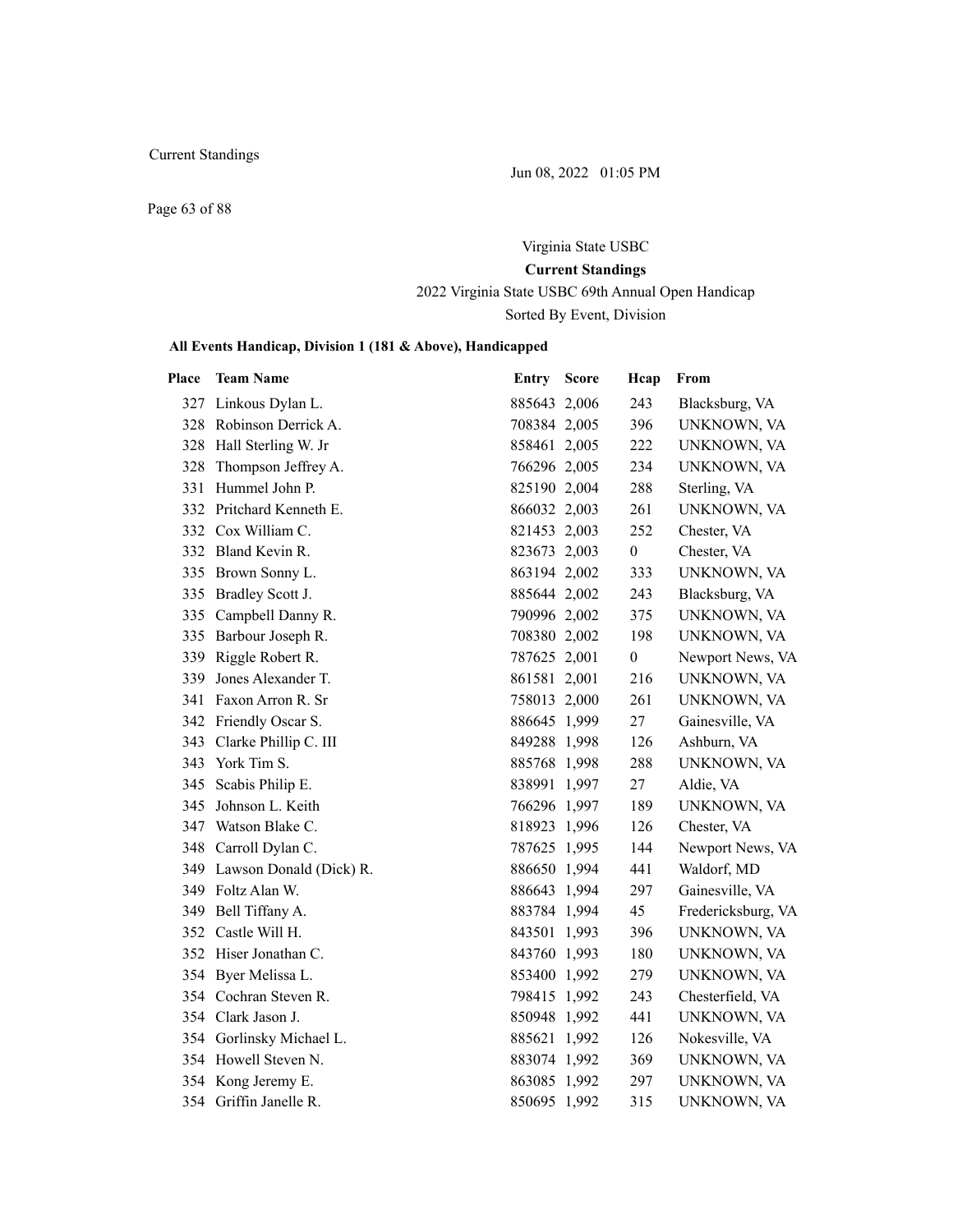| 361 Baker Darren C.       | 886646 1.991 | 54  | Gainesville, VA  |
|---------------------------|--------------|-----|------------------|
| 361 Dawson Hank L.        | 886647 1,991 | 135 | Gainesville, VA  |
| 361 Holmes Lee Ann        | 863317 1,991 | 234 | UNKNOWN, VA      |
| 361 McCargo Kermit A.     | 794637 1,991 | 414 | South Boston, VA |
| 361 Symanowski William R. | 849288 1,991 | 261 | Ashburn, VA      |
| 366 Baber Susan D.        | 721957 1,923 | 396 | Waynesboro, VA   |
| 367 Williams LaShaun D.   | 788047 1,990 | 414 | Lynchburg, VA    |
| 367 Hart Jason A.         | 855270 1,990 | 342 | UNKNOWN, VA      |
| 367 Harris Bryan L.       | 886317 1,990 | 342 | UNKNOWN, VA      |
| 367 Green Cynthia L.      | 852441 1.990 | 270 | Ashland, VA      |
| 367 Nunez Leland S.       | 843760 1,990 | 135 | UNKNOWN, VA      |
| 372 Hawkins John C.       | 708387 1,989 | 306 | UNKNOWN, VA      |

Jun 08, 2022 01:05 PM

Page 64 of 88

# Virginia State USBC **Current Standings** 2022 Virginia State USBC 69th Annual Open Handicap

Sorted By Event, Division

| <b>Place</b> | <b>Team Name</b>         | Entry        | <b>Score</b> | Hcap           | From              |
|--------------|--------------------------|--------------|--------------|----------------|-------------------|
| 372          | Edwards Kevin D.         | 883839 1,989 |              | 333            | UNKNOWN, VA       |
|              | 372 Pittman Brian        | 886657 1,989 |              | 423            | UNKNOWN, VA       |
| 375          | Burchfield Michael E.    | 795343 1,988 |              | 261            | Bristow, VA       |
| 376          | Sharp Mabel G.           | 850694 1.987 |              | 387            | UNKNOWN, VA       |
|              | 376 Patterson Erick R.   | 850693 1,987 |              | 288            | UNKNOWN, VA       |
|              | 376 Gravely Charles L.   | 886264 1,987 |              | 369            | Roanoke, VA       |
| 376          | Painter Nathaniel C.     | 743870 1,987 |              | 441            | Portsmouth, VA    |
| 380          | Palmer Jesse W. Jr       | 863085 1,986 |              | 279            | UNKNOWN, VA       |
| 381          | Figlioli Vito J.         | 838992 1,985 |              | 45             | Aldie, VA         |
| 382          | Williams Yolanda S.      | 884054 1,984 |              | 342            | Washington, DC    |
|              | 382 Moore Thomas P.      | 850964 1,984 |              | 423            | UNKNOWN, VA       |
| 382          | Hines Donald W.          | 856467 1,984 |              | 216            | Newport News, VA  |
|              | 382 Arms Timothy W.      | 781067 1,984 |              | 297            | UNKNOWN, VA       |
|              | 386 Negron Cristopher D. | 787624 1,983 |              | 153            | Newport News, VA  |
| 386          | Sweat Glenn R.           | 788039 1,983 |              | 441            | Lynchburg, VA     |
|              | 386 Kubyako Nicholas A.  | 788536 1,983 |              | $\overline{0}$ | Montpelier, VA    |
| 386          | Rainey William S.        | 883195 1,983 |              | 225            | UNKNOWN, VA       |
| 386          | Smith Billy Jr           | 861764 1,983 |              | 216            | SALEM, VA         |
| 391          | Dixon Timothy J.         | 886075 1,982 |              | 279            | Carrollton, VA    |
| 392          | Hsu David                | 792967 1,507 |              | 288            | UNKNOWN, VA       |
| 393          | Potter John G. Jr        | 746115 1,981 |              | 414            | S. Prince George, |
|              | 394 Thompson Tubar       | 855180 1,980 |              | 180            | UNKNOWN, VA       |
|              |                          |              |              |                |                   |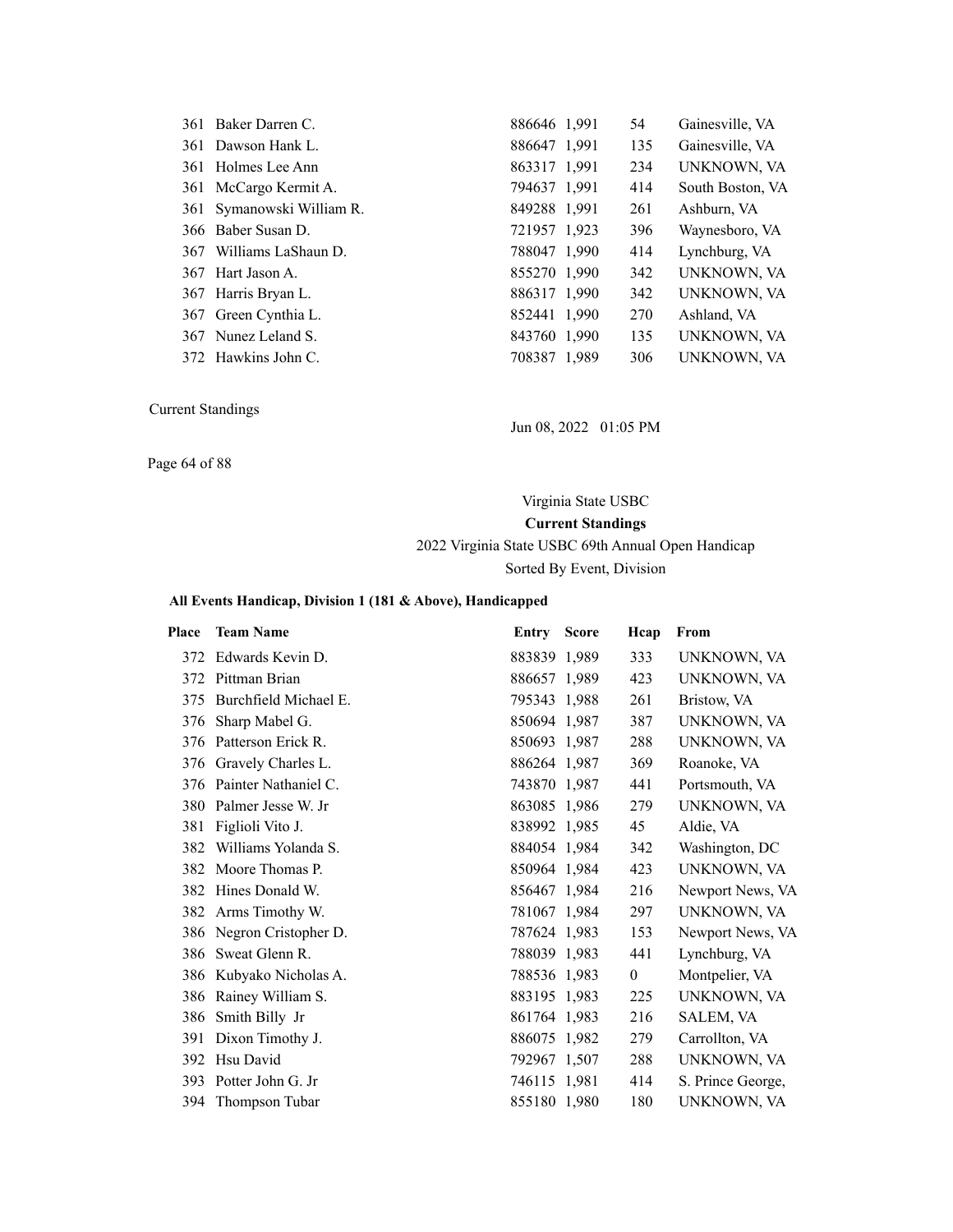|     | 394 Myers Jack W. Jr    | 790086 1,980 | 342 | Yorktown, VA       |
|-----|-------------------------|--------------|-----|--------------------|
| 394 | Sutton Stephanie M.     | 885621 1,980 | 99  | Nokesville, VA     |
| 394 | Young Roger A.          | 874661 1,980 | 441 | Virginia Beach, VA |
| 398 | Evans Raymond C.        | 850963 1,979 | 243 | UNKNOWN, VA        |
| 398 | Jones Ta'Shawn L.       | 843761 1,979 | 36  | UNKNOWN, VA        |
| 400 | Catalan Kevin P.        | 708384 1,978 | 342 | UNKNOWN, VA        |
| 400 | VanDusen Timothy J.     | 765541 1,978 | 135 | UNKNOWN, VA        |
| 400 | Whitted Michael C.      | 855184 1,978 | 405 | UNKNOWN, VA        |
| 400 | Brown Richard T. Jr     | 855180 1.978 | 189 | UNKNOWN, VA        |
|     | 404 Neal Delonte J.     | 788047 1,977 | 198 | Lynchburg, VA      |
| 404 | Martin Aden J.          | 854284 1,977 | 36  | Salem, VA          |
| 406 | St. Clair Steven J. Jr  | 814520 1,976 | 342 | Dublin, VA         |
| 406 | Fabian Robert S.        | 795343 1,976 | 189 | Bristow, VA        |
| 406 | Edwards Kenneth A.      | 845253 1,976 | 234 | Franklin, VA       |
|     | 406 Key Harry M.        | 721957 1,976 | 198 | Waynesboro, VA     |
| 410 | Higgs Rodney E.         | 787626 1,975 | 315 | Newport News, VA   |
| 410 | <b>Taylor Davis</b>     | 798414 1,975 | 207 | Chesterfield, VA   |
| 412 | Akers Bryan K.          | 850961 1,974 | 351 | UNKNOWN, VA        |
|     | 412 Hadloc Bruce L.     | 789626 1,974 | 279 | Arlington, VA      |
|     | 414 Hartsock Joseph R.  | 787625 1.973 | 99  | Newport News, VA   |
|     | 414 Wargo Bob           | 795343 1,973 | 261 | Bristow, VA        |
|     | 414 Carter Joseph F. Jr | 791015 1,973 | 45  | UNKNOWN, VA        |
|     | 414 Chandler Mark L.    | 816636 1,973 | 369 | Clover, VA         |
|     | 414 Donahue Nannette M. | 827233 1,973 | 351 | UNKNOWN, VA        |

Jun 08, 2022 01:05 PM

Page 65 of 88

Virginia State USBC **Current Standings** 2022 Virginia State USBC 69th Annual Open Handicap Sorted By Event, Division

| <b>Place</b> | <b>Team Name</b>         | Entry        | <b>Score</b> | Hcap | From          |
|--------------|--------------------------|--------------|--------------|------|---------------|
|              | 419 Murphy Penny K.      | 856572 1,971 |              | 333  | Bethesda, MD  |
|              | 420 Slade Kelvin R.      | 788040 1,970 |              | 216  | Lynchburg, VA |
|              | 420 McDowell James L. Jr | 765538 1,970 |              | 243  | UNKNOWN, VA   |
|              | 422 Shuler Karen E.      | 766297 1,968 |              | 333  | UNKNOWN, VA   |
|              | 423 Howard Keith A.      | 856509 1,966 |              | 288  | Richmond, VA  |
|              | 423 Gray Emrett M.       | 883075 1,966 |              | 405  | UNKNOWN, VA   |
|              | 425 Powers Wayne M. Jr   | 790915 1,965 |              | 306  | UNKNOWN, VA   |
|              | 426 Prophet Ike A.       | 708383 1,964 |              | 279  | UNKNOWN, VA   |
|              | 427 Cutshaw William R.   | 765540 1,962 |              | 216  | UNKNOWN, VA   |
|              | 428 Gilbert Nelson E.    | 883993 1,961 |              | 306  | UNKNOWN, VA   |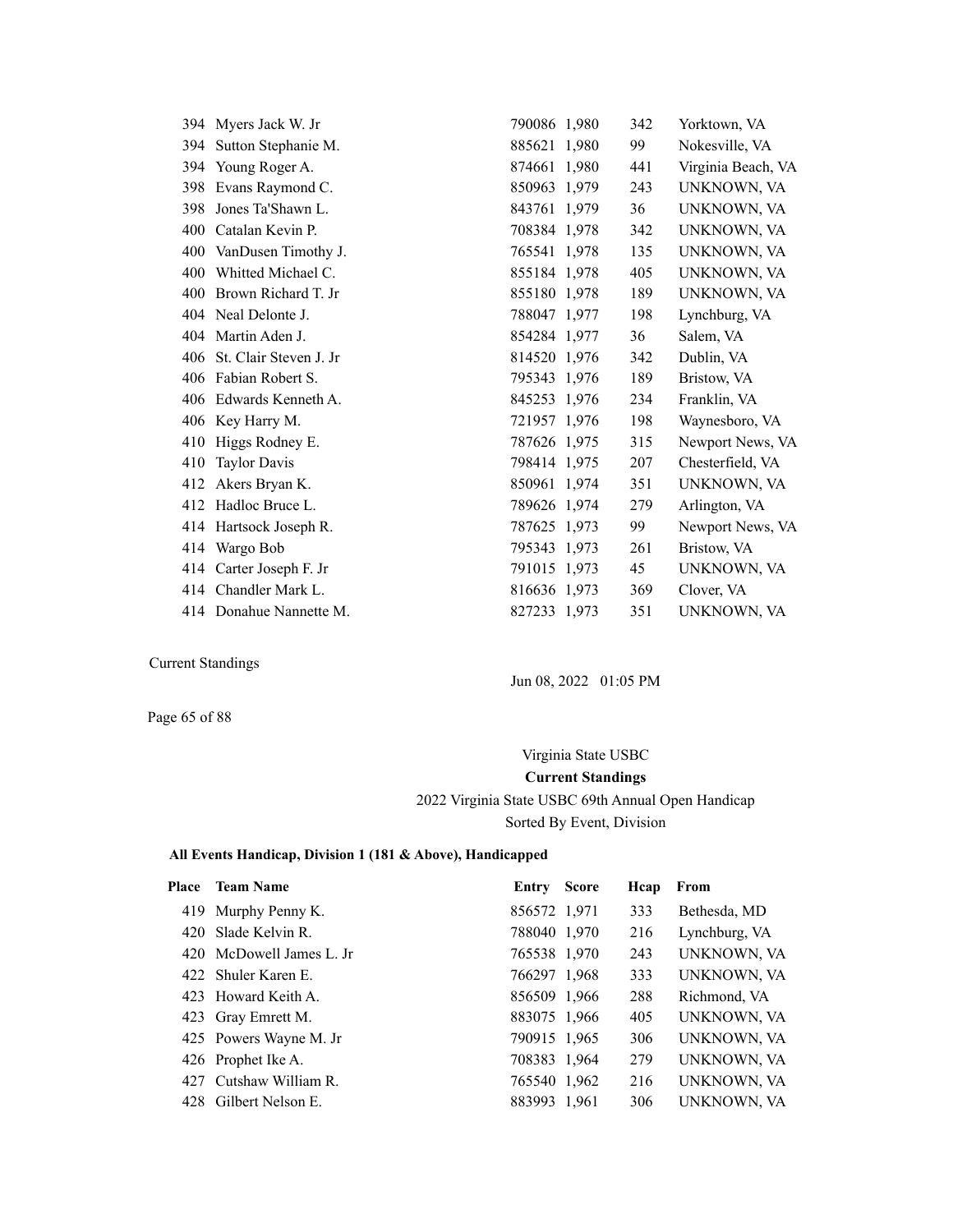|     | 428 Fox Curt D.        | 766297 1,961 | 315              | UNKNOWN, VA        |
|-----|------------------------|--------------|------------------|--------------------|
|     | 430 Randesi Kevin P.   | 852441 1,960 | 207              | Ashland, VA        |
| 430 | Beatty Boris R.        | 879746 1,960 | 414              | Elizabeth City, NC |
| 430 | Brown Robert E.        | 851637 1,960 | 423              | UNKNOWN, VA        |
|     | 433 Minter Brian K. Sr | 886640 1,959 | 270              | Ft Lee, VA         |
|     | 433 Matthews Larryl A. | 858463 1,959 | 90               | UNKNOWN, VA        |
|     | 433 Chase Mark A. Jr   | 708390 1,959 | 171              | UNKNOWN, VA        |
|     | 436 Fuller Jerry K.    | 886264 1,958 | 378              | Roanoke, VA        |
|     | 437 Broadney Colin D.  | 765536 1,957 | 216              | UNKNOWN, VA        |
|     | 437 Bland Randolph L.  | 886642 1,957 | 297              | Prince George, VA  |
|     | 437 Oliver John C.     | 790832 1,957 | 63               | UNKNOWN, VA        |
|     | 440 Goodman William E. | 788040 1,956 | 288              | Lynchburg, VA      |
|     | 440 Miller Robert D.   | 721934 1,956 | 72               | Broadway, VA       |
| 442 | Hope Gordon B. III     | 879746 1,955 | $\boldsymbol{0}$ | Elizabeth City, NC |
| 443 | Gilley Adam            | 851035 1,954 | 171              | Richmond, VA       |
|     | 444 Callahan Shawn M.  | 863120 1,953 | 108              | Springfield, VA    |
|     | 444 Collins Travis J.  | 886656 1,953 | 108              | Sterling, VA       |
|     | 446 Moody James D.     | 795322 1,952 | 441              | UNKNOWN, VA        |
|     | 447 Houff Timothy B.   | 855181 1,950 | 288              | UNKNOWN, VA        |
|     | 447 Foor Robert L.     | 856574 1,950 | 324              | Bethesda, MD       |
| 447 | Williams Marvin D.     | 708389 1,950 | 342              | UNKNOWN, VA        |
|     | 450 Shelton Keith J.   | 856507 1,949 | 315              | Richmond, VA       |
| 450 | Edmonds Jeffrey L.     | 816638 1,949 | 441              | Clover, VA         |
|     | 450 Layton Mike        | 853400 1,949 | 243              | UNKNOWN, VA        |
|     | 453 Gomez Joseph A.    | 788044 1,947 | 81               | Lynchburg, VA      |
| 453 | Montgomery Roshad J.   | 743873 1,947 | 414              | Portsmouth, VA     |
| 455 | Smith James W.         | 816639 1,946 | 180              | Clover, VA         |
|     | 455 Potter Timothy E.  | 838992 1,946 | 90               | Aldie, VA          |
| 457 | Harper Vaughn K.       | 788043 1,945 | 207              | Lynchburg, VA      |
|     | 457 Bethel Dale W.     | 858465 1,945 | 297              | UNKNOWN, VA        |
|     | 459 Caffee Jacinta Y.  | 878421 1,944 | 387              | Virginia Beach, VA |
| 460 | Yetter Brandon A.      | 850091 1,942 | 243              | Grottoes, VA       |
|     | 460 Cook Matthew E.    | 766299 1,942 | 207              | UNKNOWN, VA        |
|     | 460 Lamb Thomas F. III | 743871 1,942 | 63               | Portsmouth, VA     |
| 463 | Smith Lloyd H.         | 816640 1,941 | 423              | Clover, VA         |
|     | 463 Lewis Timothy E.   | 795343 1,941 | 252              | Bristow, VA        |

Page 66 of 88

Jun 08, 2022 01:05 PM

Virginia State USBC **Current Standings** 2022 Virginia State USBC 69th Annual Open Handicap Sorted By Event, Division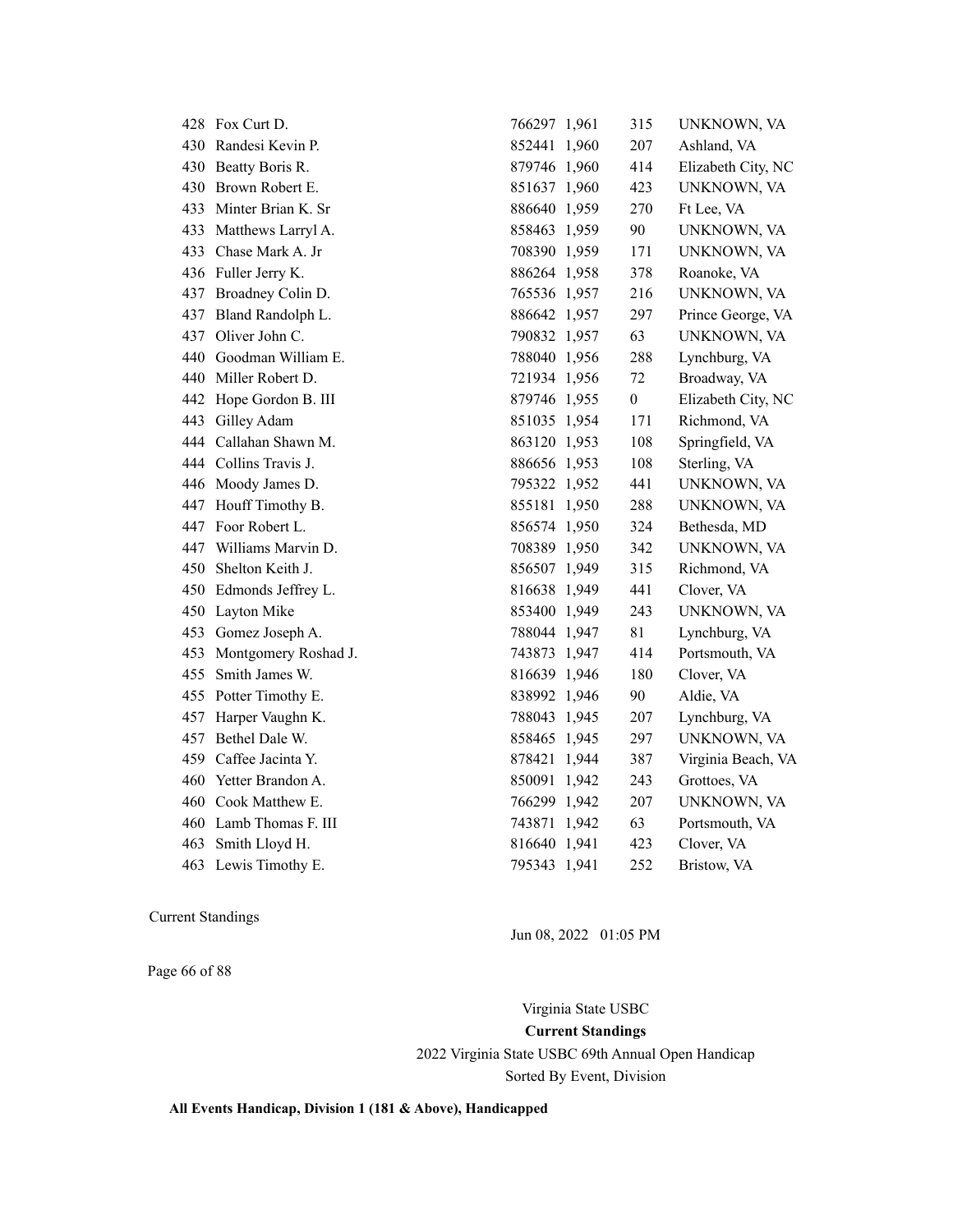| Place | <b>Team Name</b>             | <b>Entry Score</b> | Hcap           | From             |
|-------|------------------------------|--------------------|----------------|------------------|
|       | 463 Reed Alejandro L.        | 788048 1,941       | 153            | Lynchburg, VA    |
|       | 466 Freeman Kenneth H.       | 708395 1,940       | $\overline{0}$ | UNKNOWN, VA      |
|       | 467 Murray James P.          | 874811 1,939       | 162            | UNKNOWN, VA      |
|       | 467 Loeb Bret W.             | 853088 1,939       | 99             | UNKNOWN, VA      |
|       | 469 Brads Chris              | 753428 1,938       | 162            | Palmyra, VA      |
|       | 470 Williams John L.         | 788047 1,937       | 360            | Lynchburg, VA    |
|       | 470 Marshall Eugene L. II    | 858463 1,937       | 414            | UNKNOWN, VA      |
|       | 472 Holtzclaw John W.        | 855183 1,936       | 342            | UNKNOWN, VA      |
|       | 472 Han Alex J.              | 885597 1,936       | 162            | UNKNOWN, VA      |
|       | 472 Scott James P.           | 827232 1,936       | 45             | UNKNOWN, VA      |
|       | 475 Hines Jaccob W.          | 856467 1,935       | 207            | Newport News, VA |
|       | 475 McLaughlin Vernon P. II  | 789560 1,935       | 288            | Covington, VA    |
|       | 475 Kerzic Joseph M.         | 852481 1,935       | 72             | UNKNOWN, VA      |
|       | 478 Linkous Jordan A.        | 885643 1,934       | 369            | Blacksburg, VA   |
|       | 478 Michonski Michael        | 861764 1,934       | 297            | SALEM, VA        |
|       | <b>480 SHIFFLETT ELVIN</b>   | 791015 1,933       | 414            | UNKNOWN, VA      |
|       | 481 Byer Timothy (Timmy) G.  | 853400 1,932       | 117            | UNKNOWN, VA      |
| 481   | Neal David A.                | 708393 1,932       | 234            | UNKNOWN, VA      |
|       | 483 Hooker Van D.            | 765540 1,931       | 360            | UNKNOWN, VA      |
|       | 484 Clingman Corina J.       | 850698 1,930       | 360            | UNKNOWN, VA      |
|       | 485 Webster John A. Jr       | 858461 1,929       | 207            | UNKNOWN, VA      |
| 485   | Tucker Dan T. Jr             | 798413 1,929       | 225            | Chesterfield, VA |
|       | 487 Poulos Ben A.            | 880472 1,928       | 144            | UNKNOWN, VA      |
|       | 488 Wetherington Jesse W. Jr | 886656 1,926       | 243            | Sterling, VA     |
|       | 489 Newsom William L.        | 845253 1,925       | 81             | Franklin, VA     |
|       | 489 Williams Monique A.      | 708381 1,925       | 144            | UNKNOWN, VA      |
|       | 491 Houchens Ginger L.       | 886627 1,924       | 396            | Waynesboro, VA   |
|       | 491 Johnson Michael D. III   | 804526 1,924       | 369            | UNKNOWN, VA      |
|       | 491 Lovelace Kevin S.        | 816637 1,924       | 261            | Clover, VA       |
|       | 494 Johnston David J.        | 853088 1,923       | 396            | UNKNOWN, VA      |
|       | 494 Lineberry Shannon Q.     | 743004 1,923       | 297            | Fairfield, VA    |
|       | 496 Akers Shay T.            | 850961 1,922       | 351            | UNKNOWN, VA      |
|       | 496 Seewald Kenneth G.       | 825169 1,922       | 297            | Ashburn, VA      |
| 498   | Callahan Gareth T.           | 863120 1,919       | 387            | Springfield, VA  |
|       | 498 Lugarich Stephen P.      | 856670 1,919       | 63             | UNKNOWN, VA      |
| 500   | Coombs Carla A.              | 850965 1,918       | 405            | UNKNOWN, VA      |
| 501   | Smith Melvin Jr              | 850694 1,917       | 261            | UNKNOWN, VA      |
| 501   | Tyler Brian R.               | 708395 1,917       | 63             | UNKNOWN, VA      |
| 503   | Jefferis Anthony D.          | 857103 1,915       | 180            | Chelteham, MD    |
| 503   | Jones Darren W.              | 852481 1,915       | 81             | UNKNOWN, VA      |
| 505   | Wright Emmett L.             | 788041 1,914       | 225            | Lynchburg, VA    |
| 505   | Thorpe Felicia T.            | 708394 1,914       | 387            | UNKNOWN, VA      |
| 507   | Williams Michael B.          | 788047 1,913       | 171            | Lynchburg, VA    |
| 507   | Mann Warren A.               | 886645 1,913       | 207            | Gainesville, VA  |
| 509   | Day Kenneth L.               | 788043 1,912       | 162            | Lynchburg, VA    |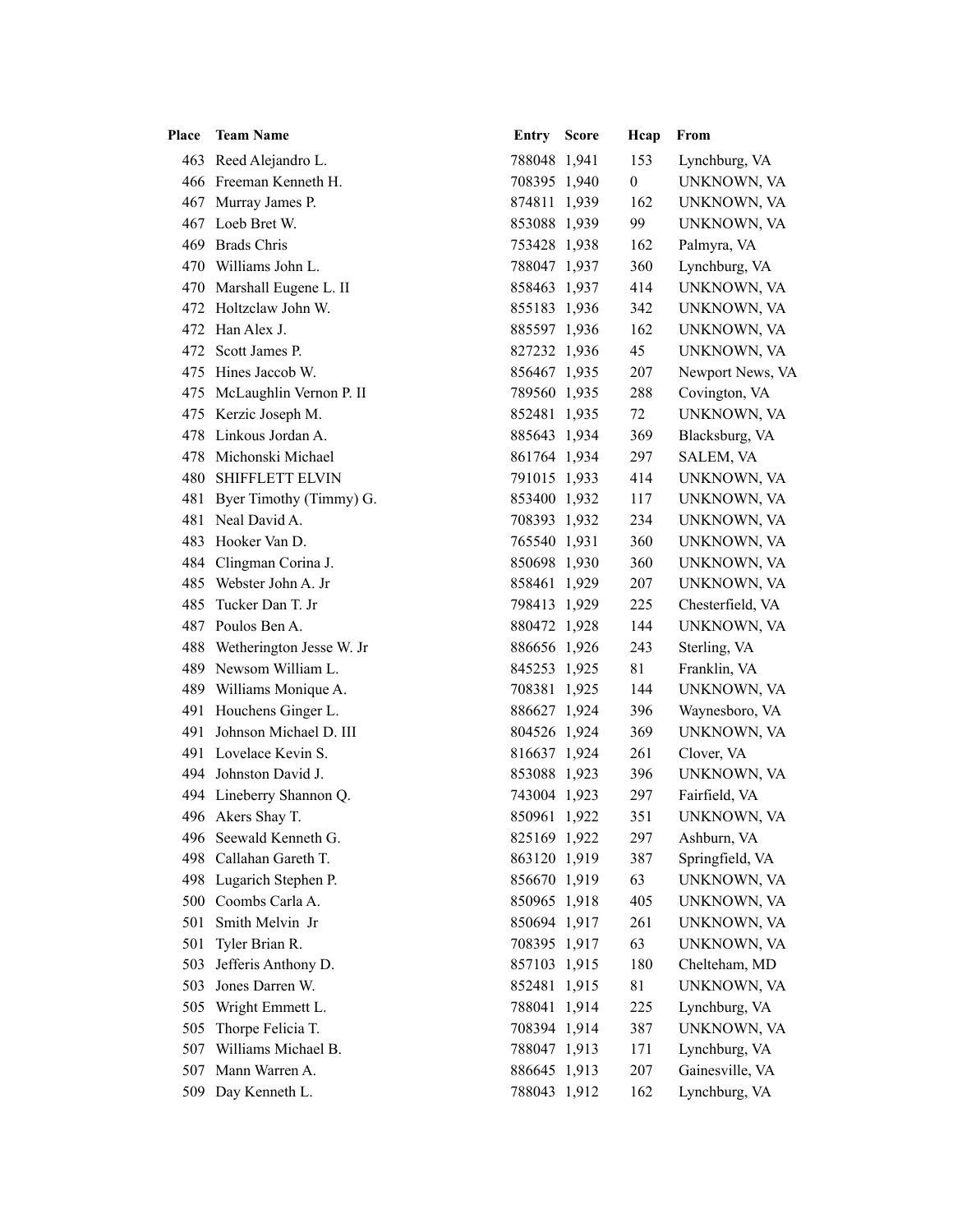509 Collins Bobby W. 844275 1,912 315 UNKNOWN, VA

Current Standings

Jun 08, 2022 01:05 PM

Page 67 of 88

# Virginia State USBC **Current Standings**

2022 Virginia State USBC 69th Annual Open Handicap Sorted By Event, Division

| Place | <b>Team Name</b>          | Entry Score  | Hcap             | From               |
|-------|---------------------------|--------------|------------------|--------------------|
|       | 511 Lucas Julia R.        | 781067 1,911 | 405              | UNKNOWN, VA        |
|       | 511 Donahue Thomas S.     | 827232 1,911 | 72               | UNKNOWN, VA        |
|       | 513 Beavers Brian K.      | 825169 1,910 | 333              | Ashburn, VA        |
|       | 514 Johnson Michael A.    | 788044 1,909 | 126              | Lynchburg, VA      |
|       | 514 Hartman Logan S.      | 785609 1,909 | 216              | Chester, VA        |
|       | 516 Coleman Jobie R.      | 743004 1,908 | 297              | Fairfield, VA      |
|       | 516 Lafon C W.            | 783745 1,908 | 270              | Virginia Beach, VA |
|       | 518 Hall Kevin L.         | 856572 1,907 | 81               | Bethesda, MD       |
|       | 519 Szamborski William J. | 856573 1,906 | 171              | Bethesda, MD       |
|       | 519 Ramey Leonard W.      | 825142 1,906 | 18               | Sterling, VA       |
|       | 521 Ahner Ashby F.        | 787626 1,905 | 198              | Newport News, VA   |
|       | 521 Murray Hickey J. Jr   | 856573 1,905 | 207              | Bethesda, MD       |
|       | 523 Moore Lamarr A.       | 886627 1,904 | 18               | Waynesboro, VA     |
|       | 524 Atkins Stephen D.     | 798412 1,903 | 9                | Chesterfield, VA   |
|       | 524 Ramsey Andrew         | 856749 1,903 | 99               | UNKNOWN, VA        |
|       | 526 Reynolds Chelsea L.   | 753428 1,902 | 81               | Palmyra, VA        |
|       | 526 Chavez Reginald R. Jr | 850965 1,902 | 225              | UNKNOWN, VA        |
|       | 526 Jones Jay             | 850962 1,902 | 144              | UNKNOWN, VA        |
| 529   | Smith Michael B.          | 787622 1,901 | $\boldsymbol{0}$ | Newport News, VA   |
|       | 530 Rowzie Benjamin C.    | 851042 1,900 | $\boldsymbol{0}$ | Waynesboro, VA     |
|       | 530 Webster Earl R.       | 743872 1,900 | 162              | Portsmouth, VA     |
|       | 532 Fowler Marxcus X.     | 884054 1,899 | 189              | Washington, DC     |
|       | 532 Smith Greggory A.     | 790996 1,899 | 441              | UNKNOWN, VA        |
|       | 532 Reed Cecil T.         | 850693 1,899 | 144              | UNKNOWN, VA        |
|       | 532 Wetzel Cole E.        | 874843 1,899 | 90               | Newport News, VA   |
|       | 536 Fosmire Michaela G.   | 886643 1,898 | 261              | Gainesville, VA    |
|       | 536 Miller Kyle D.        | 721934 1,898 | 45               | Broadway, VA       |
|       | 536 Williams Tyree G. Sr  | 884067 1,898 | 63               | Washington, DC     |
|       | 539 Barnette Tony L.      | 856507 1,897 | 216              | Richmond, VA       |
|       | 540 Cash Casey N.         | 851042 1,896 | 27               | Waynesboro, VA     |
|       | 540 Dombrowski David A.   | 886599 1,896 | 360              | UNKNOWN, VA        |
|       | 542 Coburn Lloyd W.       | 825142 1,893 | 270              | Sterling, VA       |
|       | 542 Tkacz Jennifer L.     | 825190 1,893 | 378              | Sterling, VA       |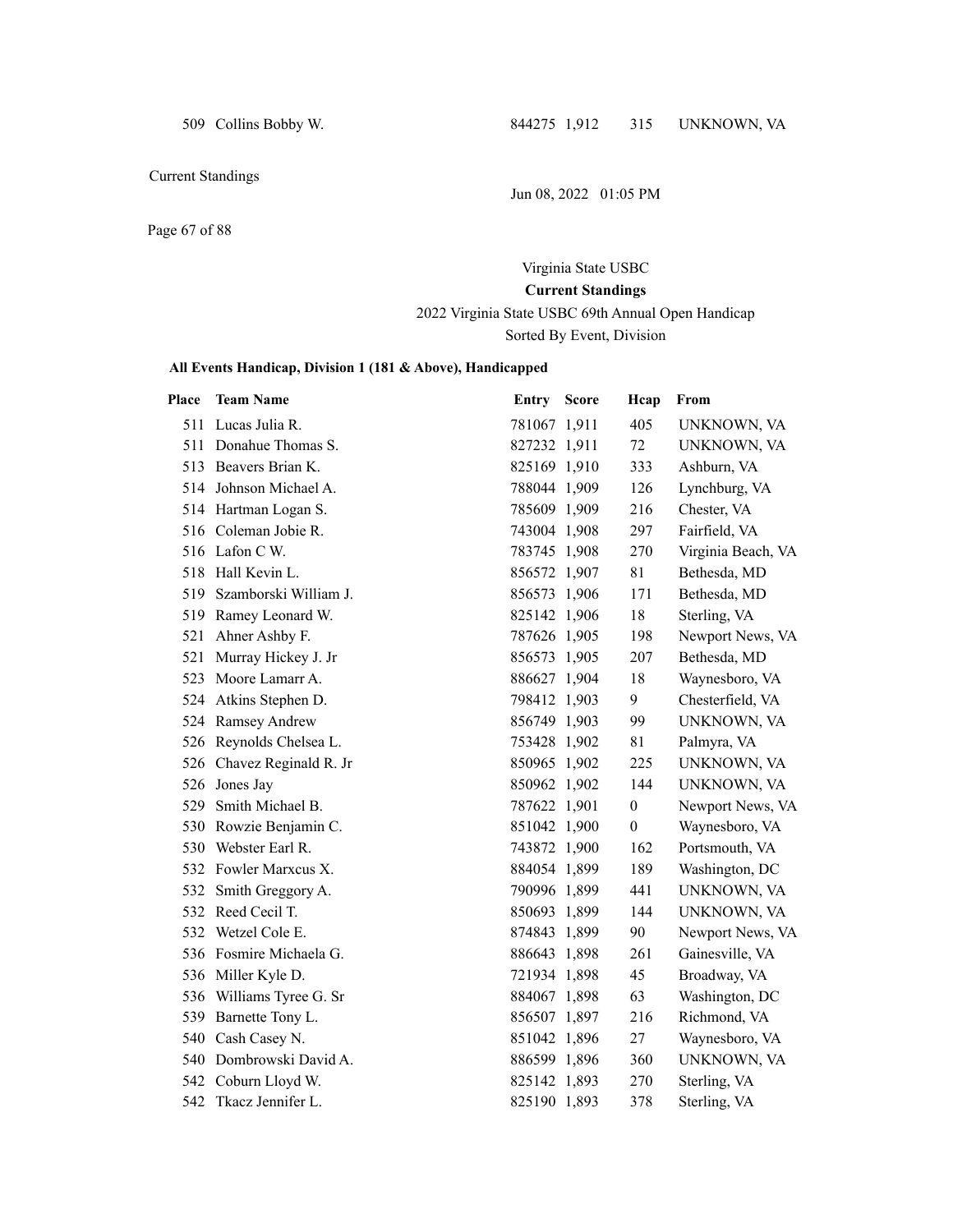| 544 Sullivan Wayne P.   | 790596 1,892 | 432 | Prince George, VA |
|-------------------------|--------------|-----|-------------------|
| 544 Roberts Edward L.   | 886642 1,892 | 162 | Prince George, VA |
| 546 Chavez Ricardo R.   | 850965 1,891 | 216 | UNKNOWN, VA       |
| 547 Stemp Andrew L.     | 886644 1,890 | 351 | Gainesville, VA   |
| 547 Butts Danny L.      | 790086 1,890 | 423 | Yorktown, VA      |
| 549 Sekely Scott M.     | 886643 1,889 | 108 | Gainesville, VA   |
| 549 Lacy John B. Jr     | 851314 1,889 | 81  | Henrico, VA       |
| 549 Rudy Tyrus R.       | 858462 1,889 | 315 | UNKNOWN, VA       |
| 552 Carter Patrick A.   | 851314 1,887 | 207 | Henrico, VA       |
| 553 Massey Benjamin T.  | 765538 1,886 | 351 | UNKNOWN, VA       |
| 554 Fregulia Frank A.   | 787623 1,885 | 153 | Newport News, VA  |
| 555 Ahlgrim Keith A.    | 788538 1,883 | 117 | Montpelier, VA    |
| 555 Ramey Kristopher L. | 885684 1,883 | 387 | Blacksburg, VA    |

Jun 08, 2022 01:05 PM

Page 68 of 88

Virginia State USBC **Current Standings** 2022 Virginia State USBC 69th Annual Open Handicap Sorted By Event, Division

| Place | <b>Team Name</b>     | Entry        | <b>Score</b> | Hcap         | From               |
|-------|----------------------|--------------|--------------|--------------|--------------------|
| 557   | Koch Craig M.        | 852441 1,881 |              | 234          | Ashland, VA        |
| 557   | Winslow Stephanie J. | 879746 1,881 |              | 387          | Elizabeth City, NC |
| 559   | Moreira Kasper A.    | 838923 1,878 |              | 216          | Stafford, VA       |
| 560   | Snyder David M.      | 851042 1,876 |              | 135          | Waynesboro, VA     |
| 561   | Campbell Michael J.  | 812887 1,874 |              | 18           | Virginia Beach, VA |
| 562   | Pritchard Carrie A.  | 866032 1,872 |              | 171          | UNKNOWN, VA        |
| 563   | Harlow Michael A.    | 753428 1,868 |              | 117          | Palmyra, VA        |
|       | 564 Welch David Q.   | 798415 1,867 |              | 441          | Chesterfield, VA   |
| 564   | Long Leonard         | 825190 1,867 |              | 297          | Sterling, VA       |
| 566   | Gallup Roland E. II  | 856572 1,866 |              | 252          | Bethesda, MD       |
| 566   | Massenburg Grady III | 743872 1,866 |              | 252          | Portsmouth, VA     |
| 568   | Tate Ira T. Jr       | 765537 1,864 |              | 45           | UNKNOWN, VA        |
| 568   | Williams Keirson D.  | 858459 1,864 |              | 315          | UNKNOWN, VA        |
| 570   | Kwak Jae J.          | 795264 1,863 |              | 360          | UNKNOWN, VA        |
| 570   | Nunez Santiago D.    | 843760 1,863 |              | 162          | UNKNOWN, VA        |
| 572   | Woskobunik Jeremy W. | 843761 1,862 |              | 306          | UNKNOWN, VA        |
| 572   | Thorne Randy A. III  | 788046 1,862 |              | 153          | Lynchburg, VA      |
| 572   | Einhorn James D. Jr  | 874811 1,862 |              | $\mathbf{0}$ | UNKNOWN, VA        |
| 575   | Rengers Vickie B.    | 798412 1,861 |              | 252          | Chesterfield, VA   |
| 576   | McAlister Melvin O.  | 850963 1,860 |              | 171          | UNKNOWN, VA        |
| 577   | Cole Sheila D.       | 856509 1,859 |              | 387          | Richmond, VA       |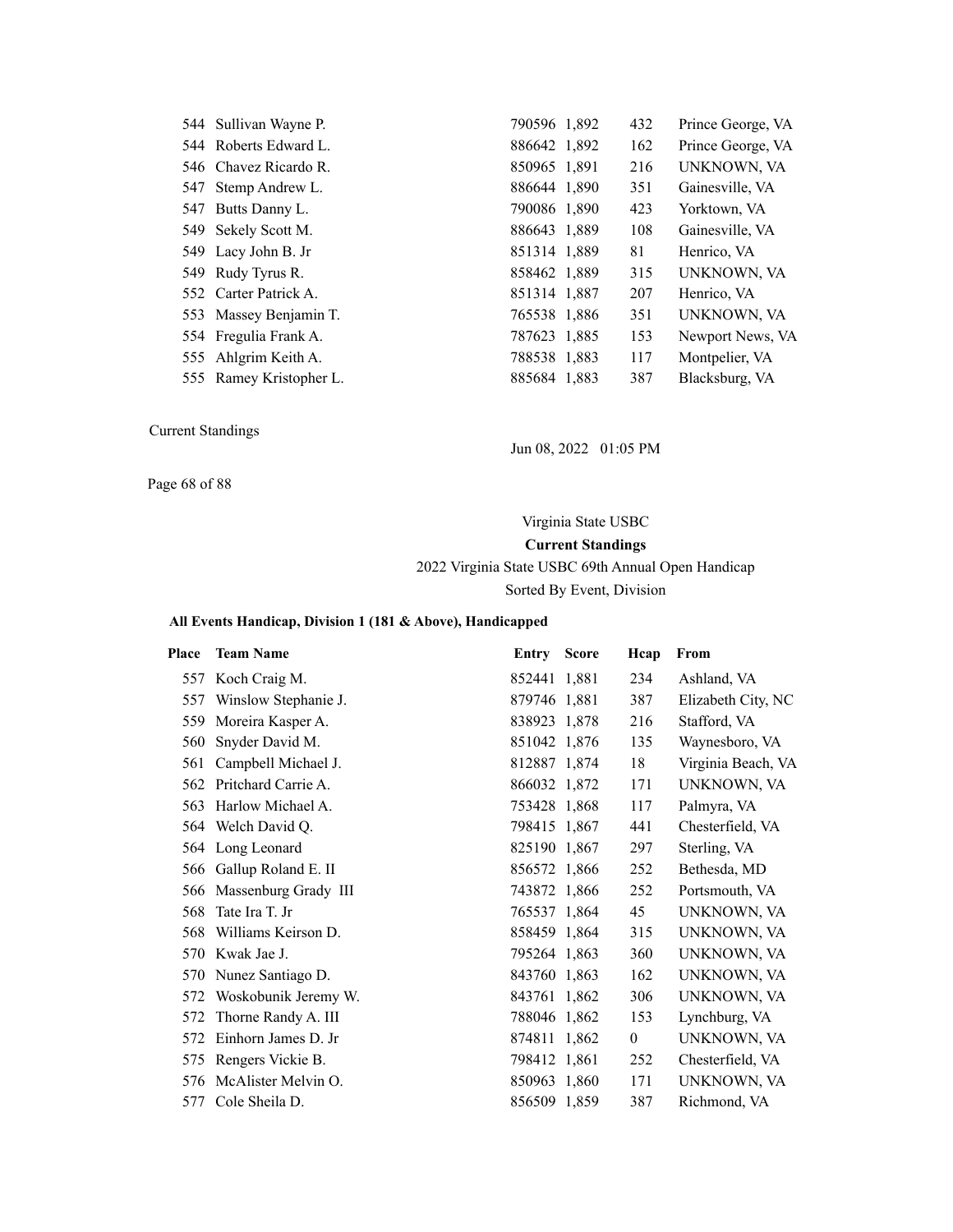|     | 578 Neer Keith R.         | 789797 1,857 | 162 | UNKNOWN, VA        |
|-----|---------------------------|--------------|-----|--------------------|
| 578 | Evans Donald R.           | 856574 1,857 | 162 | Bethesda, MD       |
|     | 578 Bell Frank A.         | 886647 1,857 | 63  | Gainesville, VA    |
| 581 | West Jason W.             | 798415 1,856 | 387 | Chesterfield, VA   |
| 582 | Russell Matthew T.        | 838135 1,855 | 225 | UNKNOWN, VA        |
|     | 582 Holmes Willie E.      | 863317 1,855 | 396 | UNKNOWN, VA        |
|     | 584 Marshall John A.      | 855183 1,853 | 360 | UNKNOWN, VA        |
| 585 | Short Justin A.           | 753428 1,852 | 63  | Palmyra, VA        |
|     | 586 Cooper Philander M.   | 886641 1,849 | 36  | Disputanta, VA     |
|     | 586 Bourne James E.       | 856508 1,849 | 216 | Richmond, VA       |
|     | 586 Crespo Hildo "Cookie" | 874843 1,849 | 306 | Newport News, VA   |
| 586 | White Vernon T. Jr        | 743870 1,849 | 288 | Portsmouth, VA     |
| 590 | Bell Darnell R.           | 883784 1,848 | 66  | Fredericksburg, VA |
| 590 | Jones Stephen P. Sr       | 886317 1,848 | 270 | UNKNOWN, VA        |
| 592 | Kindig Anthony W.         | 886599 1,847 | 333 | UNKNOWN, VA        |
| 593 | Workman William W. III    | 804525 1,845 | 297 | UNKNOWN, VA        |
| 593 | Fulton Timothy E.         | 850961 1,845 | 126 | UNKNOWN, VA        |
| 593 | Glazier Timothy J.        | 787625 1,845 | 90  | Newport News, VA   |
| 596 | Sylvia Michael L. Jr      | 874843 1,844 | 189 | Newport News, VA   |
| 597 | Burrows Damon E.          | 886618 1,843 | 252 | Mechanicsville, V  |
|     | 598 Nelson Travis C.      | 850091 1,840 | 171 | Grottoes, VA       |
| 598 | Tate Ira T. Sr            | 765532 1,840 | 423 | UNKNOWN, VA        |
| 598 | Davis Adam O.             | 874843 1,840 | 180 | Newport News, VA   |
| 598 | McLaughlin Richard E.     | 882596 1,840 | 243 | UNKNOWN, VA        |
| 602 | Williams Michael D. Sr    | 856574 1,838 | 117 | Bethesda, MD       |

Jun 08, 2022 01:05 PM

Page 69 of 88

Virginia State USBC **Current Standings** 2022 Virginia State USBC 69th Annual Open Handicap Sorted By Event, Division

| Place | <b>Team Name</b>        | Entry        | <b>Score</b> | Hcap     | From             |
|-------|-------------------------|--------------|--------------|----------|------------------|
|       | 603 Delgado Anibal      | 886647 1,837 |              | 117      | Gainesville, VA  |
|       | 604 Hatfield Thomas V.  | 886599 1.836 |              | 216      | UNKNOWN, VA      |
|       | 605 Morlan Joseph R.    | 787623 1,835 |              | 18       | Newport News, VA |
|       | 606 Manthey Jacob G.    | 850338 1,834 |              | 360      | UNKNOWN, VA      |
|       | 607 Rice Montrelle C.   | 788046 1,832 |              | 144      | Lynchburg, VA    |
|       | 608 Ellinger James S.   | 708552 1,831 |              | $\theta$ | Buena Vista, VA  |
|       | 609 Knapp Dylan M.      | 819029 1,830 |              | 27       | Chester, VA      |
|       | 609 Lawson Edward S. Jr | 857103 1,830 |              | 207      | Chelteham, MD    |
|       | 609 Dye Cleve III       | 766298 1,830 |              | 306      | UNKNOWN, VA      |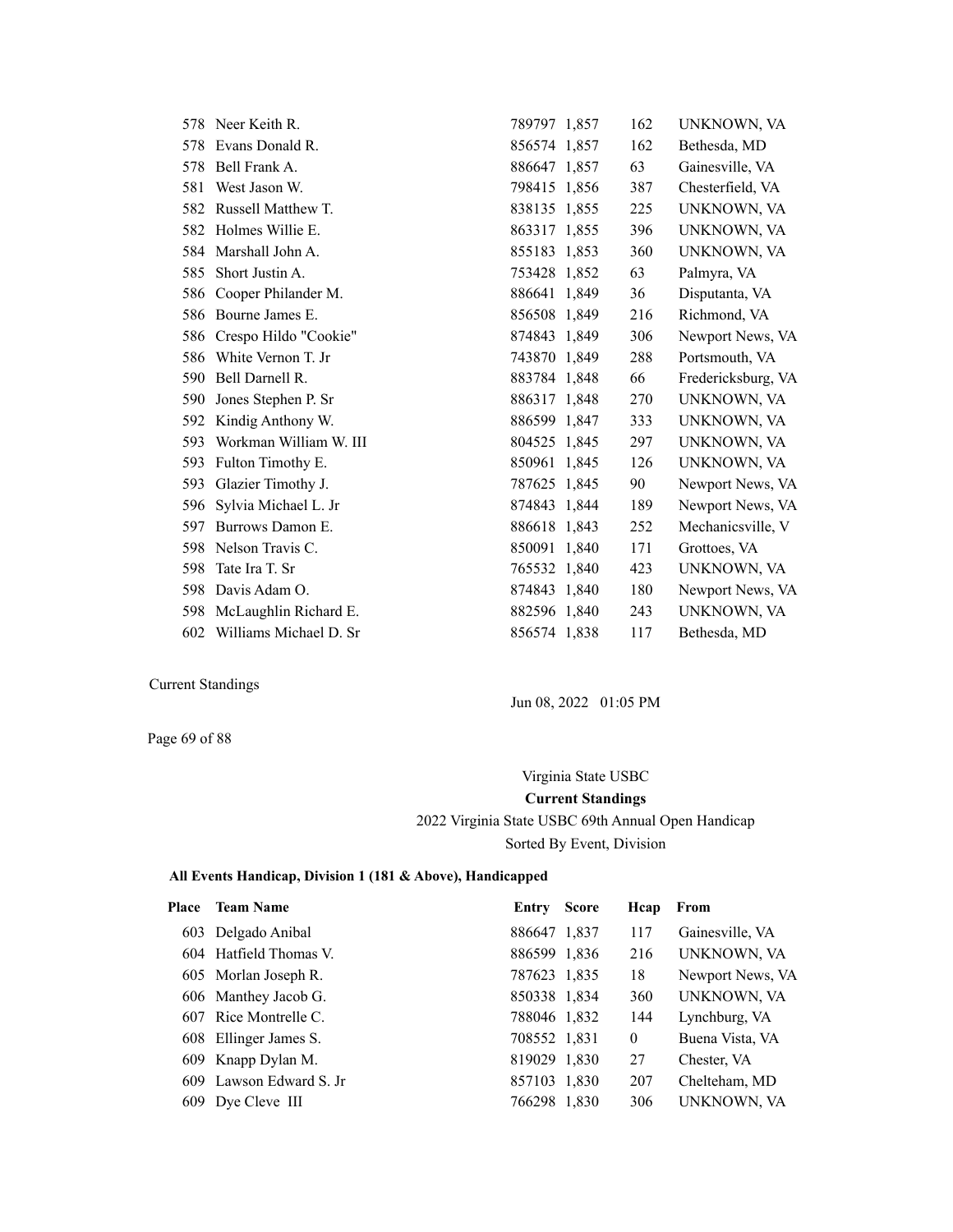| 612 | Tucker Michelle D.        | 857103 1,829 | 369              | Chelteham, MD      |
|-----|---------------------------|--------------|------------------|--------------------|
| 612 | Dutton Jacob B.           | 823673 1,829 | $\overline{0}$   | Chester, VA        |
| 612 | Jones Milton E.           | 886641 1,829 | 189              | Disputanta, VA     |
| 615 | Tsugawa James J.          | 789626 1,827 | 108              | Arlington, VA      |
| 616 | Riley Harvey R.           | 861764 1,826 | 117              | SALEM, VA          |
| 617 | Pritchard Jason K.        | 866032 1,823 | 45               | UNKNOWN, VA        |
| 618 | Woodruff Paul T.          | 788536 1,822 | 117              | Montpelier, VA     |
| 618 | Stribling Kenya D.        | 850963 1,822 | 144              | UNKNOWN, VA        |
| 620 | Armstrong Kevin M.        | 708381 1,821 | 234              | UNKNOWN, VA        |
| 621 | Majors William S.         | 789626 1,820 | 216              | Arlington, VA      |
| 621 | Roberson Darryl L.        | 886646 1,820 | 207              | Gainesville, VA    |
| 623 | Szamborski Brian E.       | 856573 1,818 | $\boldsymbol{0}$ | Bethesda, MD       |
|     | 624 Parham Jason E.       | 883784 1,815 | $\boldsymbol{0}$ | Fredericksburg, VA |
| 625 | Robinson Chester A. Sr    | 788039 1,810 | 153              | Lynchburg, VA      |
|     | 626 Stevenson Joseph Jr   | 886642 1,809 | 108              | Prince George, VA  |
|     | 626 Keenan Christopher M. | 766298 1,809 | 378              | UNKNOWN, VA        |
| 628 | Savage Jerome L.          | 850692 1,808 | 234              | UNKNOWN, VA        |
| 629 | Brown Hezzie J. Jr        | 816639 1,807 | 225              | Clover, VA         |
|     | 630 Penn Leonard E.       | 886264 1,805 | 297              | Roanoke, VA        |
|     | 630 Cash Benjamin L.      | 787626 1,805 | 108              | Newport News, VA   |
|     | 632 Easter Mark A.        | 856507 1,804 | 297              | Richmond, VA       |
| 633 | Yetter Thomas E.          | 850091 1,802 | $\boldsymbol{0}$ | Grottoes, VA       |
| 633 | Gonzalez Frank            | 843761 1,802 | 99               | UNKNOWN, VA        |
| 635 | Robey Ronny L.            | 886643 1,799 | 45               | Gainesville, VA    |
|     | 636 Head Alan T.          | 850692 1,797 | 45               | UNKNOWN, VA        |
| 637 | Dennis Terry J.           | 838135 1,795 | 360              | UNKNOWN, VA        |
| 638 | Moore Austin L.           | 850964 1,791 | 297              | UNKNOWN, VA        |
| 639 | Pierchal Todd M.          | 818923 1,789 | 45               | Chester, VA        |
| 640 | Shankle Mark W.           | 825272 1,786 | 153              | Inwood, WV         |
|     | 640 Luhmann Gregg A.      | 863194 1,786 | 126              | UNKNOWN, VA        |
| 642 | Wingfield Robert H.       | 856508 1,784 | 387              | Richmond, VA       |
| 643 | Kaplan Lee                | 851637 1,783 | 243              | UNKNOWN, VA        |
|     | 644 Kolbe Douglas K.      | 788041 1,775 | 99               | Lynchburg, VA      |
| 645 | Pancoast Steven P.        | 814513 1,774 | 54               | Suffolk, VA        |
| 646 | Clark Taylor              | 885551 1,767 | 104              | UNKNOWN, VA        |
| 647 | Honore' Palmer J. Jr      | 788041 1,762 | 153              | Lynchburg, VA      |
|     | 647 Rook John C.          | 765537 1,762 | 81               | UNKNOWN, VA        |

Jun 08, 2022 01:05 PM

Page 70 of 88

Virginia State USBC **Current Standings** 2022 Virginia State USBC 69th Annual Open Handicap Sorted By Event, Division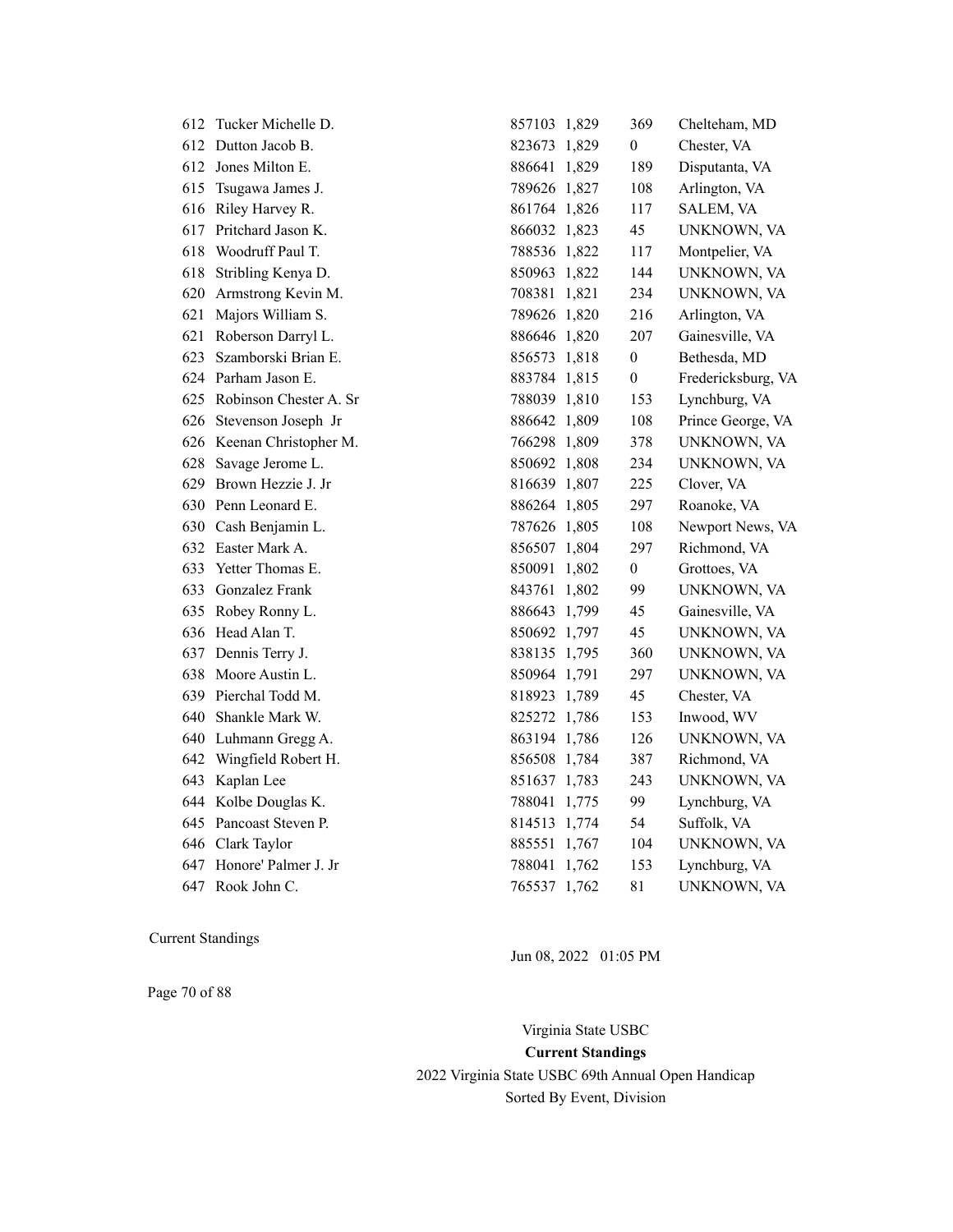### **All Events Handicap, Division 1 (181 & Above), Handicapped**

| <b>Place</b> | <b>Team Name</b>          | Entry        | <b>Score</b> | Hcap           | From               |
|--------------|---------------------------|--------------|--------------|----------------|--------------------|
|              | 649 Dixon Cleveland M. Jr | 886075 1,759 |              | $\overline{0}$ | Carrollton, VA     |
|              | 650 Montgomery Seneeka T. | 743873 1,758 |              | 333            | Portsmouth, VA     |
| 651          | Cuvelier Jim F.           | 875659 1,755 |              | 423            | Lynchburg, VA      |
| 651          | Skidmore Scott W.         | 789626 1,755 |              | 189            | Arlington, VA      |
| 653          | Watkins Wade T.           | 886640 1,750 |              | 387            | Ft Lee, VA         |
| 654          | Shank Thomas C.           | 856574 1,742 |              | 123            | Bethesda, MD       |
| 655          | Mabry James W.            | 814497 1,735 |              | 99             | UNKNOWN, VA        |
| 655          | Rogers James Jr           | 874661 1,735 |              | 216            | Virginia Beach, VA |
| 657          | Ritz Michael D.           | 787623 1,732 |              | 90             | Newport News, VA   |
|              | 658 Rumburg Billy L. II   | 850452 1,731 |              | 180            | Newport News, VA   |
|              | 659 Pennix George M.      | 875659 1,728 |              | 363            | Lynchburg, VA      |
| 660          | Phelps Tony E.            | 852482 1,725 |              | 90             | UNKNOWN, VA        |
| 661          | Heckstall William M. Jr   | 788046 1,711 |              | 153            | Lynchburg, VA      |
| 662          | Clanton Willie            | 856508 1,708 |              | 423            | Richmond, VA       |
| 663          | Bass-Campbell Dawn N.     | 843761 1,706 |              | 225            | UNKNOWN, VA        |
|              | 664 Cobbs Robin O.        | 861810 1,694 |              | 180            | SALEM, VA          |
|              | 665 Parker Richmond L.    | 886641 1,625 |              | 135            | Disputanta, VA     |
|              | 666 Lee James D. Jr       | 788538 1,474 |              | 223            | Montpelier, VA     |
|              | 667 Comer Christopher     | 788538 1,426 |              | 234            | Montpelier, VA     |
| 668          | Lion Dale E.              | 792967 1,390 |              | 36             | UNKNOWN, VA        |
| 669          | Kim Tom                   | 792967 1,271 |              | 114            | UNKNOWN, VA        |
| 670          | Roberts Jim (Jimmy) H.    | 856353 1,268 |              | 276            | UNKNOWN, VA        |
| 671          | Keene Robert Jr           | 886641 1,261 |              | 6              | Disputanta, VA     |
| 672          | Bolden Nathan A.          | 884059 1,206 |              | 186            | Falls Church, VA   |
| 673          | Dalton Steven W.          | 788536 1,155 |              | 156            | Montpelier, VA     |
| 674          | Dance Saffar M.           | 708398 699   |              | 144            | UNKNOWN, VA        |
| 675          | Prather Robert L. Jr      | 886064 661   |              | 141            | UNKNOWN, VA        |
| 676          | Kilpatrick Andrae J.      | 708397 587   |              | 147            | UNKNOWN, VA        |
| 677          | Davis Edwin A.            | 850694 537   |              | 45             | UNKNOWN, VA        |

The lowest score to cash is 537.

| Place | <b>Team Name</b>        | Entry        | <b>Score</b> | Hcap | From             |
|-------|-------------------------|--------------|--------------|------|------------------|
|       | 1 Conner Joshua         | 886648 2,653 |              | 747  | Hopewell, VA     |
|       | 2 Hardister Josh G.     | 851444 2,517 |              | 909  | UNKNOWN, VA      |
|       | 3 Thacker Robert O.     | 883993 2,499 |              | 711  | UNKNOWN, VA      |
|       | 4 Duffer Christopher B. | 804525 2,478 |              | 531  | UNKNOWN, VA      |
|       | 5 Claughton JVon L.     | 816636 2,422 |              | 585  | Clover, VA       |
|       | 6 McCray Paris A.       | 781067 2,417 |              | 927  | UNKNOWN, VA      |
|       | 7 Mills Antuan A.       | 886628 2,385 |              | 513  | Norfolk, VA      |
| 8     | King Ric                | 789560 2,384 |              | 621  | Covington, VA    |
|       | 9 Cuffee Larry M.       | 841891 2,370 |              | 792  | South Boston, VA |
| 10    | White Thomas L.         | 708396 2,359 |              | 567  | UNKNOWN, VA      |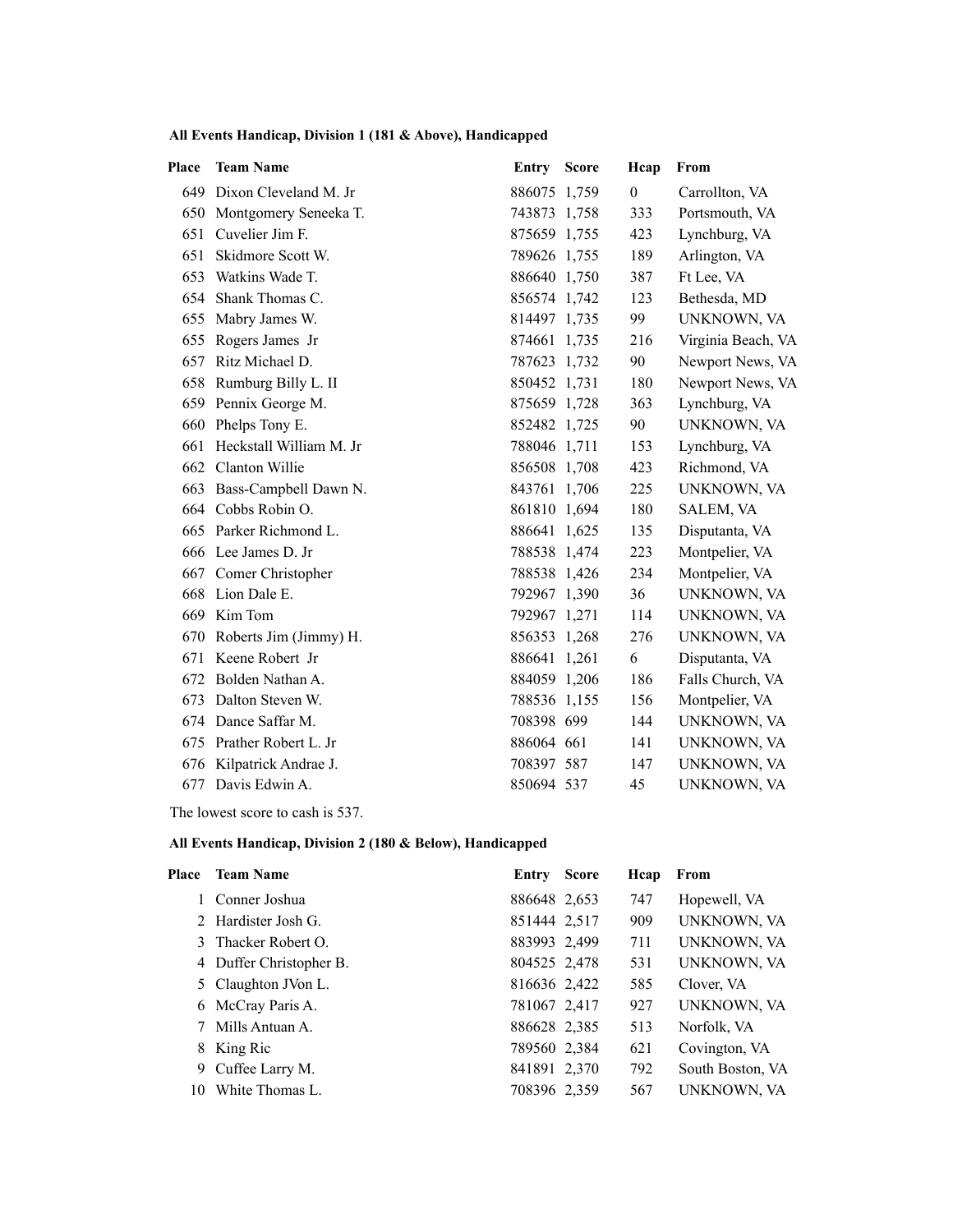|  |  |  |  |  | 11 Geronimo Romano J. |  |  |
|--|--|--|--|--|-----------------------|--|--|
|--|--|--|--|--|-----------------------|--|--|

Page 71 of 88

886653 2,350 702 Waldorf, MD 12 Hollins Michelle R. 886626 2,348 837 Washington, DC 12 Rhones Carletha O. 884055 2,348 693 Washington, DC

Jun 08, 2022 01:05 PM

Virginia State USBC **Current Standings** 2022 Virginia State USBC 69th Annual Open Handicap Sorted By Event, Division

| Place | <b>Team Name</b>      | Entry Score  | Hcap | From              |
|-------|-----------------------|--------------|------|-------------------|
|       | 14 Martin William D.  | 863173 2,345 | 819  | UNKNOWN, VA       |
| 15    | Loesch Chris M.       | 850948 2,342 | 486  | UNKNOWN, VA       |
| 16    | Smith James L.        | 816640 2,323 | 675  | Clover, VA        |
| 17    | Hamblin Kerry E.      | 863285 2,320 | 675  | UNKNOWN, VA       |
| 18    | Ellis Michelle L.     | 886064 2,317 | 1026 | UNKNOWN, VA       |
| 19    | Beasley Brandon W.    | 814615 2,314 | 504  | Newport News, VA  |
| 19    | Chesson Kareem T.     | 788046 2,314 | 486  | Lynchburg, VA     |
| 21    | Johnson DeWayne M. Jr | 823673 2,312 | 450  | Chester, VA       |
| 22    | Harris Carl D. III    | 708393 2,307 | 801  | UNKNOWN, VA       |
| 22    | Brown Troy L. Sr      | 844275 2,307 | 873  | UNKNOWN, VA       |
| 24    | Booth Brandon S.      | 885644 2,302 | 558  | Blacksburg, VA    |
| 25    | Hampton John O. Jr    | 708391 2,296 | 477  | UNKNOWN, VA       |
| 26    | Watkins Tamara S.     | 875461 2,294 | 774  | Waldorf, MD       |
| 27    | Gibson Crystal D.     | 712727 2,293 | 792  | Roanoke, VA       |
| 28    | <b>Trombly Ron</b>    | 864937 2,292 | 504  | Bowling Green, V  |
| 29    | Oakley Denver R. III  | 886618 2,284 | 936  | Mechanicsville, V |
| 29    | Proctor Kenneth P.    | 886650 2,284 | 594  | Waldorf, MD       |
| 31    | Hudson Jonathan T.    | 816640 2,283 | 630  | Clover, VA        |
| 32    | Hayes Lisa G.         | 765533 2,280 | 621  | UNKNOWN, VA       |
| 33    | Molloy Jack N.        | 765534 2,279 | 495  | UNKNOWN, VA       |
| 34    | Lagham James          | 886647 2,277 | 477  | Gainesville, VA   |
| 34    | Green Ronald          | 863085 2,277 | 648  | UNKNOWN, VA       |
| 36    | Jordan Catherine J.   | 886626 2,272 | 513  | Washington, DC    |
| 37    | Jackson Shane A.      | 863173 2,270 | 999  | UNKNOWN, VA       |
| 38    | Lawson Otima L.       | 857103 2,266 | 765  | Chelteham, MD     |
| 39    | Shuler Paul E. Sr     | 708387 2,263 | 459  | UNKNOWN, VA       |
| 40    | Smith Christina M.    | 816640 2,261 | 1071 | Clover, VA        |
| 41    | Cook Adam P.          | 766299 2,257 | 729  | UNKNOWN, VA       |
| 42    | Rose Antwon S.        | 843501 2,255 | 513  | UNKNOWN, VA       |
| 43    | Archie Page A.        | 886628 2,254 | 639  | Norfolk, VA       |
| 44    | McDowell Brenda A.    | 861581 2,248 | 648  | UNKNOWN, VA       |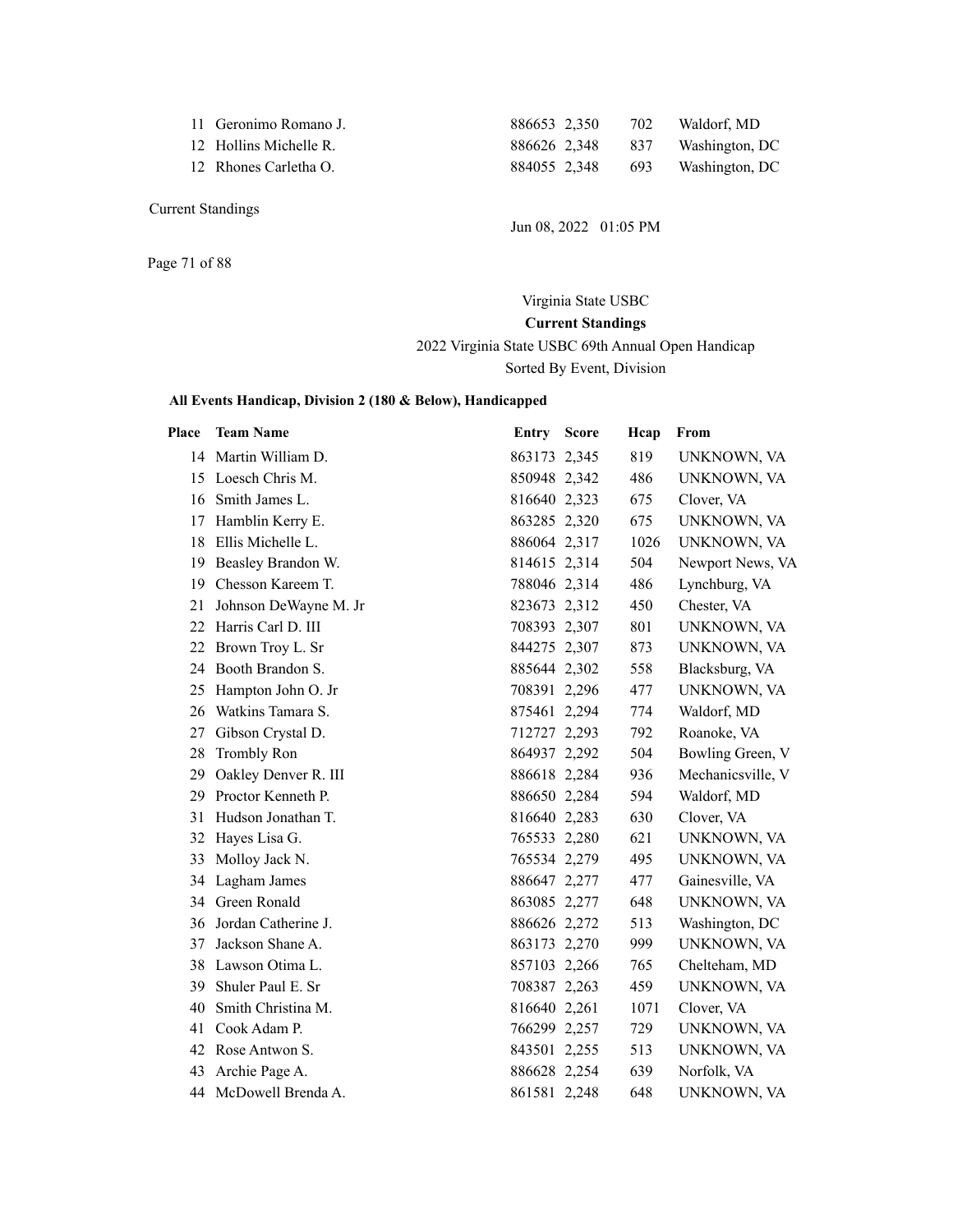| 45 Hugen Tyler              | 851637 2,247 | 783 | UNKNOWN, VA        |
|-----------------------------|--------------|-----|--------------------|
| 46 Guill David E.           | 874953 2,238 | 468 | Rustburg, VA       |
| 46 Savoy Iris N.            | 708382 2,238 | 594 | UNKNOWN, VA        |
| 48 Bell Trina-Renee M.      | 850698 2,235 | 450 | UNKNOWN, VA        |
| 49 Stalker Matthew C.       | 863120 2,233 | 657 | Springfield, VA    |
| 50 Mason Kimberly D.        | 708385 2,232 | 621 | UNKNOWN, VA        |
| 51 Lamb Lynn                | 743871 2,229 | 648 | Portsmouth, VA     |
| 52 Parker Robin E.          | 708377 2,228 | 711 | UNKNOWN, VA        |
| 53 Knight Terry M. Jr       | 708385 2,226 | 522 | UNKNOWN, VA        |
| 54 Brown Ginger D.          | 844276 2,220 | 765 | UNKNOWN, VA        |
| 55 Richardson Bernadette L. | 708386 2.216 | 513 | UNKNOWN, VA        |
| 56 Wells Troy R.            | 850695 2,215 | 621 | UNKNOWN, VA        |
| 56 Campbell Meg             | 812887 2,215 | 558 | Virginia Beach, VA |
| 58 Amato Raymond J.         | 883839 2.214 | 576 | UNKNOWN, VA        |
| 58 Blizzard David L.        | 883074 2,214 | 576 | UNKNOWN, VA        |

Jun 08, 2022 01:05 PM

Page 72 of 88

### Virginia State USBC

### **Current Standings**

### 2022 Virginia State USBC 69th Annual Open Handicap Sorted By Event, Division

| Place | <b>Team Name</b>             | Entry        | <b>Score</b> | Hcap | From             |
|-------|------------------------------|--------------|--------------|------|------------------|
| 58    | Gilbert Mark W.              | 856670 2,214 |              | 801  | UNKNOWN, VA      |
| 61    | Hysick Yvonne K.             | 765539 2,212 |              | 1170 | UNKNOWN, VA      |
| 61    | Jones Leonard W.             | 789559 2,212 |              | 558  | Covington, VA    |
| 63    | Dixon Corrina A.             | 886075 2,211 |              | 666  | Carrollton, VA   |
| 63    | Hinkle Craig W.              | 851315 2,211 |              | 477  | Henrico, VA      |
| 65    | Chavis Thomas L. III         | 886318 2,209 |              | 657  | UNKNOWN, VA      |
| 65    | Smith Lauren A.              | 814497 2,209 |              | 657  | UNKNOWN, VA      |
| 67    | Butler Anthony M. Sr         | 886652 2,208 |              | 486  | Waldorf, MD      |
| 68    | Perdue Danielle N.           | 863285 2,207 |              | 468  | UNKNOWN, VA      |
| 68    | Bolden Catherine C.          | 884059 2,207 |              | 855  | Falls Church, VA |
| 70    | Taylor Page L.               | 798414 2,205 |              | 738  | Chesterfield, VA |
| 70    | Neal Tamara V.               | 850698 2,205 |              | 468  | UNKNOWN, VA      |
| 70    | Slater Wilfred S.            | 788048 2,205 |              | 567  | Lynchburg, VA    |
| 73    | Spencer Hortense (Toodie) A. | 708378 2,204 |              | 882  | UNKNOWN, VA      |
| 73    | McNear Erica L.              | 816638 2,204 |              | 558  | Clover, VA       |
| 75    | Chase Natasha L.             | 708390 2,203 |              | 1080 | UNKNOWN, VA      |
| 75    | Hankerson Willie M.          | 708391 2,203 |              | 621  | UNKNOWN, VA      |
| 75    | Leake Tommy L.               | 708396 2,203 |              | 756  | UNKNOWN, VA      |
| 78    | Peoples Carolyn V.           | 850693 2,201 |              | 531  | UNKNOWN, VA      |
|       |                              |              |              |      |                  |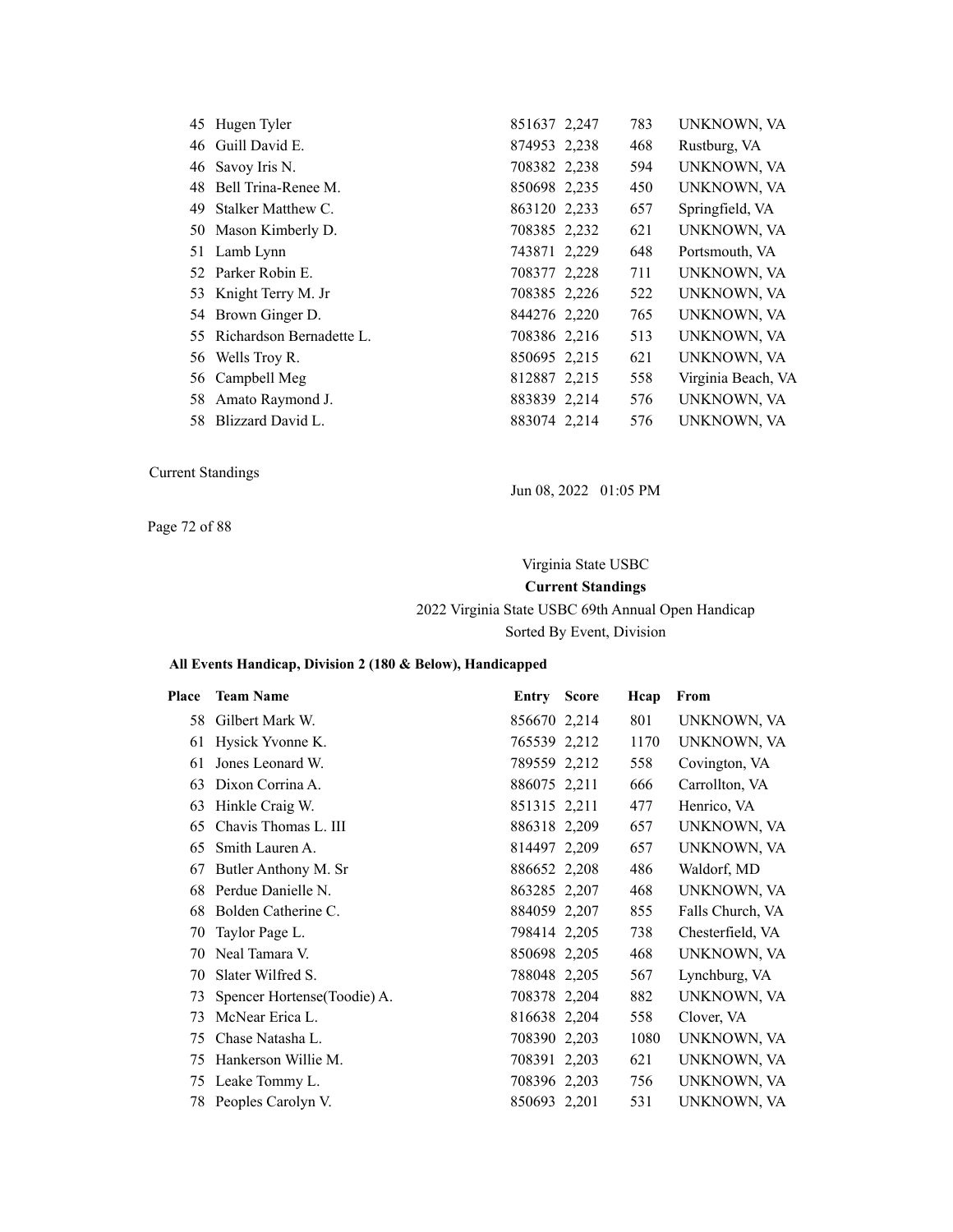| 78  | Jones Aaron L.           | 886653 2,201 | 540  | Waldorf, MD        |
|-----|--------------------------|--------------|------|--------------------|
| 80  | Pyles Brian L.           | 816636 2,200 | 567  | Clover, VA         |
| 80  | Martin James L.          | 794637 2,200 | 459  | South Boston, VA   |
| 82  | Dever James H. III       | 765535 2,195 | 738  | UNKNOWN, VA        |
| 83  | Gilbert Mary T.          | 886655 2,194 | 531  | Dumfries, VA       |
| 84  | Turner David E.          | 827233 2,193 | 459  | UNKNOWN, VA        |
| 84  | Knox Thomas J.           | 880472 2,193 | 612  | UNKNOWN, VA        |
| 86  | Ashley Phyllis M.        | 790996 2,192 | 846  | UNKNOWN, VA        |
| 86  | Grimsley William T.      | 886648 2,192 | 639  | Hopewell, VA       |
| 88  | Harge Angela M.          | 886639 2,189 | 612  | Fredericksburg, VA |
| 88  | Meador Christopher Derek | 863172 2,189 | 504  | UNKNOWN, VA        |
| 88  | Estrada Victor D.        | 883839 2,189 | 549  | UNKNOWN, VA        |
| 91  | Denton Max D.            | 886599 2,188 | 558  | UNKNOWN, VA        |
| 92  | Rose John H. III         | 758658 2,187 | 486  | Chesterfield, VA   |
| 93  | Atkins Birgitta A.       | 798411 2,186 | 1107 | Chesterfield, VA   |
| 93  | Linkous Joseph R.        | 885643 2,186 | 639  | Blacksburg, VA     |
| 95  | Harvey Kenneth C.        | 708393 2,185 | 801  | UNKNOWN, VA        |
| 95  | Tinsley Martessa D.      | 884055 2.185 | 450  | Washington, DC     |
| 95  | Kibler Jeff R.           | 852248 2,185 | 702  | Broadway, VA       |
| 98  | Moon Sungju              | 795264 2,184 | 477  | UNKNOWN, VA        |
| 98  | Litchfield Adrian C.     | 886652 2,184 | 621  | Waldorf, MD        |
| 100 | Montgomery Bill          | 856360 2,183 | 477  | Fort Washington,   |
| 101 | Battle Robert J. Jr      | 708389 2,179 | 657  | UNKNOWN, VA        |
| 101 | Fuller David C.          | 851035 2,179 | 450  | Richmond, VA       |
| 103 | Johnson Shawanda D.      | 886638 2,177 | 900  | Landover, MD       |
| 104 | Dover Becky E.           | 814513 2,175 | 783  | Suffolk, VA        |
|     | 104 LaMotte James H.     | 804525 2,175 | 504  | UNKNOWN, VA        |

Page 73 of 88

Jun 08, 2022 01:05 PM

Virginia State USBC **Current Standings** 2022 Virginia State USBC 69th Annual Open Handicap Sorted By Event, Division

| Place | <b>Team Name</b>       | Entry        | <b>Score</b> | Hcap | From             |
|-------|------------------------|--------------|--------------|------|------------------|
|       | 106 Oueen Karen S.     | 855181 2,174 |              | 765  | UNKNOWN, VA      |
|       | 106 Dixon Cleveland M. | 886075 2,174 |              | 675  | Carrollton, VA   |
|       | 108 Issa Mohammed      | 885644 2,173 |              | 630  | Blacksburg, VA   |
|       | 109 Jefferson Neda E.  | 886657 2,172 |              | 747  | UNKNOWN, VA      |
|       | 110 Reid Manna T.      | 708390 2,171 |              | 639  | UNKNOWN, VA      |
|       | 111 Bercaw Sarah A.    | 766296 2,170 |              | 567  | UNKNOWN, VA      |
|       | 112 Tolbert Betty J.   | 758658 2,169 |              | 918  | Chesterfield, VA |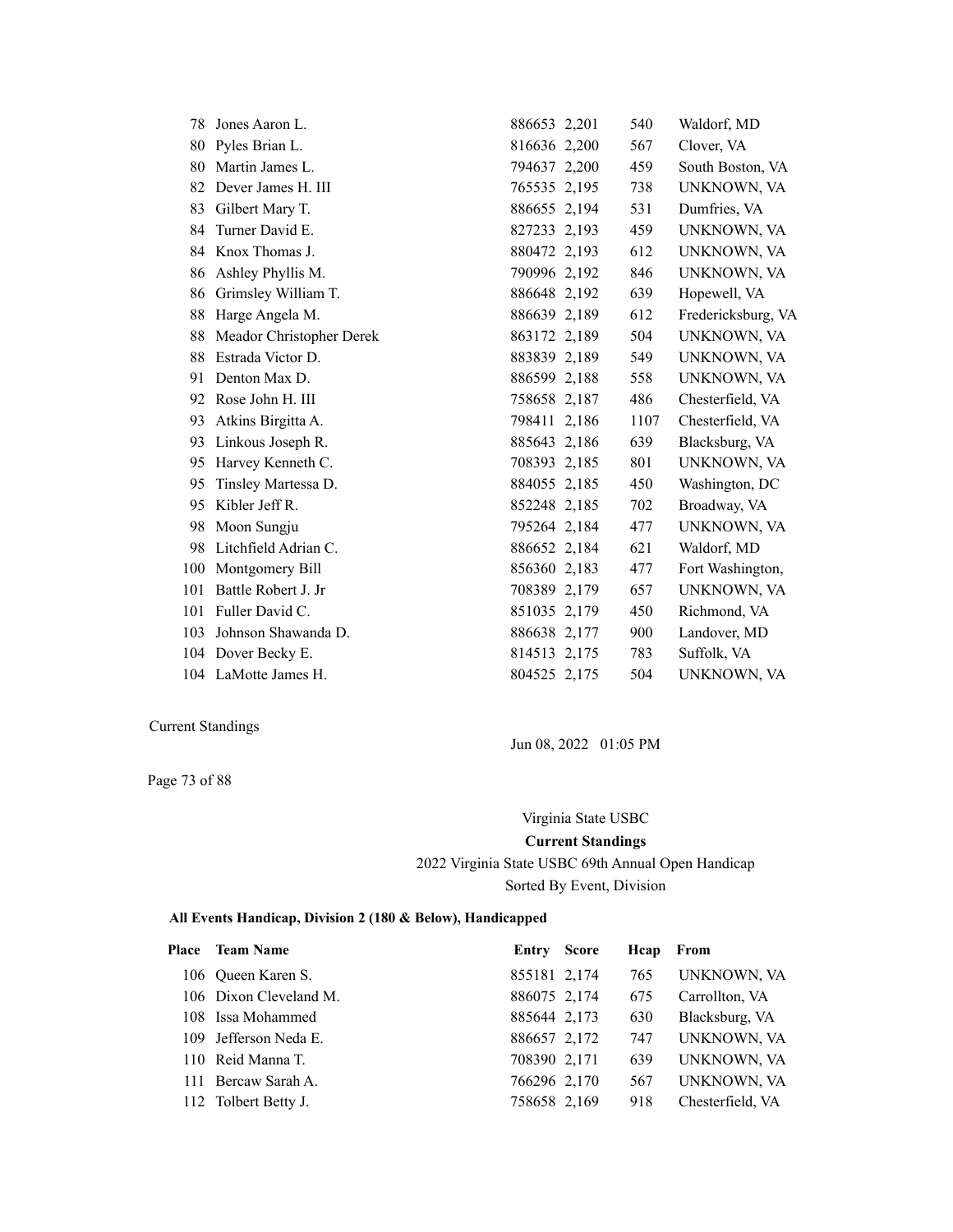|     | 112 Dever Jason D. Jr    | 765535 2,169 | 648 | UNKNOWN, VA        |
|-----|--------------------------|--------------|-----|--------------------|
|     | 114 Camp Warren E.       | 758659 2,168 | 567 | Chesterfield, VA   |
|     | 114 Kebere Toeke'Shea A. | 708379 2,168 | 846 | UNKNOWN, VA        |
|     | 114 Reid Stephanie N.    | 721934 2,168 | 729 | Broadway, VA       |
| 117 | Taylor Darla D.          | 851636 2,167 | 657 | UNKNOWN, VA        |
| 118 | Moore Joseph A.          | 850964 2,166 | 486 | UNKNOWN, VA        |
| 119 | Coffey Edward L.         | 708552 2,165 | 477 | Buena Vista, VA    |
| 120 | Jensen John P.           | 850338 2,163 | 630 | UNKNOWN, VA        |
| 121 | Byer Roger G.            | 853399 2,162 | 504 | UNKNOWN, VA        |
| 122 | Roberts Brenda L.        | 816637 2,161 | 522 | Clover, VA         |
| 123 | Keyes Heather A.         | 765538 2,160 | 684 | UNKNOWN, VA        |
| 124 | Faulkner Alfred M.       | 816637 2,158 | 504 | Clover, VA         |
| 125 | Griscom Karen M.         | 790596 2,157 | 801 | Prince George, VA  |
| 125 | Wade Tamara M.           | 708398 2,157 | 846 | UNKNOWN, VA        |
| 127 | Ampley Ann C.            | 850692 2,156 | 639 | UNKNOWN, VA        |
| 127 | Smith Ryan N.            | 708381 2,156 | 693 | UNKNOWN, VA        |
| 127 | Feaster William E.       | 798411 2,156 | 990 | Chesterfield, VA   |
| 130 | Aschenbach Ashley        | 850338 2,154 | 972 | UNKNOWN, VA        |
| 131 | Smith Marc D.            | 858465 2,153 | 648 | UNKNOWN, VA        |
| 131 | Pugh Chad M.             | 863173 2,153 | 819 | UNKNOWN, VA        |
| 133 | Nelson Shirley A.        | 874757 2,152 | 792 | Clinton, MD        |
|     | 134 Reuss-Dean Cheyanne  | 886644 2,151 | 504 | Gainesville, VA    |
| 135 | Griffin Janet L.         | 886318 2,150 | 855 | UNKNOWN, VA        |
| 136 | Johnson Christi C.       | 708383 2,149 | 954 | UNKNOWN, VA        |
| 137 | McLean Charles E.        | 808666 2,147 | 765 | Hampton, VA        |
| 137 | Cox Emily P.             | 883195 2,147 | 567 | UNKNOWN, VA        |
| 139 | Casey Lenn R.            | 855184 2,146 | 540 | UNKNOWN, VA        |
| 139 | Hayes Sean M.            | 765534 2,146 | 486 | UNKNOWN, VA        |
| 141 | Board Kaleb H.           | 863173 2,143 | 810 | UNKNOWN, VA        |
| 142 | Broadus Eugene R. Jr     | 874198 2,142 | 576 | Roanoke, VA        |
| 143 | Gulledge Walter R.       | 746115 2,141 | 792 | S. Prince George,  |
| 144 | Eanes Joyce A.           | 825142 2,140 | 549 | Sterling, VA       |
|     | 145 Gadson Samuel S. Jr  | 708382 2,138 | 468 | UNKNOWN, VA        |
| 145 | Dugan Stephen D.         | 874661 2,138 | 720 | Virginia Beach, VA |
| 147 | Orfield Patricia D.      | 886609 2,137 | 774 | Chesterfield, VA   |
| 148 | Pierce Ryan M.           | 878421 2,133 | 513 | Virginia Beach, VA |
| 149 | White Leslie V.          | 708396 2,132 | 792 | UNKNOWN, VA        |
| 150 | <b>Baker Darnell</b>     | 808666 2,131 | 585 | Hampton, VA        |
|     | 150 Bryant Robert E. Jr  | 856508 2,131 | 495 | Richmond, VA       |

Page 74 of 88

Jun 08, 2022 01:05 PM

Virginia State USBC **Current Standings**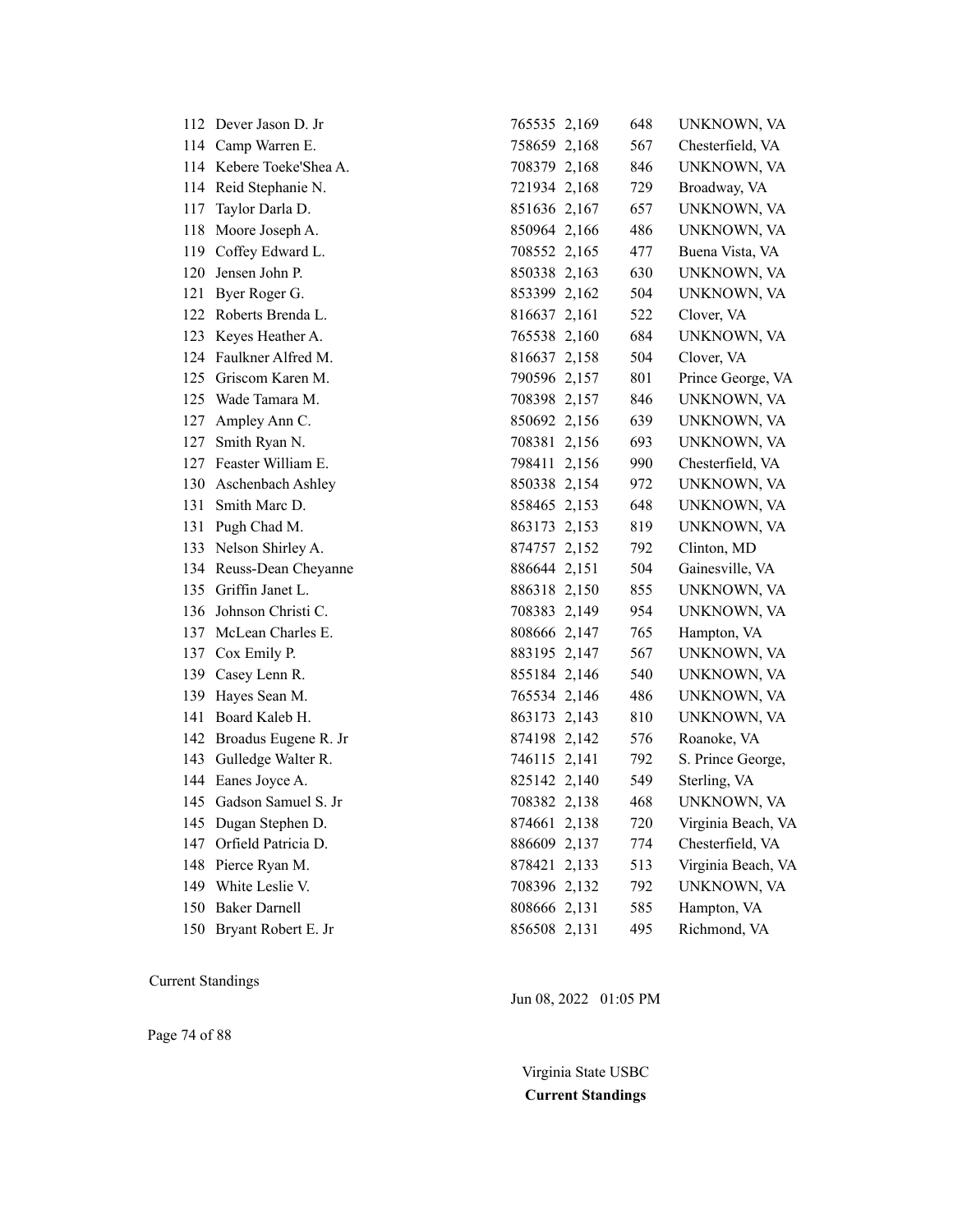## 2022 Virginia State USBC 69th Annual Open Handicap Sorted By Event, Division

| Place | <b>Team Name</b>            | <b>Entry Score</b> | Hcap | From               |
|-------|-----------------------------|--------------------|------|--------------------|
|       | 152 Speidel James L.        | 790596 2,130       | 531  | Prince George, VA  |
|       | 152 Brown Carolyn A.        | 708387 2,130       | 675  | UNKNOWN, VA        |
|       | 152 Brooks Avery E.         | 850452 2,130       | 666  | Newport News, VA   |
|       | 155 Grey Richard L. Jr      | 885621 2,129       | 477  | Nokesville, VA     |
|       | 156 Neal Cynthia S.         | 746115 2,125       | 828  | S. Prince George,  |
|       | 156 Shaw Taysha L.          | 874757 2,125       | 945  | Clinton, MD        |
|       | 156 Massie Steve J. Jr      | 851637 2,125       | 513  | UNKNOWN, VA        |
|       | 159 Garrett Diane P.        | 861581 2,124       | 774  | UNKNOWN, VA        |
|       | 160 Batchelor Eric L. Sr    | 878421 2,123       | 549  | Virginia Beach, VA |
| 161   | Marks Wesley                | 885597 2,122       | 702  | UNKNOWN, VA        |
|       | 162 Dickerson Nathan L. Jr  | 886064 2,121       | 459  | UNKNOWN, VA        |
|       | 162 Richardson Elizabeth A. | 795322 2,121       | 693  | UNKNOWN, VA        |
|       | 162 Atteberry Louis         | 766299 2,121       | 477  | UNKNOWN, VA        |
|       | 165 Neidig John L.          | 885768 2,120       | 495  | UNKNOWN, VA        |
|       | 166 Wright Tara H.          | 886618 2,119       | 900  | Mechanicsville, V  |
|       | 167 Patterson Paula D.      | 850693 2,114       | 585  | UNKNOWN, VA        |
| 167   | Taggart Charlie D.          | 746115 2,114       | 828  | S. Prince George,  |
| 169   | Goss Shaquanda R.           | 708388 2,112       | 630  | UNKNOWN, VA        |
|       | 170 Pilgram Harold          | 843781 2,111       | 486  | UNKNOWN, VA        |
|       | 170 Harrison Terence L.     | 878421 2,111       | 486  | Virginia Beach, VA |
|       | 172 Schultz Debbie D.       | 886650 2,110       | 558  | Waldorf, MD        |
|       | 172 Moore Jennifer M.       | 886627 2,110       | 459  | Waynesboro, VA     |
|       | 174 Ivey Eric M.            | 886642 2,109       | 450  | Prince George, VA  |
|       | 174 Lida Stephanie L.       | 791015 2,109       | 1062 | UNKNOWN, VA        |
|       | 176 Colding Tina L.         | 850696 2,108       | 855  | UNKNOWN, VA        |
|       | 176 Shifflett John E. Jr    | 852248 2,108       | 684  | Broadway, VA       |
|       | 178 VAN DUSEN STEPHANIE     | 765541 2,107       | 675  | UNKNOWN, VA        |
|       | 179 Driver Walter Jr        | 808666 2,106       | 621  | Hampton, VA        |
|       | 179 Gaddis Colette G.       | 814615 2,106       | 486  | Newport News, VA   |
| 181   | Morris Amanda               | 849288 2,105       | 1206 | Ashburn, VA        |
|       | 182 Paxton Bruce A. Jr      | 789560 2,103       | 450  | Covington, VA      |
|       | 182 Stephenson O'Neil       | 883075 2,103       | 729  | UNKNOWN, VA        |
|       | 184 Smith Julius A.         | 708383 2,102       | 540  | UNKNOWN, VA        |
|       | 185 Skaggs Harry A.         | 783745 2,097       | 513  | Virginia Beach, VA |
|       | 186 Beavers Kelly L.        | 825190 2,096       | 486  | Sterling, VA       |
|       | 186 Hess William B.         | 886652 2,096       | 810  | Waldorf, MD        |
| 186   | Johnson Brandi L.           | 804526 2,096       | 576  | UNKNOWN, VA        |
|       | 186 Rice Henry B. Jr        | 880489 2,096       | 612  | Hampton, VA        |
| 190   | Lucas Clayton J.            | 781067 2,094       | 459  | UNKNOWN, VA        |
| 191   | Furman Theresa S.           | 814513 2,093       | 819  | Suffolk, VA        |
| 191   | Wiggins Gerald R. Sr        | 788048 2,093       | 504  | Lynchburg, VA      |
| 191   | Boyd Bettsie M.             | 884059 2,093       | 1098 | Falls Church, VA   |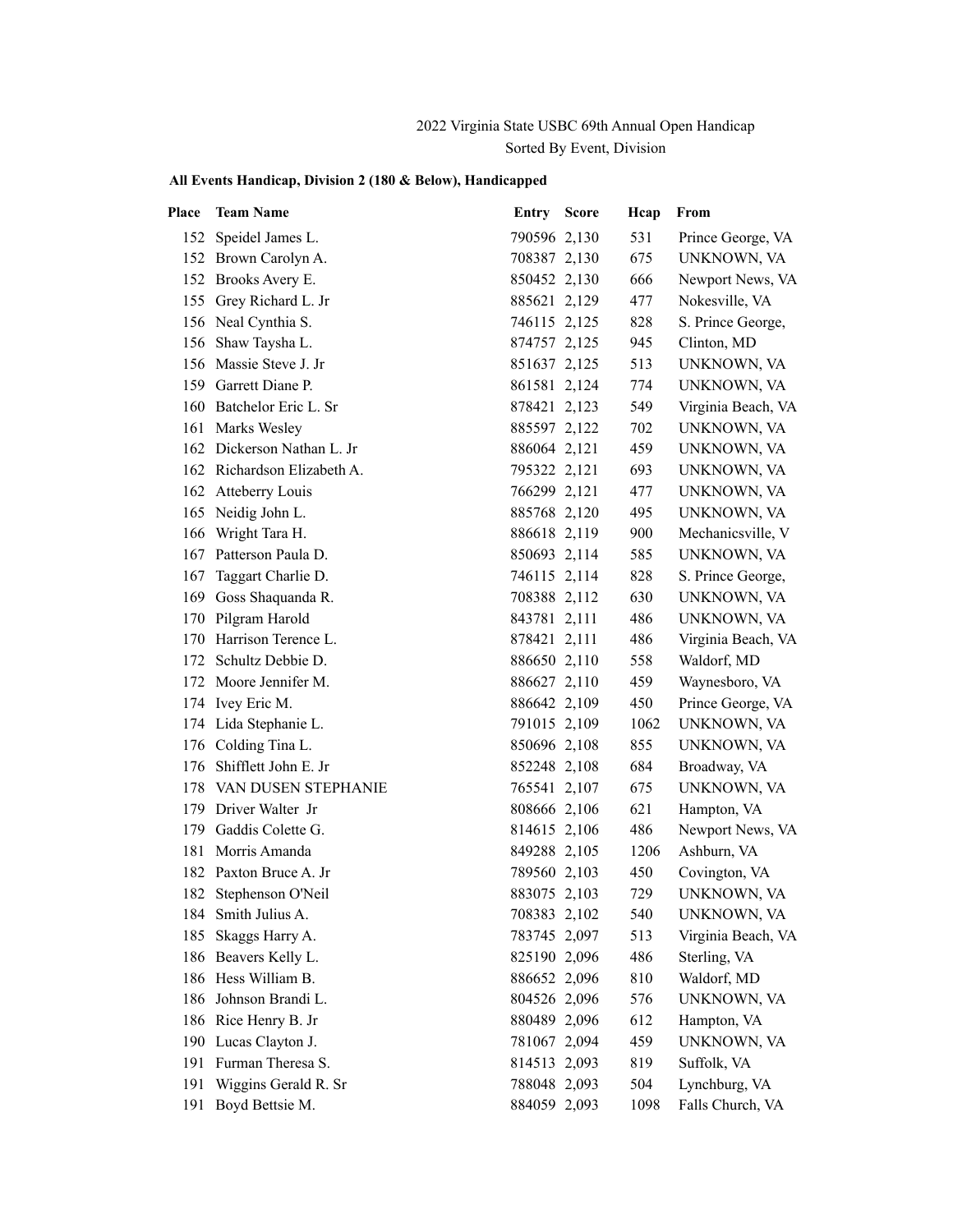| 194 Pearce Lisa C.      | 861581 2,092 |  | 783 UNKNOWN, VA      |
|-------------------------|--------------|--|----------------------|
| 194 Taylor Tim J.       | 765535 2,092 |  | 747      UNKNOWN, VA |
| 194 Hare Keith J.       | 883075 2.092 |  | 702 UNKNOWN, VA      |
| 197 McLaughlin Doris C. | 789560 2,090 |  | 765 Covington, VA    |
|                         |              |  |                      |

Jun 08, 2022 01:05 PM

Page 75 of 88

Virginia State USBC **Current Standings** 2022 Virginia State USBC 69th Annual Open Handicap Sorted By Event, Division

| Place | <b>Team Name</b>                | Entry Score  | Hcap | From             |
|-------|---------------------------------|--------------|------|------------------|
|       | 198 Webb Corey T.               | 885646 2,089 | 558  | Blacksburg, VA   |
| 198   | Eberly Chelsea R.               | 886646 2,089 | 513  | Gainesville, VA  |
| 198   | Delk-Glenn Darlene              | 856467 2,089 | 747  | Newport News, VA |
| 198   | Dale Dianna L.                  | 851636 2,089 | 936  | UNKNOWN, VA      |
| 202   | Warren David S.                 | 814520 2,088 | 702  | Dublin, VA       |
|       | 203 Craig William E.            | 883075 2,087 | 513  | UNKNOWN, VA      |
| 203   | <b>Barnes Renard</b>            | 886653 2,087 | 495  | Waldorf, MD      |
|       | 205 Shupe Michael W.            | 798411 2,086 | 585  | Chesterfield, VA |
| 205   | Belton Robbie J.                | 855271 2,086 | 558  | UNKNOWN, VA      |
| 205   | Yetter Amber E.                 | 850091 2,086 | 774  | Grottoes, VA     |
| 208   | Jones Aleea M.                  | 785609 2,084 | 549  | Chester, VA      |
|       | 208 David Christine R.          | 788039 2,084 | 513  | Lynchburg, VA    |
|       | 210 Phillips Timothy J.         | 885646 2,082 | 684  | Blacksburg, VA   |
| 211   | Puffenbarger Kenny (Kenneth) E. | 856353 2,079 | 594  | UNKNOWN, VA      |
| 212   | Holmes Cecil H.                 | 883074 2,078 | 621  | UNKNOWN, VA      |
| 212   | Holoman James A.                | 880489 2,078 | 648  | Hampton, VA      |
| 212   | Simmons Dale E.                 | 788950 2,078 | 513  | Elkton, VA       |
|       | 212 Mattingley Timothy A.       | 851636 2,078 | 531  | UNKNOWN, VA      |
|       | 216 Hudson Wanda E.             | 804526 2,077 | 810  | UNKNOWN, VA      |
|       | 216 Carper Jeffrey W.           | 856353 2,077 | 459  | UNKNOWN, VA      |
|       | 216 Conner Dawniel C.           | 708379 2,077 | 612  | UNKNOWN, VA      |
|       | 219 Padilla Madonna M.          | 850948 2,075 | 756  | UNKNOWN, VA      |
|       | 220 Layton Betty                | 853399 2,074 | 738  | UNKNOWN, VA      |
| 220   | Meredith Sonya B.               | 708394 2,074 | 513  | UNKNOWN, VA      |
| 222   | Shrum John H.                   | 795322 2,072 | 630  | UNKNOWN, VA      |
| 222   | Jacobs Keia D.                  | 886628 2,072 | 675  | Norfolk, VA      |
|       | 222 McGhee James                | 886653 2,072 | 630  | Waldorf, MD      |
| 225   | Jackson Bernice H.              | 788042 2,071 | 504  | Lynchburg, VA    |
| 225   | Carroll Daniel                  | 851005 2,071 | 450  | UNKNOWN, VA      |
| 227   | White Carrie R.                 | 844276 2,070 | 891  | UNKNOWN, VA      |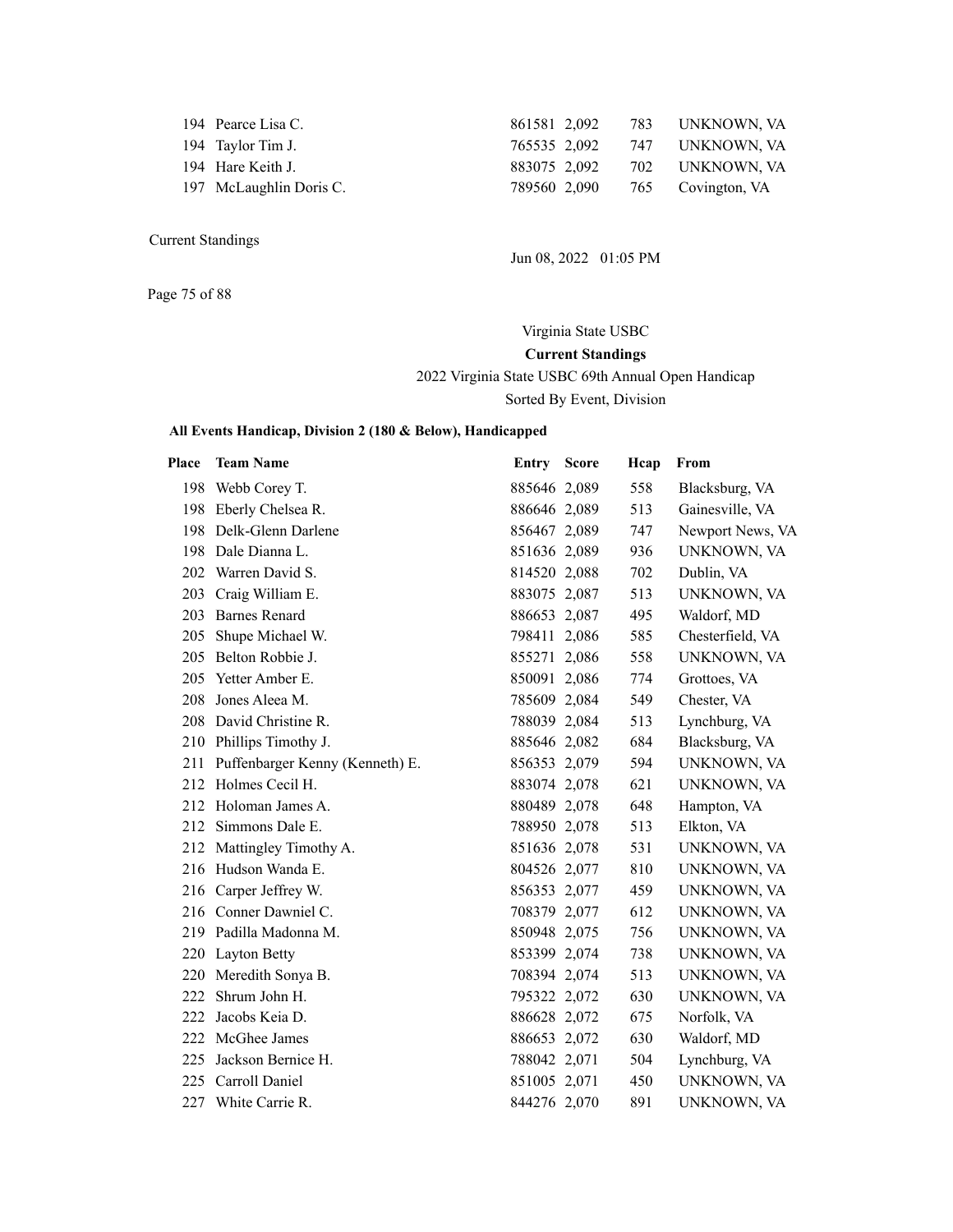|     | 228 Horner Tabatha K.    | 825169 2,069 | 522  | Ashburn, VA      |
|-----|--------------------------|--------------|------|------------------|
| 229 | Jainniney Ronald C.      | 825272 2,068 | 504  | Inwood, WV       |
|     | 229 Washington Monica A. | 708383 2,068 | 1044 | UNKNOWN, VA      |
|     | 231 Cox Betty J.         | 818947 2,067 | 612  | Chester, VA      |
|     | 232 Hysick Mike D.       | 765539 2,066 | 936  | UNKNOWN, VA      |
|     | 232 Hansen Amanda G.     | 827233 2,066 | 657  | UNKNOWN, VA      |
|     | 234 Morris Shannon       | 758013 2,065 | 513  | UNKNOWN, VA      |
|     | 235 Ramey Ashley L.      | 886638 2,063 | 1008 | Landover, MD     |
|     | 236 Williams Keith A.    | 883195 2,062 | 621  | UNKNOWN, VA      |
| 237 | Jordan Clarence "Ned"    | 789559 2,061 | 900  | Covington, VA    |
|     | 238 Joyner Robert E.     | 814513 2,060 | 468  | Suffolk, VA      |
|     | 238 Ratcliffe Steven L.  | 712727 2,060 | 585  | Roanoke, VA      |
|     | 240 Lee Alyssa M.        | 886645 2,059 | 603  | Gainesville, VA  |
|     | 241 Smith Stanley        | 816638 2,058 | 477  | Clover, VA       |
|     | 242 Jackson James L. Jr  | 794637 2,057 | 477  | South Boston, VA |
|     | 242 Cook Caylyn M.       | 765533 2,057 | 630  | UNKNOWN, VA      |

Page 76 of 88

Jun 08, 2022 01:05 PM

Virginia State USBC

**Current Standings**

## 2022 Virginia State USBC 69th Annual Open Handicap Sorted By Event, Division

| Place | <b>Team Name</b>         | Entry        | <b>Score</b> | Hcap | From               |
|-------|--------------------------|--------------|--------------|------|--------------------|
|       | 244 Kapustka Guy M.      | 886651 2,056 |              | 774  | Waldorf, MD        |
| 244   | Johnson Corlitta R.      | 708378 2,056 |              | 729  | UNKNOWN, VA        |
|       | 246 Pezzella Tony J.     | 783745 2,054 |              | 675  | Virginia Beach, VA |
| 247   | Orfield Roger D.         | 886609 2,053 |              | 603  | Chesterfield, VA   |
| 248   | Delp Charles M.          | 855270 2,051 |              | 540  | UNKNOWN, VA        |
| 249   | Stamps James L.          | 880489 2,050 |              | 585  | Hampton, VA        |
| 249   | Green Helen M.           | 855184 2,050 |              | 855  | UNKNOWN, VA        |
| 251   | Keys Shelley A.          | 882798 2,049 |              | 684  | UNKNOWN, VA        |
| 251   | Curtis Stafford J. Sr    | 841891 2,049 |              | 531  | South Boston, VA   |
| 253   | Barnette Keshia M.       | 856509 2,047 |              | 783  | Richmond, VA       |
| 253   | McDaniel Sean C.         | 790596 2,047 |              | 495  | Prince George, VA  |
|       | 255 Kelley Angelina D.   | 708382 2,046 |              | 603  | UNKNOWN, VA        |
|       | 256 Hogue Sylvia A.      | 841891 2,045 |              | 720  | South Boston, VA   |
| 257   | Archer Tammi M.          | 708393 2,044 |              | 639  | UNKNOWN, VA        |
| 258   | Hayes Clarence (Bill) W. | 790915 2,042 |              | 666  | UNKNOWN, VA        |
| 258   | Holland Patricia A.      | 863317 2,042 |              | 549  | UNKNOWN, VA        |
| 260   | Murray Anne M.           | 856573 2,041 |              | 792  | Bethesda, MD       |
| 260   | Lee Steven               | 795264 2,041 |              | 495  | UNKNOWN, VA        |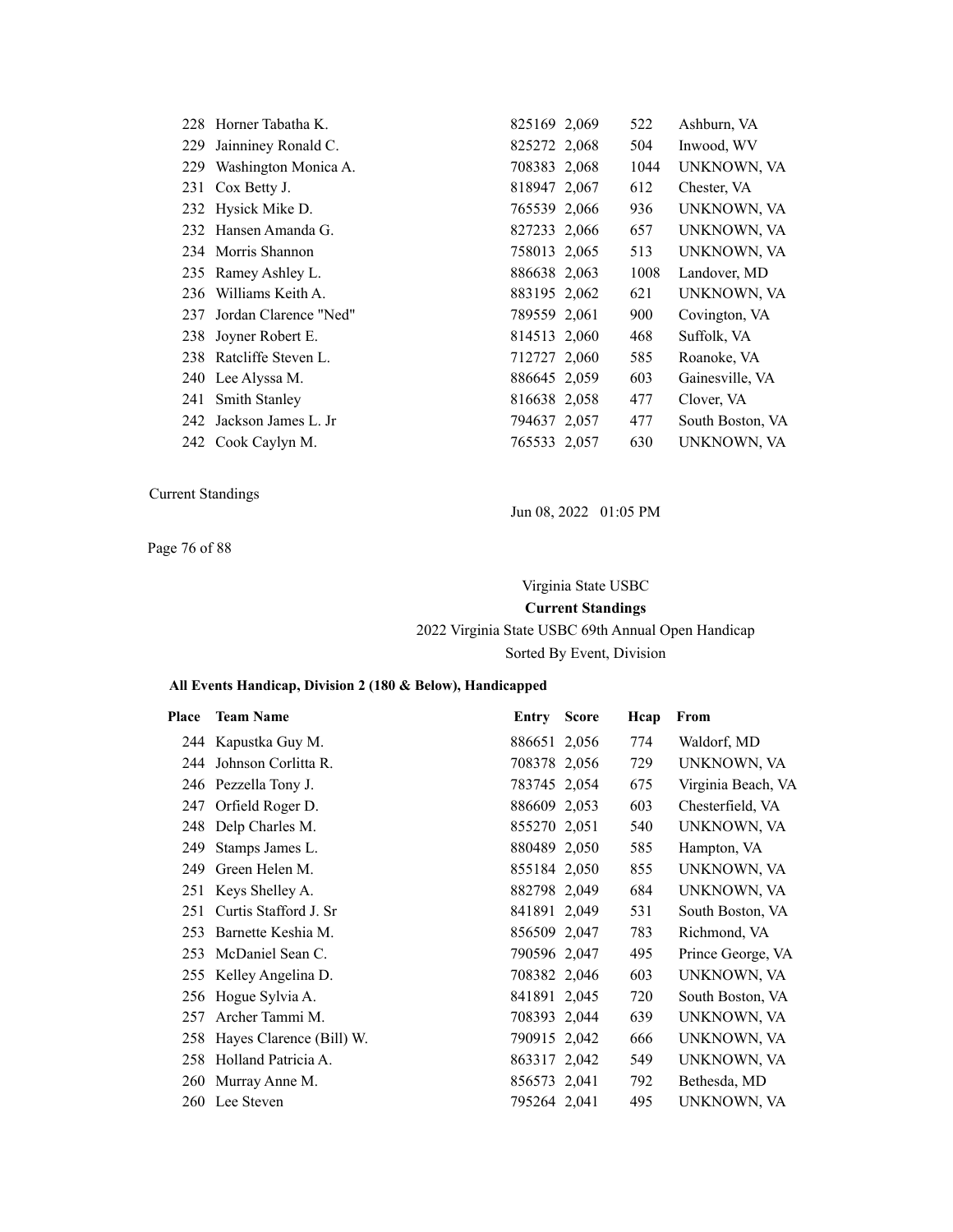| 260 | Megginson Lorenzo            | 843781 2,041 | 486 | UNKNOWN, VA    |
|-----|------------------------------|--------------|-----|----------------|
| 263 | Holmes Leroy M. Sr           | 708382 2,040 | 630 | UNKNOWN, VA    |
| 263 | Watson Edgar L. Jr           | 866032 2,040 | 486 | UNKNOWN, VA    |
| 263 | <b>Armstrong Gary</b>        | 886638 2,040 | 558 | Landover, MD   |
| 266 | Adams John F.                | 886651 2,037 | 522 | Waldorf, MD    |
| 267 | Taylor Chiquita E.           | 856506 2,036 | 720 | Richmond, VA   |
| 268 | Coleman Ponce D.             | 858465 2,035 | 522 | UNKNOWN, VA    |
| 268 | Hall Jessika N.              | 765539 2,035 | 990 | UNKNOWN, VA    |
| 270 | Journiette Lamar R.          | 861810 2,034 | 783 | SALEM, VA      |
| 271 | Cloud J Andrew               | 825142 2,033 | 459 | Sterling, VA   |
| 272 | Wagoner Phyllis J.           | 712727 2,031 | 864 | Roanoke, VA    |
| 272 | Ray Anne S.                  | 765536 2,031 | 801 | UNKNOWN, VA    |
|     | 274 Abrams Thomas C.         | 886625 2,029 | 450 | UNKNOWN, VA    |
| 275 | Cullers Robbie E. II         | 788950 2,028 | 468 | Elkton, VA     |
| 276 | Palmer Dianna W.             | 861810 2,027 | 954 | SALEM, VA      |
| 276 | Williams Jerome H. Sr        | 855181 2,027 | 630 | UNKNOWN, VA    |
| 276 | Ayers Melissa T.             | 743004 2,027 | 744 | Fairfield, VA  |
| 279 | Lancaster John W.            | 874757 2,026 | 477 | Clinton, MD    |
| 280 | Grigsby Jay W.               | 790086 2,023 | 468 | Yorktown, VA   |
| 280 | Richardson Janice B.         | 743870 2,023 | 630 | Portsmouth, VA |
| 282 | Martyn William T.            | 886318 2,022 | 639 | UNKNOWN, VA    |
| 282 | Bollinger Lester E.          | 765532 2,022 | 513 | UNKNOWN, VA    |
| 284 | Via Sylvia T.                | 853399 2,021 | 873 | UNKNOWN, VA    |
| 284 | Jones Phillip K. Jr          | 708398 2,021 | 738 | UNKNOWN, VA    |
| 286 | Campbell Rusty (Russell)) W. | 856353 2,020 | 513 | UNKNOWN, VA    |
| 287 | Johnson Clifton "Kip" W.     | 843781 2,018 | 621 | UNKNOWN, VA    |
| 287 | Scott Raymond W. Jr          | 765538 2,018 | 522 | UNKNOWN, VA    |
| 289 | Miller Fredrick Butch W.     | 852248 2,015 | 594 | Broadway, VA   |

Page 77 of 88

Jun 08, 2022 01:05 PM

### Virginia State USBC

### **Current Standings**

2022 Virginia State USBC 69th Annual Open Handicap Sorted By Event, Division

| Place Team Name              | <b>Entry Score</b> | Heap From |              |
|------------------------------|--------------------|-----------|--------------|
| 290 Cutshaw Christa M.       | 765533 2,014       | 684       | UNKNOWN, VA  |
| 291 Bluford Jeffrey W. Sr    | 858459 2,013       | 468       | UNKNOWN, VA  |
| 292 Todd Earnest             | 863194 2,012       | 486       | UNKNOWN, VA  |
| 293 Parrish Steffany N.      | 886648 2,011       | 783       | Hopewell, VA |
| 293 Robinson David D. Jr     | 874757 2,011       | 459       | Clinton, MD  |
| 295 Hiett Charles {Ed} E. Sr | 882596 2,010       | 684       | UNKNOWN, VA  |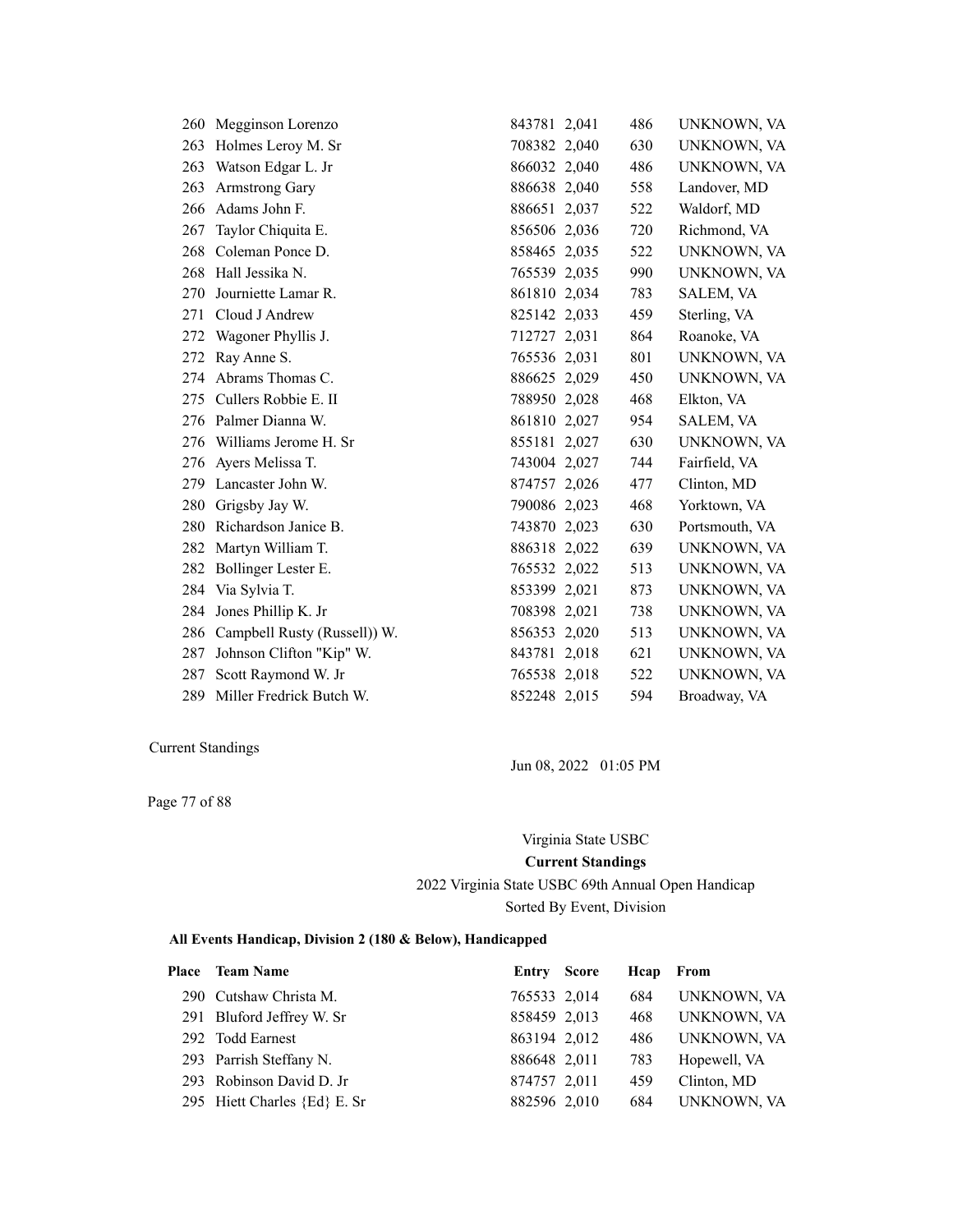|     | 295 Williams Cynthia D. | 850696 2,010 | 522  | UNKNOWN, VA        |
|-----|-------------------------|--------------|------|--------------------|
| 295 | Stroman Cordelia O.     | 708387 2,010 | 702  | UNKNOWN, VA        |
| 298 | Allen Farnell           | 708392 2,009 | 630  | UNKNOWN, VA        |
| 299 | Winpegler Johnny A.     | 791016 2,008 | 558  | UNKNOWN, VA        |
| 299 | Lee Christine           | 855181 2,008 | 729  | UNKNOWN, VA        |
| 299 | Keys Timothy D.         | 882798 2,008 | 450  | UNKNOWN, VA        |
| 299 | Jones Donna B.          | 886264 2,008 | 657  | Roanoke, VA        |
| 303 | Byer Summer V.          | 853399 2,007 | 1017 | UNKNOWN, VA        |
| 304 | Faison Veronica D.      | 886652 2,005 | 648  | Waldorf, MD        |
| 305 | Bernard George S.       | 884059 2,004 | 639  | Falls Church, VA   |
| 306 | Robinson Janet R.       | 856360 2,003 | 747  | Fort Washington,   |
| 307 | Clark Rebecca E.        | 886629 2,002 | 846  | Norfolk, VA        |
| 308 | Davis Maurice T.        | 708388 2,001 | 585  | UNKNOWN, VA        |
| 309 | Benjamin Rose E.        | 743870 2,000 | 612  | Portsmouth, VA     |
| 309 | Bennett Samuel O.       | 708398 2,000 | 666  | UNKNOWN, VA        |
| 309 | Jenkins Sherika N.      | 886639 2,000 | 504  | Fredericksburg, VA |
| 309 | Pippin Dakota R.        | 886648 2,000 | 486  | Hopewell, VA       |
| 313 | Wade Danielle           | 886319 1,999 | 513  | UNKNOWN, VA        |
| 314 | Eatmon Curtis A.        | 858459 1,998 | 468  | UNKNOWN, VA        |
| 314 | Gray Cheryl T.          | 853088 1,998 | 531  | UNKNOWN, VA        |
| 314 | Brooks Felix L.         | 850452 1,998 | 684  | Newport News, VA   |
| 317 | Meadows Marcia L.       | 863285 1,993 | 540  | UNKNOWN, VA        |
| 317 | Wilson Linda            | 850696 1,993 | 558  | UNKNOWN, VA        |
| 319 | Drake Brigitte E.       | 765532 1,992 | 486  | UNKNOWN, VA        |
| 320 | Robinson Solomon        | 858459 1,990 | 468  | UNKNOWN, VA        |
| 320 | Sweeney Teresa A.       | 712727 1,990 | 990  | Roanoke, VA        |
| 322 | <b>Battle Captoria</b>  | 708389 1,988 | 612  | UNKNOWN, VA        |
| 323 | James Tiliyah B.        | 856509 1,986 | 522  | Richmond, VA       |
| 324 | Gay Les Jr              | 855183 1,980 | 567  | UNKNOWN, VA        |
| 325 | Heard Janine B.         | 708392 1,979 | 522  | UNKNOWN, VA        |
| 326 | Kapustka Lesa A.        | 886651 1,973 | 711  | Waldorf, MD        |
| 326 | Disbrow Nelson C.       | 851035 1,973 | 468  | Richmond, VA       |
| 328 | Carter Shandy           | 791015 1,972 | 684  | UNKNOWN, VA        |
| 329 | Crawford C. Brantley    | 783745 1,969 | 756  | Virginia Beach, VA |
| 329 | Steele Randy S.         | 863172 1,969 | 468  | UNKNOWN, VA        |
| 331 | <b>Washington Renay</b> | 788042 1,967 | 495  | Lynchburg, VA      |
| 331 | VanBuren Belinda B.     | 708396 1,967 | 1098 | UNKNOWN, VA        |
| 331 | Cline Elisa P.          | 874661 1,967 | 693  | Virginia Beach, VA |
| 334 | Hamblin Garry A.        | 874198 1,966 | 648  | Roanoke, VA        |
|     | 334 Johnson Mark S.     | 798413 1,966 | 621  | Chesterfield, VA   |

Jun 08, 2022 01:05 PM

Virginia State USBC

Page 78 of 88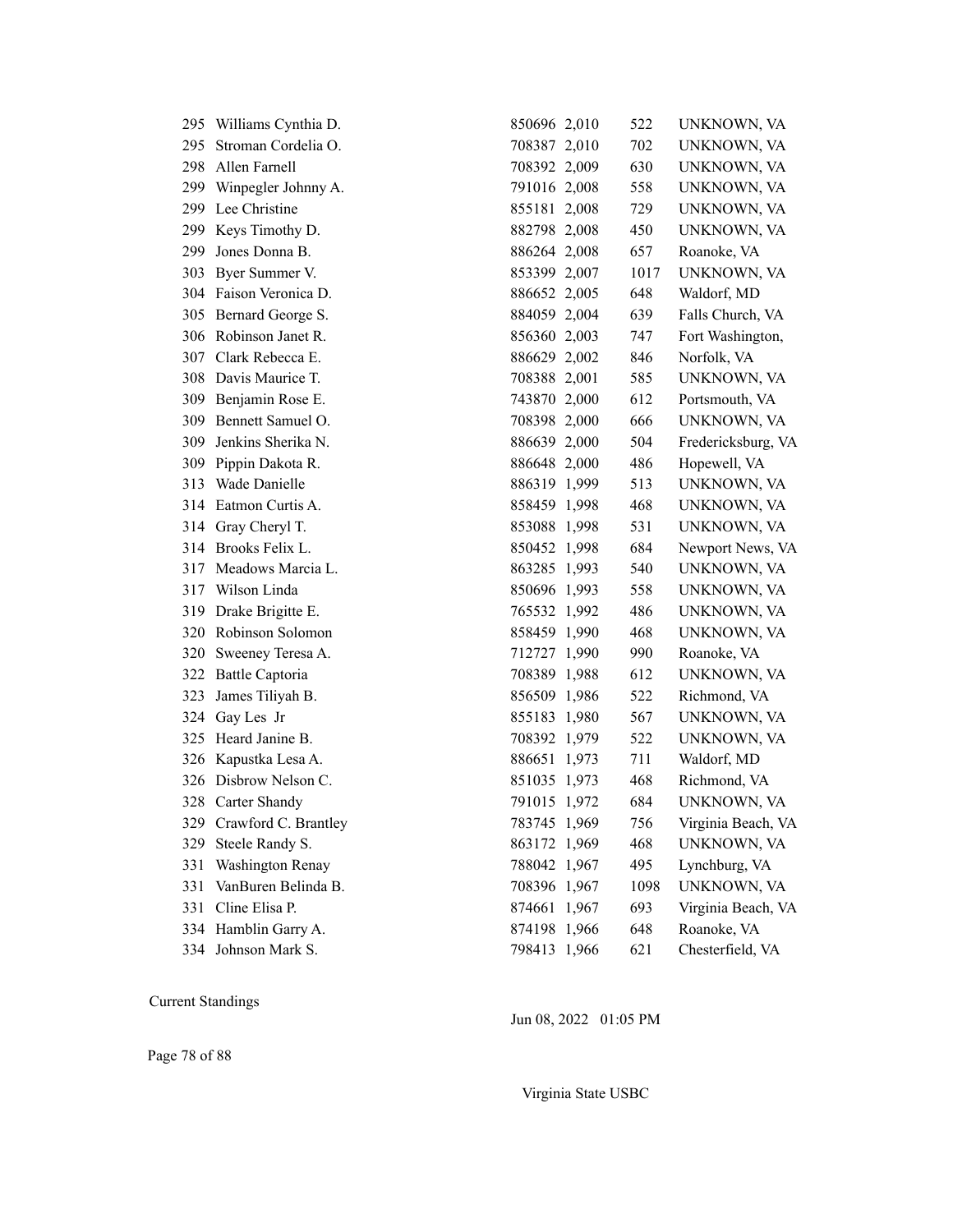2022 Virginia State USBC 69th Annual Open Handicap Sorted By Event, Division

| Place | <b>Team Name</b>              | <b>Entry Score</b> | Hcap | From              |
|-------|-------------------------------|--------------------|------|-------------------|
| 336   | Johnston Lisa S.              | 885768 1,965       | 486  | UNKNOWN, VA       |
|       | 337 Dent Garnelle             | 856360 1,962       | 549  | Fort Washington,  |
|       | 337 Latimore Patricia M.      | 886638 1,962       | 891  | Landover, MD      |
|       | 337 Flowers Joyce M.          | 708391 1,962       | 801  | UNKNOWN, VA       |
|       | 340 Liska Luke I.             | 814520 1,960       | 495  | Dublin, VA        |
| 341   | Knight Keva J.                | 708385 1,959       | 711  | UNKNOWN, VA       |
| 342   | James Sheila S.               | 856506 1,957       | 504  | Richmond, VA      |
|       | 343 Mann Jessica L.           | 886645 1,955       | 540  | Gainesville, VA   |
|       | 344 Brown Evan A.             | 808666 1,954       | 657  | Hampton, VA       |
|       | 345 Cullers Robert E.         | 788950 1,953       | 549  | Elkton, VA        |
|       | 346 Hill Portia M.            | 861787 1,950       | 729  | SALEM, VA         |
| 347   | Milloy Theresa T.             | 880489 1,949       | 540  | Hampton, VA       |
|       | 348 Carey-Slater Cassandra Y. | 788048 1,945       | 504  | Lynchburg, VA     |
|       | 349 Tate Anne C.              | 765532 1,943       | 603  | UNKNOWN, VA       |
|       | 350 Roberts Raymond A. Sr     | 816637 1,941       | 450  | Clover, VA        |
| 351   | Hagerman Anita L.             | 795322 1,938       | 621  | UNKNOWN, VA       |
|       | 352 Cooper Tai M.             | 708381 1,937       | 531  | UNKNOWN, VA       |
|       | 352 Daugherty Harvey L.       | 875659 1,937       | 513  | Lynchburg, VA     |
|       | 354 Christmas Garland L. Sr   | 858465 1,935       | 513  | UNKNOWN, VA       |
|       | 355 VanDusen Jennifer M.      | 765541 1,932       | 900  | UNKNOWN, VA       |
| 355   | Welcher William A.            | 861787 1,932       | 576  | SALEM, VA         |
| 357   | Haga David S.                 | 758013 1,930       | 522  | UNKNOWN, VA       |
| 357   | Brown Stephanie C.            | 816639 1,930       | 801  | Clover, VA        |
| 357   | Day Deanna E.                 | 788043 1,930       | 495  | Lynchburg, VA     |
| 360   | Cochran Kristie L.            | 798414 1,925       | 504  | Chesterfield, VA  |
| 361   | Taylor Lance D.               | 856506 1,924       | 513  | Richmond, VA      |
| 361   | Wright Eric L.                | 863172 1,924       | 477  | UNKNOWN, VA       |
| 361   | Curtis Janice E.              | 882798 1,924       | 576  | UNKNOWN, VA       |
|       | 364 Arendas Andrew E.         | 875659 1,922       | 603  | Lynchburg, VA     |
| 365   | Wright Michael T. Jr          | 886618 1,920       | 486  | Mechanicsville, V |
| 365   | Fry Tami B.                   | 886318 1,920       | 684  | UNKNOWN, VA       |
| 367   | Barber Jimmie L.              | 789559 1,918       | 747  | Covington, VA     |
|       | 368 Heath Deborah L.          | 766297 1,915       | 882  | UNKNOWN, VA       |
| 369   | Glenn Steven E.               | 856467 1,914       | 891  | Newport News, VA  |
| 370   | Lucas Carolyn J.              | 708391 1,911       | 576  | UNKNOWN, VA       |
| 371   | James Thomas E. Sr            | 856506 1,908       | 486  | Richmond, VA      |
| 372   | Selby Kenneth H.              | 790086 1,906       | 621  | Yorktown, VA      |
| 373   | Treaster Gary R.              | 790915 1,904       | 468  | UNKNOWN, VA       |
| 374   | Scott Karen F.                | 788045 1,901       | 468  | Lynchburg, VA     |
| 375   | <b>Alston Denise</b>          | 856360 1,899       | 612  | Fort Washington,  |
| 376   | Tate-Moore Amelia J.          | 886657 1,898       | 756  | UNKNOWN, VA       |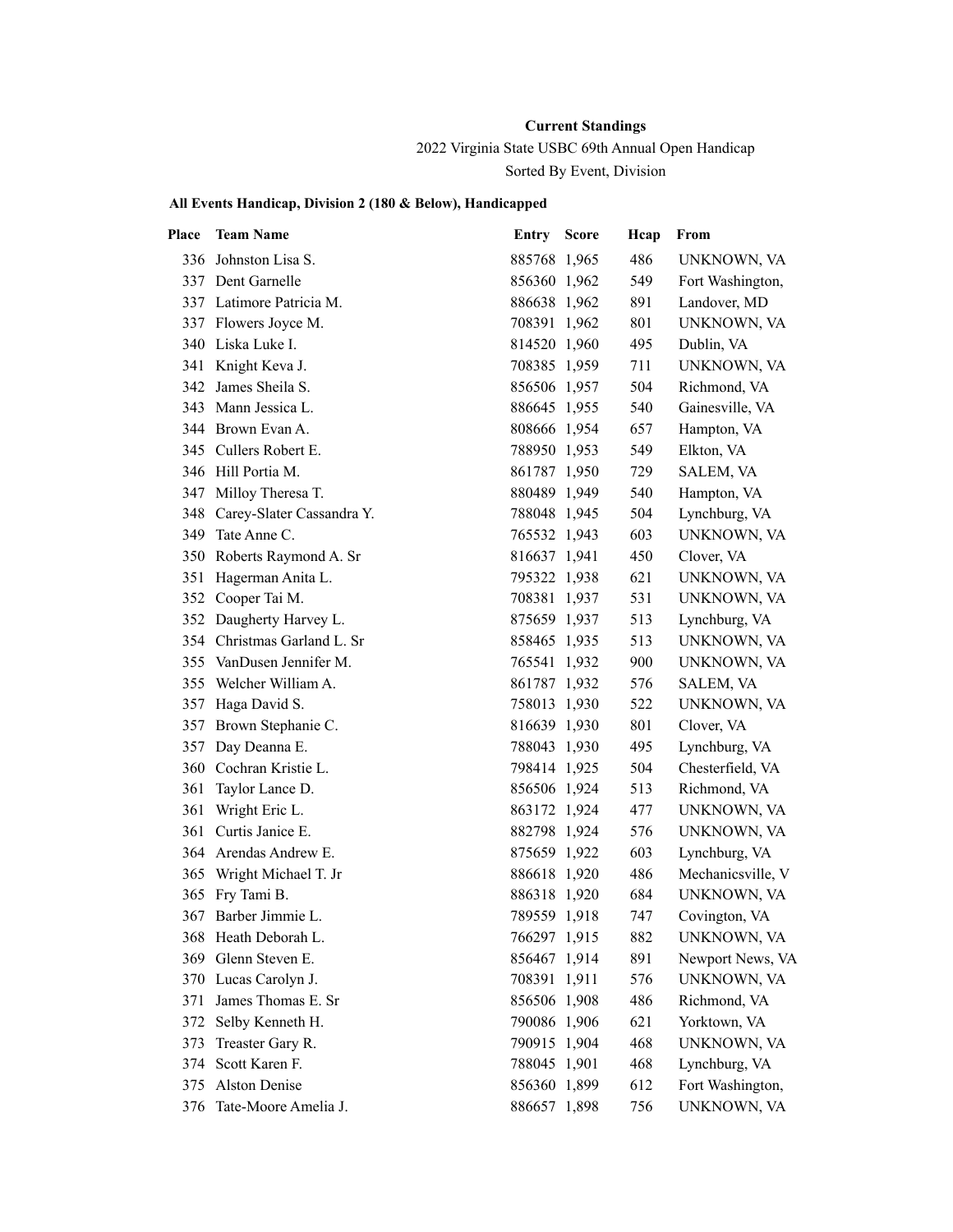| 377 Edwards Kevin A.  |  |              |                                                                                                                                    |
|-----------------------|--|--------------|------------------------------------------------------------------------------------------------------------------------------------|
| 378 Evans David M.    |  |              |                                                                                                                                    |
| 379 Fletcher Diane E. |  |              |                                                                                                                                    |
| 380 Jackson Willie B. |  |              |                                                                                                                                    |
| 381 Fierro Carmen M.  |  |              | Stafford, VA                                                                                                                       |
|                       |  | 838923 1.892 | 883839 1,896 477 UNKNOWN, VA<br>804526 1,895 450 UNKNOWN, VA<br>886651 1,894 990 Waldorf, MD<br>816638 1,893 522 Clover, VA<br>468 |

Page 79 of 88

Jun 08, 2022 01:05 PM

Virginia State USBC **Current Standings** 2022 Virginia State USBC 69th Annual Open Handicap Sorted By Event, Division

#### **All Events Handicap, Division 2 (180 & Below), Handicapped**

| Place | <b>Team Name</b>             | <b>Entry Score</b> | Hcap | From             |
|-------|------------------------------|--------------------|------|------------------|
|       | 382 Nuzzo Nicole M.          | 886650 1,887       | 549  | Waldorf, MD      |
|       | 383 Reid Elwood F.           | 852248 1,885       | 504  | Broadway, VA     |
|       | 384 Vinson Gigi M.           | 788045 1,882       | 495  | Lynchburg, VA    |
| 385   | Phillips Harold D.           | 885646 1,874       | 819  | Blacksburg, VA   |
|       | 386 Preston Derek A.         | 843501 1,869       | 513  | UNKNOWN, VA      |
|       | 387 Treadway Robert J. Jr    | 850338 1,866       | 495  | UNKNOWN, VA      |
|       | 388 Pearson Greta N.         | 708395 1,846       | 496  | UNKNOWN, VA      |
|       | 389 Smoke Russell J.         | 863285 1,825       | 540  | UNKNOWN, VA      |
|       | 390 Agosto Dante E.          | 886263 1,781       | 303  | Roanoke, VA      |
| 391   | Stickler Noah H.             | 886263 1,498       | 273  | Roanoke, VA      |
|       | 392 Barlow Harry "Jerome" J. | 886263 1,477       | 180  | Roanoke, VA      |
| 393   | Stephens Ian A.              | 878436 1,472       | 636  | Laurel, MD       |
| 394   | Adams Daryl C.               | 886263 1,469       | 243  | Roanoke, VA      |
| 395   | Waddler George L.            | 788045 1,424       | 384  | Lynchburg, VA    |
| 396   | Atkins William G. Jr         | 798411 1,327       | 474  | Chesterfield, VA |
| 397   | Easter Chandra M.            | 825272 1,281       | 522  | Inwood, WV       |
|       | 398 Huff Jimmie E. Jr        | 874940 1,262       | 228  | UNKNOWN, VA      |
| 399   | Alkhoja Ziad N.              | 792967 1,674       | 330  | UNKNOWN, VA      |
|       |                              |                    |      |                  |

The lowest score to cash is 1674.

| Place Team Name       | <b>Entry Score</b> | Heap | From             |
|-----------------------|--------------------|------|------------------|
| 1 Coulson Rick E.     | 790832 2,316       |      | UNKNOWN, VA      |
| 2 Humphrey Andrew M.  | 818947 2,219       |      | Chester, VA      |
| 3 Cole Kevin W.       | 886644 2,172       |      | Gainesville, VA  |
| 4 Campbell Charles M. | 851622 2,156       |      | UNKNOWN, VA      |
| 5 Hammer Jeffrey P.   | 787624 2,153       |      | Newport News, VA |
| 6 Gallahan Bryan W.   | 790832 2,141       |      | UNKNOWN, VA      |
| 7 White Terrance L.   | 787622 2,122       |      | Newport News, VA |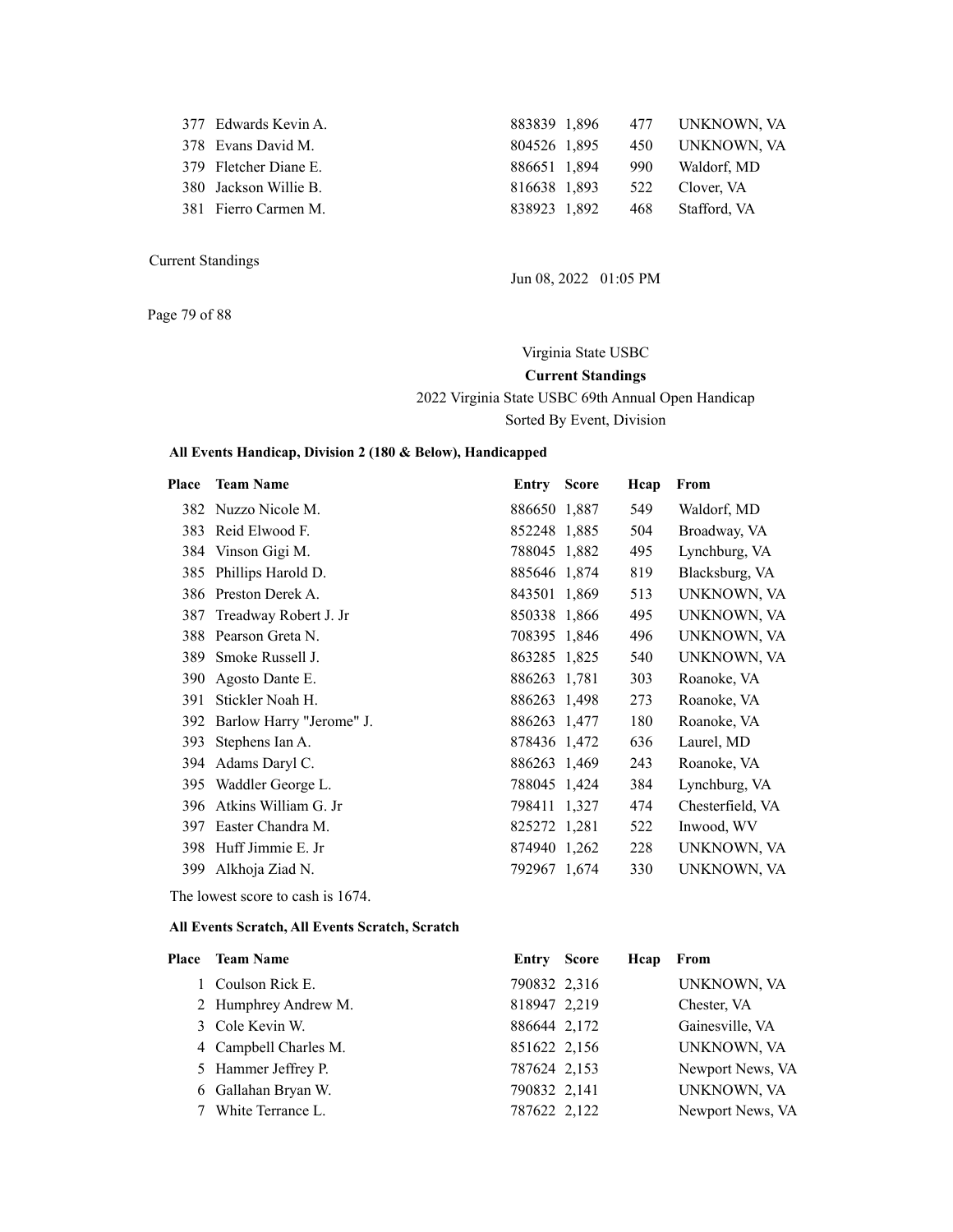| 8  | Bolosan Chris L.        | 787624 2,120 | Newport News, VA |
|----|-------------------------|--------------|------------------|
| 9. | Christian Cory A.       | 851315 2,082 | Henrico, VA      |
|    | 10 Cox Brandyn J.       | 883195 2,073 | UNKNOWN, VA      |
| 11 | Dich Kenneth H.         | 721984 2,072 | UNKNOWN, VA      |
|    | 12 Thurston M. Ryan     | 819029 2,071 | Chester, VA      |
| 13 | Hansen Christopher A.   | 827232 2,065 | UNKNOWN, VA      |
|    | 14 Ridge Richard R.     | 852441 2,057 | Ashland, VA      |
|    | 15 Pinder Russell O. Jr | 886655 2,054 | Dumfries, VA     |
|    | 16 Durrer Richard W.    | 721957 2,045 | Waynesboro, VA   |
|    | 16 Dingus Tim L.        | 790832 2,045 | UNKNOWN, VA      |
| 16 | Johnson Brandon D.      | 721984 2,045 | UNKNOWN, VA      |
|    | 19 Larrabee Brian S.    | 851622 2,044 | UNKNOWN, VA      |
|    | 20 Dickerson Dmitri A.  | 884067 2,043 | Washington, DC   |
| 21 | Hester Jamie D. Jr      | 886644 2,042 | Gainesville, VA  |
| 22 | Miller Justin D.        | 886319 2,041 | UNKNOWN, VA      |
| 23 | Higbee Kevin M.         | 838991 2,038 | Aldie, VA        |
|    | 24 Hatton Jesse T. III  | 852481 2,033 | UNKNOWN, VA      |

Page 80 of 88

Jun 08, 2022 01:05 PM

Virginia State USBC **Current Standings** 2022 Virginia State USBC 69th Annual Open Handicap Sorted By Event, Division

| Place | <b>Team Name</b>         | <b>Entry Score</b> | Hcap | From             |
|-------|--------------------------|--------------------|------|------------------|
|       | 25 Noltee Christopher D. | 874811 2,031       |      | UNKNOWN, VA      |
| 26    | Craft Jason R.           | 853400 2,021       |      | UNKNOWN, VA      |
|       | 27 Petrello Anthony M.   | 851622 2,017       |      | UNKNOWN, VA      |
| 28    | Boyters Greg D.          | 787624 2,015       |      | Newport News, VA |
| 29    | Palmer Brian D.          | 838991 2,011       |      | Aldie, VA        |
| 29    | Brownie Robert A.        | 886609 2,011       |      | Chesterfield, VA |
|       | 31 Bradshaw Brandon W.   | 851315 2,010       |      | Henrico, VA      |
|       | 32 Jones James C.        | 721984 2,009       |      | UNKNOWN, VA      |
|       | 33 Cox Billy J.          | 818947 2,005       |      | Chester, VA      |
|       | 34 Bland Kevin R.        | 823673 2,003       |      | Chester, VA      |
|       | 35 Riggle Robert R.      | 787625 2,001       |      | Newport News, VA |
| 35    | Samick Michael R.        | 788537 2,001       |      | Montpelier, VA   |
|       | 37 Hornstein Dylan S.    | 856749 1,999       |      | UNKNOWN, VA      |
| 38    | Clay Kristan S.          | 884055 1,996       |      | Washington, DC   |
| 39    | Kubyako Nicholas A.      | 788536 1,983       |      | Montpelier, VA   |
| 40    | Fosmire Austin T.        | 851005 1,976       |      | UNKNOWN, VA      |
| 40    | Griffin Kelly A.         | 852482 1,976       |      | UNKNOWN, VA      |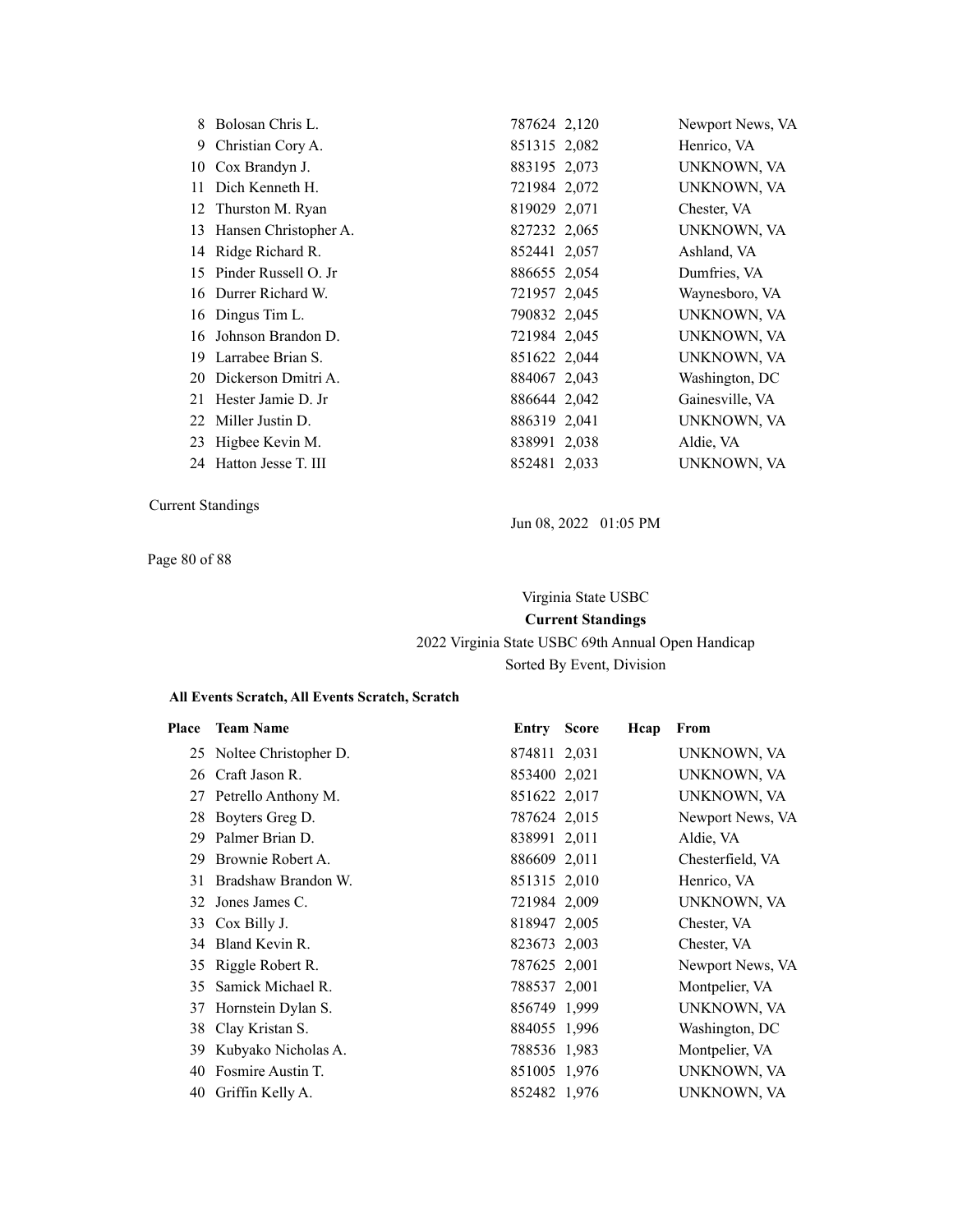| 42 | Smith Scott D.         | 864937 1,975 | Bowling Green, V   |
|----|------------------------|--------------|--------------------|
| 43 | Kolessides John N.     | 838992 1,974 | Aldie, VA          |
| 44 | Friendly Oscar S.      | 886645 1,972 | Gainesville, VA    |
| 45 | Scabis Philip E.       | 838991 1,970 | Aldie, VA          |
| 46 | Hawk Daniel E.         | 812887 1,967 | Virginia Beach, VA |
| 47 | Thompson Ciara N.      | 884055 1,964 | Washington, DC     |
| 48 | Parrish Eric           | 851315 1,963 | Henrico, VA        |
| 49 | Holmberg Stephen P.    | 721957 1,959 | Waynesboro, VA     |
| 50 | Shafer Michael A. Jr   | 851444 1,956 | UNKNOWN, VA        |
| 50 | Eisewann William J. Jr | 827232 1,956 | UNKNOWN, VA        |
| 52 | Turner Lisa F.         | 851314 1,955 | Henrico, VA        |
| 52 | Hope Gordon B. III     | 879746 1,955 | Elizabeth City, NC |
| 54 | Eastwood Chris M.      | 787622 1,954 | Newport News, VA   |
| 54 | Dineen Joseph A.       | 851622 1,954 | UNKNOWN, VA        |
| 56 | Douglas Walt A.        | 708378 1,953 | UNKNOWN, VA        |
| 57 | Bell Tiffany A.        | 883784 1,949 | Fredericksburg, VA |
| 58 | Allen Anthony B.       | 884067 1,945 | Washington, DC     |
| 59 | Jones Ta'Shawn L.      | 843761 1,943 | UNKNOWN, VA        |
| 60 | Martin Aden J.         | 854284 1,941 | Salem, VA          |
| 61 | Figlioli Vito J.       | 838992 1,940 | Aldie, VA          |
| 61 | Emerson Robert W.      | 858463 1,940 | UNKNOWN, VA        |
| 63 | Baker Darren C.        | 886646 1,937 | Gainesville, VA    |
| 64 | Vicars Caleb A.        | 875461 1,935 | Waldorf, MD        |
| 65 | Orfield Robert D.      | 886609 1,934 | Chesterfield, VA   |
| 65 | Campbell Andrew T.     | 855180 1,934 | UNKNOWN, VA        |
| 67 | Wilkerson Rick W.      | 790915 1,929 | UNKNOWN, VA        |
| 67 | Smith Robert W.        | 821453 1,929 | Chester, VA        |
| 69 | Davis Ronald H. Jr     | 883784 1,926 | Fredericksburg, VA |
|    | 69 Bayes Vincent       | 863085 1,926 | UNKNOWN, VA        |

Page 81 of 88

Jun 08, 2022 01:05 PM

# Virginia State USBC **Current Standings**

2022 Virginia State USBC 69th Annual Open Handicap Sorted By Event, Division

| Place Team Name          | Entry Score  | Heap From |                  |
|--------------------------|--------------|-----------|------------------|
| 71 Rollins Derrick R. Sr | 886646 1,925 |           | Gainesville, VA  |
| 72 Allman Dallas W.      | 787623 1,923 |           | Newport News, VA |
| 73 Johnson Robert T.     | 708378 1,920 |           | UNKNOWN, VA      |
| 73 Randolph Gerald F.    | 838992 1,920 |           | Aldie, VA        |
| 75 Abt Jeff              | 827232 1,916 |           | UNKNOWN, VA      |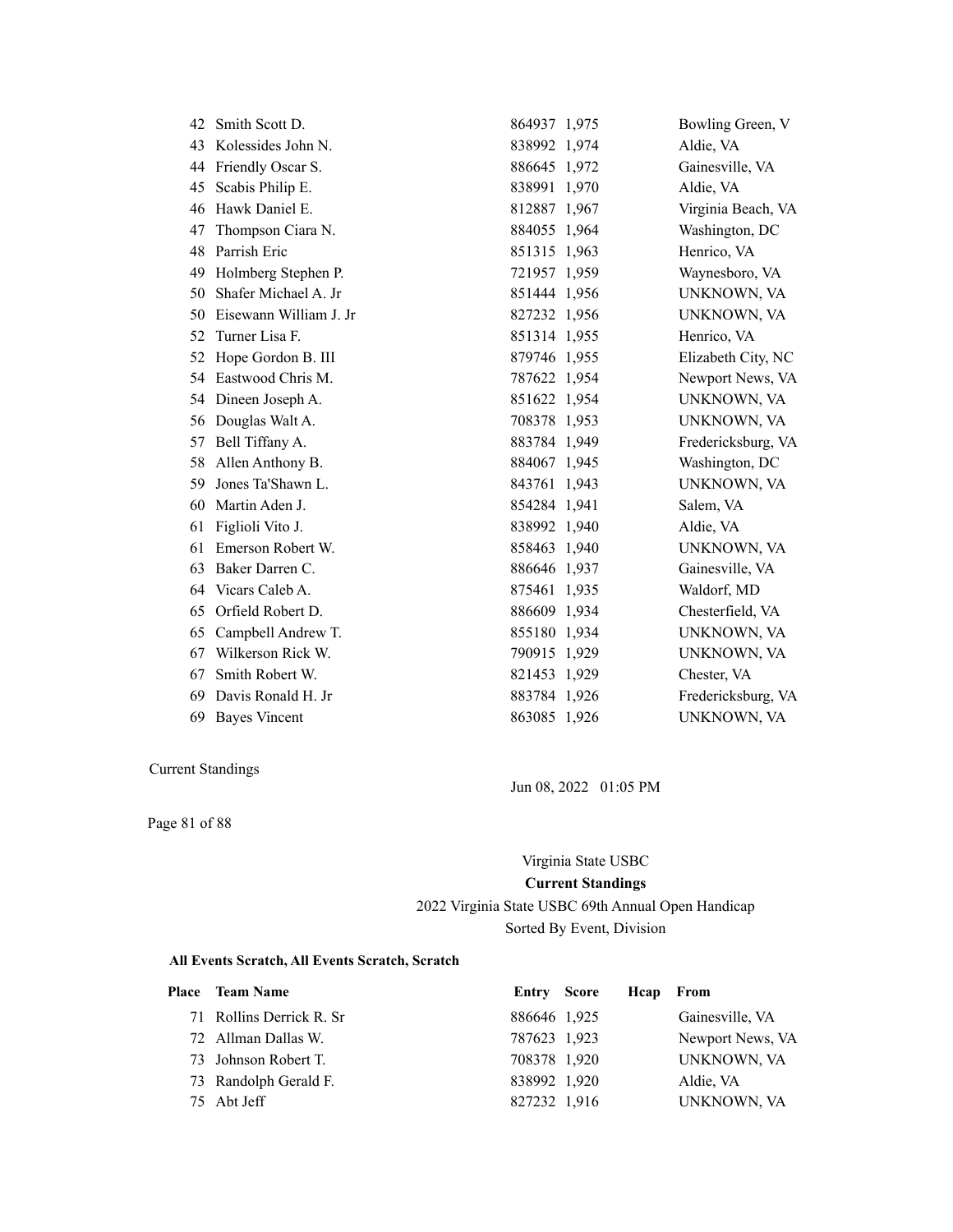|     | 76 Cornwell Adam C.       | 845253 1,915 |       | Franklin, VA       |
|-----|---------------------------|--------------|-------|--------------------|
| 76  | Viles Robert R. II        | 838991 1,915 |       | Aldie, VA          |
| 78  | Lanier Jeffery A.         | 858460 1,910 |       | UNKNOWN, VA        |
| 79  | Matthews Lowell A.        | 858460 1,907 |       | UNKNOWN, VA        |
| 80  | Nelson Anthony W.         | 825169 1,906 |       | Ashburn, VA        |
| 81  | McLane Michael A.         | 852482 1,905 |       | UNKNOWN, VA        |
|     | 82 Koch Brian C.          | 766298 1,901 |       | UNKNOWN, VA        |
| 82  | Smith Michael B.          | 787622 1,901 |       | Newport News, VA   |
|     | 84 Edwards Zachary I.     | 845253 1,900 |       | Franklin, VA       |
|     | 84 Rowzie Benjamin C.     | 851042 1,900 |       | Waynesboro, VA     |
| 86  | Wade Clint T.             | 886319 1,899 |       | UNKNOWN, VA        |
| 86  | Marks Charles B.          | 885597 1,899 |       | UNKNOWN, VA        |
| 88  | James Mark N.             | 858463 1,896 |       | UNKNOWN, VA        |
| 89  | Atkins Stephen D.         | 798412 1,894 |       | Chesterfield, VA   |
|     | 89 Oliver John C.         | 790832 1,894 |       | UNKNOWN, VA        |
| 91  | Kessel David E. Jr        | 854284 1,893 |       | Salem, VA          |
| 92  | Jones Woody V.            | 721984 1,892 |       | UNKNOWN, VA        |
| 93. | Scott James P.            | 827232 1,891 |       | UNKNOWN, VA        |
| 93  | Scott Ashley T.           | 812887 1,891 |       | Virginia Beach, VA |
| 95  | Hurst Troy W.             | 814520 1,890 |       | Dublin, VA         |
| 96  | Moore Lamarr A.           | 886627 1,886 |       | Waynesboro, VA     |
| 97  | Miller Robert D.          | 721934 1,884 |       | Broadway, VA       |
| 98  | Callis Sherman C. Jr      | 855182 1,881 |       | UNKNOWN, VA        |
| 98  | Sutton Stephanie M.       | 885621 1,881 |       | Nokesville, VA     |
| 100 | Williamson Mark E.        | 818923 1,877 |       | Chester, VA        |
| 101 | Smith Robert P. Jr        | 814497 1,874 |       | UNKNOWN, VA        |
| 101 | Hartsock Joseph R.        | 787625 1,874 |       | Newport News, VA   |
| 101 | Franklin Candi C.         | 765537 1,874 |       | UNKNOWN, VA        |
|     | 104 Clarke Phillip C. III | 849288 1,872 |       | Ashburn, VA        |
| 105 | Watson Blake C.           | 818923 1,870 |       | Chester, VA        |
|     | 106 Cash Casey N.         | 851042 1,869 |       | Waynesboro, VA     |
| 106 | Matthews Larryl A.        | 858463 1,869 |       | UNKNOWN, VA        |
|     | 108 Williams Albert G. Sr | 788537 1,868 |       | Montpelier, VA     |
|     | 109 Gorlinsky Michael L.  | 885621 1,866 |       | Nokesville, VA     |
| 110 | Kerzic Joseph M.          | 852481       | 1,863 | UNKNOWN, VA        |
| 111 | Layne Aaron F. Sr         | 798412 1,862 |       | Chesterfield, VA   |
| 111 | Smith Mike                | 818923 1,862 |       | Chester, VA        |
| 111 | Johnson DeWayne M. Jr     | 823673 1,862 |       | Chester, VA        |
| 111 | Einhorn James D. Jr       | 874811       | 1,862 | UNKNOWN, VA        |
| 115 | Cash Brandon S.           | 787622 1,859 |       | Newport News, VA   |
|     | 116 Stephens Alexander    | 875461 1,858 |       | Waldorf, MD        |

Jun 08, 2022 01:05 PM

Page 82 of 88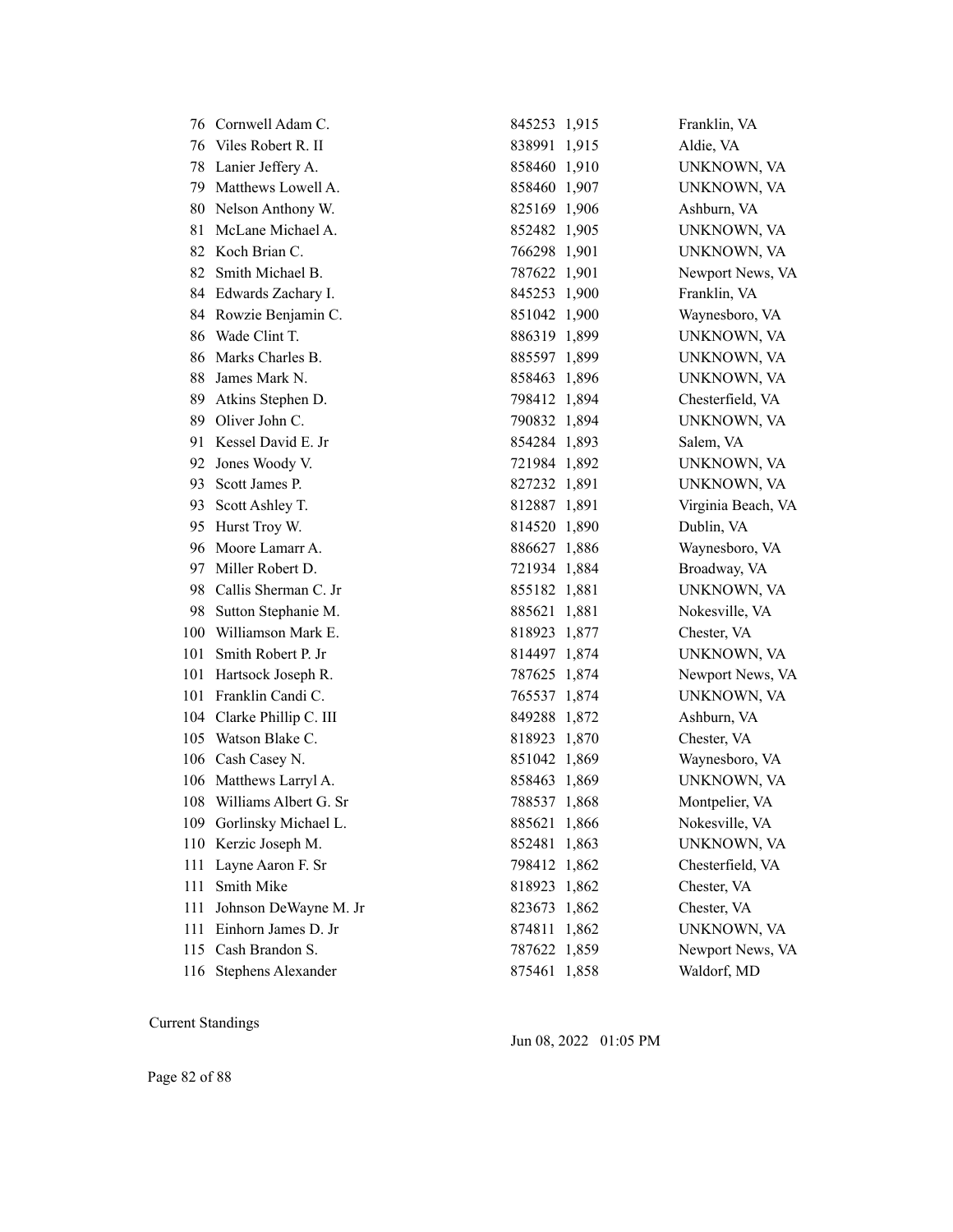# Virginia State USBC **Current Standings** 2022 Virginia State USBC 69th Annual Open Handicap Sorted By Event, Division

| Place | <b>Team Name</b>          | <b>Entry Score</b> | Hcap | From               |
|-------|---------------------------|--------------------|------|--------------------|
|       | 117 White Cory E.         | 864937 1,857       |      | Bowling Green, V   |
|       | 118 Potter Timothy E.     | 838992 1,856       |      | Aldie, VA          |
|       | 118 Dawson Hank L.        | 886647 1,856       |      | Gainesville, VA    |
|       | 118 Lugarich Stephen P.   | 856670 1,856       |      | UNKNOWN, VA        |
|       | 121 Nunez Leland S.       | 843760 1,855       |      | UNKNOWN, VA        |
|       | 122 Donathan William L.   | 814497 1,854       |      | UNKNOWN, VA        |
|       | 123 Wolfe James (Jim) M.  | 874811 1,853       |      | UNKNOWN, VA        |
|       | 123 Miller Kyle D.        | 721934 1,853       |      | Broadway, VA       |
|       | 123 Hickman P Phillip     | 819029 1,853       |      | Chester, VA        |
|       | 126 Fry Jesse R. Jr       | 886319 1,852       |      | UNKNOWN, VA        |
| 127   | Carroll Dylan C.          | 787625 1,851       |      | Newport News, VA   |
|       | 128 Simpson Larry A.      | 821453 1,850       |      | Chester, VA        |
|       | 129 Decker Samuel O. III  | 886627 1,844       |      | Waynesboro, VA     |
|       | 129 Newsom William L.     | 845253 1,844       |      | Franklin, VA       |
| 129   | Swinson William T.        | 879746 1,844       |      | Elizabeth City, NC |
|       | 132 Fellin Shawn D.       | 788536 1,841       |      | Montpelier, VA     |
|       | 133 Donahue Thomas S.     | 827232 1,839       |      | UNKNOWN, VA        |
|       | 134 Mason Ryan J.         | 843760 1,835       |      | UNKNOWN, VA        |
|       | 134 Williams Tyree G. Sr  | 884067 1,835       |      | Washington, DC     |
|       | 136 Jones Darren W.       | 852481 1,834       |      | UNKNOWN, VA        |
|       | 137 Ellinger James S.     | 708552 1,831       |      | Buena Vista, VA    |
|       | 138 Negron Cristopher D.  | 787624 1,830       |      | Newport News, VA   |
|       | 138 White Bruce M.        | 864937 1,830       |      | Bowling Green, V   |
|       | 140 Dutton Jacob B.       | 823673 1,829       |      | Chester, VA        |
|       | 140 Norman Angela H.      | 798412 1,829       |      | Chesterfield, VA   |
|       | 142 Hall Kevin L.         | 856572 1,826       |      | Bethesda, MD       |
|       | 143 Zimmerman Michael P.  | 885597 1,825       |      | UNKNOWN, VA        |
|       | 144 Reynolds Chelsea L.   | 753428 1,821       |      | Palmyra, VA        |
|       | 144 Riggleman Aaron L. Jr | 766296 1,821       |      | UNKNOWN, VA        |
|       | 146 Hampton John O. Jr    | 708391 1,819       |      | UNKNOWN, VA        |
|       | 146 Tate Ira T. Jr        | 765537 1,819       |      | UNKNOWN, VA        |
|       | 148 Szamborski Brian E.   | 856573 1,818       |      | Bethesda, MD       |
|       | 149 Morlan Joseph R.      | 787623 1,817       |      | Newport News, VA   |
| 150   | Price Robert E.           | 821453 1,816       |      | Chester, VA        |
| 151   | Byer Timothy (Timmy) G.   | 853400 1,815       |      | UNKNOWN, VA        |
|       | 151 Parham Jason E.       | 883784 1,815       |      | Fredericksburg, VA |
| 151   | Marshall Keith L.         | 858460 1,815       |      | UNKNOWN, VA        |
|       | 154 Martin James II       | 886064 1,814       |      | UNKNOWN, VA        |
|       | 155 Cooper Philander M.   | 886641 1,813       |      | Disputanta, VA     |
|       | 155 Hiser Jonathan C.     | 843760 1,813       |      | UNKNOWN, VA        |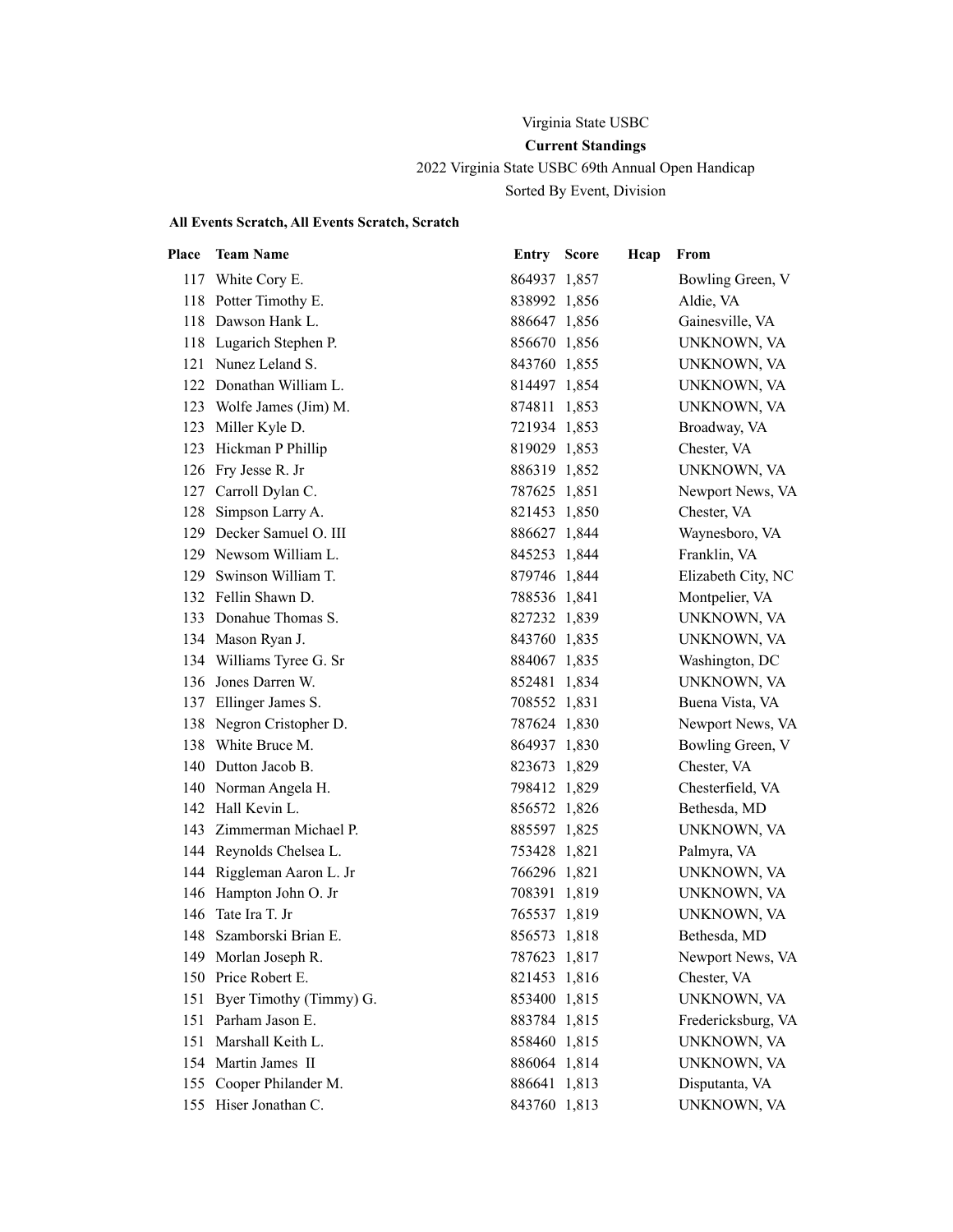| 157 Richardson Megan M. | 766298 1,810 | UNKNOWN, VA    |
|-------------------------|--------------|----------------|
| 158 Johnson L. Keith    | 766296 1,808 | UNKNOWN, VA    |
| 158 Lacy John B. Jr     | 851314 1,808 | Henrico, VA    |
| 160 Sprouse Thomas G.   | 851042 1,806 | Waynesboro, VA |
| 161 Ramsey Andrew       | 856749 1,804 | UNKNOWN, VA    |
| 162 Knapp Dylan M.      | 819029 1,803 | Chester, VA    |
|                         |              |                |

Page 83 of 88

Jun 08, 2022 01:05 PM

Virginia State USBC **Current Standings** 2022 Virginia State USBC 69th Annual Open Handicap Sorted By Event, Division

| Place | <b>Team Name</b>        | <b>Entry Score</b> | Hcap | From               |
|-------|-------------------------|--------------------|------|--------------------|
|       | 163 Yetter Thomas E.    | 850091 1,802       |      | Grottoes, VA       |
|       | 164 Williamson Cory E.  | 823673 1,801       |      | Chester, VA        |
|       | 165 Griffin Allen L.    | 861764 1,800       |      | <b>SALEM, VA</b>   |
|       | 165 Lagham James        | 886647 1,800       |      | Gainesville, VA    |
| 165   | Thompson Tubar          | 855180 1,800       |      | UNKNOWN, VA        |
| 168   | Crider Joshua W.        | 882596 1,795       |      | UNKNOWN, VA        |
| 168   | Brooks Leo N.           | 788537 1,795       |      | Montpelier, VA     |
| 170   | Carter Diamond          | 855180 1,794       |      | UNKNOWN, VA        |
| 170   | Bell Frank A.           | 886647 1,794       |      | Gainesville, VA    |
| 170   | Wise Amanda N.          | 884054 1,794       |      | Washington, DC     |
| 173   | Blowers Don E.          | 798413 1,793       |      | Chesterfield, VA   |
| 174   | Short Justin A.         | 753428 1,789       |      | Palmyra, VA        |
|       | 174 Brown Richard T. Jr | 855180 1,789       |      | UNKNOWN, VA        |
|       | 174 Bullock Allen M.    | 856572 1,789       |      | Bethesda, MD       |
| 177   | Drakes Luis A.          | 855182 1,784       |      | UNKNOWN, VA        |
| 178   | Johnson Darren K.       | 851005 1,782       |      | UNKNOWN, VA        |
| 178   | Bell Darnell R.         | 883784 1,782       |      | Fredericksburg, VA |
|       | 180 Sekely Scott M.     | 886643 1,781       |      | Gainesville, VA    |
|       | 180 Williams Monique A. | 708381 1,781       |      | UNKNOWN, VA        |
|       | 182 Hice Jason A.       | 787626 1,778       |      | Newport News, VA   |
|       | 182 Key Harry M.        | 721957 1,778       |      | Waynesboro, VA     |
|       | 182 Pritchard Jason K.  | 866032 1,778       |      | UNKNOWN, VA        |
|       | 185 Murray James P.     | 874811 1,777       |      | UNKNOWN, VA        |
|       | 186 Brads Chris         | 753428 1,776       |      | Palmyra, VA        |
|       | 187 Fortier Laurence R. | 851005 1,773       |      | UNKNOWN, VA        |
| 188   | Thompson Jeffrey A.     | 766296 1,771       |      | UNKNOWN, VA        |
|       | 189 Clarke Carroll      | 849288 1,769       |      | Ashburn, VA        |
|       | 190 Maxey Richard L.    | 856749 1,768       |      | UNKNOWN, VA        |
|       |                         |                    |      |                    |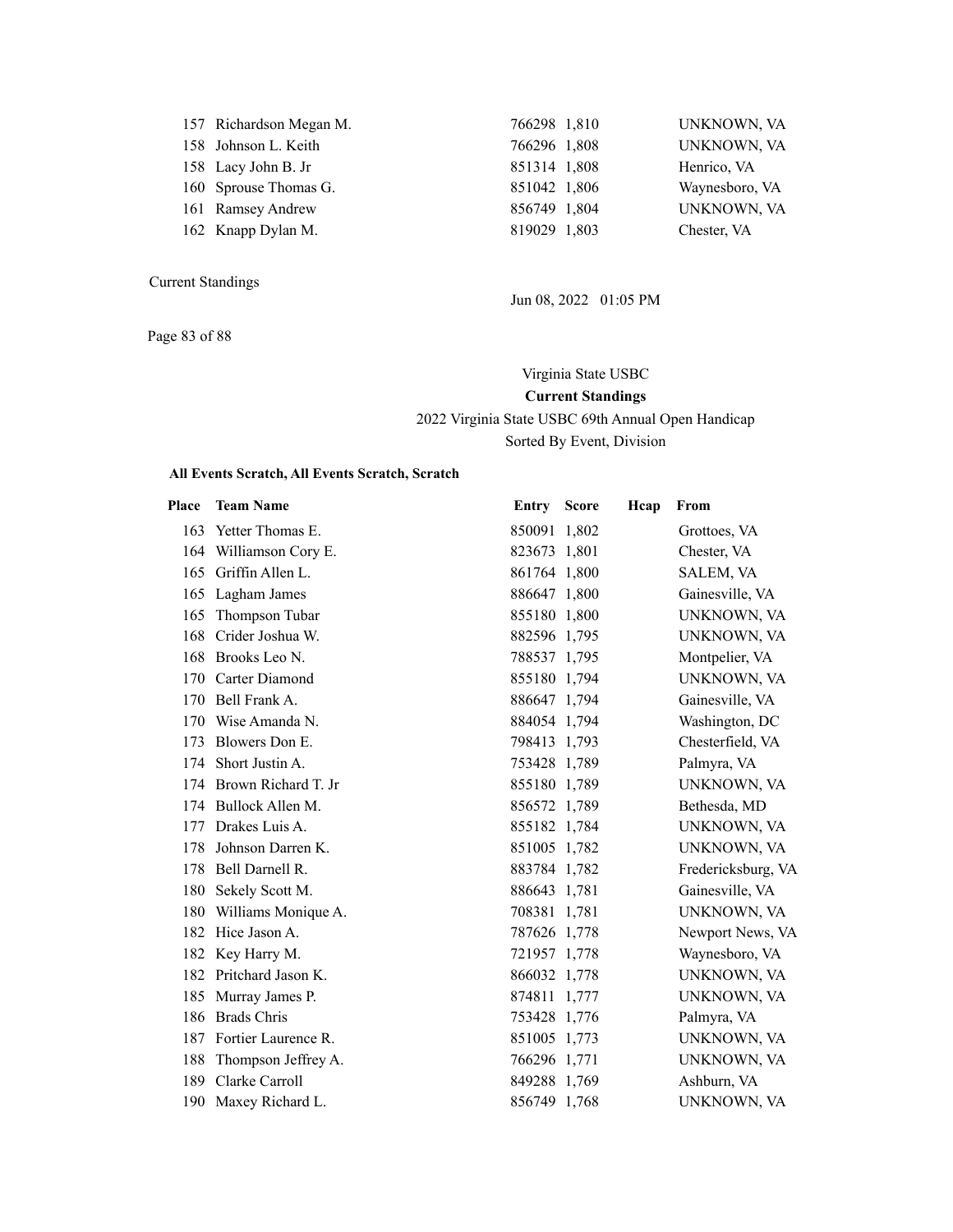|     | 190 Pollock James E.    | 850692 1,768 | UNKNOWN, VA      |
|-----|-------------------------|--------------|------------------|
|     | 192 Smith Billy Jr      | 861764 1,767 | SALEM, VA        |
| 193 | Ahlgrim Keith A.        | 788538 1,766 | Montpelier, VA   |
|     | 194 Bradley Scott J.    | 885644 1,759 | Blacksburg, VA   |
|     | 195 Glazier Timothy J.  | 787625 1,755 | Newport News, VA |
|     | 196 Robey Ronny L.      | 886643 1,754 | Gainesville, VA  |
| 197 | Randesi Kevin P.        | 852441 1,753 | Ashland, VA      |
|     | 198 Head Alan T.        | 850692 1,752 | UNKNOWN, VA      |
|     | 199 Cox William C.      | 821453 1,751 | Chester, VA      |
|     | 199 Harlow Michael A.   | 753428 1,751 | Palmyra, VA      |
|     | 201 Suckart Richard B.  | 850452 1,748 | Newport News, VA |
|     | 202 Humphreys Bryan L.  | 854284 1,745 | Salem, VA        |
|     | 203 Pierchal Todd M.    | 818923 1,744 | Chester, VA      |
|     | 204 Stewart Keith A. Sr | 886317 1,743 | UNKNOWN, VA      |
| 205 | Edwards Kenneth A.      | 845253 1,742 | Franklin, VA     |
| 205 | Pritchard Kenneth E.    | 866032 1,742 | UNKNOWN, VA      |
| 207 | Snyder David M.         | 851042 1,741 | Waynesboro, VA   |
|     | 207 Martin Jason C.     | 886655 1,741 | Dumfries, VA     |

Page 84 of 88

Jun 08, 2022 01:05 PM

Virginia State USBC **Current Standings** 2022 Virginia State USBC 69th Annual Open Handicap Sorted By Event, Division

| Place      | <b>Team Name</b>          | <b>Entry Score</b> | Hcap | From             |
|------------|---------------------------|--------------------|------|------------------|
|            | 209 Roy Kevin A.          | 855182 1,740       |      | UNKNOWN, VA      |
|            | 210 Perdue Danielle N.    | 863285 1.739       |      | UNKNOWN, VA      |
|            | 210 Krech Steven J.       | 886317 1,739       |      | UNKNOWN, VA      |
|            | 212 Terrant Robert B.     | 885621 1,737       |      | Nokesville, VA   |
| 213        | Szamborski William J.     | 856573 1,735       |      | Bethesda, MD     |
|            | 213 Cook Matthew E.       | 766299 1,735       |      | UNKNOWN, VA      |
|            | 215 Hinkle Craig W.       | 851315 1,734       |      | Henrico, VA      |
|            | 216 Fregulia Frank A.     | 787623 1,732       |      | Newport News, VA |
| 217        | Sherman Charles E.        | 708379 1,731       |      | UNKNOWN, VA      |
|            | 218 Symanowski William R. | 849288 1,730       |      | Ashburn, VA      |
|            | 218 Guilliams Doyle D.    | 854284 1,730       |      | Salem, VA        |
|            | 220 Campbell C Wade       | 843501 1,727       |      | UNKNOWN, VA      |
| <b>220</b> | Baldwin Vernon L.         | 882596 1,727       |      | UNKNOWN, VA      |
|            | 222 Russell Jeffrey M.    | 858460 1,726       |      | UNKNOWN, VA      |
| 223        | Williams Michael D. Sr    | 856574 1,721       |      | Bethesda, MD     |
|            | 224 Bradham Joseph C.     | 788538 1,720       |      | Montpelier, VA   |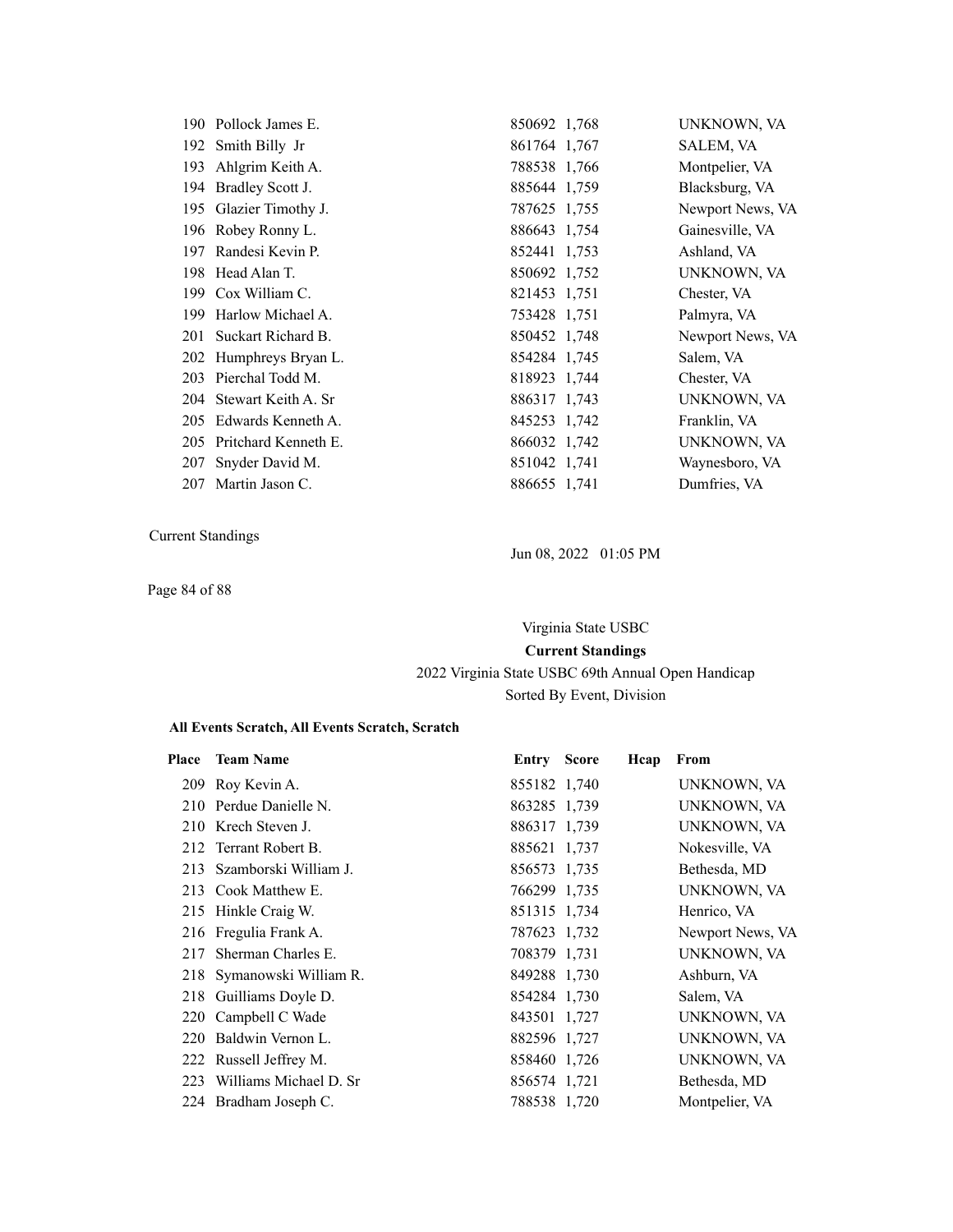|     | 224 Pancoast Steven P.       | 814513 1,720 | Suffolk, VA      |
|-----|------------------------------|--------------|------------------|
|     | 224 Green Cynthia L.         | 852441 1,720 | Ashland, VA      |
|     | 224 Delgado Anibal           | 886647 1,720 | Gainesville, VA  |
| 228 | Tsugawa James J.             | 789626 1,719 | Arlington, VA    |
| 229 | McLane Joseph M.             | 852482 1,715 | UNKNOWN, VA      |
|     | 230 Wolde Samuel             | 875461 1,713 | Waldorf, MD      |
| 230 | Byer Melissa L.              | 853400 1,713 | UNKNOWN, VA      |
|     | 232 Fowler Marxcus X.        | 884054 1,710 | Washington, DC   |
|     | 233 Watkins Tyrone R. Jr     | 884054 1,709 | Washington, DC   |
|     | 233 Riley Harvey R.          | 861764 1,709 | SALEM, VA        |
|     | 235 Palmer Jesse W. Jr       | 863085 1,707 | UNKNOWN, VA      |
|     | 235 Board Michael W. Jr      | 863172 1,707 | UNKNOWN, VA      |
|     | 235 Ahner Ashby F.           | 787626 1,707 | Newport News, VA |
|     | 238 Layton Mike              | 853400 1,706 | UNKNOWN, VA      |
| 238 | Mann Warren A.               | 886645 1,706 | Gainesville, VA  |
| 240 | Woodruff Paul T.             | 788536 1,705 | Montpelier, VA   |
| 241 | Gonzalez Frank               | 843761 1,703 | UNKNOWN, VA      |
|     | 242 Nunez Santiago D.        | 843760 1,701 | UNKNOWN, VA      |
|     | 242 Pritchard Carrie A.      | 866032 1,701 | UNKNOWN, VA      |
|     | 244 Yetter Brandon A.        | 850091 1,699 | Grottoes, VA     |
|     | 245 Murray Hickey J. Jr      | 856573 1,698 | Bethesda, MD     |
|     | 246 Cash Benjamin L.         | 787626 1,697 | Newport News, VA |
|     | 246 Foltz Alan W.            | 886643 1,697 | Gainesville, VA  |
| 248 | Evans Donald R.              | 856574 1,695 | Bethesda, MD     |
|     | 248 Kong Jeremy E.           | 863085 1,695 | UNKNOWN, VA      |
|     | 250 Fox Joylene L.           | 766297 1,693 | UNKNOWN, VA      |
| 251 | Smith Adam M.                | 851314 1,692 | Henrico, VA      |
|     | 252 Meador Christopher Derek | 863172 1,685 | UNKNOWN, VA      |
|     | 253 Rook John C.             | 765537 1,681 | UNKNOWN, VA      |
|     | 254 Carter Patrick A.        | 851314 1,680 | Henrico, VA      |

Jun 08, 2022 01:05 PM

Page 85 of 88

Virginia State USBC

#### **Current Standings**

2022 Virginia State USBC 69th Annual Open Handicap Sorted By Event, Division

| <b>Place</b> Team Name | Entry Score  | Heap From |              |
|------------------------|--------------|-----------|--------------|
| 255 Creel James M.     | 852481 1,673 |           | UNKNOWN, VA  |
| 256 Crowder Krystle L. | 818947 1,670 |           | Chester, VA  |
| 257 Nelson Travis C.   | 850091 1,669 |           | Grottoes, VA |
| 258 Gilbert Mary T.    | 886655 1,663 |           | Dumfries, VA |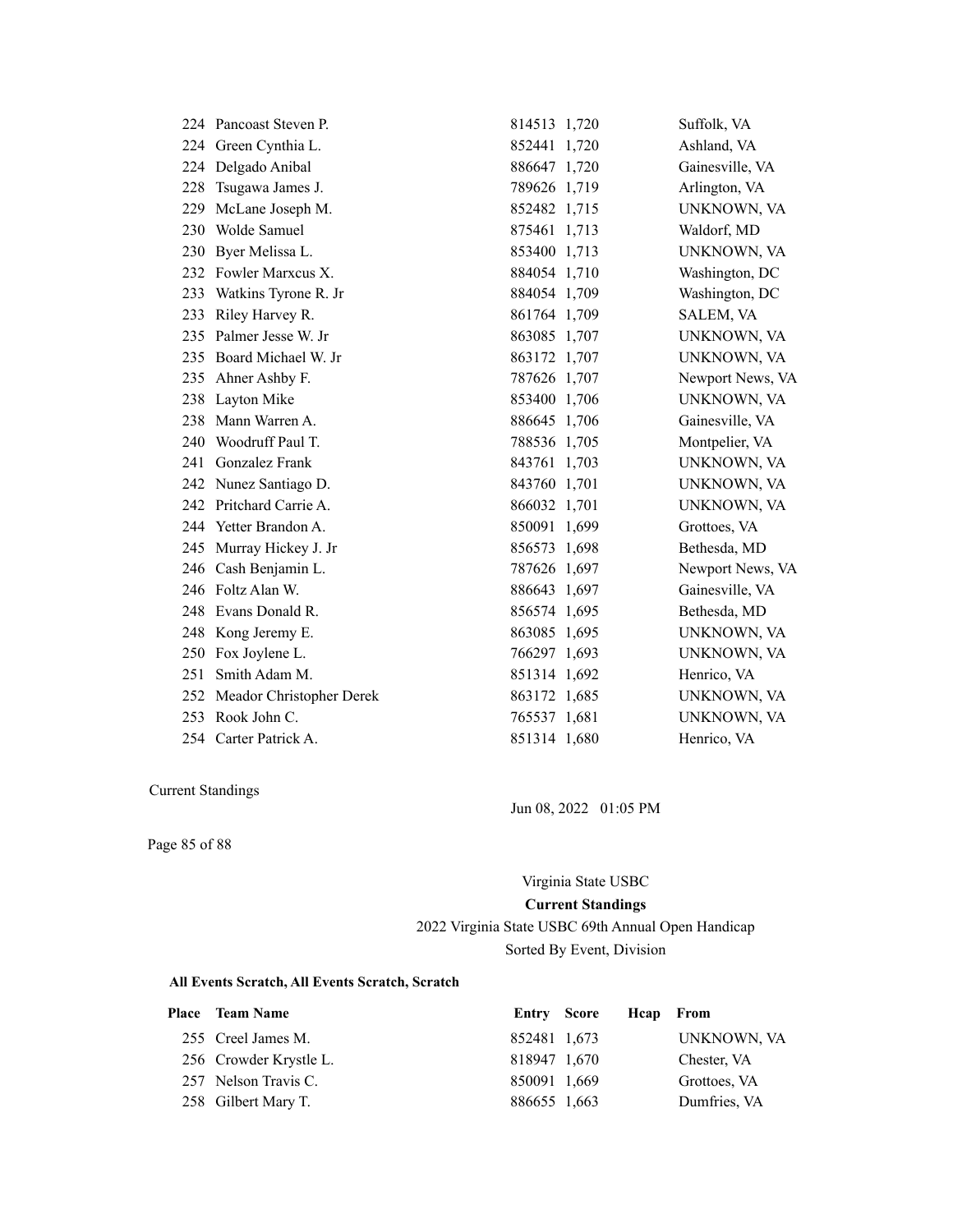|     | 258 Clark Taylor           | 885551 1,663 | UNKNOWN, VA      |
|-----|----------------------------|--------------|------------------|
|     | 260 Houff Timothy B.       | 855181 1,662 | UNKNOWN, VA      |
|     | 260 Dickerson Nathan L. Jr | 886064 1,662 | UNKNOWN, VA      |
|     | 262 Higgs Rodney E.        | 787626 1,660 | Newport News, VA |
|     | 263 Smith Melvin Jr        | 850694 1,656 | UNKNOWN, VA      |
|     | 264 Rhones Carletha O.     | 884055 1,655 | Washington, DC   |
|     | 265 Grey Richard L. Jr     | 885621 1,652 | Nokesville, VA   |
|     | 266 Moore Jennifer M.      | 886627 1,651 | Waynesboro, VA   |
|     | 267 Harris Bryan L.        | 886317 1,648 | UNKNOWN, VA      |
|     | 268 Reuss-Dean Cheyanne    | 886644 1,647 | Gainesville, VA  |
|     | 268 Koch Craig M.          | 852441 1,647 | Ashland, VA      |
|     | 270 Fox Curt D.            | 766297 1,646 | UNKNOWN, VA      |
|     | 271 Hamblin Kerry E.       | 863285 1,645 | UNKNOWN, VA      |
|     | 272 Atteberry Louis        | 766299 1,644 | UNKNOWN, VA      |
|     | 273 Ritz Michael D.        | 787623 1,642 | Newport News, VA |
|     | 273 Greene Evelyn C.       | 855182 1,642 | UNKNOWN, VA      |
|     | 273 Williams Yolanda S.    | 884054 1,642 | Washington, DC   |
|     | 276 Jones Milton E.        | 886641 1,640 | Disputanta, VA   |
|     | 277 Murphy Penny K.        | 856572 1,638 | Bethesda, MD     |
|     | 278 Fosmire Michaela G.    | 886643 1,637 | Gainesville, VA  |
|     | 278 Michonski Michael      | 861764 1,637 | SALEM, VA        |
|     | 280 Mabry James W.         | 814497 1,636 | UNKNOWN, VA      |
|     | 281 Shuler Karen E.        | 766297 1,635 | UNKNOWN, VA      |
| 281 | Phelps Tony E.             | 852482 1,635 | UNKNOWN, VA      |
| 283 | Alston Troy M.             | 788537 1,634 | Montpelier, VA   |
|     | 284 Green Ronald           | 863085 1,629 | UNKNOWN, VA      |
|     | 285 Reynolds Arthur B.     | 883074 1,627 | UNKNOWN, VA      |
|     | 286 Foor Robert L.         | 856574 1,626 | Bethesda, MD     |
|     | 287 Lawson Edward S. Jr    | 857103 1,623 | Chelteham, MD    |
|     | 288 Carroll Daniel         | 851005 1,621 | UNKNOWN, VA      |
|     | 289 Shank Thomas C.        | 856574 1,619 | Bethesda, MD     |
|     | 290 Tate Amanda C.         | 765537 1,618 | UNKNOWN, VA      |
|     | 291 Gallup Roland E. II    | 856572 1,614 | Bethesda, MD     |
|     | 292 Roberson Darryl L.     | 886646 1,613 | Gainesville, VA  |
| 293 | Rengers Vickie B.          | 798412 1,609 | Chesterfield, VA |
| 294 | Bercaw Sarah A.            | 766296 1,603 | UNKNOWN, VA      |
| 295 | Sparks John R. Jr          | 766299 1,601 | UNKNOWN, VA      |
| 296 | Sharp Mabel G.             | 850694 1,600 | UNKNOWN, VA      |
| 297 | McLaughlin Richard E.      | 882596 1,597 | UNKNOWN, VA      |
| 297 | Castle Will H.             | 843501 1,597 | UNKNOWN, VA      |
| 299 | Armstrong Kevin M.         | 708381 1,587 | UNKNOWN, VA      |
|     | 300 Hankerson Willie M.    | 708391 1,582 | UNKNOWN, VA      |

Jun 08, 2022 01:05 PM

Page 86 of 88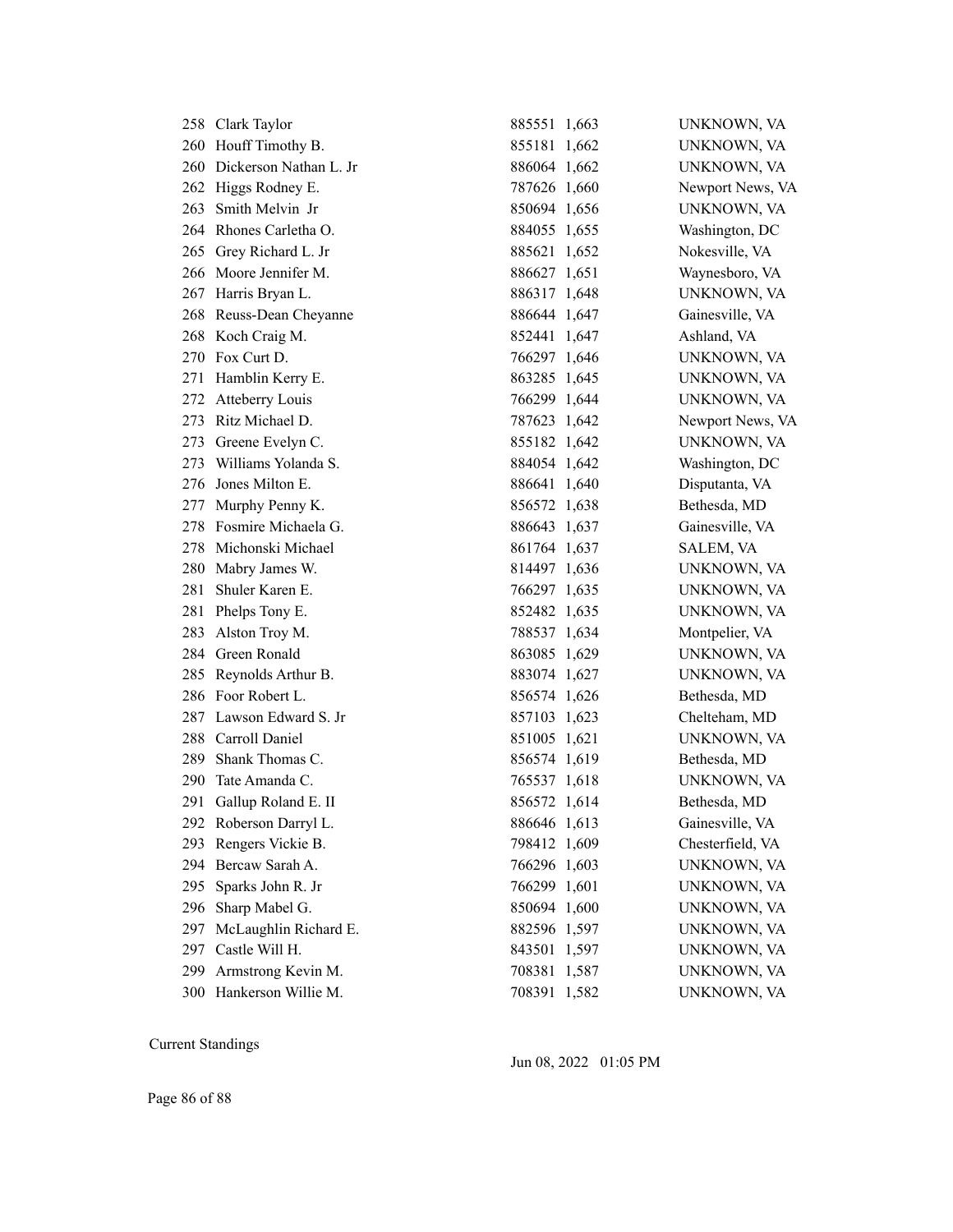## Virginia State USBC **Current Standings**

2022 Virginia State USBC 69th Annual Open Handicap Sorted By Event, Division

## **All Events Scratch, All Events Scratch, Scratch**

| Place | <b>Team Name</b>                | <b>Entry Score</b> | Hcap | From               |
|-------|---------------------------------|--------------------|------|--------------------|
|       | 301 Jones Stephen P. Sr         | 886317 1,578       |      | UNKNOWN, VA        |
|       | 302 Skidmore Scott W.           | 789626 1,566       |      | Arlington, VA      |
|       | 303 Gray Emrett M.              | 883075 1,561       |      | UNKNOWN, VA        |
|       | 304 Woskobunik Jeremy W.        | 843761 1,556       |      | UNKNOWN, VA        |
|       | 305 Watson Edgar L. Jr          | 866032 1,554       |      | UNKNOWN, VA        |
|       | 306 Rumburg Billy L. II         | 850452 1,551       |      | Newport News, VA   |
|       | 307 Beatty Boris R.             | 879746 1,546       |      | Elizabeth City, NC |
|       | 308 Stemp Andrew L.             | 886644 1,539       |      | Gainesville, VA    |
|       | 309 Jensen John P.              | 850338 1,533       |      | UNKNOWN, VA        |
|       | 310 Houchens Ginger L.          | 886627 1,528       |      | Waynesboro, VA     |
|       | 310 Cook Adam P.                | 766299 1,528       |      | UNKNOWN, VA        |
|       | 312 Baber Susan D.              | 721957 1,527       |      | Waynesboro, VA     |
|       | 313 Dye Cleve III               | 766298 1,524       |      | UNKNOWN, VA        |
|       | 314 Marshall Eugene L. II       | 858463 1,523       |      | UNKNOWN, VA        |
|       | 315 Steele Randy S.             | 863172 1,501       |      | UNKNOWN, VA        |
|       | 316 Parker Richmond L.          | 886641 1,490       |      | Disputanta, VA     |
|       | 317 Bass-Campbell Dawn N.       | 843761 1,481       |      | UNKNOWN, VA        |
|       | 318 Manthey Jacob G.            | 850338 1,474       |      | UNKNOWN, VA        |
|       | 319 Liska Luke I.               | 814520 1,465       |      | Dublin, VA         |
|       | 320 Cox Betty J.                | 818947 1,455       |      | Chester, VA        |
|       | 321 Meadows Marcia L.           | 863285 1,453       |      | UNKNOWN, VA        |
|       | 322 Wright Eric L.              | 863172 1,447       |      | UNKNOWN, VA        |
|       | 323 Keenan Christopher M.       | 766298 1,431       |      | UNKNOWN, VA        |
|       | 324 Treadway Robert J. Jr       | 850338 1,371       |      | UNKNOWN, VA        |
|       | 325 Lion Dale E.                | 792967 1,354       |      | UNKNOWN, VA        |
|       | 326 Alkhoja Ziad N.             | 792967 1,344       |      | UNKNOWN, VA        |
|       | 327 Lucas Carolyn J.            | 708391 1,335       |      | UNKNOWN, VA        |
|       | 328 Johnson Corlitta R.         | 708378 1,327       |      | UNKNOWN, VA        |
|       | 329 Hiett Charles {Ed} E. Sr    | 882596 1,326       |      | UNKNOWN, VA        |
|       | 330 Kebere Toeke'Shea A.        | 708379 1,322       |      | UNKNOWN, VA        |
|       | 330 Spencer Hortense(Toodie) A. | 708378 1,322       |      | UNKNOWN, VA        |
|       | 332 Ellis Michelle L.           | 886064 1,291       |      | UNKNOWN, VA        |
| 333   | Smoke Russell J.                | 863285 1,285       |      | UNKNOWN, VA        |
|       | 334 Lee James D. Jr             | 788538 1,251       |      | Montpelier, VA     |
| 335   | Hsu David                       | 792967 1,219       |      | UNKNOWN, VA        |
|       | 336 Comer Christopher           | 788538 1,192       |      | Montpelier, VA     |
|       | 337 Aschenbach Ashley           | 850338 1,182       |      | UNKNOWN, VA        |
|       | 338 Flowers Joyce M.            | 708391 1,161       |      | UNKNOWN, VA        |
|       | 339 Kim Tom                     | 792967 1,157       |      | UNKNOWN, VA        |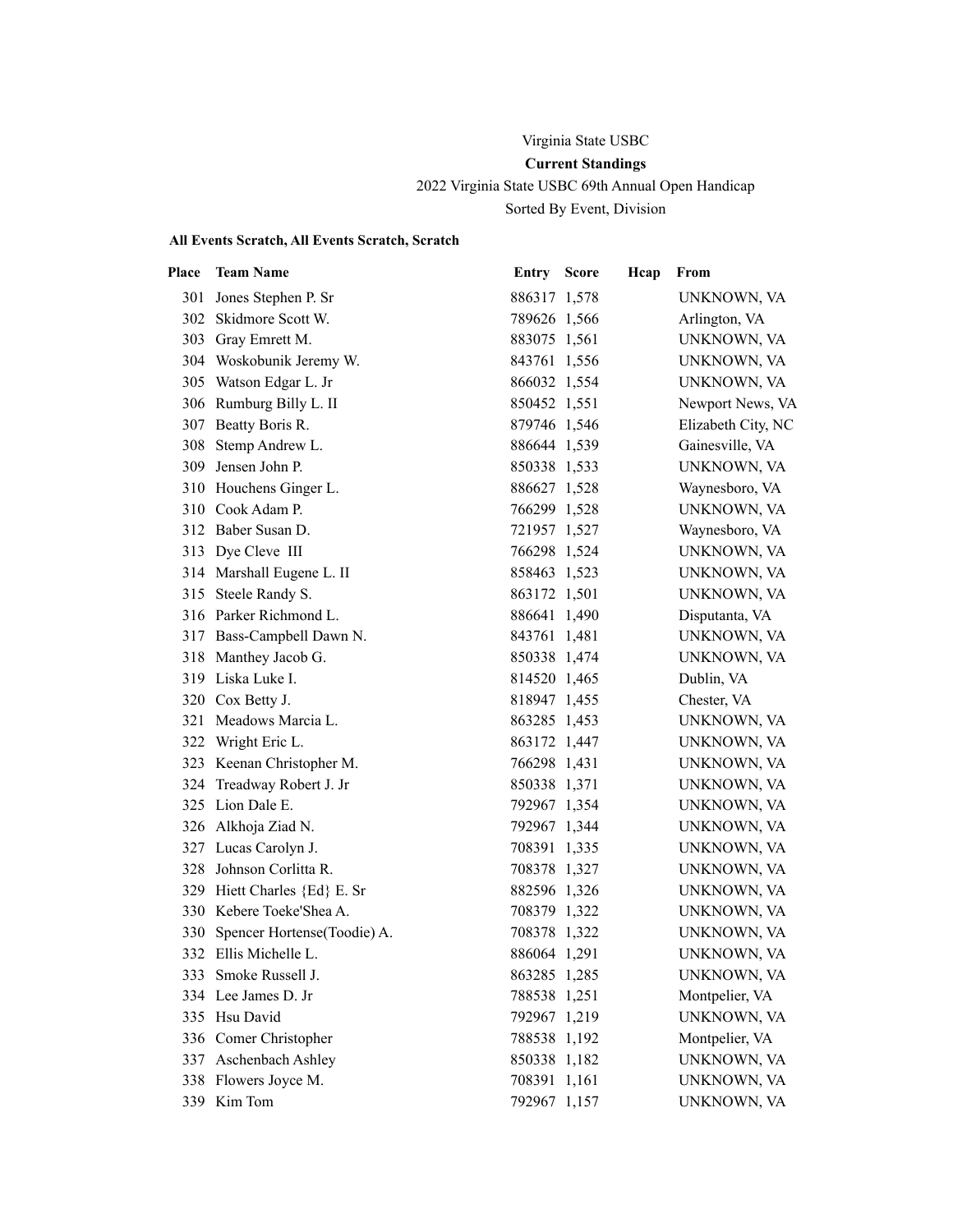| 340 Heath Deborah L.     | 766297 1,033 | UNKNOWN, VA      |
|--------------------------|--------------|------------------|
| 341 Bolden Nathan A.     | 884059 1,020 | Falls Church, VA |
| 342 Dalton Steven W.     | 788536 999   | Montpelier, VA   |
| 343 Graves Curtis L.     | 886641 619   | Disputanta, VA   |
| 344 Prather Robert L. Jr | 886064 520   | UNKNOWN, VA      |
| 345 Davis Edwin A.       | 850694 492   | UNKNOWN, VA      |

The lowest score to cash is 492.

Current Standings

Jun 08, 2022 01:05 PM

Page 87 of 88

Virginia State USBC **Current Standings** 2022 Virginia State USBC 69th Annual Open Handicap Sorted By Event, Division